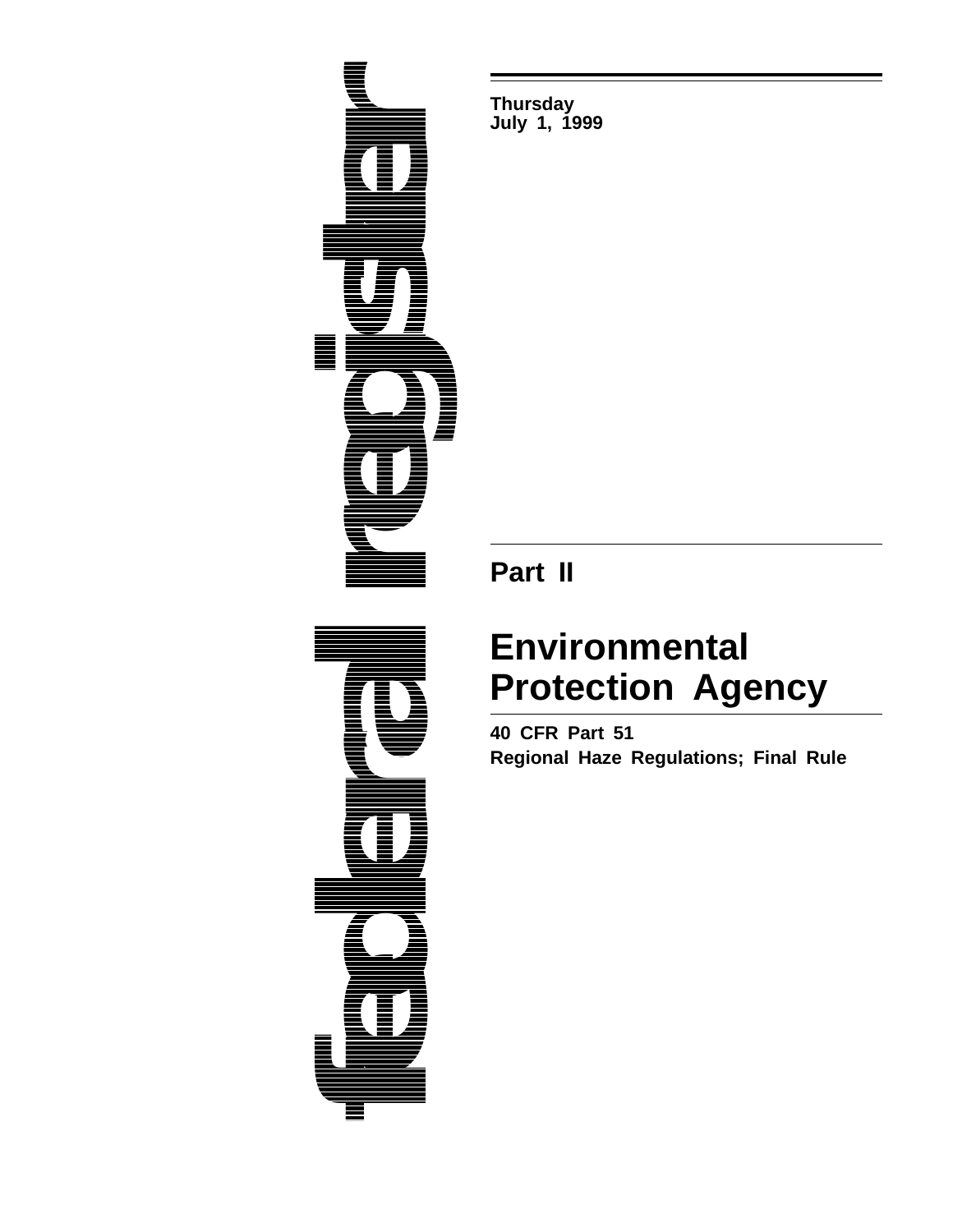## **ENVIRONMENTAL PROTECTION AGENCY**

#### **40 CFR Part 51**

**[FRL–6353–4]**

## **RIN 2060–AF32**

**[Docket No A–95–38]**

#### **Regional Haze Regulations**

**AGENCY:** Environmental Protection Agency (EPA). **ACTION:** Final rule.

**SUMMARY:** Section 169A of the Clean Air Act (CAA) sets forth a national goal for visibility which is the ''prevention of any future, and the remedying of any existing, impairment of visibility in Class I areas which impairment results from manmade air pollution.'' There are 156 Class I areas across the country, including many well-known national parks and wilderness areas, such as the Grand Canyon, Great Smokies, Shenandoah, Yellowstone, Yosemite, the Everglades, and the Boundary Waters. Regional haze is visibility impairment caused by the cumulative air pollutant emissions from numerous sources over a wide geographic area. The EPA promulgated regulations in 1980 to address visibility impairment that is ''reasonably attributable'' to one or a small group of sources, but EPA deferred action on regional haze regulations until monitoring, modeling, and scientific knowledge about the relationship between pollutants and visibility effects improved. In 1993, the National Academy of Sciences (NAS) concluded that ''current scientific knowledge is adequate and control technologies are available for taking regulatory action to improve and protect visibility.

On July 31, 1997 (62 FR 41138), EPA published proposed amendments to the 1980 regulations to set forth a program to address regional haze visibility impairment. The EPA also published a notice of availability of additional information on the proposed regional haze regulation on September 3, 1998. This notice took comment specifically on new implementation plan timelines set forth in the Transportation Equity Act for the 21st Century, Public Law 105–178, and on a proposal from the Western Governors' Association (WGA) for addressing the recommendations of the Grand Canyon Visibility Transport Commission (GCVTC) in the final rule. The EPA received more than 1300 comments overall on the proposal and notice of availability.

Today's final rule calls for States to establish goals and emission reduction strategies for improving visibility in all 156 mandatory Class I national parks and wilderness areas. Specific provisions are included in the rule allowing nine western States to implement the recommendations of the GCVTC within the framework of the national regional haze program. In addition, EPA encourages States to work together in regional partnerships to develop and implement multistate strategies to reduce emissions of visibility-impairing fine particle pollution.

**DATES:** The regulatory amendments announced herein take effect on August 30, 1999.

**ADDRESSES:** *Docket.* The public docket for this action is available for public inspection and copying between 8:00 a.m. and 5:30 p.m., Monday through Friday excluding legal holidays, at the Air and Radiation Docket and Information Center (6102), Attention: Docket A–95–38, Room M–1500, 401 M Street, SW, Washington, DC 20460, phone 202–260–7548, fax 202–260– 4400, email: A-and-R-Docket@epamail.epa.gov. A reasonable

fee for copying may be charged. The regional haze regulations are subject to the rulemaking procedures under section 307(d) of the CAA. The documents relied on to develop the regional haze regulations have been placed in the docket.

**FOR FURTHER INFORMATION CONTACT:** For general questions regarding this notice, contact Richard Damberg, U.S. EPA, MD–15, Research Triangle Park, NC 27711, telephone (919) 541–5592, email: damberg.rich@epa.gov.

## **SUPPLEMENTARY INFORMATION:**

#### **Electronic Availability**

The official record for this rulemaking, as well as the public version, has been established under docket number A–95–38 (including comments and data submitted electronically as described below). A public version of this record, including printed, paper versions of electronic comments, which does not include any information claimed as Confidential Business Information, is available for inspection from 8:00 a.m. to 5:30 p.m., Monday through Friday, excluding legal holidays. The official rulemaking record is located at the address in **ADDRESSES** at the beginning of this document. World Wide Web sites have been developed for overview information on visibility issues and related programs. These web sites can be accessed from Uniform Resource Locator (URL): http://www.epa.gov/airlinks/.

#### **Table of Contents**

- I. Overview of Today's Final Rule
- II. Background Information on the Regional Haze Program
	- A. Regional Haze
	- B. How Today's Final Rule Responds to the CAA
	- C. The 1980 Visibility Regulation—
	- Commitment to a Regional Haze Program D. Sources of Scientific Information and Policy Recommendations on Regional Haze
	- E. Relationship to Secondary NAAQS for PM
	- F. Regional Planning and Integration with Programs to Implement the NAAQS for Ozone and Particulate Matter
- III. Discussion of National Program Requirements and Response to Comments
	- A. Scope of Rule—Extending Coverage to All States
	- B. Timetable for Submitting the First Regional Haze SIP
	- C. Tracking Deciviews and Emissions **Reductions**
	- D. Regional Haze Implementation Plan Principles
	- E. Determination of ''Baseline,'' ''Natural'' and ''Current'' Visibility
	- F. Reasonable Progress Goals
	- G. Long-Term Strategy
	- H. Best Available Retrofit
- Technology(BART) I. Monitoring Strategy and Other Implementation Plan Requirements
- J. Periodic SIP Revisions and 5-Year Progress Reports
- K. Coordination with Federal Land Managers
- IV. Treatment of the GCVTC Recommendations
	- A. Background
	- B. General Requirements of Section 51.309
- C. Elements of the GCVTC-Based State and Tribal Implementation Plans
- D. Requirements for States Electing Not To Follow All Provisions of the Section 51.309(e)
- E. Annex to the GCVTC Report
- F. Additional Class I Areas
- V. Implementation of the Regional Haze Program in Indian Country
	- A. Background on Tribal Air Quality Programs
	- B. Issues Related to the Regional Haze Program in Indian Country
- VI. Miscellaneous Technical Amendments to the Existing Rule
- VII. Administrative Requirements
- A. Regulatory Planning and Review by the Office of Management and Budget (OMB) (Executive Order 12866)
- B. Regulatory Flexibility Act
- C. Paperwork Reduction Act—Impact on Reporting Requirements
- D. Unfunded Mandates Reform Act
- E. Environmental Justice—Executive Order 12898
- F. Congressional Review Act
- G. Protection of Children From Environmental Health Risks and Safety Risks—Executive Order 13045
- H. Enhancing the Intergovernmental Partnership— Executive Order 12875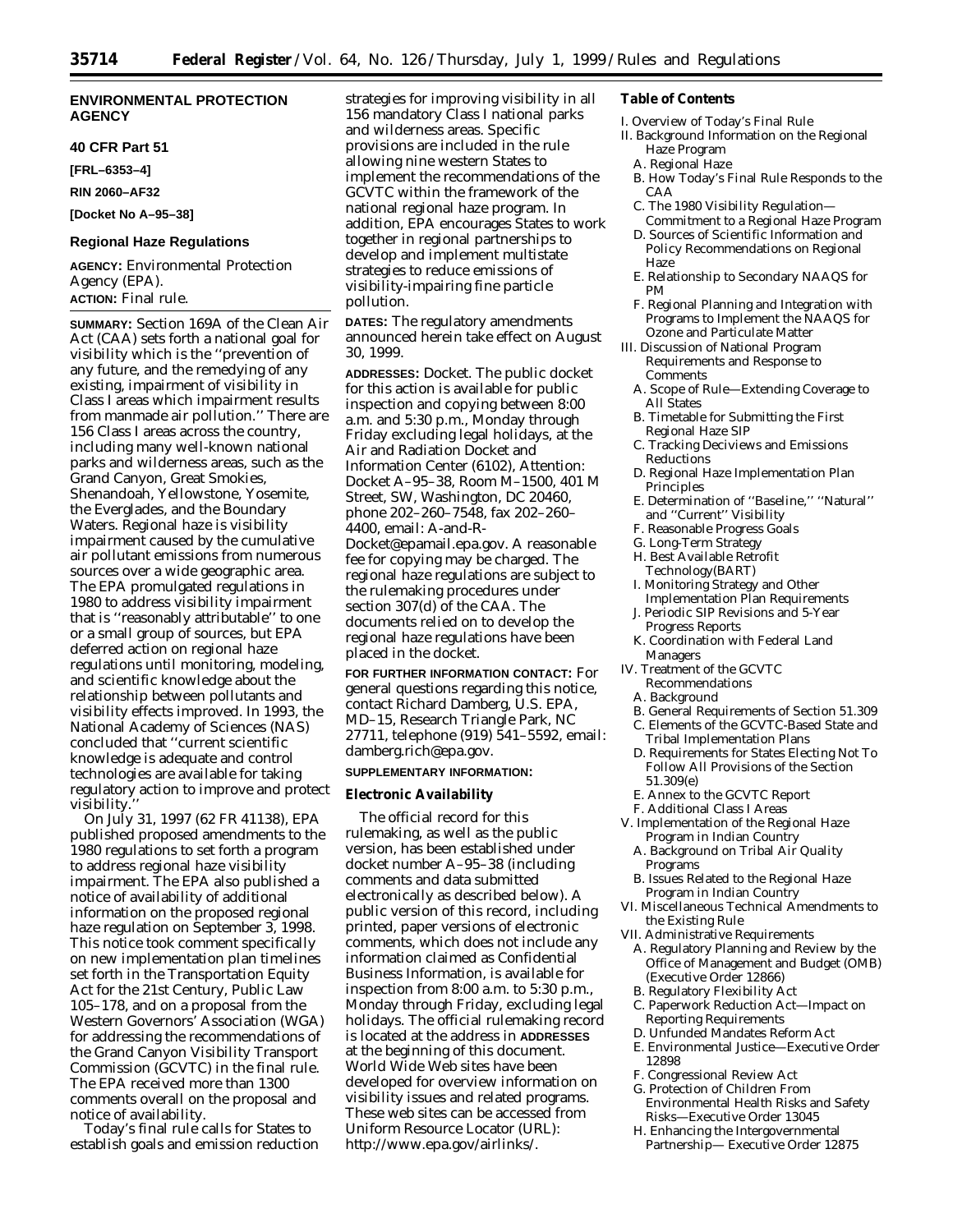- I. Executive Order 13084: Consultation and Coordination with Indian Tribal Governments
- J. National Technology Transfer and Advancement Act

#### **I. Overview of Today's Final Rule**

This preamble provides the details and rationale for the final regional haze rule. Unit II includes background information on regional haze and on the legal and scientific basis for today's action. Unit III describes the provisions of the national requirements for regional haze and includes a discussion of the comments received on the July 1997 proposal. Unit IV discusses specific regional provisions for 16 western Class I areas that were the subject of a 1996 report by the GCVTC. Unit V is a discussion of issues related to implementation of the rule by Indian tribes. Unit VI summarizes several technical amendments to existing visibility regulations in order to coordinate those requirements with the requirements of today's final rule. Unit VII discusses how today's final rulemaking is in compliance with the requirements of various executive orders and statutes.

#### **II. Background Information on the Regional Haze Program**

#### *A. Regional Haze*

Regional haze is visibility impairment that is produced by a multitude of sources and activities which emit fine particles and their precursors and which are located across a broad geographic area.1 Twenty years ago, when initially adopting the visibility protection provisions of the CAA, Congress specifically recognized that the 'visibility problem is caused primarily by emission into the atmosphere of  $SO<sub>2</sub>$ , oxides of nitrogen, and particulate matter, especially fine particulate matter, from inadequate[ly] controlled sources.'' 2 The fine particulate matter

(PM) (e.g., sulfates, nitrates, organic carbon, elemental carbon, and soil dust) that impairs visibility by scattering and absorbing light can cause serious health effects and mortality in humans, and contribute to environmental effects such as acid deposition and eutrophication. Data from the existing visibility monitoring network show that visibility impairment caused by air pollution occurs virtually all the time at most national park and wilderness area monitoring stations.3 Average visual range in many Class I areas 4 in the Western United States is 100–150 kilometers (13.6–9.6 deciviews), 5 or about one-half to two-thirds of the visual range that would exist without manmade air pollution. In most of the east, the average visual range is less than 30 kilometers (25 deciviews or more), or about one-fifth of the visual range that would exist under estimated natural conditions. The role of regional transport of fine particles in contributing to elevated PM levels and regional haze impairment has been well documented by many researchers 6 and

4Areas designated as mandatory Class I Federal areas are those national parks exceeding 6000 acres, wilderness areas and national memorial parks exceeding 5000 areas, and all international parks which were in existence on August 7, 1977. Visibility has been identified as an important value in 156 of these areas. See 40 CFR part 81, subpart D. The extent of a Class I area includes subsequent changes in boundaries, such as park expansions. (CAA section 162(a)). States and tribes may designate additional areas as Class I, but the requirements of the visibility program under section 169A of the CAA apply only to ''mandatory Class I Federal areas,'' and they do not directly address any additional areas.

5 ''Deciview'' is a visibility metric discussed further in unit III.C. of today's notice, and defined in section 51.301(bb) of the rule. Higher deciview values indicate greater levels of visibility impairment.

6See National Acid Precipitation Assessment Program. Acid Deposition: State of Science and Technology. Report 24, Visibility: Existing and Historical Conditions—Causes and Effects, Table 24–6. Washington, DC 1991. See also U.S. EPA. Air Quality Criteria for Particulate Matter. Office of Research and Development, National Center for

recognized as a significant issue by policymakers from Federal, State and local agencies, industry and environmental organizations.

## *B. How Today's Final Rule Responds to the CAA*

The visibility protection program under sections 169A, 169B, and 110(a)(2)(J) of the CAA is designed to protect Class I areas 7 from impairment due to manmade air pollution. Congress adopted the visibility provisions in the CAA to protect visibility in these ''areas of great scenic importance.'' 8 The current regulatory program addresses visibility impairment in these areas that is ''reasonably attributable'' 9 to a specific source or small group of sources. In adopting section 169A, the core visibility provisions adopted in the 1977 CAA Amendments, Congress also expressed its concern with visibility problems caused by pollutants that ''emanate from a variety of sources.'' It noted the problem of ''hazes'' from ''regionally distributed sources,'' 10 and concluded that additional provisions were needed to remedy ''the growing visibility problem.'' The purpose of today's final rule is to revise the existing visibility regulations 11 in order to integrate provisions addressing regional haze impairment. Today's final rule establishes a comprehensive visibility protection program for Class I areas. Figure 1 is a map indicating the locations of the Class I areas.

#### **BILLING CODE 6560–50–U**

Environmental Assessment. EPA/600/P–95/001bF. Research Triangle Park, NC. 1996.

7For the purposes of this preamble, the term ''Class I area'' will be used to describe the 156 mandatory Class I Federal areas identified in section 51.301(o) and in part 81, subpart D of this title.

8H.R. Rep. No. 294, 95th Cong. 1st Sess. at 205 (1977).

9 ''Reasonably attributable'' visibility impairment, as defined in section 51.301(s), means ''attributable by visual observation or any other technique the State deems appropriate.'' It includes impacts to Class I areas caused by plumes or layered hazes from a single source or small group of sources.

10H.R. Rep. No. 95–294 at 204 (1977).

11 45 FR 80084 (December 2, 1980) and section 51.300–307.

<sup>1</sup>U.S. EPA. Air Quality Criteria for Particulate Matter. Office of Research and Development, National Center for Environmental Assessment. EPA/600/P–95/001bF. Research Triangle Park, NC. 1996.

<sup>2</sup>H.R. Rep. No. 95–294 at 204 (1977).

<sup>3</sup>National Park Service. Air Quality in the National Parks: A Summary of Findings from the National Park Service Air Quality Research and Monitoring Program. Natural Resources Report 88– 1. Denver, CO, July 1988.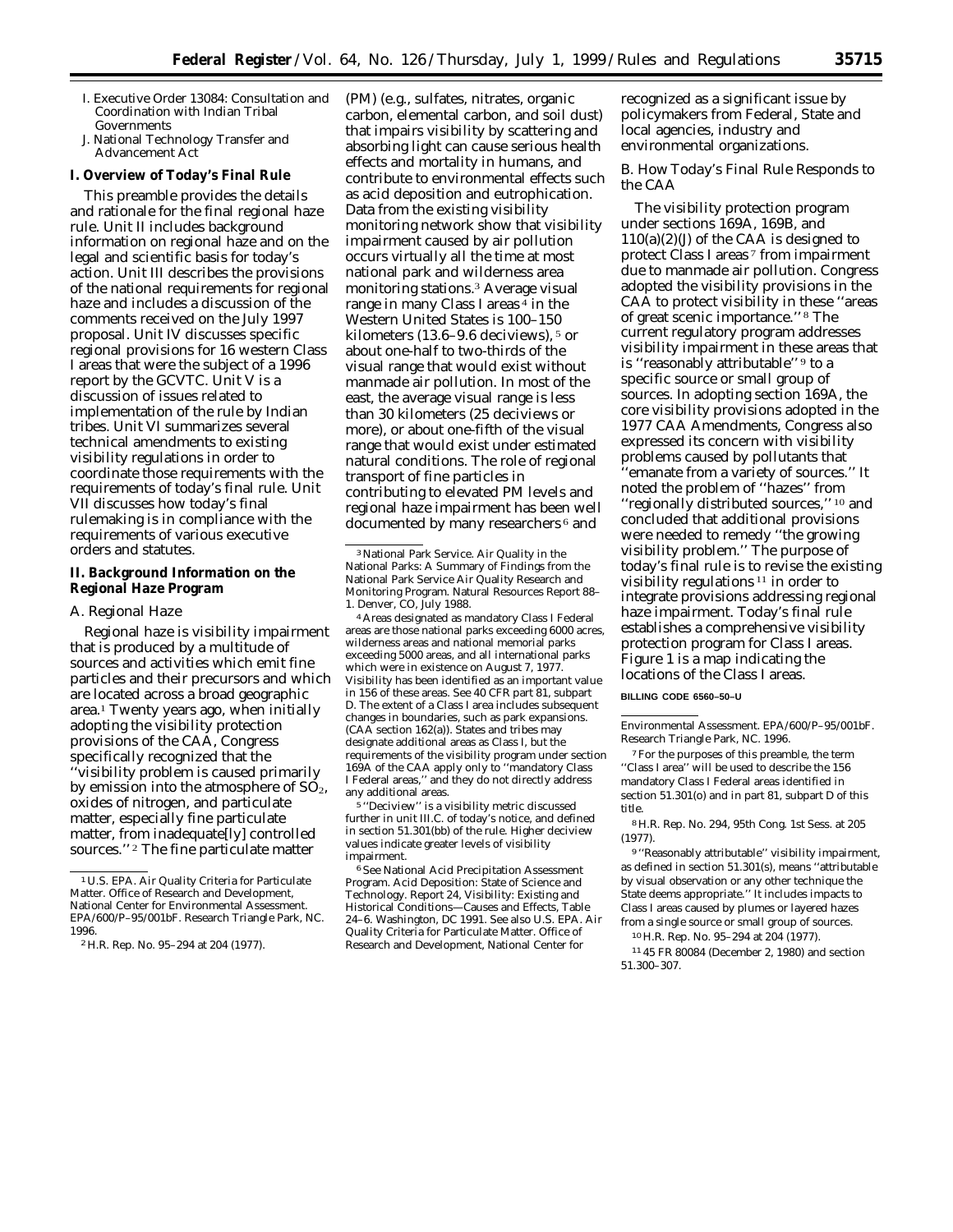

**BILLING CODE 6560–50–C**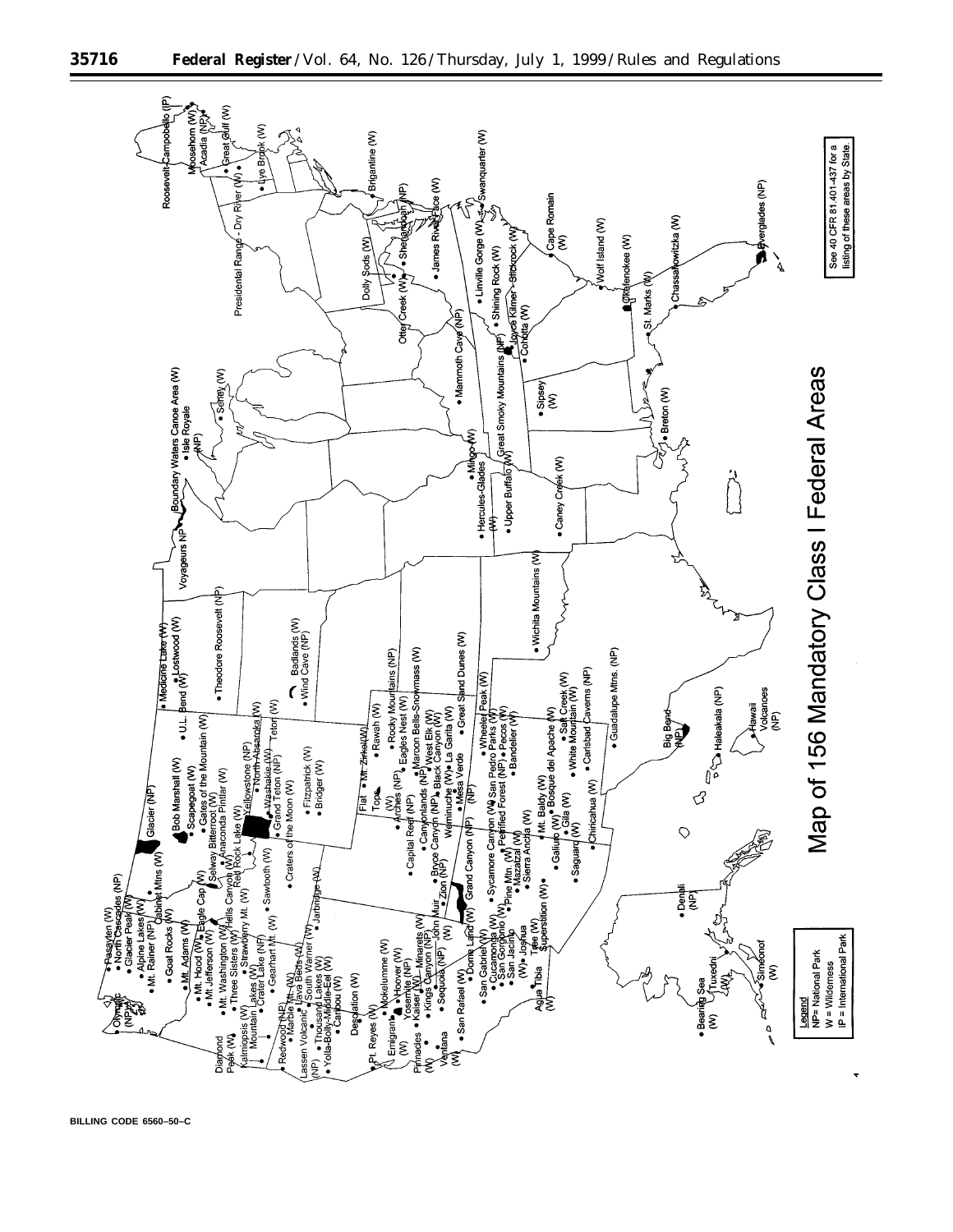## *C. The 1980 Visibility Regulation— Commitment to a Regional Haze Program*

Section 169A of the CAA, established in the 1977 Amendments, sets forth a national visibility goal that calls for ''the prevention of any future, and the remedying of any existing, impairment of visibility in Class I areas which impairment results from manmade air pollution.'' The EPA's initial visibility regulations, developed in 1980, address visibility impairment that is ''reasonably attributable'' to a single source or small group of sources. Under the 1980 rules, the 35 States and 1 territory containing Class I areas 12 are required to:

(1) Revise their SIPs to assure reasonable progress toward the national visibility goal;

(2) Determine which existing stationary facilities should install the best available retrofit technology (BART) for controlling pollutants which impair visibility;

(3) Develop, adopt, implement, and evaluate long-term strategies for making reasonable progress toward remedying any existing and preventing any future impairment in the Class I areas;

(4) Adopt certain measures to assess potential visibility impacts due to new or modified major stationary sources, including measures to notify Federal land managers (FLMs) of proposed new source permit applications, and to consider visibility analyses conducted by FLMs in their new source permitting decisions; and

(5) Conduct visibility monitoring in Class I areas.

The 1980 rules addressing ''reasonably attributable'' visibility impairment were designed to be the first phase in EPA's overall program to protect visibility. The EPA explicitly deferred national rules addressing regional haze impairment until some future date:

\* \* \* when improvement in monitoring techniques provides more data on sourcespecific levels of visibility impairment, regional scale models become refined, and our scientific knowledge about the relationships between emitted air pollutants and visibility impairment improves.13

The EPA believes that the technical tools and our scientific understanding of visibility impairment are now sufficiently refined to move forward with a national program addressing regional haze in Class I areas. The EPA's position is supported by the NAS 1993 report, Protecting Visibility in National Parks and Wilderness Areas. One of the principal conclusions of this report is that ''current scientific knowledge is adequate and control technologies are available for taking regulatory action to improve and protect visibility.'' 14 Section II.D. describes a number of other studies and information now available which provide the technical basis to move forward with a regional haze program.

In addition, EPA finds the visibility protection provisions of the CAA to be quite broad. Although EPA is addressing visibility protection in phases, the national visibility goal in section 169A calls for addressing visibility impairment generally, including regional haze.15

Further, Congress added section 169B as part of the 1990 Amendments to the CAA to focus attention on regional haze issues; it calls for EPA to issue regional haze rules within 18 months of receipt of the final report from the GCVTC. In addition, section 169B includes provisions for EPA to conduct visibility research with the National Park Service and other Federal agencies, to develop an interim findings report on the visibility research,16 to develop a Report to Congress on expected visibility improvements due to implementation of other air pollution programs,17 and to provide periodic reports to Congress on trends in visibility improvements. Section 169B also provides the authority to the Administrator to establish visibility transport commissions in response to a petition from two or more States, or on her and/or his own motion. To date, EPA has not received any

15*State of Maine* v. *Thomas,* 874 F.2d 883, 885 (1st Cir. 1989) (''EPA's mandate to control the vexing problem of regional haze emanates directly from the CAA, which 'declares as a national goal the prevention of any future, and the remedying of any existing, impairment of visibility in Class I areas which impairment results from manmade air pollution.'") (citation omitted).

16U.S. EPA, Interim Findings on the Status of Visibility Research, Office of Research and Development, EPA/600/R–95/021, February 1995. See also 60 FR 8659 notice announcing the report availability and how to obtain copies (Feb. 15, 1995.

17U.S. EPA, Effects of the 1990 CAA Amendments on Visibility in Class I Areas: An EPA Report to Congress, October 1993 (EPA–452/R–93–  $014$ ).

petitions from groups of States requesting formation of a visibility transport commission.

Section 169B(f) called for EPA to establish a visibility transport commission for the region affecting visibility of the Grand Canyon National Park. The purpose of this commission was to assess scientific and technical information pertaining to adverse impacts on visibility at the Park from existing emissions and projected growth in emissions. The statute specifically called for a report to EPA recommending measures to remedy such impacts and to address long-term strategies for addressing regional haze.18 In 1991, EPA established the GCVTC,19 and the GCVTC issued its final report in June 1996.20 The recommendations of the GCVTC and their incorporation as potential SIP requirements into the final rule, are discussed in greater detail in unit IV of the preamble.

Finally, section 169B(e) calls for the Administrator to consider past research and the recommendations of visibility transport commissions in carrying out the ''regulatory responsibilities under section 169A, including criteria for measuring 'reasonable progress' toward the national goal.'' 21 The EPA is required by the CAA to meet these regulatory responsibilities within 18 months of receiving the GCVTC report. Today's final rule fulfills EPA's responsibility under section 169A, pending since 1980, to put in place a national regulatory program that addresses both reasonably attributable and regional haze visibility impairment. Today's action is also EPA's response to the GCVTC report as anticipated by section 169B.

## *D. Sources of Scientific Information and Policy Recommendations on Regional Haze*

In developing today's revisions to the visibility regulations, EPA has taken into account a significant body of scientific information and policy recommendations on visibility issues that have been developed over more than 20 years. This unit highlights key sources of information upon which the final regional haze rule is based.

For many years, visibility impairment has been considered the ''best understood and most easily measured

<sup>&</sup>lt;sup>12</sup>The States and one territory having at least one Class I area are listed in section  $51.300(b)(2)$ . These States and one territory are as follows: Alabama, Alaska, Arizona, Arkansas, California, Colorado, Florida, Georgia, Hawaii, Idaho, Kentucky, Louisiana, Maine, Michigan, Minnesota, Missouri, Montana, Nevada, New Hampshire, New Jersey, New Mexico, North Carolina, North Dakota, Oklahoma, Oregon, South Carolina, South Dakota, Tennessee, Texas, Utah, Vermont, Virginia, Virgin Islands, Washington, West Virginia, and Wyoming. For a specific list of Class I areas located in each state or territory, see 40 CFR 81.401–437.

<sup>13</sup> 45 FR 80086.

<sup>&</sup>lt;sup>14</sup> National Research Council Committee on Haze in National Parks and Wilderness Areas, Protecting Visibility in National Parks and Wilderness Areas, National Academy Press, 1993, p. 11.

<sup>18</sup>CAA section 169B(d)(2)(C).

<sup>19</sup> 56 FR 57522, November 12, 1991.

<sup>20</sup> Grand Canyon Visibility Transport Commission, Recommendations for Improving

Western Vistas, Report to the U.S. EPA, June 10, 1996 (hereafter referred to as ''GCVTC Report''). 21CAA section 169B(e)(1).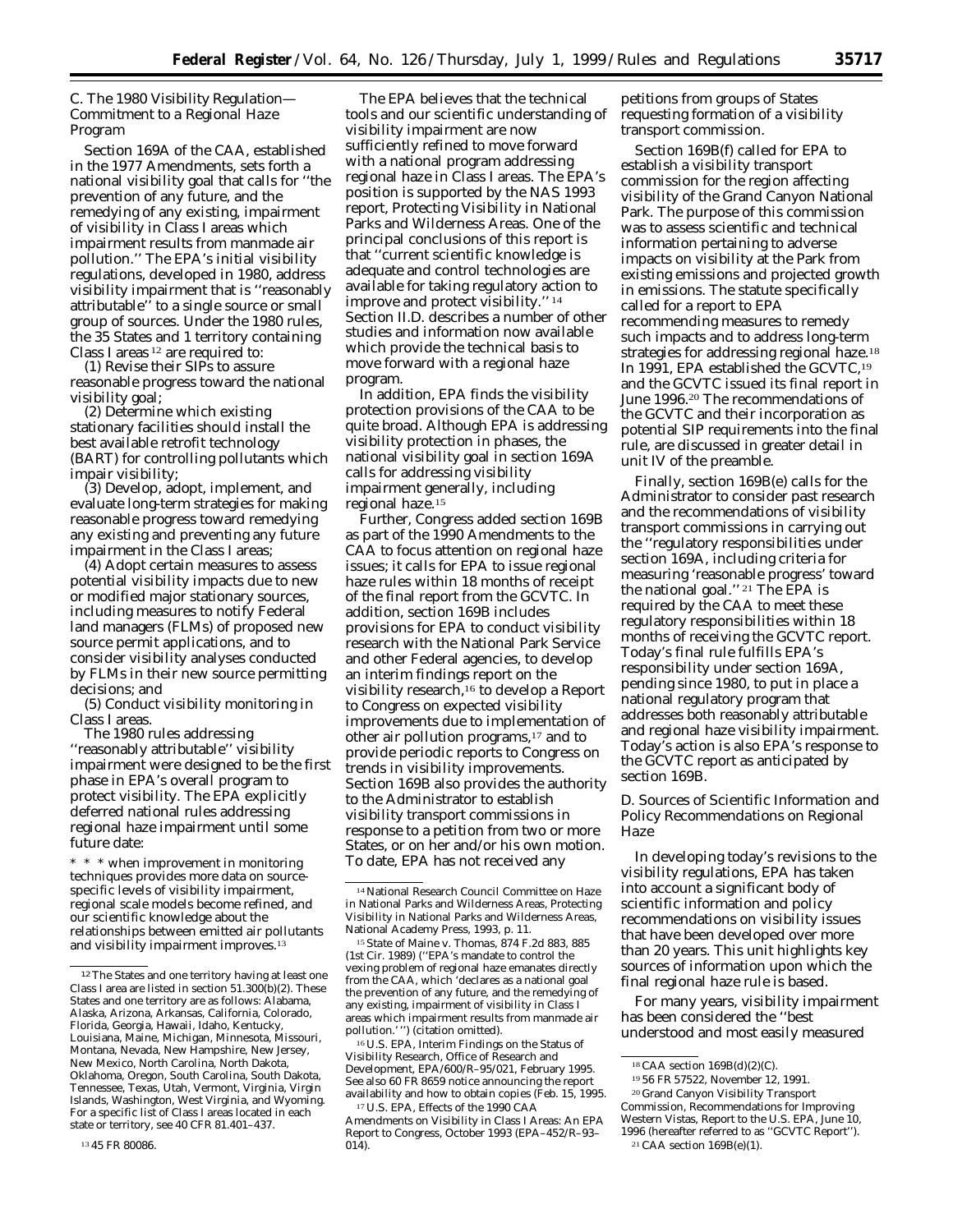effect of air pollution.'' 22 Visibility degradation has also been recognized as an indicator of multiple human-health effects and environmental effects resulting from air pollution all over the world.23 Visibility conditions have been monitored and evaluated for many years, using airport visibility data collected from the 1940's to the present.24

In October 1979, EPA published a Report to Congress describing the state of the science on visibility.25 The report, required under section 169A(a)(3), described available methods for visibility monitoring, modeling, and assessment of strategies to make progress toward the national goal. This report was developed in advance of the 1980 visibility regulations. As noted above, EPA deferred action on regional haze until monitoring techniques, modeling capabilities, and the understanding of the pollutants affecting visibility were improved. In 1986, the IMPROVE (Interagency Monitoring of Protected Visual Environments) visibility monitoring program was initiated in 30 Class I areas. The IMPROVE program has been coordinated through a cooperative, multiagency approach with participation by EPA, the FLMs, and States. Through the IMPROVE program, significant progress has been made in understanding the effect of various pollutants on current visibility conditions and trends, in developing well-accepted monitoring protocols, and in developing a sound approach for calculating light extinction values from aerosol and humidity data. The IMPROVE program has issued two major reviews of the monitoring data collected to date,26 and numerous

technical papers have been developed using data collected by the network.

In addition, in 1996 EPA began to include a chapter on visibility trends, based on data collected throughout the IMPROVE network, in the National Air Quality and Emissions Trends Report in 1996.27 Data from 1988 to the present are analyzed for the best 20 percent, middle 20 percent, and worst 20 percent days of the annual distribution, and aggregated for eastern and western sites. Annual summary data are also presented for each individual site in an appendix.

Visibility research continued throughout the 1980's and is documented in many published articles and the proceedings of three major visibility conferences.28 In addition, the NAPAP completed a comprehensive review of the state of the science of visibility in 1991.29 This peer-reviewed report reached a number of important conclusions, including: (1) Light scattering is dominated by fine particles; (2) sulfates are the dominant source of light extinction in the east, and one of several major sources of extinction in the west; (3) rural visibility varies significantly between the east and west; (4) average natural visibility conditions are 150 kilometers visual range (9.6 deciviews) in the east and 230 kilometers visual range (5.3 deciviews) in the west; and (5) haze trends in the eastern United States have been dominated by sulfur emission trends since the late 1940's.

The NAS formed a Committee on Haze in National Parks and Wilderness Areas in 1990 to address a number of regional haze-related issues, including methods for determining anthropogenic source contributions to haze and methods for considering alternative source control measures. The 1993

28Atmospheric Environment, Proceedings of EPA Symposium on Plumes and Visibility— Measurements and Model Components, November 1980, Atmos. Environ., 15:1785–2646. See also Bhardwaja, P.J., ed., Visibility Protection: Research and Policy Aspects. Transactions of APCA Specialty Conference, September 1986, Grand Tetons National Park, WY. Air Pollution Control Assoc., Pittsburgh, PA, 1987. See also Mathai, C.V., ed., Visibility and Fine Particles. Transactions of AWMA specialty conference, October 1989, Estes Park, CO. Air and Waste Management Assoc., Pittsburgh, PA, 1990.

29National Acid Precipitation Assessment Program (NAPAP), Acid Deposition: State of Science and Technology, Report 24, Visibility: Existing and Historical Conditions—Causes and Effects, Washington, DC, 1991.

report by this Committee contributed significantly to the state of the science regarding regional haze visibility impairment.30 The Committee issued several important conclusions in the report, including: (1) Current scientific knowledge is adequate and control technologies are available for taking regulatory action to address regional haze; (2) progress toward the national goal will require regional programs that operate over large geographic areas and limit emissions of pollutants that can cause regional haze; (3) a program to address regional haze visibility impairment that focuses solely on determining the contributions of individual emission sources to such visibility impairment is likely to fail, and instead, strategies should be adopted to consider simultaneously the effect of many sources on a regional basis; (4) visibility impairment can be attributed to emission sources on a regional scale through the use of several kinds of models; (5) visibility and control policies might need to be different in the west than the east; (6) efforts to improve visibility within Class I areas will benefit visibility outside these areas and could help alleviate other types of air quality problems as well; (7) achieving the national visibility goal will require a substantial, long-term program; and (8) continued progress toward this goal will require a greater commitment toward atmospheric research, monitoring, and emissions control research and development.

Also in 1993, EPA developed its Report to Congress on the projected effects on visibility in Class I areas due to implementation of the 1990 CAA Amendments. 31 The report concluded that conditions on the worst visibility days are expected to improve by approximately 3 deciviews by 2010 across the most impaired portions of the Eastern United States. Most of this improvement is expected in the 1995– 2005 timeframe due to sulfur dioxide reductions under the acid rain program. In the Southwestern United States, the visibility change was predicted to be less than 1 deciview in most Class I areas except San Gorgonio Wilderness (which is located downwind of Los Angeles), for which a 1–2 deciview improvement is expected.

<sup>22</sup>Council on Environmental Quality, Visibility Protection for Class I Areas: The Technical Basis, Washington, DC, 1978.

<sup>23</sup>National Research Council, NAS Committee on Haze in National Parks and Wilderness Areas, Protecting Visibility in National Parks and Wilderness Areas, National Academy Press, 1993, p. 23.

<sup>24</sup>National Acid Precipitation Assessment Program (NAPAP), Acid Deposition: State of Science and Technology. Report 24, Visibility: Existing and Historical Conditions—Causes and Effects, Washington, DC, 1991.

<sup>25</sup>U.S. EPA, Protecting Visibility: An EPA Report to Congress; Office of Air Quality Planning and Standards, EPA–450/5–79–008, October 1979.

<sup>26</sup>Sisler, J. et al., Spatial and Seasonal Patters and Long-Term Variability of the Chemical Composition of the Haze in the U.S.: An Analysis of Data from the IMPROVE Network, Fort Collins, CO, Cooperative Institute for Research in the Atmosphere, Colorado State University, 1996. See also Sisler, J., et al., Spatial and Temporal Patters and the Chemical Composition of the Haze in the United States: An Analysis of Data From the IMPROVE Network, 1988–1991, Fort Callins, CO, 1993.

<sup>27</sup>U.S. EPA, National Air Quality and Emissions Trends Report, 1996, Office of Air Quality Planning and Standards, EPA 454/R–97–013, January 1998. See also U.S. EPA, National Air Quality and Emissions Trends Report, 1997, Office of Air Quality Planning and Standards, EPA 454/R–98– 016, January 1999.

<sup>30</sup>National Research Council, NAS Committee on Haze in National Parks and Wilderness Areas, Protecting Visibility in National Parks and Wilderness Areas, National Academy Press, Washington, DC, 1993.

<sup>31</sup>U.S. EPA, Effects of the 1990 Clean Air Act Amendments on Visibility in Class I Areas: An EPA Report to Congress, Office of Air Quality Planning and Standards, EPA–452/R–93–014, October 1993.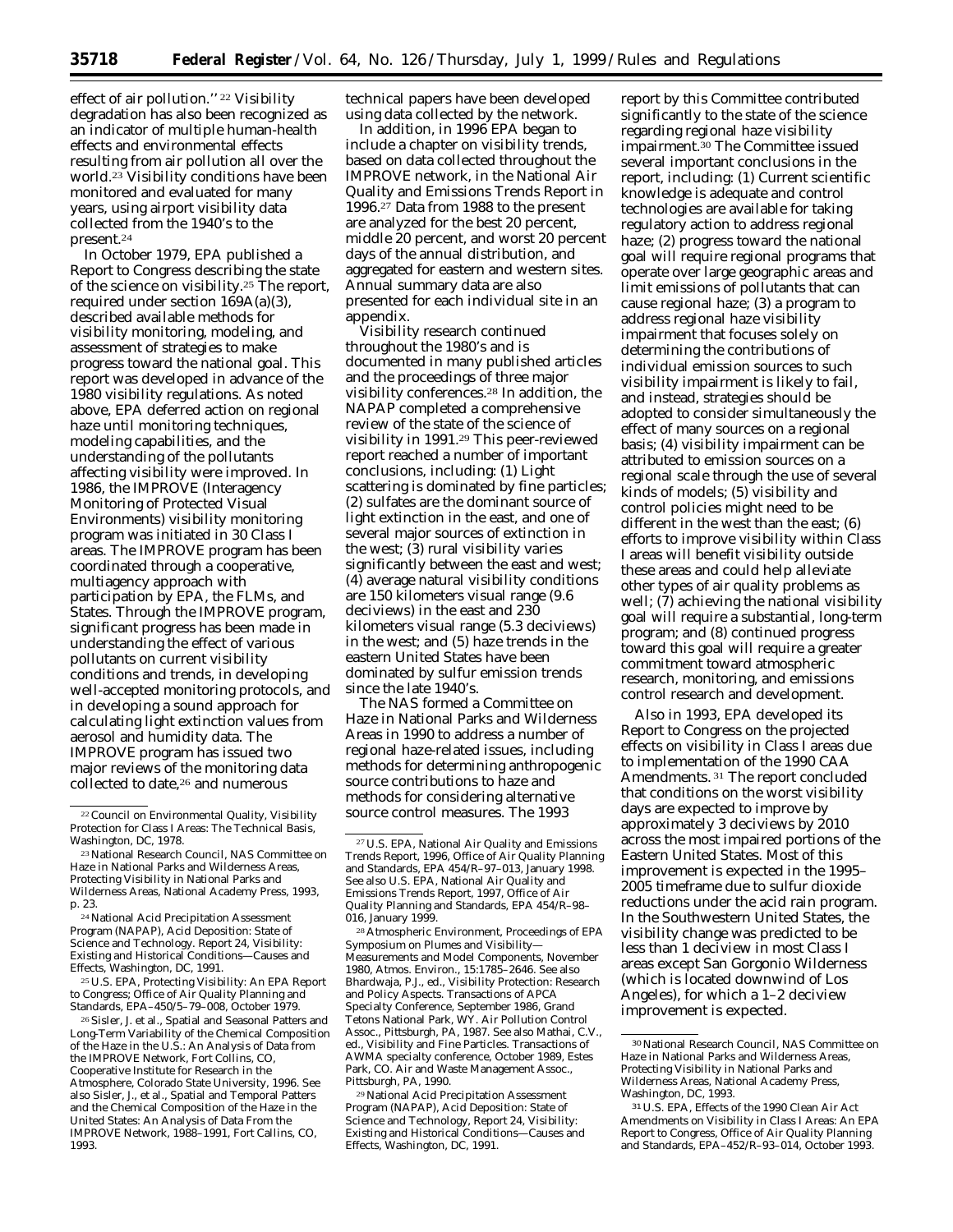As required by section 169B(a)(2) of the CAA, EPA issued a report in 1995 on interim findings on the status of visibility research completed since 1990.32 This report reviewed four major visibility related reports published since 1990,33 provided citations of published research papers, and summarized research under way by the GCVTC, four Federal agencies, and the Electric Power Research Institute. As noted above, the GCVTC issued a report in June 1996 containing recommendations for protecting visibility at 16 Class I areas on the Colorado Plateau. Based on EPA's discretionary authority under section 169B(c), it expanded the scope of the GCVTC:

\* \* \* to include additional Class I areas in the vicinity of the Grand Canyon National Park—-what is sometimes referred to as the ''Golden Circle'' of parks and wilderness areas. This includes most of the national parks and national wilderness areas of the Colorado Plateau.34

The GCVTC was charged with assessing information about visibility impacts in the region and making policy recommendations to EPA to address such impacts. The CAA called for the GCVTC to assess studies conducted under section 169B as well as other available information ''pertaining to adverse impacts on visibility from potential or projected growth in emissions for sources located in the \* Region," and to issue a report to EPA recommending what measures, if any, should be taken to protect visibility. 35 The CAA specifically provided for the GCVTC's report to address the following measures: (1) The establishment of clean air corridors, in which additional restrictions on increases in emissions may be appropriate to protect visibility in affected Class I areas; (2) the imposition of additional new source review requirements in clean air corridors; 36 and (3) the promulgation of regulations addressing regional haze.

In unit IV of the proposal, EPA discusses the major recommendations of the GCVTC. The GCVTC's recommendations have components that contemplate implementation through a combination of actions by EPA, other

Federal agencies, States and tribes in the region, and voluntary measures on the part of public and private entities throughout the region. The GCVTC's recommendations also distinguish between recommended actions and policy or strategy options for consideration. Unit IV addresses how EPA took these recommendations, as well as the body of technical information developed by the GCVTC, into account in developing the final rule.

*Response to comments*. Some commenters on the regional haze proposal suggested that EPA had not provided an adequate scientific or legal justification for developing a regional haze program. The commenters asserted that the science of regional haze is not understood well enough to develop regulations at this time. In addition, some commenters claimed that EPA has not provided adequate technical guidance for implementation of the rule, and that providing such guidance is a legal prerequisite to promulgating a regional haze rule. The EPA does not agree with these claims.

First, EPA believes it has relied upon a substantial amount of scientific evidence to support development of the regional haze program. Many of the important studies, reports, and other scientific and technical information on which the regional haze rule is based are referenced earlier in this section. In particular, the NAS Committee on Haze in National Parks and Wilderness Areas concluded that ''Current scientific knowledge is adequate and control technologies are available for taking regulatory action to improve and protect visibility.'' 37 Thus, EPA believes that its decision to move forward with promulgation of the regional haze program is reasonable, particularly in light of the fact that the Agency's obligation to address regional haze originated more than 20 years ago with passage of the 1977 CAA Amendments.

Second, as discussed in the response to comments, today's final rule provides the States with the necessary guidelines to implement a regional haze program. The EPA believes that the supposition that all technical guidance associated with a program be developed before a rule can be promulgated is unfounded. The EPA recognizes the importance of timely implementation guidance and is committed to providing such guidance, as appropriate, for the regional haze program.

The EPA does not interpret sections 169A and 169B as requiring all technical guidance to be issued by the Agency before the rule is finalized. The EPA is committed to working closely with the States and other interested parties in developing effective guidance documents within a reasonable period of time after promulgation of the final regional haze rule.

## *E. Relationship to Secondary NAAQS for PM*

Today's final rule is an important element in EPA's overall approach to protecting visibility under the CAA. In July 1997, EPA established national secondary ambient air quality standards (NAAQS) for particles with an aerodynamic diameter less than or equal to a nominal 2.5 micrometers  $(PM_{2.5})$  as part of its final decision on revision of the existing NAAQS for particulate matter under section 109(d) of the CAA.38 The secondary standards were based on EPA's determination that the levels selected were ''requisite to protect the public welfare'' against visibility impairment on a nationally uniform basis as provided in section 109(b). Consistent with the purposes of section 169A, however, EPA recognized that such nationally uniform standards would not eliminate all visibility impairment in all parts of the country.39 The visibility impacts remaining in Class I areas are addressed by today's final rule.

Today's final rule has additional benefits, as EPA expects the regional strategies implemented as part of the regional haze program to improve visibility outside of Class I areas as well. Thus, the regional haze program should contribute to the improvement of local visibility impacts outside of Class I areas that may persist after attainment of the secondary standards.

## *F. Regional Planning and Integration With Programs to Implement the NAAQS for Ozone and Particulate Matter*

The regional haze program is being promulgated in a manner that facilitates integration of emission management strategies for regional haze with the implementation of programs for new NAAQS for ozone and PM. This is being done because of the existing scientific evidence that these air quality problems have common precursor pollutants, emission sources, atmospheric processes, spatial scales for transport, and geographic areas of concern.

<sup>32</sup>U.S. EPA, Interim Findings on the Status of Visibility Research, Office of Research and Development, EPA/600/R–95/021, February 1995.

<sup>33</sup>These repdorts have already been mentioned in this section: the 1993 NAS report, the 1993 IMPROVE report (Sisler et al.), the 1993 EPA Report to Congress, and the 1991 NAPAP Report to Congress.

<sup>34</sup> 56 FR 57523

<sup>35</sup>CAA Section 169B(d).

<sup>36</sup>A clean air corridor is defined as a region that generally brings clear air to a receptor region, such as the Class I areas of the Golden Circle.

<sup>37</sup>National Research Council, NAS Committee on Haze in National Parks and Wilderness Areas, Protecting Visibility in National Parks and Wilderness Areas, National Academy Press, Washington, DC, 1993, p. 11.

<sup>38</sup> 62 FR 38652 (July 18, 1997).

<sup>39</sup>See section 160(1); H.R. Rep. No. 95–294 at 205 (1977).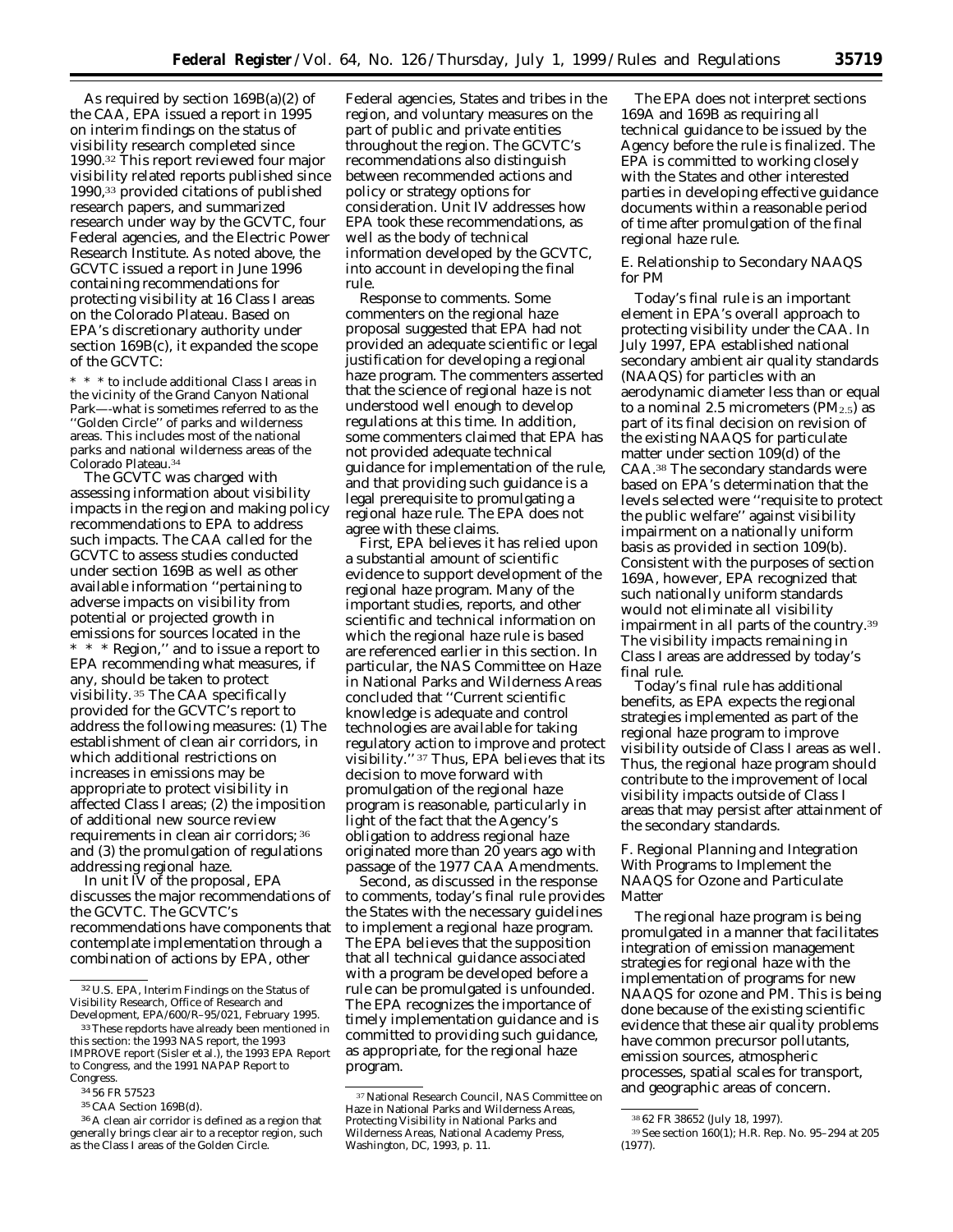Because of the key role of regional pollutant transport in contributing to haze at Class I areas, most of which are in remote locations, the regional haze program recognizes the value of multistate coordination for regional haze program planning and implementation. Consistent with the recommendations of the Clean Air Act Advisory Committee, Subcommittee on Ozone, Particulate Matter, and Regional Haze Implementation Programs, <sup>40</sup> EPA strongly encourages States to undertake multistate regional planning efforts addressing regional haze in a way that coordinates technical analyses and strategy development with the NAAQS to the maximum extent possible. Examples of ongoing coordination among States to address visibility issues include the Western Regional Air Partnership (WRAP) and the Southern Appalachian Mountain Initiative.

The EPA believes that States (and tribes, at their discretion), in partnership with other interested stakeholders, should consider conducting future regional air quality planning efforts to address the implementation of the ozone and PM NAAQS and regional haze program. We encourage States to continue to work together to establish common protocols and approaches for emissions inventory development, emissions tracking, application of regional models, and development of effective emission reduction strategies.

The EPA plans to participate early and actively in regional planning efforts. The EPA recognizes that we must provide early input on issues and to make our views known as issues arise. The EPA has a responsibility to independently review the adequacy of implementation plans in the public rulemaking process and to consider all public comments received on a plan in determining if it meets applicable requirements. However, it is equally important that EPA be open in letting participants know of our views and concerns throughout the process.

The EPA will soon issue final guidance on such regional planning efforts for the purposes of implementing the ozone, particulate matter, and regional haze implementation programs.41 Also, as a part of EPA's 1999 fiscal year budget, Congress

provided \$4 million dollars to support regional planning activities. EPA is currently involved with the States in a process to define the appropriate size and composition of regional planning bodies. The final planning guidance will provide a discussion of several important issues related to regional planning efforts. These issues include:

• Taking credit for emissions reductions in other States;

• Important principles for future regional planning efforts;

• The technical assessment process; and

• The strategy development process. Some important principles discussed in the guidance for conducting regional planning efforts include the following points.

• Regional planning efforts should be a product of State (and, at the discretion of any tribe, tribal) leadership and, thus, should be led by States (and tribes), not EPA. Representatives should have the authority to speak for their organizations.

• States (and tribes at their discretion) should be prepared to make strong, early commitments to implementing the outcome of the regional process to ensure that SIP submittal dates are met.

• Participants in regional planning efforts should set up a work plan to carry out their work. The work plan should contain clearly stated products of the process, dates for completion of those products and mechanisms for funding the needed analyses.

• The technical assessment process should include steps for problem definition, development of emissions inventories, and development of tools to evaluate strategy alternatives.

• In the strategy development process, participants should strive to develop a consensus about (1) the set of regional emissions reductions strategies needed to attain the NAAQS or make ''reasonable progress'' toward the national visibility goal in Class I areas, and (2) the degree to which each State and relevant source category should be required to reduce emissions to implement the recommended strategies.

## **III. Discussion of National Program Requirements and Response to Comments**

• *Scope of Rule—Extending Coverage to All States*

*Proposed rule.* In the regional haze proposal, EPA proposed to amend section 51.300(b)(3) to extend coverage to all States (excluding certain territories) for the purpose of addressing regional haze visibility impairment. This approach differed from the 1980 visibility regulations for ''reasonably

attributable'' impairment, which required the 35 States and the Virgin Islands containing Class I areas to submit SIP revisions and to revise them periodically to assure reasonable progress toward the national visibility goal. Thus, under the proposal, the following additional States and the District of Columbia would be required to submit visibility SIPs: Nebraska, Kansas, Iowa, Wisconsin, Illinois, Indiana, Ohio, Mississippi, New York, Pennsylvania, Massachusetts, Rhode Island, Connecticut, and Maryland. The territories of Puerto Rico, Guam, American Samoa, and the Northern Mariana Islands were not included because their distance from any Class I area significantly exceed the distance that their emissions could be expected to be transported in order to contribute to visibility impairment in any Class I area. However, Hawaii, Alaska, and the Virgin Islands would be subject to the regional haze provisions because of the potential for emissions from sources within their borders to contribute to regional haze impairment in Class I areas also located within their own jurisdiction.

In the proposal, EPA also recommended that all States initially participate in regional planning efforts to more precisely characterize which States are contributing to visibility impairment in other States, as well as the magnitude of such contributions. States could then develop strategies for making reasonable progress in Class I areas throughout the region. The EPA noted that as a result of this process, all States may not have to adopt control strategies. At the same time, EPA cited the 1993 NAS report, which observed that the requirement for a State to revise its implementation plan if it ''may reasonably be anticipated'' to contribute to visibility impairment indicates that Congress intended that ''the philosophy of precautionary action should apply to visibility protection as it applies to other areas [such as the NAAQS].'' Thus, EPA proposed that, at a minimum, all States should be required to develop visibility SIPs in order to ''prevent any future impairment'' as called for by the national goal in section 169A(a)(1).

*Contracts received.* The EPA received a number of comments on the proposed applicability provisions. Many commenters approved of EPA's approach to require SIPs from all States. Those who did not agree with the scope of the program provided a number of reasons for their opposition. Some commenters recognized the need for a regional haze program, but stated that EPA must first conduct or review

<sup>40</sup>Subcommittee for Ozone, Particulate Matter, and Regional Haze Implementation Programs, Final Report on Subcommittee Discussions, May 1998.

<sup>&</sup>lt;sup>41</sup> See the November 17, 1998 draft of Implementation Guidance for the Ozone and Particulate Matter NAAQS and Regional Haze Program. EPA's internet site for an electronic version of this guidance: http://www.epa.gov/ttn/ oarpg/tlpgm.html.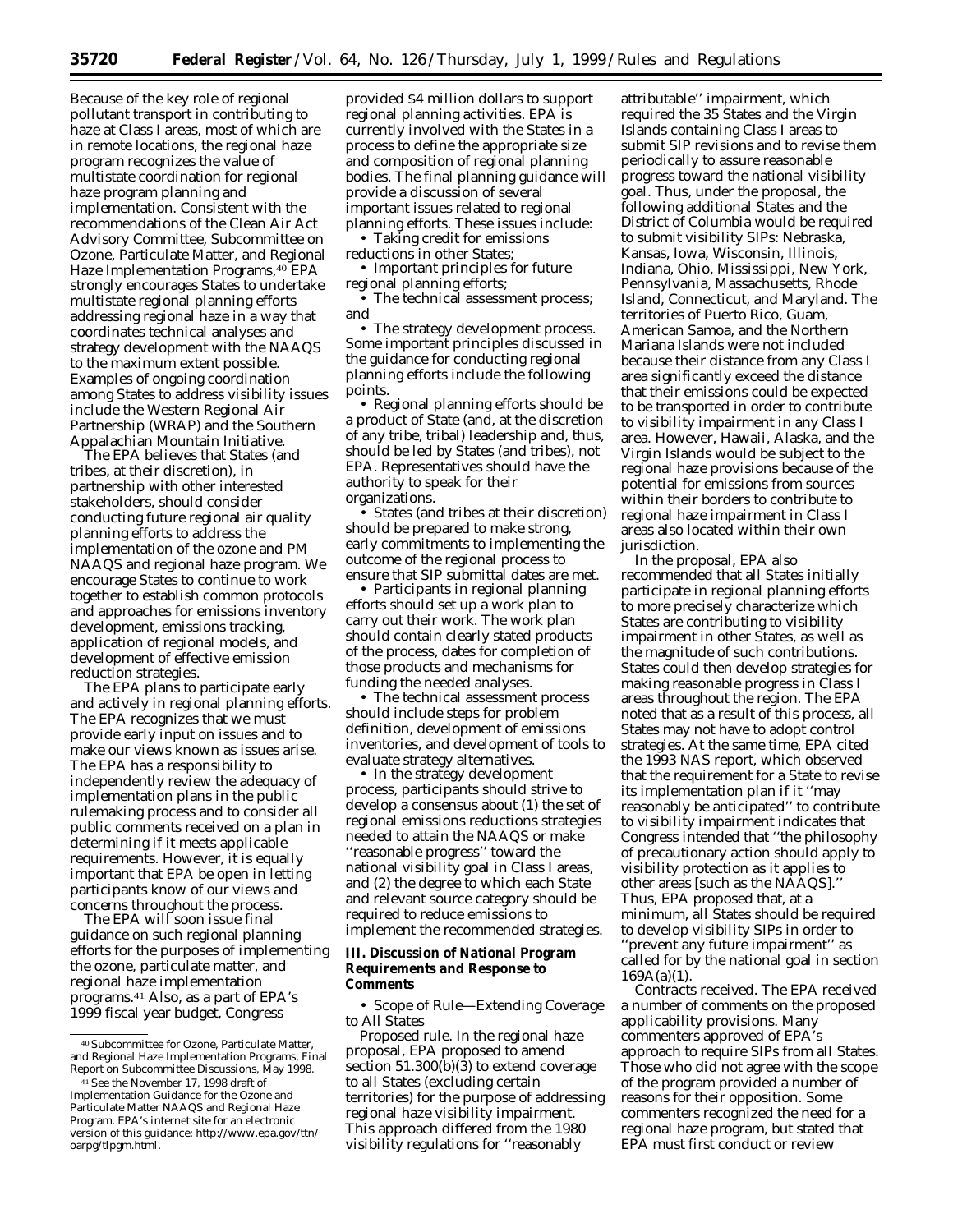additional scientific analyses in order to provide justification for requiring additional States to submit visibility SIPs. Other commenters felt that in the proposed applicability provisions, EPA exceeded its statutory authority by extending the regional haze program to States that have not been demonstrated to ''cause or contribute'' to visibility impairment. Some commenters suggested that EPA rely on States with Class I areas to engage nearby States, as appropriate, in regional planning efforts. Some commenters in States containing Class I areas suggested that, for their particular Class I areas, there was no demonstrated visibility problem. They asserted that because visibility levels should already be deemed acceptable, there was no need for a regional haze program in their States. Other commenters felt that EPA should include specific criteria (e.g., distance, emissions, and visibility impact cutoffs) for excluding States or geographic areas from consideration as contributing to regional haze visibility impairment.

*Final rule.* Consistent with the proposal, EPA has concluded in today's final rule that all States contain sources whose emissions are reasonably anticipated to contribute to regional haze in a Class I area and, therefore, must submit regional haze SIPs. The rationale for this finding is discussed in more detail below.

In making this finding, EPA considered three factors: (1) The specific statutory language in the CAA; (2) the weight of evidence demonstrating longrange transport of fine particulate pollution that affects visibility in Class I areas; and (3) current monitored conditions in Class I areas across the country. The EPA's consideration of each of these factors is discussed below.

Two key provisions in section 169A support EPA's finding that all States must develop SIPs for regional haze. Section 169A(b)(2) requires EPA to promulgate regulations to require SIPs from those States where the emissions ''may reasonably be anticipated to cause or contribute to any impairment of visibility'' in a mandatory Class I Federal area. The EPA believes that this provision does not require the Agency to provide absolute certainty regarding the effect of emissions from the State on visibility in a particular Class I area.

The Ninth Circuit has interpreted the language, ''may reasonably be anticipated to cause or contribute to any impairment of visibility,'' in a case involving identical language in section  $169A(b)(2)(A)$  relating to BART.<sup>42</sup> The

EPA believes that the court's interpretation of this phrase may be appropriately used in regard to program applicability as well. In its decision, the court found that the language ''may reasonably be anticipated to cause or contribute'' establishes an ''extremely low triggering threshold'' for requiring a source to control emissions, adding that ''the NAS correctly noted that Congress has not required ironclad scientific certainty establishing the precise relationship between a source's emission and resulting visibility impairment.  $* * * "43]$  In considering whether additional States should be subject to the visibility program, EPA believes the court's reasoning supports adoption of the predicate requirement that States develop the necessary provisions in their implementation plans to determine whether and to what extent control of emissions from sources is needed. That is, given that the court believed this ''low triggering threshold'' was sufficient to require a source to control its emissions under BART, EPA believes it is reasonable that a similarly low or even lower threshold applies to whether States should be required to engage in air quality planning and analysis as a prerequisite to determining the need for control of emissions from sources within their State. The EPA believes this is particularly appropriate since the requirement for SIPs does not mandate the actual control of emissions from any source without further technical analysis by the State. Accordingly, EPA believes the concept of an ''extremely low triggering threshold'' can also apply in determining which States should submit SIPs for regional haze.

Section  $\overline{1}69A(a)(1)$  sets forth a national goal of ''the prevention of any future, and the remedying of any existing, impairment of visibility in Class I areas which impairment results from manmade air pollution.'' Thus, in addition to requiring a program to reduce existing impairment, the CAA requires SIPs to be established in order to prevent future impairment. This preventative component of the national goal requires that States have the framework in place to address future growth in emissions from new sources or other activities that could impair visibility. For this reason, the EPA does not believe that it is appropriate to establish criteria for excluding States or geographic areas from consideration as potential contributors to regional haze visibility impairment.

As noted in the proposal, EPA is not specifying in this final rule what

specific control measures a State must implement in its initial SIP for regional haze. That determination can only be made by a State once it has conducted the necessary technical analyses of emissions, air quality, and the other factors that go into determining reasonable progress. As discussed in section II(F), because of the regional, multistate nature of visibility impairment in Class I areas, 44 EPA recommends that these analyses and the determination of the extent of emissions reductions needed from individual States be developed and refined through multistate planning efforts using the best available technical tools, such as regional-scale modeling. The EPA also recommends the coordination of resulting strategies for regional haze with strategies needed to attain the  $PM<sub>2.5</sub> NAAGS.$  The EPA anticipates that as a result of the more refined analyses required by this rule, some States may conclude that control strategies specifically for protection of visibility are not needed at this time because the analyses may show that existing measures are sufficient to meet reasonable progress goals. The EPA is requiring States to document their analyses, including any consultations with other States in support of their conclusions that further controls are not needed at this time. The EPA believes that there is more than sufficient evidence to support our conclusion that emissions from each of the 48 contiguous States may be reasonably anticipated to cause or contribute to visibility impairment in a Class I area.

As stated in EPA's proposal, a large body of evidence demonstrates that long-range transport of fine PM contributes to regional haze and other related effects such as acid rain. In the preamble to the proposal and in the relevant docket, EPA cited numerous studies that contribute to this body of evidence.45 Indeed, EPA recognized the role of long-range transport in relation to visibility impairment 20 years ago in its 1979 Report to Congress on visibility.46

Among the more important studies on which EPA relied are the 1991 report from the NAPAP, the 1993 NAS report Protecting Visibility in National Parks

46U.S. EPA, Protecting Visibility: An EPA Report to Congress, Office of Air Quality Planning and Standards, EPA–450/5–79–008, October 1979.

<sup>42</sup>*Central Arizona Water Conservation District* v. *EPA,* 990 F.2d 1531 (1993). 43 990 F.2d at 1541.

<sup>44</sup>Refer to unit II of this final rule for additional background on the long-range transport of pollution contributing to regional haze.

<sup>45</sup>See Unit II, Background Information. See also July 29, 1997 memorandum to regional haze docket A–95–38, ''Supporting Information for Proposed Applicability of Regional Haze Regulations,'' by Richard Damberg, EPA, Office of Air Quality Planning and Standards.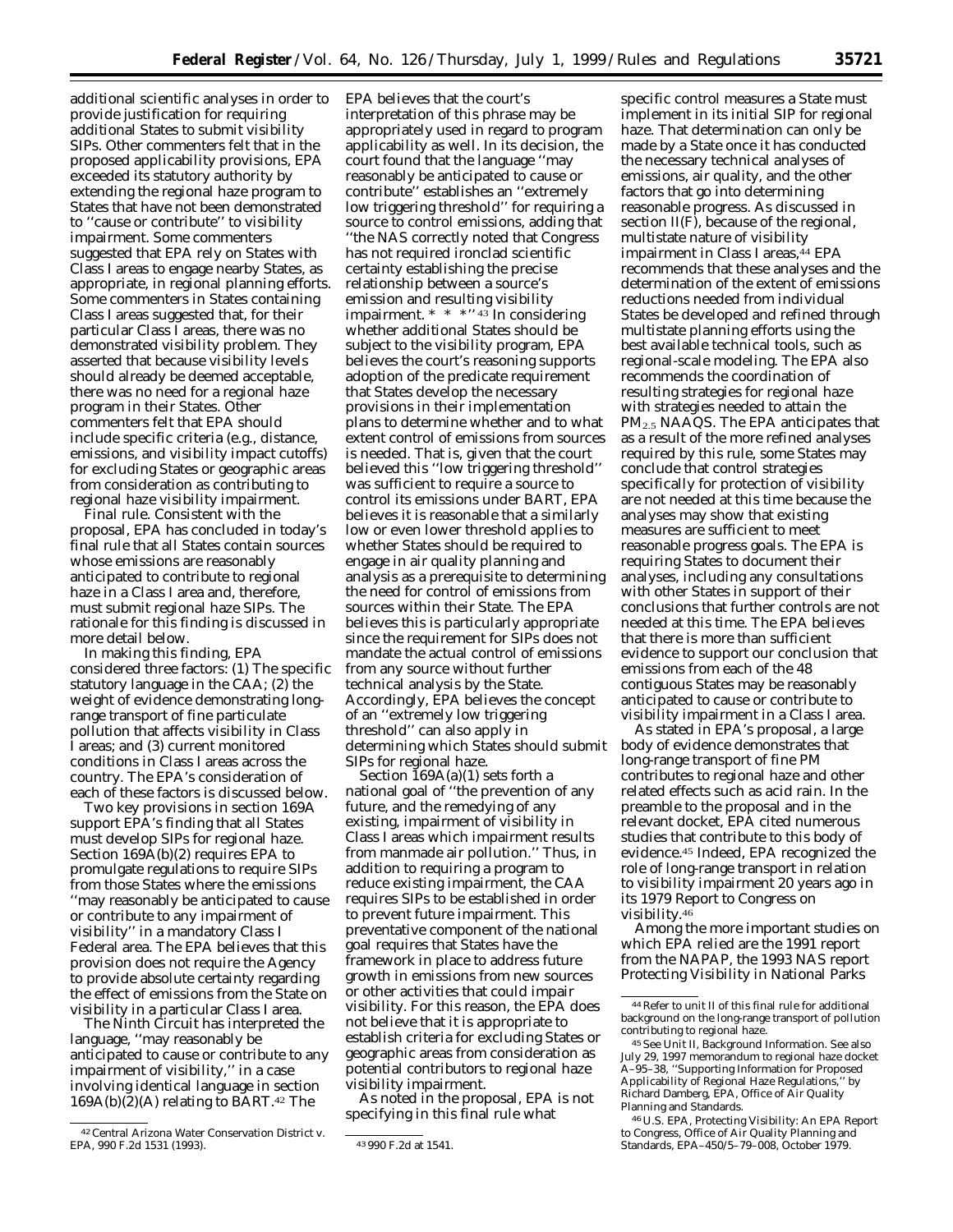and Wilderness Areas, EPA studies using the regional acid deposition model (RADM), the 1996 GCVTC report Recommendations for Improving Western Vistas, and two contractor reports prepared for EPA.47 All of these reports are available in the docket. They were referenced and discussed in EPA's proposal and in an additional memorandum to the docket. The NAPAP report included a comprehensive technical review of historical visibility trends.<sup>48</sup> The NAS report found that the range of fine particle transport is on the order of hundreds or thousands of kilometers.49 Analyses using the RADM have estimated that sulfate and nitrate deposition receptors are influenced by sources located up to 600–800 kilometers away.50 In its deliberations and in its final report, the GCVTC acknowledged the role of long-range transport from sources and activities located across a very large geographic area, and its effect on the Class I areas on the Colorado Plateau.51

Finally, two contractor modeling reports prepared for EPA provided information that preliminarily demonstrated that each State not having a Class I area had emissions contributing to impairment in at least one downwind Class I area. Some State commenters asserted that the contractor reports referenced in the proposal show relatively low contributions from all or part of their States toward visibility impairment in a nearby Class I area. As a result, these commenters suggested that EPA had sufficient information to reach a conclusion that all or part of their States could be excluded from the regional haze program. The EPA

48National Acid Precipitation Assessment Program. Acid Deposition: State of the Science and Technology. Report 24, Visibility: Existing and Historical Conditions—Causes and Effects, Washington, DC, 1991.

49National Research Council, NAS Committee on Haze in National Parks and Wilderness Areas, Protecting Visibility in National Parks and Wilderness Areas, National Academy Press, Washington, D.C., 1993.

50 Dennis, Robin L. ''Using the Regional Acid Deposition Model to Determine the Nitrogen Deposition Airshed of the Chesapeake Bay Watershed,'' in Atmospheric Deposition to the Great Lakes and Coastal Waters, edited by Joel Baker, 1996.

51 GCVTC, Recommendations for Improving Western Vistas, Report to the U.S. EPA, June 1996. disagrees with these comments for two reasons.

First, the EPA did not base its proposed applicability provisions only on the referenced contractor reports. The EPA based its decision on the assessments provided by these reports as well as a number of other studies and sources of information. Second, as explained above, EPA believes that all States must have a visibility SIP to prevent, at a minimum, future impairment of visibility. While EPA agrees that portions of some States may not need to implement additional measures, at this time, to improve visibility impairment in any Class I area, the EPA believes that more refined future assessments will be needed to support such a finding. Additionally, the EPA believes that a State wishing to demonstrate that it does not contribute to visibility impairment in any Class I area will need to provide information showing that it has consulted with other potentially affected States to assist EPA in assuring that the State's demonstration is not contradicted by evidence presented by other States.

Current monitoring information for Class I areas shows that all of the monitored sites in the central and eastern parts of the country have visibility impairment levels exceeding estimated natural conditions for the 20 percent most impaired days, some by more than 20 deciviews. Although the degree of impairment varies, the data demonstrate that no existing site has reached the goal in section 169A(a)(1) of the CAA for ''remedying \* \* \* any existing impairment of visibility."<sup>52</sup>

In light of this finding, EPA disagrees with the commenter who asserted that because visibility levels in its State are already ''acceptable,'' there is no need for the State to implement a regional haze program. The section 169A national goal of the visibility program, a condition of no human-caused impairment, does not provide for judgments of acceptable visibility levels which are poorer than natural conditions in Class I areas. Through adoption of section 169A(a)(1), Congress established natural visibility conditions as the overall goal.

The data also show that in the monitored locations in the central and eastern United States, sulfate is the key contributor to visibility impairment, responsible for between 45–90 percent of light extinction due to aerosols on the 20 percent most impaired days. This fact is significant because the broad, regional scale of long-range transport of sulfate has already been acknowledged in many studies done for the acid rain program. Based on these data, it appears that although the acid rain program is expected to improve visibility by approximately 3 deciviews in the most impaired Class I areas in the Eastern United States by 2005,<sup>53</sup> further regional reductions in  $SO<sub>2</sub>$  emissions may be needed after the acid rain program is complete to assure continued visibility improvement toward the national goal. Thus, EPA finds it is reasonable to require SIPs from the States without Class I areas which are located in the central and eastern parts of the United States since many, if not all, are expected to have sources contributing to regional loadings of  $SO<sub>2</sub>$  emissions, even after implementation of the acid rain program is completed.

For all of the reasons stated above, EPA has concluded in today's final rule that EPA's statutory authority and scientific evidence are sufficient to require all States to develop regional haze SIPs to ensure the prevention of any future impairment of visibility, and to conduct further analyses to determine whether additional emission reduction measures are needed to ensure reasonable progress in remedying existing impairment in downwind Class I areas.

## *B. Timetable for Submitting the First Regional Haze State Implementation Plan (SIP)*

This final rule establishes a schedule setting forth deadlines by which the States must submit their first regional haze SIPs and subsequent revisions to that first SIP. In this unit, we discuss the deadlines for the first regional haze SIP, the concerns raised in comments regarding these deadlines, and recent legislation affecting the deadlines. The requirements for periodic revisions to this first regional haze SIP are discussed below in unit III.J.

*Proposed rule.* The proposed rule, consistent with section 169B(e)(2) of the CAA, would have required States to submit revisions to their SIP to address regional haze within 12 months of the effective date of the rule. We had intended that these 12-month SIP

<sup>47</sup>See Latimer and Associates, Particulate Matter Source—Receptor Relationships Between All Point and Area Sources in the United States and PSD Class I Area Receptors, Report prepared for EPA, Office of Air Quality Planning and Standards, September 1996. See also ENVIRON International Corporation, Development of Revised Federal Class I Area Groups in Support of Regional Haze Regulations, Report prepared for EPA, Office of Air Quality Planning and Standards, September 1996.

<sup>52</sup>Sisler, J. *et al.,* Spatial and Seasonal Patterns and Long-Term Variability of the Chemical Composition of the Haze in the United States: An Analysis of Data from the IMPROVE Network, Fort Collins, CO, Cooperative Institute for Research in the Atmosphere, Colorado State University, 1996. See also Sisler, J., et al., Spatial and Temporal Patterns and the Chemical Composition of the Haze in the United States: An Analysis of Data from the IMPROVE Network, 1988–1991, Fort Collins, CO, 1993.

<sup>53</sup>U.S. EPA, Effects of the 1990 Clean Air Act Amendments on Visibility in Class I Areas: An EPA Report to Congress, Office of Air Quality Planning and Standards, EPA–452/R–93–014, October 1993.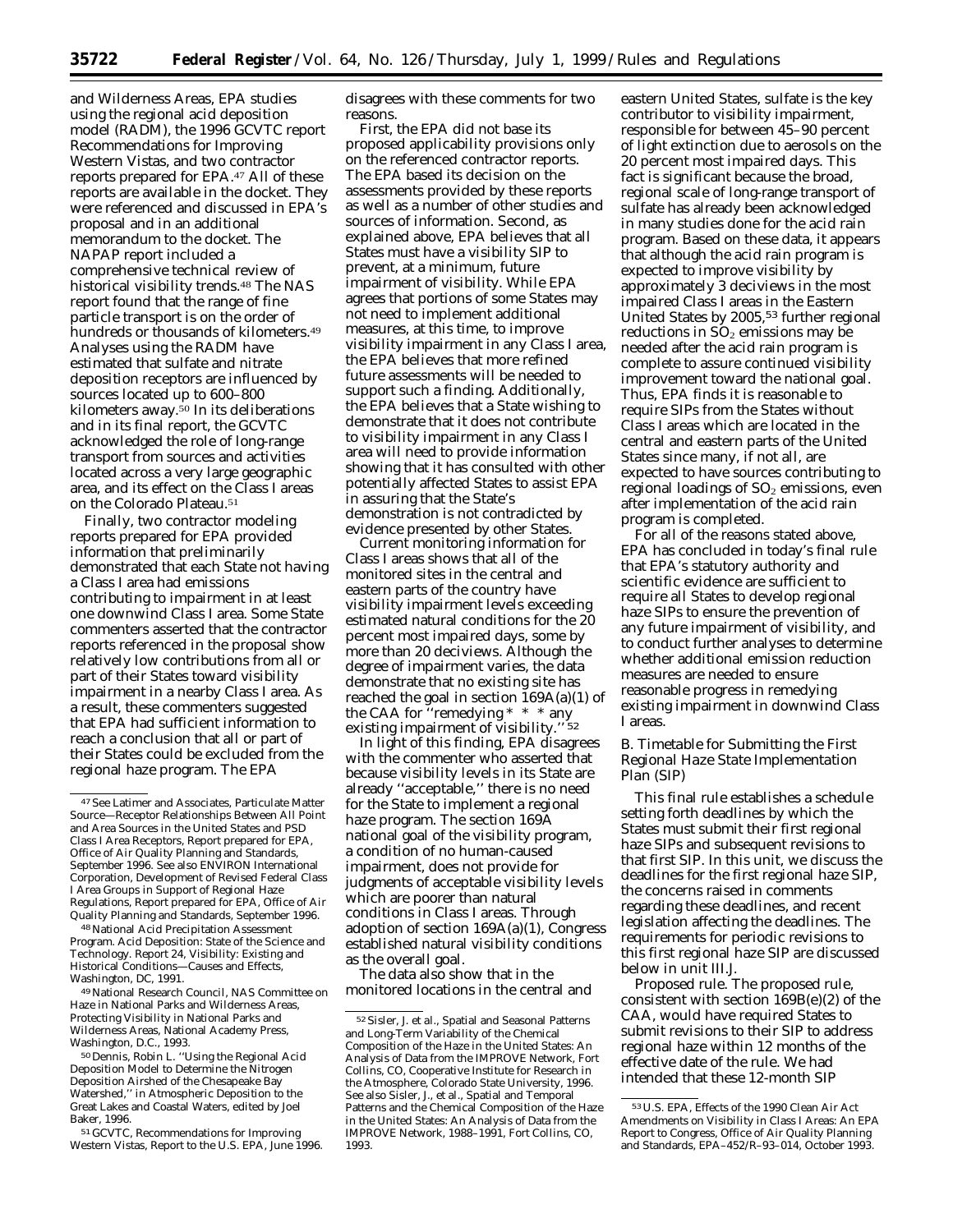submittals serve as program planning SIPs in which the States would review existing regulatory authorities and provide the framework for a number of future actions.

*Comments received.* Commenters expressed the view that 12 months was an insufficient time period to meet the proposed requirements for the program planning SIP. Moreover, commenters were concerned that the 12-month SIP requirement was not well coordinated with similar program planning for the new PM<sub>2.5</sub> standard.

*Transportation Equity Act for the 21st Century (TEA–21).* After the close of the comment period for the July 1997 proposal, Congress passed the Transportation Equity Act for the 21st Century (TEA–21), Public Law 105–178. The TEA–21 superseded the statutory requirement for a 12-month SIP deadline and established a specific schedule for regional haze SIP submissions. In a September 3, 1998 notice of availability, EPA provided the public with an opportunity to comment on how the regional haze rule should address the TEA–21 requirements.54

The TEA–21 provisions establish a timetable for the regional haze SIPs by first creating certain deadlines for  $PM_{2.5}$ monitoring and area designations, and then by linking those deadlines to further deadlines for the regional haze program. The TEA–21 amendments, in section 4102(a), require EPA to fund a PM2.5 monitoring network. In section 4102(b), EPA and States are required to put this network in place by no later than December 31, 1999.

Section 4102(c)(1) of TEA–21 establishes deadlines for States to use the data collected by the network for purposes of formally designating areas as attaining the  $PM<sub>2.5</sub>$  standard or as nonattainment or unclassifiable. Section 4102(c)(1) states:

(1) The Governors shall be required to submit designations referred to in section 107(d)(1) of the CAA for each area following promulgation of the July 1997 PM<sub>2.5</sub> national ambient air quality standard within 1 year after receipt of 3 years of air quality monitoring data performed in accordance with any applicable Federal reference method for the relevant areas.

Section 4102(c)(2) of TEA–21 contains the following language which links the timing requirements for the visibility program to the PM2.5 designation process:

(2) For any area designated as nonattainment for the July 1997  $PM_{2.5}$ national ambient air quality standard in accordance with the schedule set forth in this section, notwithstanding the time limit

prescribed in paragraph (2) of section 169B(e) of the CAA, the Administrator shall require State implementation plan revisions referred to in such paragraph  $(2)$  to be submitted at the same time as State implementation plan revisions referred to in section 172 of the CAA implementing the revised national ambient air quality standard for fine particulate matter are required to be submitted. For any area designated as attainment or unclassifiable for such standard, the Administrator shall require the State implementation plan revisions referred to in such paragraph (2) to be submitted 1 year after the area has been so designated. The preceding provisions of this paragraph shall not preclude the implementation of the agreements and recommendations set forth in the GCVTC Report dated June 1996.

To accompany the statutory changes contained in the TEA–21 law, Congress released a Conference Report. With respect to the visibility provisions of TEA–21, the Conference Report states:

The Conferees recognize that the Regional Haze regulation has not been finalized and the Administrator of the Environmental Protection Agency (EPA) is still considering the views of various stakeholders. The Conferees agree with EPA's public statements that the schedule for the State Implementation Plan due pursuant to section 169B(e)(2) of the  $* * *$  [Clean Air]  $*$ CAA should be harmonized with the Schedule for State Implementation Plan submissions required for  $PM_{2.5}$  ambient air quality standard promulgated in July, 1997.55

This new statutory language has two effects. First, it supersedes the section 169B requirement for EPA to require States to submit SIPs within 12 months of the promulgation of today's final rule. Second, it spells out a timetable for SIP revisions that is linked to the dates of attainment/nonattainment designations for  $PM_{2.5}$ . It is important to note that the timetable is based on the designation of areas within a State. Thus, under the legislation, one State could have multiple SIP submission deadlines depending on the dates of designation of each area within the State. This issue, and how EPA intends to address it, is further discussed later in this unit.

According to a Presidential memorandum dated July 16, 1997, the EPA and States must collect 3 years of monitoring data in order to have a sufficient basis for designations. This point is reiterated in TEA–21.56 Routine collection of monitoring data begins in 1999. Hence, we expect the requirements of TEA–21, section  $4102(c)(1)$ , to result in the following:

*Submissions of designation requests by States.* States must submit

designations within 1 year of the date that 3 years of  $PM_{2.5}$  data are available. Because widespread monitoring for PM2.5 is being implemented between January 1999 and December 31, 1999, we expect 3 years of data to be collected by December 31, 2001 for most areas and no later than December 31, 2002 for the remaining areas. Taking into account additional time (not more than 6 months) for quality assurance and certification of the data, we expect 3 years of data to be available for States to use for designations between July 2002 and July 2003. In the TEA–21 amendments, States have up to 1 year to submit designations. Thus, we expect that the required date for submittal of designations generally will occur between July 2003 and July 2004.57

EPA action on State designations. The EPA is required to act upon the designations no later than 1 year after the date States are required to submit the designations, but not later than December 31, 2005 in any case. If States submit their designations between July 2003 and July 2004, EPA would be required to designate areas between July 2004 and July 2005.

For areas designated as attainment or unclassifiable, the TEA–21 amendments require that States must submit SIPs for regional haze within 1 year after EPA publishes the designations. As a result, for these areas, regional haze SIPs are likely to be due generally between July 2005 and July 2006.

For areas designated as nonattainment for fine particulate matter, the TEA–21 amendments require States to submit SIP revisions addressing regional haze ''at the same time as States submit SIPs as required by section 172 of the CAA implementing the July 1997 revision to the national ambient air quality standard for fine particulate matter.'' Section 172(b) of the CAA requires SIPs no later than 3 years after EPA publishes the nonattainment designation. If EPA designates areas nonattainment between July 2004 and July 2005, the regional haze SIPs for areas designated as nonattainment and the  $PM_{2.5}$ nonattainment SIPs would both be due no later than the July 2007 to July 2008 timeframe.

The date for startup of  $PM_{2.5}$ monitoring may vary in different parts of a given State. Accordingly, the EPA expects that States may not be able to submit designation requests at the same time for the entire State. Rather, EPA

<sup>54</sup> 63 FR 46952.

<sup>55</sup>H.R. Conf. Rep. No. 550, 105th Cong., 2d. Sess. 519 (1998), reprinted in 1998 U.S.C.C.A.N., No. 6 at 196.

<sup>56</sup>See TEA–21, Section 4102(c)(1).

<sup>57</sup>We expect that some States will want to move expeditiously with some designations, leading to submissions and final action on some areas as early as late 2002 or early 2003. Where this is the case, this would lead to earlier regional haze SIP submittal deadlines as well.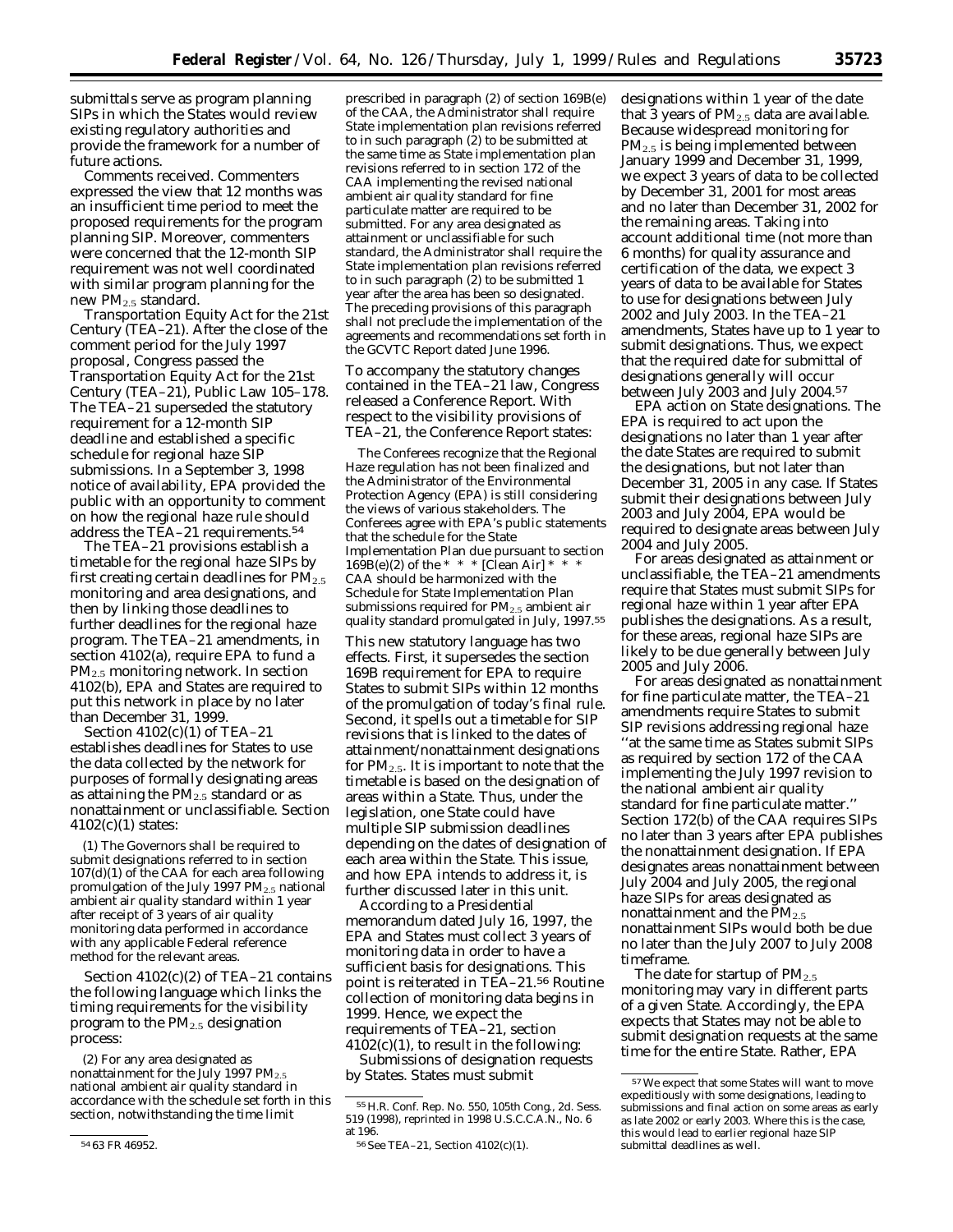expects that it is possible that individual ''areas'' within a given State may be designated at different times. Even if areas were all designated at the same time, in many States some areas will likely be designated attainment, with others designated nonattainment. In either case, the TEA–21 deadlines would require separate regional haze SIPs for each of these areas to be submitted at different times.

While the language in TEA–21 establishing the timetable for submission of regional haze SIPs is generally clear, the transportation legislation does not address the situation where States are participating in a regional planning effort that incorporates numerous areas. On its face, TEA–21 requires the submission of separate regional haze SIPs on an areaby-area basis with varying deadlines that could range over a period of several years. As noted above, however, regional haze is the result of emissions from a number of sources located over a broad geographic area. Because of the long-range transport of pollutants causing regional haze, EPA believes that well-coordinated regional planning efforts are needed to make progress toward natural visibility conditions. As EPA noted in the September 3, 1998 notice of availability, we do not believe that Congress intended to inhibit regional planning efforts by requiring area-by-area submittals. In light of this, EPA requested comment on incorporating an optional approach into the final rule to facilitate regional planning.

*Notice of availability of additional information*. The optional approach EPA described in the September 3, 1998 notice of availability would allow States which commit to participating in regional planning efforts to postpone addressing certain of the requirements of the regional haze program. Under this approach, States would have the option to first submit SIPs which contain commitments to specific integrated regional planning efforts but which do not set forth control strategies. States committing to regional planning would subsequently submit SIP revisions containing control strategies for attainment, unclassifiable, and nonattainment areas at the same time. This would allow multiple areas within a single planning region to have coordinated deadlines for regional haze control strategies. In the supplemental notice, we noted that this approach could have the effect of delaying control strategy plan submittal dates for some areas, but we believe that such an option will support more effective coordination between the PM2.5 and

regional haze programs, will support coordinated regional planning for both programs, and will be consistent with the statement of congressional intent.

*Comments received*. Some commenters argued that TEA–21 does not authorize EPA to defer implementation of the regional haze program in this way. The basis for this argument is the claim that the 1-year deadline in section 169B(e)(2) applies only to regulations promulgated pursuant to the report of a visibility transport commission. These commenters claim that EPA is obligated under section 169A to provide for more expedited implementation of measures to assure reasonable progress.

*The final rule*. The regulations made final today are issued under the authority of CAA sections 169A and 169B. As discussed in unit II.C above, EPA in 1980 explicitly deferred issuing regulations to address regional haze until our scientific and technical knowledge was better developed. In 1990, Congress amended the CAA by adding section 169B. This section authorizes the establishment of visibility transport commissions which, among other things, must issue a report addressing ''the promulgation of regulations under [section 169A] to address long range strategies for addressing regional haze.'' Section 169B further establishes explicit timeframes in which EPA must, taking into account any reports of visibility transport commissions, issue regulations under section 169A, and in which States must respond by submitting revised SIPs. Congress modified the timeframe for SIP submission in TEA–21 to ensure the ability of EPA to harmonize the implementation of today's final rule with the requirements for the new  $PM_{2.5}$ NAAQS.58 Today's final rule carries out EPA's obligation under sections 169A and 169B to issue regulations addressing regional haze according to the timeframe as set forth in section 169B as modified by TEA–21.

The final rule includes the deadlines for SIP submittals set forth in TEA–21 and incorporates an optional set of requirements for States which commit to participate in regional planning. Commenters generally agreed with EPA's view in the notice of availability that it is important to ensure that the PM2.5 program and regional haze program are fully integrated. The EPA believes that the approach taken in the final rule supports effective coordination between these programs, while also facilitating regional planning.

In the final rule, the timetable for SIP submittals is set forth in section 51.308(b) and (c). Section 51.308(b) directly codifies the TEA–21 timetable. Section 51.308(c) provides States that have committed to participate with other States in a regional planning process the option of choosing to defer submittal of a SIP which addresses the substantive requirements of the regional haze program. States are not required to exercise the option provided by section 51.308(c), but those which do must meet the deadlines set forth in that section for submitting a SIP which addresses the distinct requirements in section 51.308(c) and a SIP revision which addresses the substantive requirements of the regional haze program.59

As a first step, States electing to participate in regional planning must submit a SIP demonstrating the State's ongoing participation in a regional planning process. This SIP must address all areas in the State and is due on the earliest date by which an implementation plan affecting any area within the State would be due under the TEA–21 deadlines. Unless an entire State is designated as nonattainment, this SIP will be due 1 year after EPA designates any area within the State as attainment or unclassifiable. This SIP submission must contain a number of specific elements to demonstrate the State's commitment to the regional planning process and to ensure that by the date of the SIP submittal, the States in the regional planning body have taken the necessary steps to initiate the regional planning process.

The following briefly summarizes the required elements of the first SIP submittal called for under the optional approach for regional planning:

*Need for regional planning*. In the SIP, the State must demonstrate the need for regional planning. The State must make this demonstration by showing that emissions from sources within the State contribute to visibility impairment in Class I areas in another State, or by showing that other States contribute to visibility impairment in the Class I areas in the State. The EPA does not intend for this to be an overly complex analysis.

*Description of regional planning organization*. The State must also submit a detailed description of the regional planning process. In its SIP, the State must show that the participating

<sup>58</sup>See H.R. Conf. Rep. No. 550, 105th Cong., 2d. Sess. 517.

<sup>59</sup>The option for regional planning provided by section 51.308(c) is not available for Alaska, Hawaii, and the Virgin Islands. Class I areas within their boundaries are not affected by emissions from any other State. As a result, regional planning will not be needed to develop regional haze SIPs for these areas.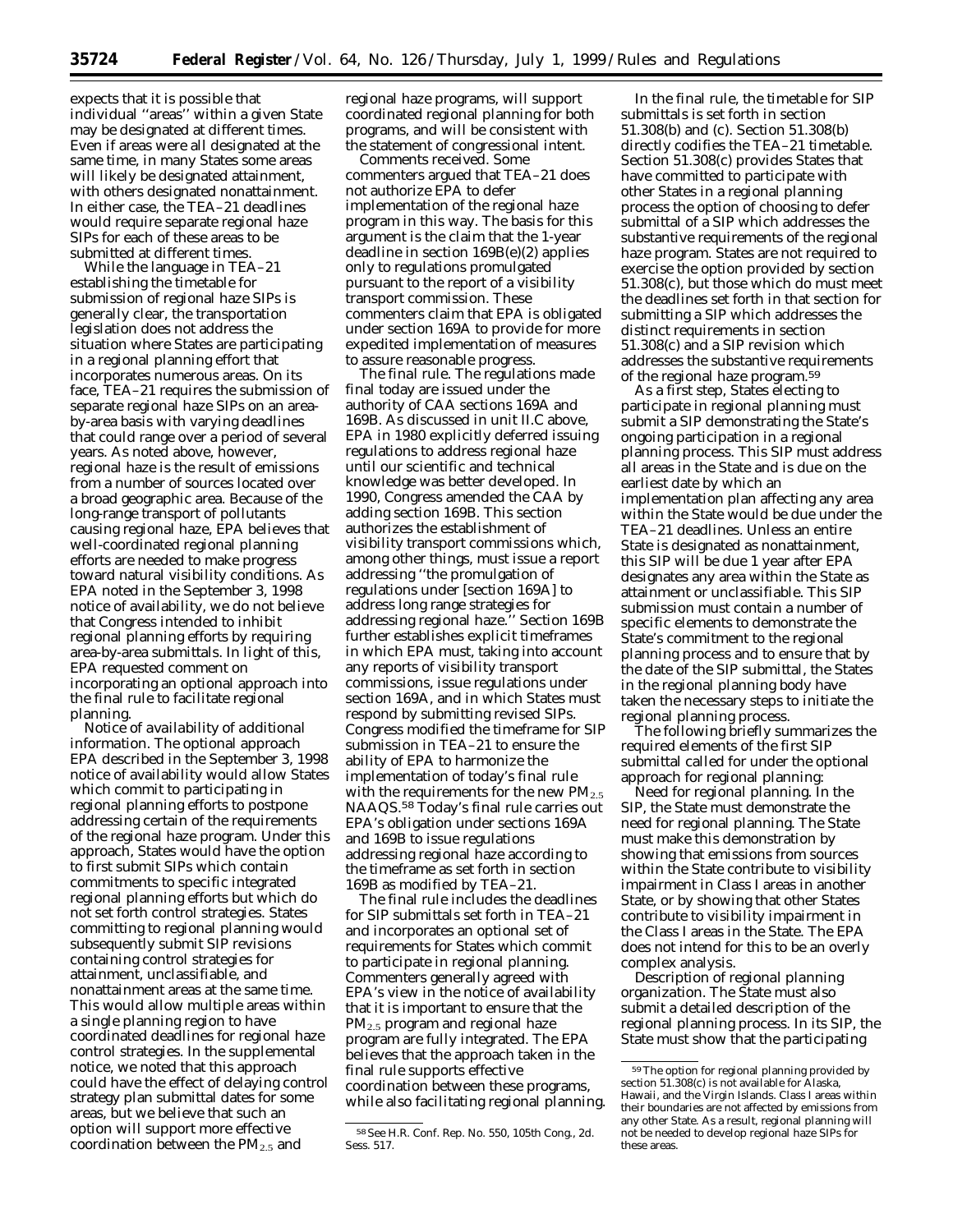States have a credible regional planning process in place which all parties are committed to follow. We have outlined general principles for regional planning organizations in a document entitled Implementation Guidance for the Revised Ozone and Particulate Matter (PM) National Ambient Air Quality Standards (NAAQS) and the Regional Haze Program, which discusses features of effective regional planning organizations, including a discussion of organization and representation issues, issues related to developing workplans and schedules, and issues related to ensuring that technical efforts are consistent. This document is available on the internet at http://www.epa.gov/ ttn/oarpg/t1pgm.html.

*Enforceable commitment to submit coordinated control strategy by 2008*. The regional planning SIP must include provisions requiring the State to submit a SIP revision meeting all of the requirements of the regional haze rule. This SIP revision is due by the latest date an area within the planning region would be required to submit an implementation plan under TEA–21, but in no event any later than December 31, 2008. The SIP must require that the SIP revision is developed in coordination with the other States in the regional planning body and that it fully addresses the recommendations of that body.

*List of BART-eligible sources*. The State must identify those sources from

one of 26 source categories and placed into operation between 1962 and 1977 that are potentially subject to BART. This information will enable the State and regional planning organization to begin evaluating options for meeting the BART requirement or for implementing an emissions trading program or alternative measure that achieves greater reasonable progress.

*Summary of timetable for submission of the first regional haze SIPs*. The following table is a summary of the deadlines for submitting the first regional haze SIPs.

| For this case                                                                                                           | States must submit the first regional<br>haze SIPs no later than:                                                                                                        | and the SIP must meet                                                                                             |  |
|-------------------------------------------------------------------------------------------------------------------------|--------------------------------------------------------------------------------------------------------------------------------------------------------------------------|-------------------------------------------------------------------------------------------------------------------|--|
| attainment<br>Areas<br>designated<br>as<br>unclassifiable for $PM_{2.5}$ .                                              | or $\vert$ 1 year after EPA publishes the designation<br>(generally 2004-2006).                                                                                          | ALL requirements of section 51.308(d) and<br>(e).                                                                 |  |
| Areas designated as nonattainment for $PM_{2.5}$                                                                        | At the same time as $PM2.5$ SIPs are due<br>under section 172 of the CAA. (That is, 3)<br>years after EPA publishes the designation,<br>generally 2006-2008).            | ALL requirements of section 51.308(d) and<br>(e).                                                                 |  |
| States participating in multistate regional plan-<br>ning efforts for combined attainment and non-<br>attainment areas. | Commitment to regional planning due 1 year<br>after the EPA publishes the first designation<br>for any area within the State, and.                                       | The regional planning requirements listed in<br>section 51.308(c).                                                |  |
|                                                                                                                         | Complete implementation plan due at the<br>same time as $PM2.5$ SIPs are due under<br>section 172 of the CAA. (That is, 3 years<br>after EPA publishes the designation). | The "core requirements" listed in section<br>51.308(d) and BART requirements in sec-<br>tion 51.308(e).           |  |
| States following the recommendations of the<br>GCVTC, as contained in section 51.309 of<br>the final rule.              |                                                                                                                                                                          | SIPs must meet the specific provisions for<br>Grand Canyon Transport Region States list-<br>ed in section 51.309. |  |

## *C. Tracking Deciviews and Emissions Reductions*

Visibility impairment is caused by particles and gases in the atmosphere. Some particles and gases scatter light, while others absorb light. The net effect is called ''light extinction.'' The result of these processes is a reduction of the amount of light from a scene that is returned to the observer, creating a hazy condition.

*Proposed rule*. In the proposal, EPA established a regulatory framework by which a State would establish a ''reasonable progress target'' for each Class I area within its borders for the purpose of improving visibility on the worst visibility days over the next 10 or 15 years. The States would implement emission management strategies to improve visibility in these Class I areas. The proposal also called for the States to monitor progress in improving visibility over time. The EPA proposed that visibility targets and tracking of visibility changes over time be expressed in terms of the ''deciview'' haze metric. The proposal also called for

the tracking of pollutant emissions to supplement the tracking of monitored visibility changes for use in periodically reviewing State progress in achieving visibility targets. The proposal included the definition of the deciview metric for tracking visibility. The proposal also called for a review of emissions reductions achieved as part of the longterm strategy.

*Deciview*. The proposal explained that the deciview is an atmospheric haze index that expresses changes in visibility. This visibility metric expresses uniform changes in haziness in terms of common increments across the entire range of visibility conditions, from pristine to extremely hazy conditions.60 Because each unit change in deciview represents a common change in perception, the deciview scale is like the decibel scale for sound. The proposal also stated that ''A one deciview change in haziness is a small

but noticeable change in haziness under most circumstances when viewing scenes in Class I areas." 61

The proposal discussed that an advantage to using the deciview over other scales is that it can be used to express changes in visibility impairment in a way that corresponds to human perception in a linear, or one for one, manner. For example, this metric is designed such that a change of 3 deciviews in a highly impaired environment would be perceived as roughly the same degree of change as a 3 deciview change in a relatively clear environment. As noted in the preamble to the proposed regulation, the deciview is mathematically related to other common metrics used to describe visibility: the light extinction coefficient and visual range. However, the deciview metric can be used to compare changes in perception in a way that the other two metrics cannot. This feature makes the deciview a more useful metric for regulatory purposes. For example, a 5-

<sup>60</sup>Pitchford, M. and Malm, W., ''Development and Applications of a Standard Visual Index, Atmospheric Environment, v. 28, no. 5, March

<sup>61 62</sup> FR 41145.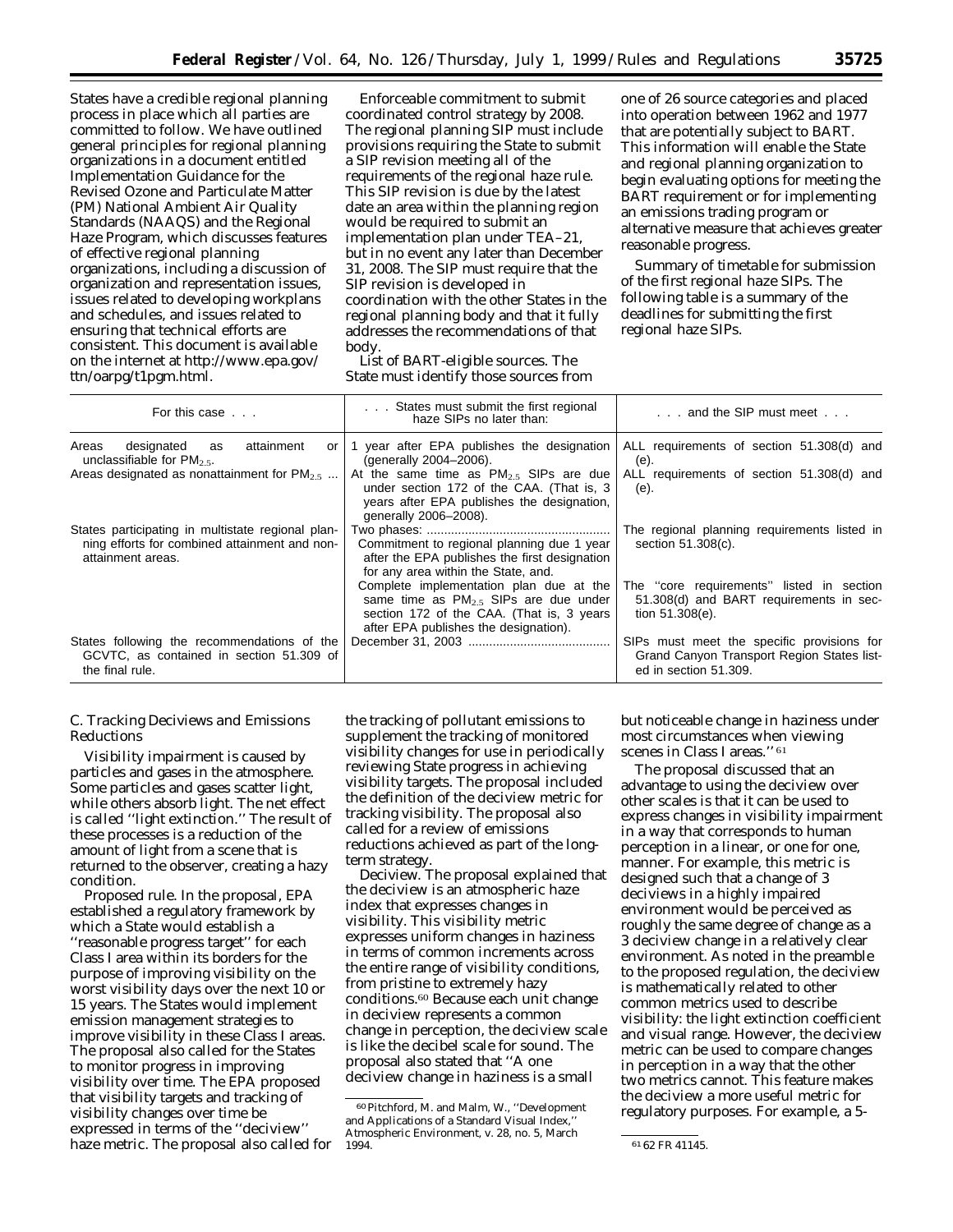mile change in visual range can in some cases be very significant, such as from 5 to 10 miles in an impaired environment (equal to a change of 6.9 deciviews), whereas a 5-mile change may not be perceptible in a less impaired environment, such as from 95 to 100 miles (equal to a change of 0.5 deciviews). The following sections discuss the comments received on specific issues and how such issues are addressed in the final rule.

*Tracking emissions versus visibility.* Many commenters supported the use of the deciview metric to track changes in visibility improvement as a key aspect of the program. These commenters agreed with EPA's proposal that under a visibility-oriented program, progress in fact should be tracked in terms of a visibility-based metric. Others felt the program could be successfully implemented by tracking emissions only because this approach would not be greatly affected by meteorological variations as would an approach based on ambient monitoring.

The final rule provides for the tracking of both visibility improvement and emissions reductions.62 The final rule presents visibility improvement and tracking of emissions as linked elements of the program. The EPA has retained the use of the deciview metric for tracking changes in visibility. The EPA believes the tracking of actual visibility improvements is necessary to be responsive to the goals of the CAA. Section 169A(a) of the CAA sets forth the national goal of the ''prevention of any future, and the remedying of any existing, impairment of visibility in Class I areas which impairment results from manmade air pollution.'' The CAA also requires EPA to establish regulations to be implemented by the States to ensure that 'reasonable progress' is made toward the national goal. In addition, section 169B(e) of the CAA calls for EPA to carry out its ''regulatory responsibilities under section 169A, including criteria for measuring 'reasonable progress' toward the national goal.'' 63

The EPA believes that tracking of emissions reductions is also an important component of the regional haze program. The mechanism for achieving improvements in visibility will be the implementation of enforceable emissions reduction measures that have been adopted as part of the SIP. Tracking emissions will provide a good indicator of whether

adopted measures are reducing emissions and is thus a useful indicator of progress in reducing visibility impairment. The tracking of emissions without concurrently tracking changes in visibility, however, would be problematic because of the variable effect on visibility of each of the principal constituents of PM, the more significant light scattering efficiency of fine PM versus coarse PM, and the generally greater effect of nearby versus distant sources on visibility impairment.

Since the national goal is expressed in terms of air quality (i.e., visibility) rather than emissions, we believe that it is very important to require the quantitative tracking of visibility impairment as an integral element in measuring reasonable progress. Because ambient monitoring data are subject to meteorological fluctuations, EPA designs standards and requirements for analysis of monitoring data to limit the effects of unusual meteorological events. For regional haze, we have provided in this final rule for the tracking of visibility trends based on 5-year averages of annual deciview values for the most impaired and least impaired days. We believe that this approach responds to commenters' concerns about significant unusual fluctuations in annual average values for the best and worst days due to unusual meteorological conditions in any particular year. However, it is also important to note that EPA has long held that normal meteorological variations should be explicitly accounted for in air quality analyses and control strategy design. Air quality improvement plans should be able to assure protection of public health and welfare under the normal and foreseeable range of meteorological conditions.

*Tracking visibility in deciviews.* Some commenters disagreed with the use of the deciview to measure changes in visibility, claiming that the deciview metric has not been adequately reviewed for use in a regulatory program. The EPA disagrees with this assertion. The EPA believes the deciview metric has been adequately reviewed for use in the regional haze program. The deciview concept was introduced in 1994 in an article appearing in the peer-reviewed journal Atmospheric Environment.64 It was presented in the 1996 Criteria Document for the PM NAAQS as a valid metric for

characterizing visibility impairment.65 The EPA also recognized the deciview as an appropriate metric for regulatory purposes in chapter 8 of the 1996 Staff Paper for the PM NAAQS review.<sup>66</sup> Both of these documents were reviewed and accepted by the Clean Air Scientific Advisory Committee. Visibility conditions at Class I areas have been characterized in terms of deciview in summary reports on the IMPROVE visibility monitoring network.<sup>67</sup>

The EPA also supports use of the deciview metric because it satisfies one of the recommendations of the NAS Committee on Haze in National Parks and Wilderness Areas. In its 1993 report on visibility, the NAS recommended the development of an index that takes into account both measurement of physical changes (i.e., changes in air quality) with elements of human perception.<sup>68</sup> Further, a report on the regional haze proposal by the Congressional Research Service found that the deciview index ''conforms closely'' 69 to the NAS recommendation cited above.

Some commenters stated that the final rule should not suggest that a one deciview change is the threshold of perception in all cases for all scenes. The EPA agrees with the comment that a one deciview change should not be considered the threshold of perception in all cases for all scenes. The EPA believes that visibility changes of less than one deciview are likely to be perceptible in some cases, especially where the scene being viewed is highly sensitive to small amounts of pollution. The EPA also acknowledges the technical point made by some commenters that for other types of scenes with other site-specific

67Sisler, J., *et al.,* Spatial and Seasonal Patterns and Long-Term Variability of the Composition of the Haze in the United States: An Analysis of Data from the IMPROVE Network. Cooperative Institute for Research in the Atmosphere, Colorado State University, 1996. See also Sisler, J., et al., Spatial and Temporal Patterns and the Chemical Composition of the Haze in the United States: An Analysis of Data From the IMPROVE Network, 1988–1991, Fort Collins, CO, 1993.

68National Research Council, Protecting Visibility in National Parks and Wilderness Areas, 1993, p. 354.

<sup>62</sup>Tracking of visibility is addressed in section 51.308(d) and 51.308(g). Tracking of emissions reductions is addressed in section 51.308(g). 63Section 169B(e)(1).

<sup>64</sup>Pitchford, M. and Malm, W., ''Development and Applications of a Standard Visual Index, Atmospheric Environment, V. 28, no. 5, March 1994.

<sup>65</sup>U.S. EPA, Air Quality Criteria for Particulate Matter, Research Triangle Park, NC, National Center for Environmental Assessment. Office of Research and Development, July 1996.

<sup>66</sup>U.S. Environmental Protection Agency. Review of the National Ambient Air Quality Standards for Particulate Matter: Policy Assessment of Scientific and Technical Information. OAQPS Staff Paper. Office of Air Quality Planning and Standards. July 1996.

<sup>69</sup>Congressional Research Service, Regional Haze: EPA's Proposal to Improve Visibility in National Parks and Wilderness Areas, November 17, 1997, p. 17.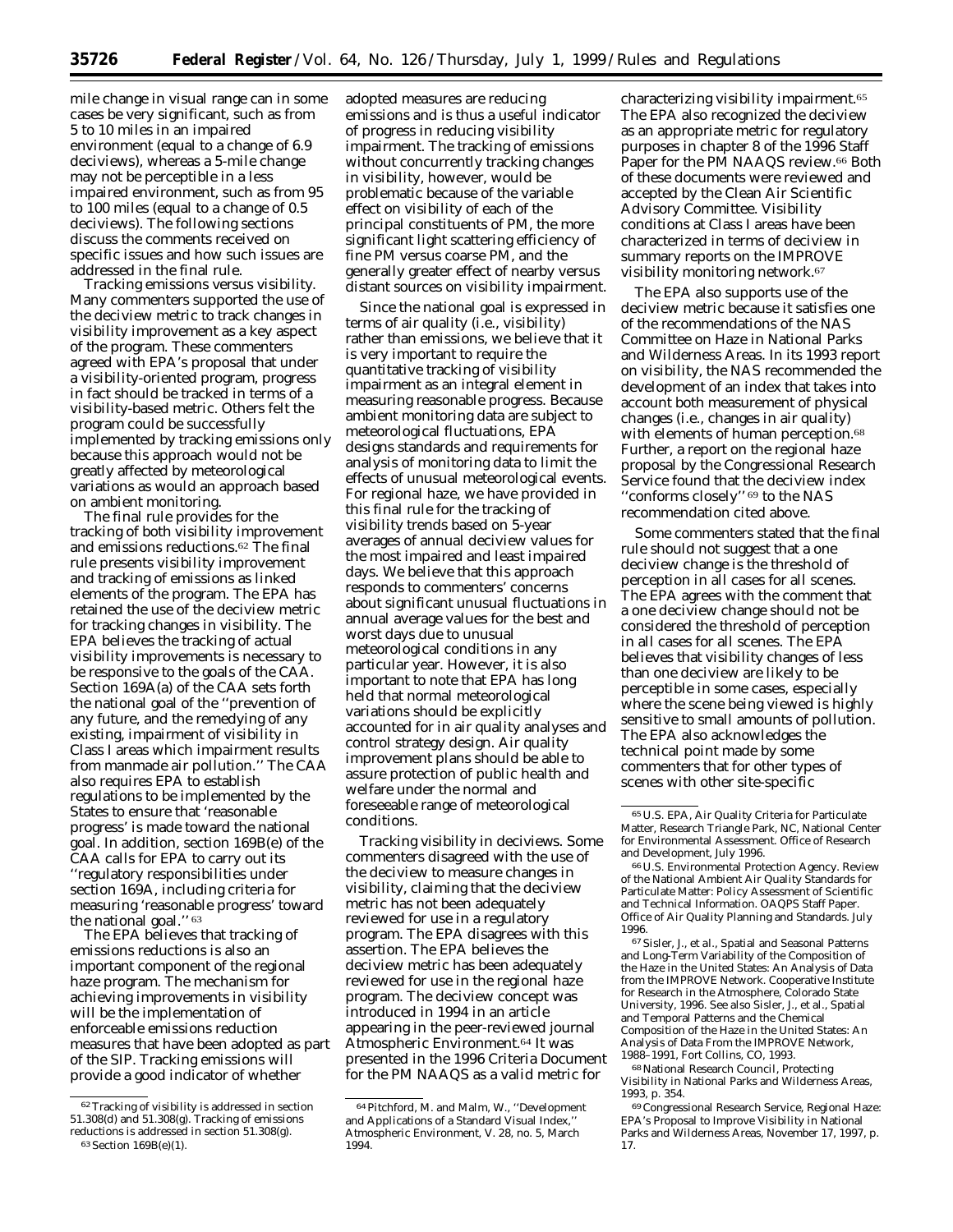conditions,70 a change of more than 1 deciview might be required in order for the change to be perceptible. However, EPA wishes to emphasize that the overall goal of the regional haze program is not to track changes in visibility for only certain vistas at a specific Class I area. Rather, the program is designed to track changes in regional visibility for the range of possible views of sky and terrain found in any Class I area, and to assure progress toward the national goal. For this purpose, EPA supports the use of the deciview metric as calculated from ambient monitoring data for tracking changes in regional visibility. The monitoring network is not designed to track changes in visibility for specific views in each Class I area. Rather, the network is designed to characterize visibility conditions that, for each site, are representative of a fairly broad geographic region. The EPA believes this approach is consistent with the nature of regional haze, which is defined as a uniform haze caused by numerous sources covering a broad area. Thus, although a 1 deciview change may not be the threshold of perception in all situations, the fundamental advantage of using the deciview remains: the deciview metric expresses uniform changes in haziness in terms of common increments across the entire range of visibility conditions, from pristine to extremely hazy conditions. The metric provides a useful means of expressing changes in visibility caused by changes in air quality while also providing a scale that relates visibility to perception. The final rule maintains the deciview as the principle visibility metric used in establishing reasonable progress goals, in defining baseline, current, and natural conditions, and in tracking changes in visibility conditions over time. States may choose to express visibility changes in terms of other metrics, such as visual range or light extinction, as well as in terms of deciview. The definition in the final rule was modified slightly to provide additional clarity.

*Light extinction calculated from aerosol data.* Some other commenters did not support EPA's proposed approach to calculating light extinction based on monitored fine particle data (referred to as ''reconstructed light extinction'' in the proposal). These commenters preferred other methods, such as direct measurement of light scattering or light extinction with an optical device. While such methods are desired in comprehensively monitoring

visibility impairment, the EPA supports the use of a common approach for calculating visibility changes based on monitored fine particle data as the primary monitoring method for tracking visual air quality.

Such an approach has been established and implemented for many years by the IMPROVE Steering Committee. The IMPROVE approach uses a set of standard assumptions,<sup>71</sup> which have been tested and found to be reasonable, in calculating light extinction and deciviews from changes in air quality. Two important aspects of the approach are: (1) Standard rates of light extinction per unit mass of visibility-impairing pollutants (e.g., sulfate, nitrate, organic carbon, elemental carbon, and crustal material); and (2) standard effects of humidity on sulfate and nitrate.

Through extensive analysis of empirical data, a value (or ''dry extinction coefficient'') has been developed for each aerosol component which represents the amount of light extinction (expressed in inverse megameters) caused by each microgram/ m3 of that component. Light extinction is calculated by multiplying the aerosol mass for each component by its extinction coefficient and summing the products. Because sulfates and nitrates become more efficient at scattering light as humidity increases, the values for these two components are also multiplied by a relative humidity adjustment factor. It has been shown that annual and seasonal light extinction values developed according to this method correlate well with averages of optical measurements of light extinction for the same locations.72 The EPA plans to issue future guidance describing the details of calculating visibility changes in this manner and tracking visibility over time.

Although light extinction can be measured directly by certain optical devices (i.e., transmissometers and nephelometers), EPA supports an approach based on the mass of PM components derived from ambient monitoring for calculating light extinction for two main reasons. First, this approach provides for the tracking of actual changes in the components of air pollution, and the information obtained from analysis of the chemical composition of PM is critical to the air quality modeling and strategy

development processes. By understanding the chemical composition of particulate matter, we can better define the manmade and natural components contributing to overall light extinction. Second, direct measurements of visibility from some optical instruments (e.g., transmissometer) are more frequently disrupted by precipitation events (i.e., rain or snow) than are aerosol measurements.

For all of the reasons discussed above, the final rule provides for the tracking of visibility and emissions reductions. The deciview will be the principal visibility metric for use in implementing the regional haze program. The deciview will be used for expressing reasonable progress goals, defining baseline, current, and natural conditions, and tracking changes in visibility conditions over time. The definition of deciview in the final rule in section 51.301(bb) was modified slightly to provide additional clarity and state that deciview values are to be derived from calculated light extinction based on aerosol measurements in accordance with EPA guidance.

#### *D. Regional Haze Implementation Plan Principles*

Section 169A of the CAA calls for States to develop implementation plans ensuring reasonable progress toward the national goal, including emission limits, schedules of compliance and other measures as necessary. At a minimum, the CAA calls for SIPs to include a longterm strategy and provisions for BART for certain major stationary sources. We would like to emphasize several overarching themes for the specific implementation plan requirements in the final rule:

• Regional haze regulations and State implementation plans must address all of the statutory requirements outlined in 169A and 169B of the CAA. Regional haze requirements must address a number of specific statutory requirements, including ''criteria for reasonable progress,'' long-term strategies addressing all types of sources and activities, and best available retrofit technology for certain stationary sources. The implementation plan requirements in the final rule are designed to ensure that all of these statutory requirements will be met.

• Tracking ''reasonable progress'' should involve the tracking of both emissions and visibility improvement. Regional haze implementation plans must include provisions for tracking the implementation of enforceable emission management strategies designed to make reasonable progress toward the national

<sup>70</sup>For example, where the sight path to a scenic feature is less than the maximum visual range.

<sup>71</sup>See Sisler, *et al.,* Spatial and Seasonal Patterns and Long-Term Variability of the Composition of the Haze in the United States: An Analysis of Data from the IMPROVE Network. Cooperative Institute for Research in the Atmosphere, Colorado State University, 1996. 72 Id.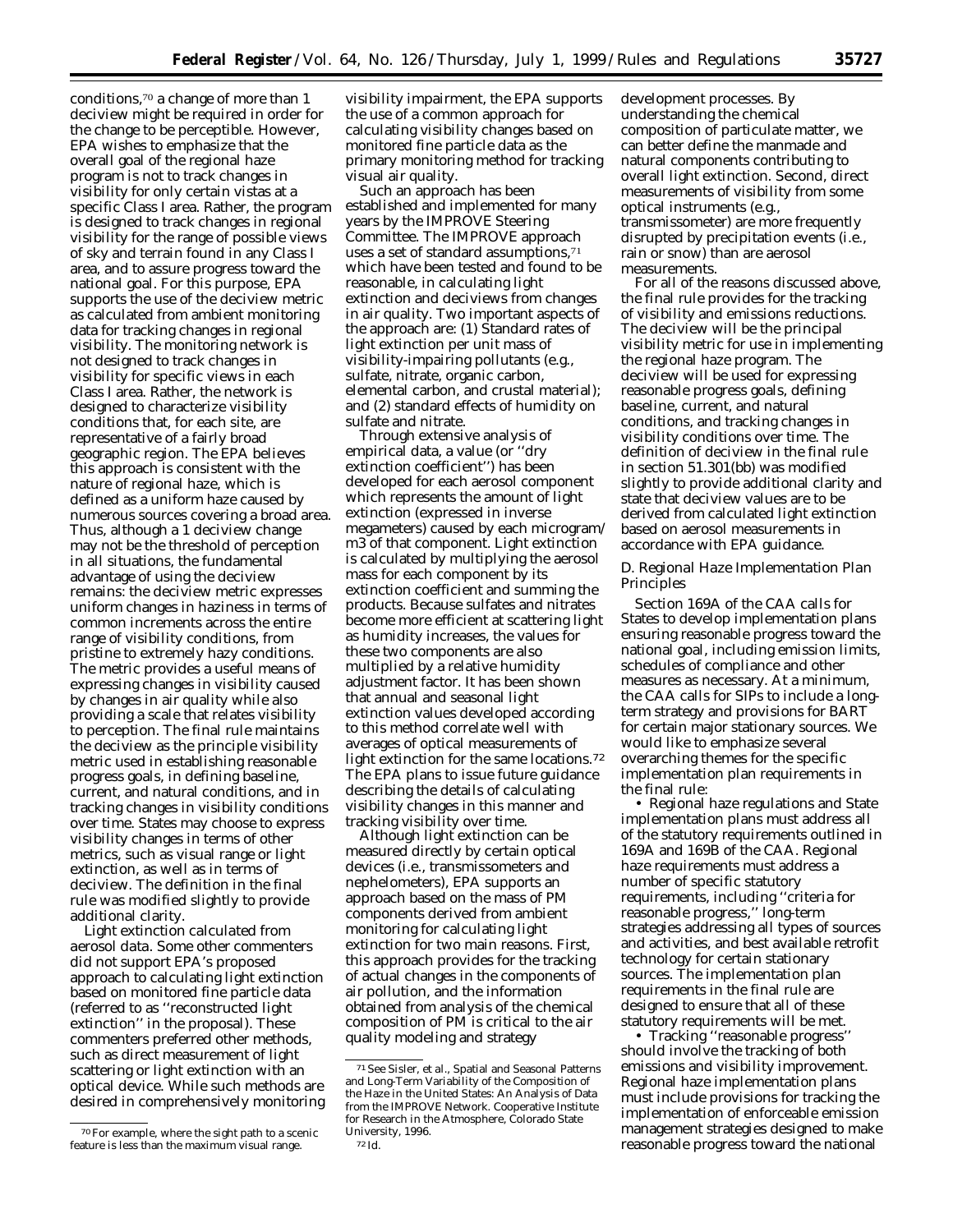visibility goal. Emission control measures will be the component that will be enforceable to ensure reasonable progress. Measuring reasonable progress should involve tracking the actual emissions achieved through implementation of such strategies, and the tracking of visibility for the most impaired and least impaired days using established monitoring and data analysis techniques.

• Strategies for improving visibility should address all types of sources. Section 169A provides for State longterm strategies to address all types of sources and activities emitting pollutants that contribute to visibility impairment in Class I areas, including stationary, mobile, and area sources. Implementation plans also must give specific attention to certain stationary sources built between 1962 and 1977 and provide for meeting the BART provisions for these sources.

• Successful implementation of the regional haze program will involve longterm regional coordination among States. Pollution affecting the air quality in Class I areas can be transported long distances, even hundreds of kilometers. Therefore, States will need to develop strategies in coordination with one another, taking into account the effect of emissions from one jurisdiction to air quality in another. In addition, as noted by the NAS study, ''achieving the national visibility goal will require a substantial, long-term program.'' 73 Accordingly, the regional haze program requires the periodic review by each State of whether ''reasonable progress'' is being achieved and revisions of implementation plans as needed to continue progress toward the national visibility goal.

## *E. Determination of ''Baseline,'' ''Natural'' and ''Current'' Visibility*

Background. The fundamental goal of the visibility program, as provided by Congress, is the prevention of future visibility impairment and the remedying of existing impairment in Class I areas. Thus, the regional haze program must track progress toward the national goal.

In order to facilitate this tracking process, the proposed rule required each State having one or more Class I areas to establish, and update as necessary, three important visibility parameters for the best and worst visibility days at each Class I area within the State. Each parameter is discussed in detail below.

• Baseline conditions—Baseline conditions represent visibility for the

best and worst days at the time the regional haze program is established. Baseline conditions are calculated using multiyear averaging.

• Natural conditions—As specified in the CAA, estimated natural conditions, or the visibility conditions that would be experienced in the absence of human-caused impairment, constitute the ultimate goal of the program. Under the regional haze program, natural conditions need to be estimated for the 20 percent best and worst days.

• Current conditions—Current conditions for the best and worst days are calculated from a multiyear average, based on the most recent years of monitored data. This value would be revised at the time of each periodic SIP revision, and would be used to illustrate: (1) The amount of progress made since the last SIP revision, and (2) the amount of progress made from the baseline period of the program.

#### Baseline Conditions

*Proposed rule*. The preamble to the proposal discussed an approach for determining baseline visibility conditions for the haziest 20 percent and clearest 20 percent of days that would allow using a minimum of 3 years of monitored data, and up to a maximum of 9 years of data.

*Comments received*. The EPA received some comments suggesting that it would be more equitable to use a standardized time period to establish baseline values for all Class I areas across the country. Other commenters supported the use of baseline values based on a varying number of years from site to site. Some commenters also supported the establishment of baseline conditions based on a period of time longer than 3 years because a 3-year period could be significantly influenced by unique meteorological circumstances.

*Final rule*. After considering public comments on the baseline issue, EPA has determined that the most appropriate ''baseline period'' would be a fixed, 5-year period extending from calendar year 2000 through calendar year 2004. The EPA concluded that a standard baseline period provides for greater national consistency in establishing this important value, and therefore, is preferable to a provision allowing the baseline period to be a variable number of years. Using a common number of years and data points to calculate the baseline value for each site is consistent with fundamental statistical principles and will provide for easy comparison of data from multiple sites as the program is implemented.

The EPA also concluded that it would be preferable to have a baseline value based on more than 3 years in order to establish a more robust baseline value. The EPA agrees with commenters that a 5-year period, rather than a 3-year period, provides for a more stable treatment of the inherent variability in emissions and meteorology. This approach decreases the probability that the baseline period will be unduly affected by unusual or nonrepresentative events.

In deciding upon the specific baseline period of 2000–2004, the Agency took into account the fact that EPA has obtained funding to provide several hundred monitors to the States for the purposes of characterizing  $PM_{2.5}$ concentrations in urban and rural areas nationally. In accordance with the part 58 monitoring provision enabling IMPROVE protocol aerosol monitors to be used to characterize  $PM_{2.5}$  conditions at background and transport sites, the IMPROVE network will be expanding from 30 to more than 100 sites by the end of 1999 in order to characterize both background  $PM<sub>2.5</sub>$  levels and visibility impairment levels in Class I areas. Thus, EPA concluded that the baseline period should begin in 2000, after monitoring coverage for Class I areas is expanded significantly.

The approach to calculating baseline values will also provide for more stable values because the frequency of monitoring samples in the IMPROVE network will increase in 1999 to one sample every 3 days. In this way, the frequency of sampling for IMPROVE will be consistent with the  $PM_{2.5}$ monitoring approach. Thus, annual values should become more robust since 17 percent more samples will be collected each year. Baseline conditions must be determined in terms of deciviews for the years 2000–2004 for the ''most impaired days'' and the ''least impaired days.'' The final rule defines these values as the average of the 20 percent of monitored days with the highest or lowest light extinction values, expressed in deciviews. The EPA will issue guidance for calculating baseline visibility conditions based on ambient monitoring data. The baseline value is determined by calculating the average deciview value for the 20 percent most (or least) impaired days for each of the 5 years (2000 through 2004), and by averaging those five values.

The final rule also calls for baseline conditions to be established by the State for any Class I area without on-site monitoring by using ''representative'' monitoring data for the site. In the SIP, the State will need to provide an adequate demonstration supporting the

<sup>73</sup>National Research Council, Committee on Haze in National Parks and Wilderness Areas, Protecting Visibility in National Parks and Wilderness Areas, National Academy Press, 1993.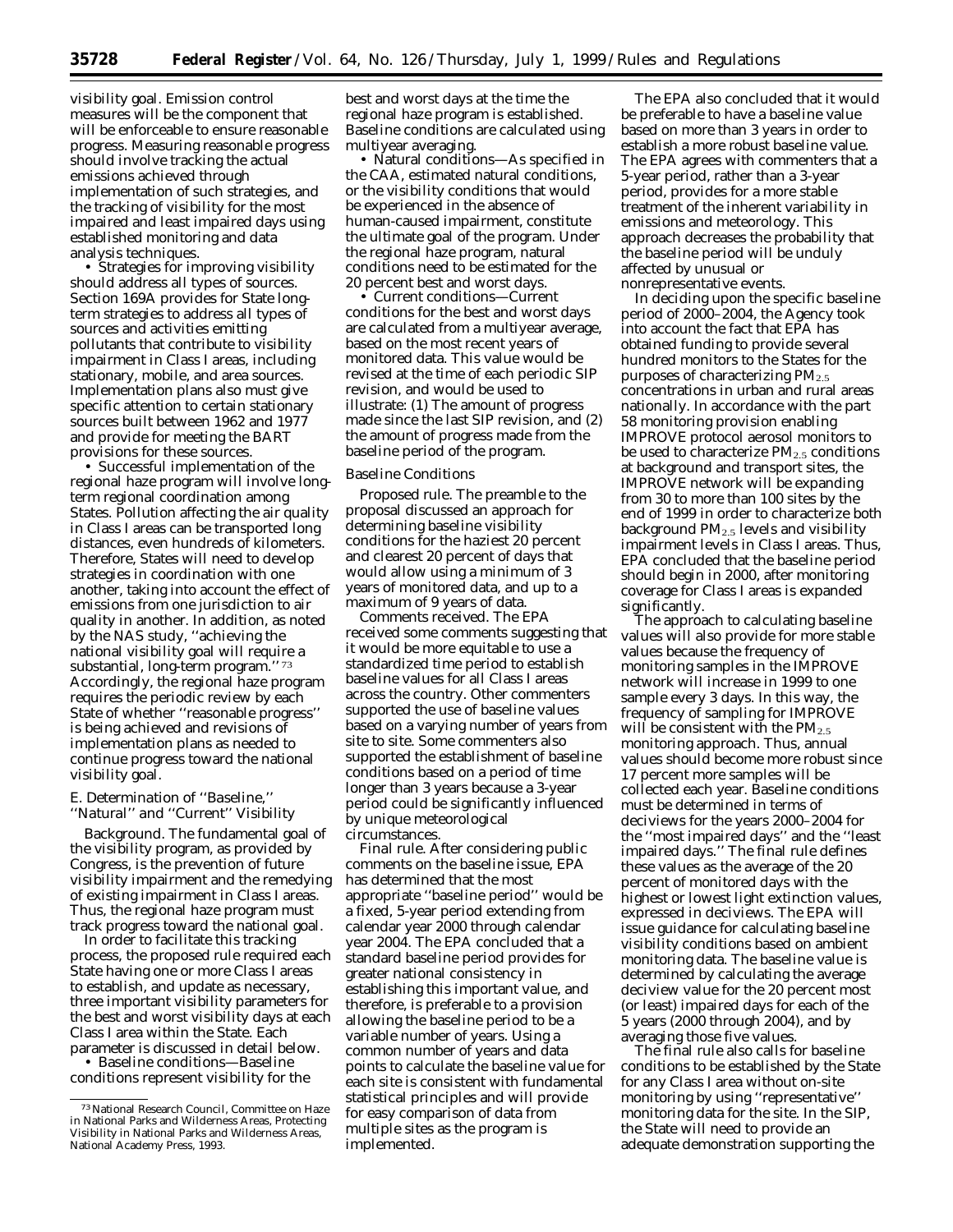use of any ''representative'' data. The EPA will issue guidance to help the States address this issue. The IMPROVE Steering Committee (comprised of representatives from EPA, States, and FLMs) is working to develop acceptable criteria to configure the expanded visibility monitoring network in such a way that virtually all Class I areas will either have an aerosol monitor or will be characterized by a ''representative'' site. The IMPROVE Steering Committee, including State representatives, will complete the process for identifying representative sites before monitoring for the expanded network begins in the year 2000. For this reason, it is expected that most States needing to rely on representative data from another site will be able to meet the requirement of section 51.308(d)(4) by referencing the Visibility Monitoring Guidance Document, which will be released shortly after promulgation of this rule, and other technical support materials developed by the IMPROVE Steering Committee to support the determination of representative sites.

Finally, States that submit SIPs for regional haze by 2003 under section 51.309 (further discussion in unit IV) must determine baseline conditions based on the most recent 5-year period for which monitoring data are available for the Class I area. For an area without monitoring data, the State may use data from another representative Class I area.

## Natural Visibility Conditions

*Proposal.* The proposed rule called for each State having a Class I area, in consultation with the appropriate FLMs, to: (1) Develop a procedure to estimate natural conditions for the 20 percent most impaired and least impaired days at each Class I area within the State; and (2) provide this estimate with the State's first SIP revision for regional haze (in the 2003–2005 timeframe as stated in the proposal). The estimates for natural conditions would be expressed in deciviews. The preamble cited as a default annual average, estimates of natural visibility that were included in the 1991 NAPAP chapter on visibility. When converted to deciview values, these annual average estimates are 9.6 deciviews in the Eastern United States and 5.3 deciviews in the Western United States.

*Comments received*. A number of commenters noted that there are several factors which can make the determination of natural conditions difficult. For example, organic aerosols resulting from biogenic sources, windblown dust, and natural causes of fire all contribute to natural visibility conditions. Several commenters

emphasized the difficulty in determining the estimated contribution of naturally-caused fire to natural conditions. Some commenters suggested that EPA provide guidance on how to estimate natural conditions.

*Final rule*. The EPA understands that estimating natural visibility conditions can involve many technically complex issues. The EPA is committed to working with the States, tribes, and FLMs on this issue to develop technical guidance on estimating natural visibility conditions. The EPA expects that these estimates may be refined over time. In addition, after the regional haze rule is promulgated, and in advance of SIP due dates, EPA plans to revise the Interim Air Quality Policy on Wildland and Prescribed Fires<sup>74</sup> to address a number of issues, including the contribution of fire to natural visibility conditions.

Consistent with the proposal, the final rule retains the requirement that each State provide an adequate estimate of natural visibility conditions for best and worst visibility days in each Class I area within the State. These estimates will be due at the time the State submits its initial control strategy SIP for regional haze. However, because the requirement for a SIP revision within 12 months of promulgation has been overridden by the provisions of TEA–21, there no longer is a requirement for States to separately submit to EPA recommended procedures for estimating natural conditions in advance of their control strategy SIPs.75

The EPA recommends that the States work closely with the FLMs, tribes, and EPA in developing and documenting in their SIPs appropriate methods for estimating natural conditions. Estimates of natural visibility conditions are needed to aid all interested parties, including the general public, in understanding how ''close'' or ''far'' a particular Class I area is in relation to the ultimate goal of the program. Understanding the estimated relative contributions of natural PM constituents (such as organic carbon and crustal material) also can help the States and tribes in understanding the extent of the contribution from manmade components, and thus can help in designing appropriate emission management strategies in the future. With each subsequent SIP revision, the estimates of natural conditions for each Class I area may be reviewed and revised as appropriate as the technical

basis for estimates of natural conditions improve.

The EPA believes that, as a starting point, it will be appropriate to derive regional estimates of natural visibility conditions by using estimates of natural levels of visibility-impairing pollutants 76 in conjunction with the IMPROVE methodology for calculating light extinction from measurements of the five main components of fine particle mass (sulfate, nitrate, organic carbon, elemental carbon, and crustal material). By using this approach with appropriate assumptions for annual average relative humidity, EPA estimates natural conditions for the worst visibility days to be approximately 11–12 deciviews in the east and 8 deciviews in the west. The EPA supports use of these estimating techniques as a valid starting point because they rely on peer-reviewed estimates of the natural composition of fine particle mass,77 and analysis of data from the IMPROVE program's wellestablished approach, refined over the past 10 years or more, for calculating light extinction from monitored PM constituents.

Because these values are expressed in regional terms only, further refinement of these estimates will need to take place in the future on a site-specific basis. However, because current conditions at most Class I areas with existing IMPROVE monitoring exceed the above estimates by at least several deciviews (with some of the more impaired Class I areas having values that exceed estimated natural conditions by 20 deciviews or more), EPA does not believe that such refined values are necessary for the initial 10-year program implementation period. As the difference between current and natural conditions for a particular Class I area becomes smaller, it will be important to develop more precise techniques for estimating natural conditions.

#### Current Conditions

*Proposal*. The proposed rule required the State to revise its long-term strategy every 3 years and to compare current conditions to the visibility conditions existing at the time of its previous longterm strategy revision. Current conditions would be established for the most impaired and least impaired days, and would be expressed in deciviews.

<sup>74</sup> Interim Air Quality Policy on Wildland and Prescribed Fires, U.S. EPA, Office of Air Quality Planning and Standards, May 1998.

<sup>75</sup>See unit III.B. for a detailed discussion of the TEA–21 provisions and their affect on the timing for implementation of the regional haze program.

<sup>76</sup>See National Acid Precipitation Assessment Program. Acid Deposition: State of Science and Technology. Report 24, Visibility: Existing and Historical Conditions—Causes and Effects, Table 24–6. Washington, DC. 1991.

<sup>77</sup>The NAPAP estimates were cited in both the Criteria Document and EPA Staff for the PM NAAQS.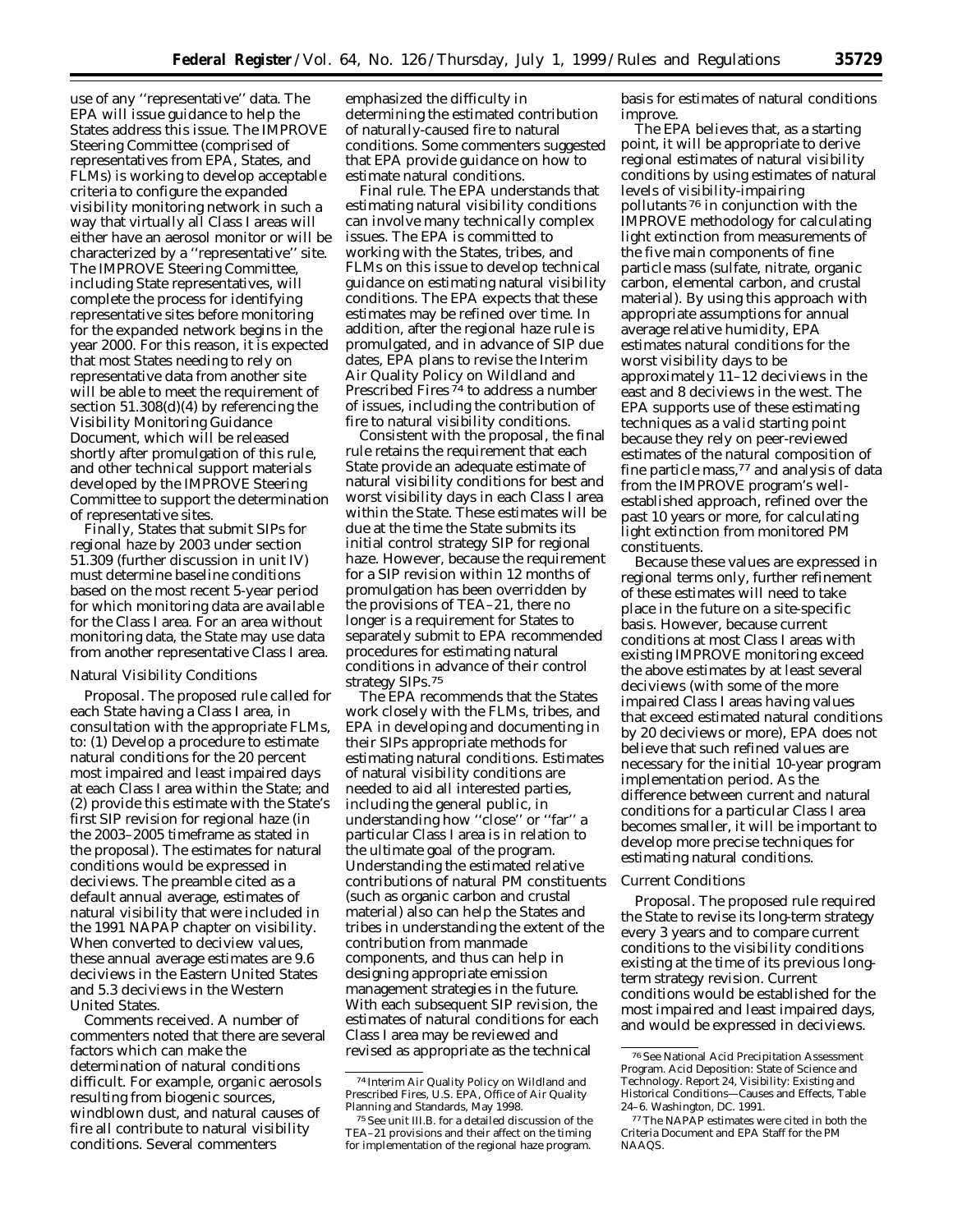*Comments received*. Many commenters supported EPA's approach to periodic tracking of changes in visibility to determine reasonable progress. Some commenters felt that averaging 5 years of data, rather than 3, would be preferable.

*Final rule*. Section 51.308(f)(1) of the final rule retains the requirement for each State, at the time of any SIP revision, to determine the current visibility conditions for the most impaired and least impaired days for each Class I area within the State. Current conditions are to be based on

the 5 most recent years of monitoring data available at the time a SIP revision or progress report is submitted. The approach for calculating current conditions is similar to the approach for calculating baseline conditions discussed above: the value is determined by calculating the average for the 20 percent most impaired days for each of the 5 most recent years for which quality-assured data are available, and then by calculating the average of those five values.78

Sections 51.308(f)(1) and 51.308(g)(3) of the final rule also require the State to

calculate the difference between current conditions and several other parameters so that this information can be taken into account when the State is revising its SIP and considering new reasonable progress goals. A discussion of these calculations is provided in unit III.J of this preamble addressing periodic SIP revisions and progress reports.

## Summary

The following summary table further illustrates the uses of ''baseline,'' ''natural,'' and current conditions in the regional haze program.

| Term | What does it mean?                                                                                                                                                                      | How is it used in the regional haze program?                                                                                                                                                                                                                                                                                                                                                                                                                                                                                                                                                                                       |  |
|------|-----------------------------------------------------------------------------------------------------------------------------------------------------------------------------------------|------------------------------------------------------------------------------------------------------------------------------------------------------------------------------------------------------------------------------------------------------------------------------------------------------------------------------------------------------------------------------------------------------------------------------------------------------------------------------------------------------------------------------------------------------------------------------------------------------------------------------------|--|
|      | Visibility (in deciviews) for the 20 percent<br>most-impaired days, and for the 20 percent<br>least-impaired days, for the years 2000<br>through 2004.                                  | "Baseline" conditions are used in two ways:<br>(1) For the first regional haze SIPs, due in<br>about 2006-2008, baseline conditions are<br>the reference point against which visibility<br>improvement is tracked.<br>(2) For subsequent SIP updates (in the year<br>2018 and every 10 years thereafter), base-<br>line conditions are used to calculate<br>progress from the beginning of the regional<br>haze program.                                                                                                                                                                                                           |  |
|      | The level of visibility (in deciviews) for the 20<br>percent most-impaired days, and for the 20<br>percent least-impaired days, that would<br>exist if there were no manmade impairment | "Natural conditions" represents the absence<br>of visibility impairment due to human-<br>caused emissions, the ultimate goal of the<br>regional haze program.                                                                                                                                                                                                                                                                                                                                                                                                                                                                      |  |
|      | "Visibility (in deciviews) for the 20 percent<br>most-impaired days, and for the 20 percent<br>least-impaired days, for the most recent 5-<br>year period.                              | For the initial planning SIPs, "current" and<br>"baseline" conditions are the same.<br>For subsequent 5-year progress reports, "cur-<br>rent conditions" describe the amount of<br>progress that has been made at the mid-<br>course review point halfway through an im-<br>plementation cycle.<br>For subsequent comprehensive regional haze<br>SIPs (beginning in 2018 and every 10 years<br>thereafter), "current conditions" will be used<br>to show how much progress has been<br>made relative to the "baseline," and will<br>serve as the reference point for tracking<br>progress for the next implementation pe-<br>riod. |  |

#### *F. Reasonable Progress Goals*

The previous section discussed three important visibility parameters for tracking ''reasonable progress'' toward the national visibility goal. In this section, EPA describes the requirements of section 51.308(d)(1) of the final rule for States to establish ''reasonable progress goals'' for each Class I area within the State. In addition, this section also discusses important analyses and other factors for States to take into consideration in setting these goals.

*Proposed rule.* In the proposed rule, EPA presented a framework for a longterm program under which continued progress would be achieved in Class I

areas toward the national visibility goal. The EPA proposed presumptive ''reasonable progress targets,'' expressed in terms of deciviews, for the purposes of improving visibility on the 20 percent worst days and allowing no degradation of visibility on the 20 percent best days. Two options were presented for the presumptive target for the most impaired days: (1) A rate of improvement equivalent to 1.0 deciview over a 10-year period, and (2) a rate of improvement equivalent to 1.0 deciview over a 15-year period. For the least impaired days, EPA proposed a target of no degradation, defined as less than a 0.1 deciview increase.

The EPA noted that the 10- and 15 year time periods for tracking improvement were consistent with section  $169A(b)(2)(B)$ , which calls for States to develop long-term strategies covering 10 to 15 years. The EPA also emphasized the importance of achieving a perceptible change in visibility over the time period of a long-term strategy. In addition, EPA stated that gradual improvements in visibility as defined by reasonable progress targets were consistent with the GCVTC definition of reasonable progress, which is ''achieving continuous emissions

necessary to reduce existing impairment and attain steady improvement of visibility in mandatory Class I areas.

<sup>78</sup>See the section on Baseline Conditions for a discussion of the rationale for selecting a 5-year period.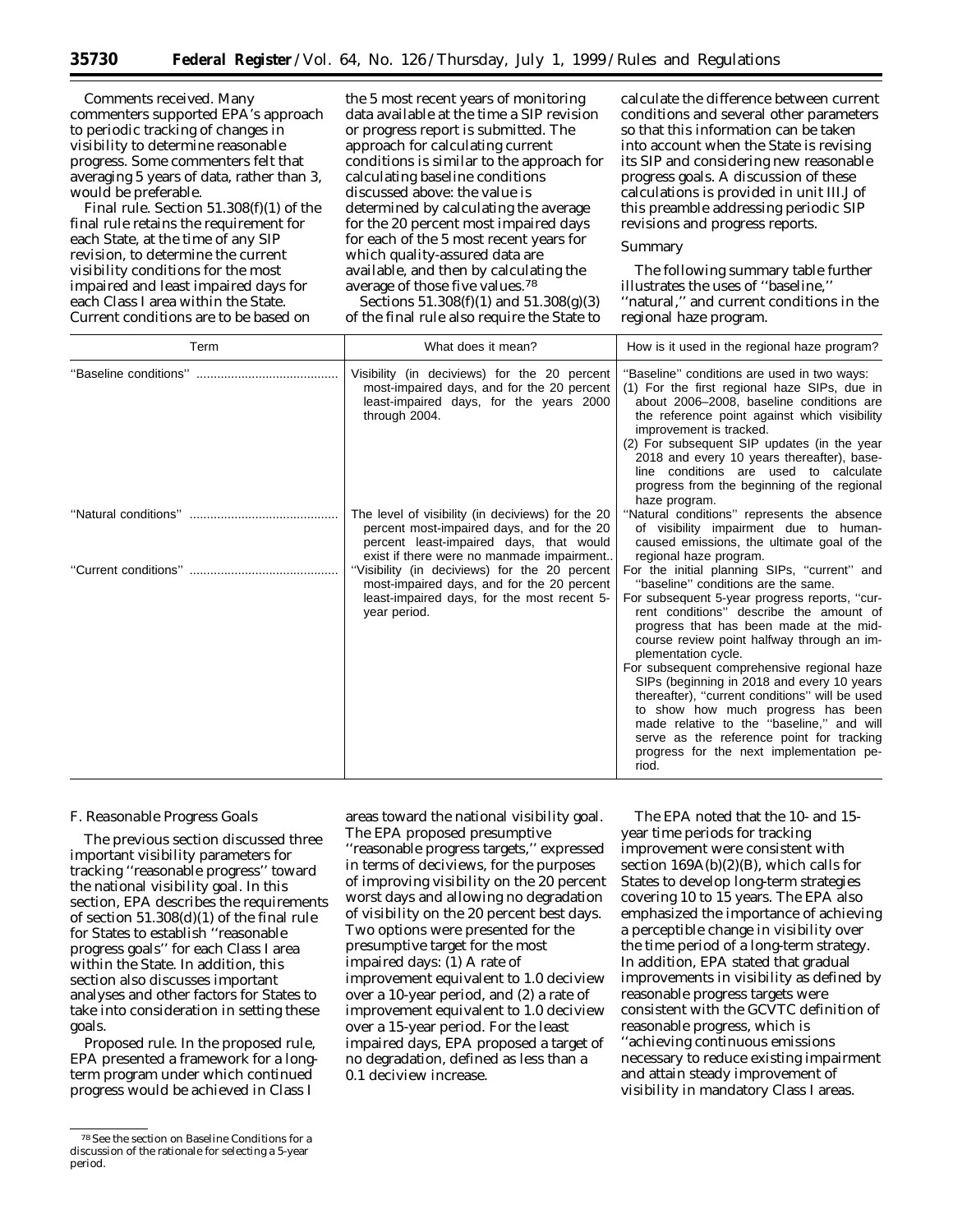\* \* \*'' 79 As noted in unit III.C., EPA also proposed to track progress in relation to the targets through the use of monitored air quality data and calculation of light extinction values from this aerosol data.

The proposal also provided a process by which a State could establish alternate reasonable progress targets, expressed in deciviews, provided the State justified the alternate target based on a review of the relevant statutory factors.80 These factors are:

- The costs of compliance;
- The time necessary for compliance;

• The energy and nonair quality environmental impacts of compliance; and

• The remaining useful life of any existing source subject to such requirements.

*Comments received.* A number of commenters advocated a faster rate of improvement than the proposed presumptive rate of 1 deciview every 10 or 15 years since, as proposed, they claimed it could take more than 200 years to reach the national visibility goal in some eastern locations. They felt that this rate of progress should not be considered ''reasonable.'' Many of these commenters supported a rate of improvement for the worst days equal to 10–20 percent of the current deciview value (i.e., 3–6 deciviews per 10 years in an average eastern location with a worst day value of 30 deciviews, and 1.5–3.0 deciviews for an average southwestern location with a worst day value of 15 deciviews). A number of other commenters interpreted the proposed rule as requiring an inflexible visibility ''standard'' of 1 deciview improvement every 10 or 15 years. They maintained that such a standard would be infeasible to achieve in some areas of the country, and that EPA had failed to justify such a presumption through an analysis of the statutory factors in section 169A(g). These commenters wanted the States to have greater flexibility in setting visibility goals. Some commenters stated that 1 deciview is not the threshold of perception in all situations, and that for this reason the one deciview presumptive target in the proposal should be dropped. Other commenters asserted that the no degradation target for the best visibility days would prevent new source growth in some areas. Some commenters also opposed the presumptive target because of the concern that a State could be subject to

a citizen lawsuit for not meeting a reasonable progress target.

*Final rule.* In considering how to address the reasonable progress target issue in the final rule, EPA was mindful of the balance that must be maintained between the need for strategies that will achieve meaningful improvements in air quality and the need to provide appropriate flexibility for States in designing strategies that are responsive to both air quality and economic concerns. After considering the comments on the ''presumptive target'' issue, EPA has revised the rule to eliminate ''presumptive targets.'' There is no presumptive target that States are required to meet to achieve reasonable progress. States have flexibility in determining their reasonable progress goals based on consideration of the statutory factors. However, as discussed below, the final rule requires States to conduct certain analyses to ensure that they consider the possibility of setting an ambitious reasonable progress goal, one that is aimed at reaching natural background conditions in 60 years.

The final rule calls for States to establish ''reasonable progress goals,'' 81 expressed in deciviews, for each Class I area for the purpose of improving visibility on the haziest days and not allowing degradation on the clearest days over the period of each implementation plan or revision. The EPA believes that requiring States to establish such goals is consistent with section 169A of the CAA, which gives EPA broad authority to establish regulations to ''ensure reasonable progress,'' and with section 169B of the CAA, which calls for EPA to establish ''criteria for measuring reasonable progress'' toward the national goal.

This approach is designed to address the concerns of those commenters interested in greater State flexibility in setting visibility goals, as well as the concerns of those commenters who believed that the presumptive 1 deciview target approach could actually provide a disincentive for some States to pursue more ambitious rates of progress, particularly for the most impaired Class I areas in the East. The EPA has taken this approach in the final rule because the CAA national visibility goal and ''reasonable progress'' provisions do not mandate specific rates of progress, but instead call for ''reasonable progress'' toward the ultimate goal of returning to natural background conditions. Today's final rule requires the States to determine the rate of progress for remedying existing impairment that is reasonable, taking into consideration the

statutory factors, and informed by input from all stakeholders.

*Required analysis of rate of progress which would attain natural conditions in sixty years.* The EPA received numerous comments expressing the concern that a rate of progress that would result in reaching the national goal in 200 years should not be considered ''reasonable.'' These comments are based on the fact that the most impaired Eastern United States Class I areas have current conditions for the worst days (around 26–31 deciviews) that exceed estimated natural conditions (approximately 10– 12 deciviews) by 16–20 deciviews or more. At the proposed presumptive rate of progress of 1 deciview per 10 years, it would take 200 years or more to reach the national visibility goal in many Eastern Class I areas. In addition, several commenters felt that rates of progress should vary between the east and the west because many parts of the western United States have much lower levels of visibility impairment than the east. For example, they asserted that a 1 deciview improvement over 10 years may not be very ambitious in an eastern location, whereas it could be very ambitious in some of the least impaired Class I areas in the west.

In order to address the diverse concerns of commenters on the proposal, EPA is establishing an analytical requirement that takes into account the varying levels of visibility impairment in Class I areas around the country while ensuring an equitable approach nationwide. To determine an equitable analytical approach, we considered the CAA amendments of 1990, which require actions to attain air quality health standards over a 20-year period for the 1-hour ozone standard, depending on the severity of the area's problem, and over a 10-year period for new standards, such as the new 8-hour ozone standard and the  $PM_{2.5}$  standards. The CAA also requires reductions over the same time period to address acid rain. In the eastern United States, EPA's analyses show that the reductions from these and other CAA programs will result in a rate of improvement estimated at approximately 3 deciviews over the period from the mid-1990's to about 2005.82 The EPA calculated that if this rate of improvement could be sustained, these areas would reach the national goal in 60 years.83 The EPA

<sup>79</sup> GCVTC Report, June 1996, p. x.

 $80$  See CA A section 169A(g)(1) and 169A(g)(2).<br>See also 62 FR 41145-41148.

 $81$  See section  $51.308(d)(1)$ .

<sup>82</sup>U.S. EPA, Effects of the 1990 Clean Air Act Amendments on Visibility in Class I Areas: An EPA Report to Congress. Office of Air Quality Planning and Standards, EPA–452/R–93–014, 1993.

<sup>83</sup>Calculated by dividing 3 deciviews (per 10 years) into an average of 18 deciviews away from Continued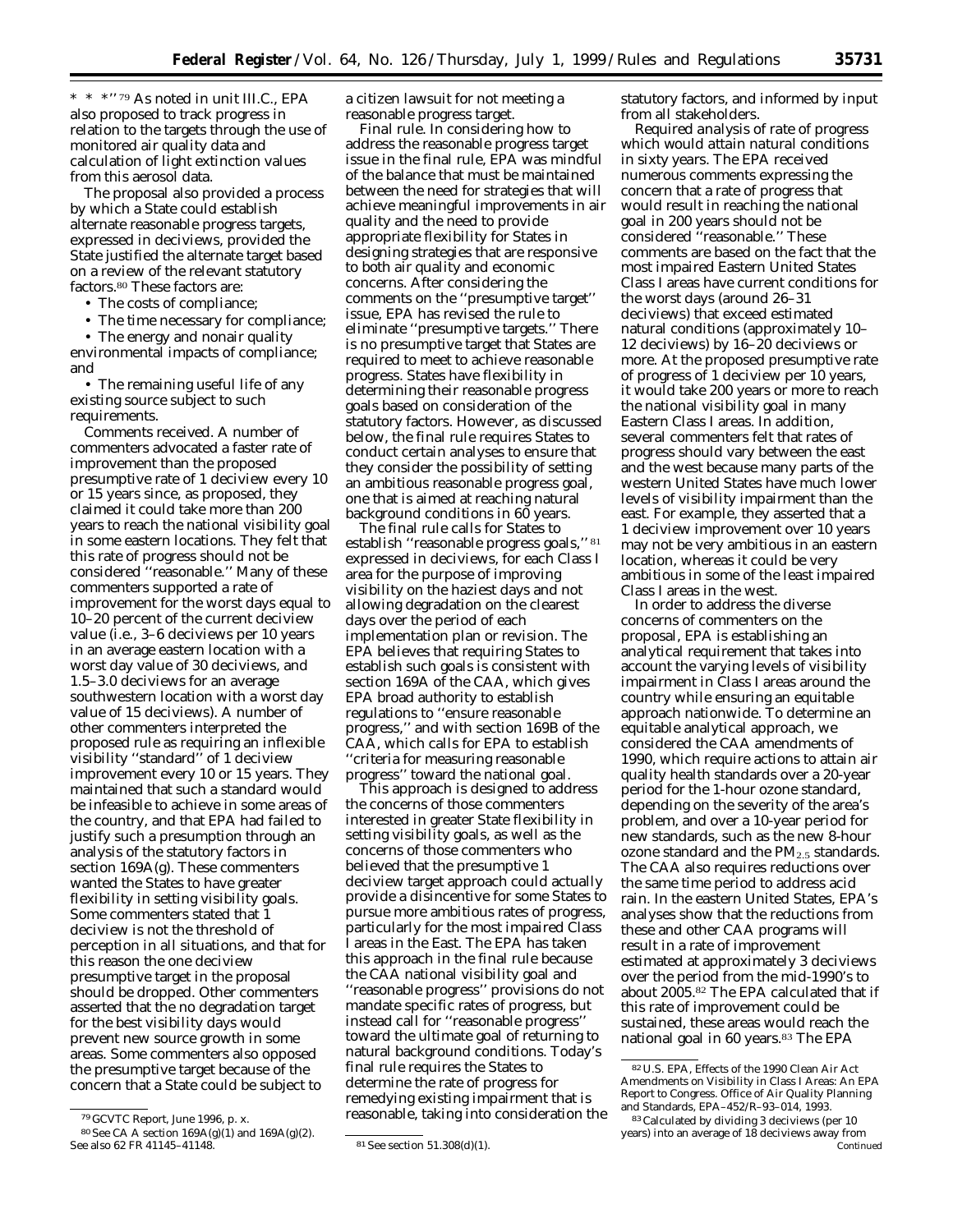concluded that it would be reasonable to establish an analytical requirement based on this rate of progress given that this rate of improvement is expected to be achieved due to emissions under CAA programs.

The EPA also believes that the analytical requirement of the rate of improvement needed to reach natural conditions in 60 years is reasonable because in the near-term, cost-effective controls will continue to be available to reduce emissions that contribute to visibility impairment in Class I areas across the country. Recent analyses for other air quality programs show that significant emissions can be achieved through cost-effective control measures.

In addition, in the longer term, it can be expected that continued progress in visibility will be possible as industrial facilities built in the latter half of the 20th century reach the end of their ''useful lives'' and are retired and/or replaced by cleaner, more fuel-efficient facilities. Significant improvements in pollution prevention techniques, emissions control technologies, and renewable energy have been made over the past 30 years, and continue to be made. History strongly suggests that further innovations in control technologies are likely to continue in future decades, leading to the ability of new plants to meet lower emissions rates.

In light of this analysis of progress that could potentially be achieved, EPA has established in section  $51.308(d)(1)(i)(B)$  an analytical requirement for setting reasonable progress goals that should provide for greater equity between goals set for the more impaired Eastern United States and the less impaired Western United States. This analytical requirement has the following four steps.

First, the State (or regional planning group) must compare the baseline visibility conditions in the years 2000– 2004 (in deciviews) for the most impaired days with the natural background conditions, for each relevant Class I area. From this comparison, the State must determine the amount of progress needed to reach natural background conditions in 60 years, that is, by the year 2064. For example, if the baseline visibility is 30 deciviews, and the natural background is 12 deciviews, then this step would show the need for an 18 deciview improvement between 2004 and 2064.

Second, the State must identify the uniform rate of progress over the 60 year

period that would be needed to attain natural background conditions by the year 2064. For the example case noted above, where 18 deciviews is the amount for the 60-year period, this would result in a uniform rate of progress for each year of (18/60), or 0.3 deciviews for a year.

Third, the State must identify the amount of progress that would result if this uniform rate of progress were achieved during the period of the first regional haze implementation plan. For example, if the first implementation plan covers a 10-year period, then for the above example, the State would identify a 3 deciview amount of progress over that time period.

Fourth, the State must identify and analyze the emissions measures that would be needed to achieve this amount of progress during the period covered by the first long-term strategy, and to determine whether those measures are reasonable based on the statutory factors. These factors are the costs of compliance with the measures, the time necessary for compliance with the measures, the energy and nonair quality environmental impacts of the compliance with the measures, and the remaining useful life of any existing source subject to the measures.

In doing this analysis, the State must consult with other States which are anticipated to contribute to visibility impairment in the Class I area under consideration. Because haze is a regional problem, States are encouraged to work together to develop acceptable approaches for addressing visibility problems to which they jointly contribute. If a contributing State cannot agree with the State establishing the reasonable progress goal, the State setting the goal must describe the actions taken to resolve the disagreement.

If the State determines that the amount of progress identified through the analysis is reasonable based upon the statutory factors, the State should identify this amount of progress as its reasonable progress goal for the first long-term strategy, unless it determines that additional progress beyond this amount is also reasonable. If the State determines that additional progress is reasonable based on the statutory factors, the State should adopt that amount of progress as its goal for the first long-term strategy.

If the State determines, based on the statutory factors, that the identified uniform rate of progress needed to reach natural conditions is not reasonable, the State must provide in its plan submission the analysis and rationale supporting this determination. The State

then must provide a demonstration as part of its SIP submission showing why a less ambitious goal is reasonable, based on the statutory factors. The EPA intends to issue guidance interpreting the statutory factors and providing examples of ways in which they may be applied.

The State must also provide to the public, in accordance with section  $51.308(d)(1)(ii)$ , an assessment of the number of years it would take to reach natural conditions if the State continued to make progress at the alternative rate of progress it selected. For example, if average worst day visibility at the class I area is 18 deciviews from estimated natural conditions, the uniform rate of progress needed to reach natural conditions is 3 deciviews per 10 years. If the State determined that 3 deciviews is not reasonable but 2 deciviews is, then the State would have to include a statement in its SIP that it would take 90 years to reach natural conditions if this rate is maintained.

It should be noted that in developing the first regional haze implementation plan (and subsequent revisions), there is a time period of several years between the time period for which data are available and the date of plan submission. The first regional haze implementation plans for most of the United States will use the years 2000 through 2004 as the baseline for monitoring and emission inventories, while the first implementation plan for much of the country will not be due until a deadline that occurs between 2006 to 2008. In identifying the amount of progress needed by the end of the implementation period (the third step described above), States must account for this time period. Assume, for example, for the case discussed above (i.e., a 30 deciview baseline, and a uniform rate of progress of 0.3 deciviews per year to reach natural conditions in 60 years) that the first regional haze SIPs covers the years 2009 through the year 2018. For this case, there would thus be a 4-year period (2005 through 2008) that would occur between the baseline and the date of SIP submission. The uniform rate of progress of 0.3 deciviews per year over this time period would result in 1.2 deciviews of improvement before the plan submission. Hence, for this example, in identifying the amount of progress needed between the baseline and the end of the implementation period (i.e., the year 2018), the State must evaluate strategies that provide for a total of 4.2 deciviews: 1.2 deciviews between the last year of the baseline period and plan submission, and 3 deciviews for the implementation

natural conditions, and multiplying 6 increments by 10 years, assuming 10 years to achieve each increment.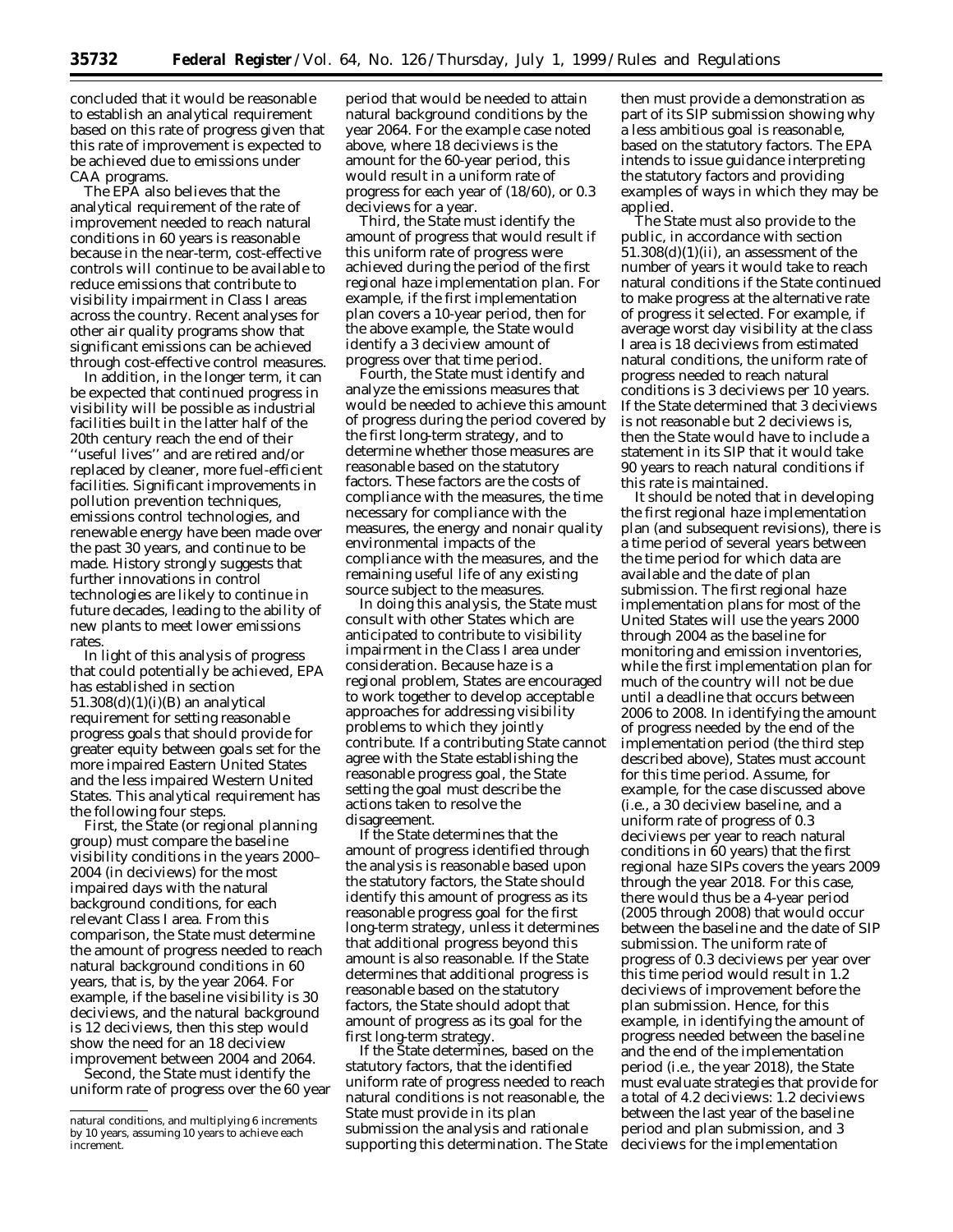period. The effect of this provision is that States must be mindful of the expected activities that take place before plan submission. Generally, we expect for the first plan submission period that progress in visibility improvement will continue to occur during the 2004 to 2008 period due to implementation of other CAA programs.

*Rationale for the required 60-year analysis.* The EPA has adopted this analytical requirement for two reasons. First, a common analytical framework that recognizes regional differences meets the concerns of several commenters by providing greater equity between the Eastern United States and Western United States.

Second, EPA believes this analysis will provide important additional information for the public to consider as States establish progress goals. The EPA believes this analysis will provide for a more informed and equitable decision making process by giving the public information about the level of emissions needed, related costs, and other factors associated with improvements in visibility. The EPA recommends that as part of this process, the States use computer-based scene optics modeling tools to present to the general public the anticipated change in Class I area visibility that would result from one reasonable progress goal versus another.

*Consideration of other CAA measures.* In determining the emissions and visibility improvement achieved during each implementation period, States should include all air quality improvements that will be achieved by other programs and activities under the CAA and any State air pollution control requirements. Therefore, any reasonable progress goal for a Class I area should reflect at least the rate of visibility improvement expected from the implementation of other ''applicable requirements'' under the CAA during the period covered by the long-term strategy. Consequently, States must take into account, at a minimum, the effect of measures to meet the NAAQS, the national mobile source program, and other applicable requirements under the CAA on Class I area visibility.

While, as noted above, based on our current understanding, EPA expects in the eastern United States that the reductions from measures implementing the CAA requirements will provide the visibility improvement and emissions needed for reasonable progress during the first regional haze implementation plan, EPA also recognizes that States will not be submitting their regional haze plans for several years. In developing its submittal, each State will need to conduct analyses to support its

reasonable progress goals according to information available at the time the plan is submitted about benefits from the existing CAA programs. Each State should set its goal(s) taking into consideration input from its stakeholders and based on the statutory factors described above. In addition, the State must also conduct a BART determination for each source subject to BART as required in section 51.308(e) of the rule and described in section III.H. of the preamble. In considering whether reasonable progress will continue to be maintained, States will need to consider during each new SIP revision cycle whether additional control measures for improving visibility may be needed to make reasonable progress based on the statutory factors.

Some commenters expressed concern that the State would be subject to sanctions or enforcement actions in the event that a State fails to meet a reasonable progress target. As noted above, the reasonable progress goal is a *goal* and not a mandatory standard which must be achieved by a particular date as is the case with the NAAQS. Once a State has adopted a reasonable progress goal and determined what progress will be made toward that goal over a 10-year period, the goal itself is not enforceable. All that is ''enforceable'' is the set of control measures which the State has adopted to meet that goal. If the State's strategies have been implemented but the State has not met its reasonable progress goal, the State could either: (1) revise its strategies in the SIP for the next longterm strategy period to meet its goal, or (2) revise the reasonable progress goals for the next implementation period. In either case, the State would be required to base its decisions on appropriate analyses of the statutory factors included in section  $51.308(d)(1)(i)(A)$ and (B) of the final rule.

If a State fails to submit an approvable SIP, or if it fails to implement and enforce strategies adopted into its SIP, the State could be subject to sanctions under the CAA. If the State continues to fail in meeting its obligations, EPA could be required to develop and implement a Federal implementation plan (FIP).

*Allowing no degradation for the best days.* Some commenters supported the goal of no degradation at a minimum, but they asserted that in many Class I areas, particularly in the east, the ''best days'' are in fact still quite impaired. In their view, a rule requiring only preservation of existing clean days

would not meet the national goal.84 Other commenters stated that a ''no degradation'' target for the clearest days could result in limitations to economic growth.

The final rule maintains the approach used in the proposed rule, which established a goal of no degradation for the best visibility days. The EPA believes this approach is consistent with the national goal in that it is designed to prevent future impairment, a fundamental concept of section 169A of the CAA. The EPA recognizes that the best days are still impaired in many Class I area locations, particularly in the east. The EPA encourages States to evaluate monitoring data to determine whether the same types of sources are affecting both the clear days and the hazy days. If the relative contribution of different particle types to light extinction is similar for both clear and hazy days, as it is for many sites currently monitored, then by developing strategies to improve conditions on the worst visibility days, the States will likely improve the entire distribution of hazy and clear days. Thus, under the final rule, the clean days for most Class I areas are expected to improve over time. Indeed, recent analyses of visibility trends have shown that at many Class I areas, deciview values for the 20 percent least impaired days are declining.

If at a Class I area the average conditions for clear days degrades over time, the State must provide in the next plan revision an explanation of why this happened, a set of measures designed to reverse this trend, and a plan for implementation during the next 10-year period. The State should review the effectiveness of these measures in subsequent 5-year progress reviews.

*Integral vistas.* The scenic vistas enjoyed by visitors to many parks often extend to important natural features outside these parks. The 1980 rules included a provision whereby the States could identify specific vistas for protection. For this reason, EPA solicited comment on whether the integral vistas concept should be extended to the regional haze program.

Some commenters supported reopening the vista identification program because such vistas are a significant resource of a Class I area. Several others opposed extending the program for a variety of reasons.

<sup>84</sup> Data from the IMPROVE network show that for several sites in the Eastern United States, the deciview values for the best days are greater than 14 deciviews, which is higher than even the NAPAP estimate of annual average conditions in the Eastern United States (9.6 deciviews).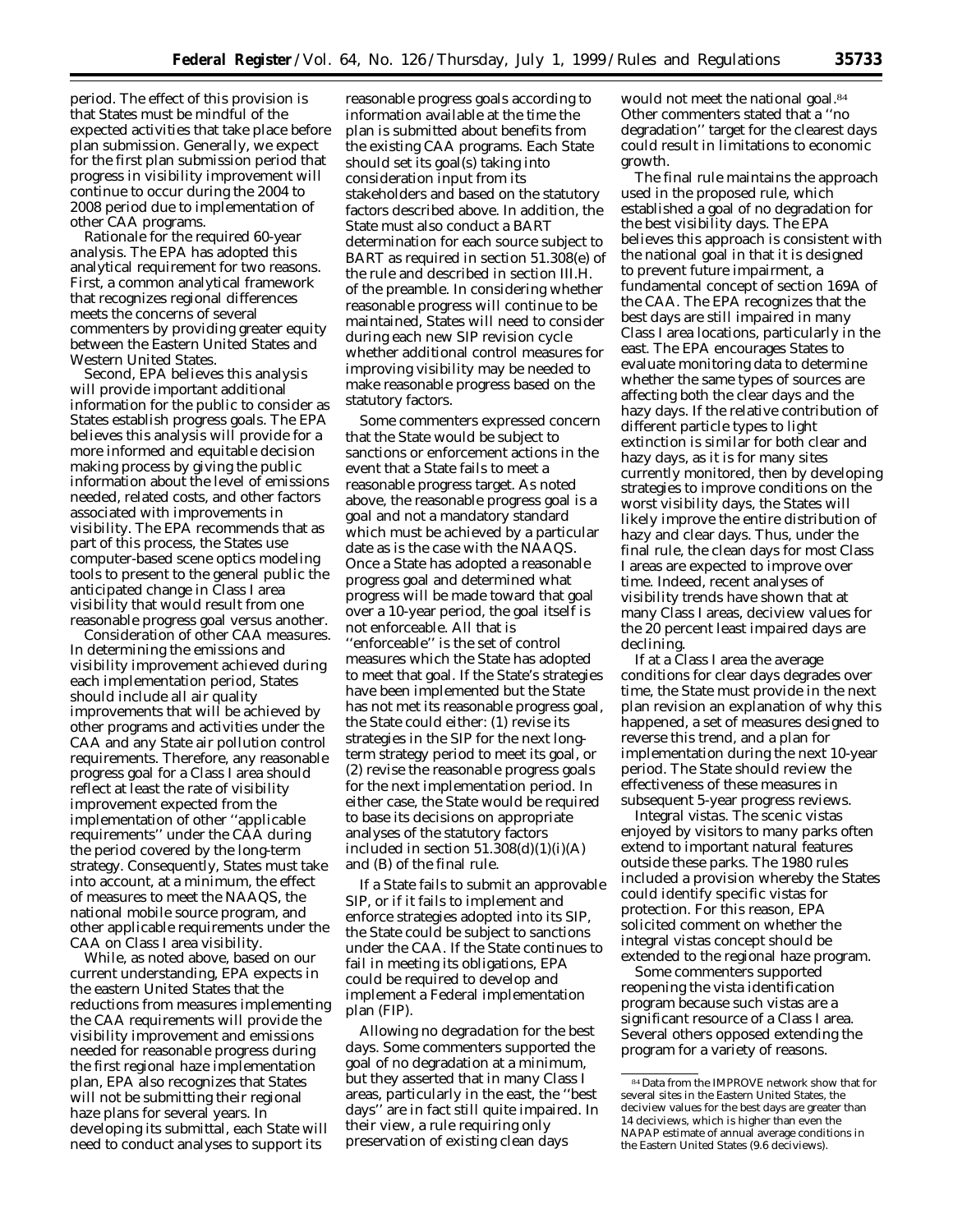The final regional haze rule does not extend the integral vista concept to the regional haze program. As noted earlier in the background section of this preamble, regional haze is caused by a multitude of sources across a broad geographic area, and it can create a uniform haze in all directions. The regional haze program is designed to bring about improvements in regional visibility for the range of possible views of sky and terrain found in any Class I area. Accordingly, the program does not protect only specific views from a Class I area. To address haze, regional strategies will be needed, and emissions resulting from these strategies are expected to improve visibility across a broad region, not just within a Class I area. Thus, although the regional haze program does not include a specific provision regarding integral vistas, the long-term strategies developed to meet reasonable progress goals would also serve to improve scenic vistas viewed from and within Class I areas.

*Use of 20 percent most-impaired days and 20 percent least-impaired days.* The final rule maintains the approach discussed in the proposal of improving the most-impaired visibility days (i.e., the average of the 20 percent most impaired days over an entire year), and allowing no degradation in the ''cleanest'' or least impaired days (i.e., the average of the 20 percent least impaired days over an entire year). In deciding upon an appropriate characterization of the ''most'' and ''least'' impaired days, EPA considered the typical frequency of aerosol monitoring in the IMPROVE network 85 (once every 3 days), and the number of samples that would be available for analysis annually (122 possible samples per year). The EPA believes that calculating annual ''best'' and ''worst'' conditions on the basis of an average of the 20 percent best and worst visibility days represents a reasonable approach to characterizing the typical best and worst conditions without having these values unduly influenced by a single anomalous data point.

The EPA's basis for maintaining the proposed approach is supported by the CAA and its legislative history, and by the approach used by the GCVTC in its technical assessment work and in its definition of reasonable progress. The EPA believes that a rule that requires strategies for improving the worst days and allowing no degradation on the clean days is consistent with the national visibility goal in section 169A of the CAA, which calls for preventing

any future impairment (protecting clearest days) and remedying any existing impairment (improving the already impaired days). This approach is also supported by the legislative history of the 1990 CAA and the reasonable progress definition. The legislative history provides that, ''At a minimum, progress and improvement must require that visibility be perceptibly improved compared to periods of impairment, and that it not be degraded or impaired during conditions that historically contribute to relatively unimpaired visibility.'' 86 The GCVTC interpreted ''reasonable progress'' to be ''achieving continuous emissions reductions necessary to reduce existing impairment and attain a steady improvement in visibility in mandatory Class I areas, and managing emissions growth so as to prevent perceptible degradation of clear air days.'' 87 In today's final rule, EPA is similarly providing for ''attaining a steady improvement in visibility'' and ''preventing degradation of clean air days'' through the requirement to improve the haziest days and prevent degradation of the clearest days.

*Tracking progress based on 5-year averages.* To determine whether reasonable progress in improving visibility is being achieved, States will need to collect and analyze air quality data each year and review progress at 5 year intervals. Because the regional haze program represents a long-term effort to improve visibility in Class I areas, EPA believes that monitoring and assessments of progress should not be unduly influenced by short-term events or unusual meteorological conditions, but should reflect trends in air quality which are robust and insensitive to minor fluctuations. For this reason, the final rule calls for measuring progress by tracking changes in 5-year average deciview values for the haziest and clearest days, and comparing these current conditions against baseline conditions as well as impairment levels at the time of the last SIP revision. (See unit III.E above for further discussion about establishing baseline and current conditions based on 5-year averages.)

## *G. Long-Term Strategy*

*Proposed rule.* Under Section 169A(b)(2) of the CAA, EPA's visibility regulations must require States to include in their SIPs ''such emission limitations schedules of compliance and other measures as may be necessary to make reasonable progress toward

87 GCVTC Report, p. x.

meeting the national goal specified in \* \* \* [section 169A(a)] \* \* \*'' In section 169A(b)(2)(B), the CAA requires that these SIPs must include a ''longterm (ten to fifteen years) strategy for making reasonable progress toward meeting the national goal.'' The EPA interprets the term ''long-term strategy'' as the control measures that are needed to ensure reasonable progress, together with a demonstration that those measures will provide for reasonable progress during the 10 to 15 year period. The proposed rule required the State to develop a long-term strategy for regional haze with the initial regional haze SIP, and to provide for regular updates. (Issues regarding updates of the longterm strategy are discussed below in unit III.J).

The proposal also required States to consider a specific list of factors when they developed their long-term strategies for regional haze. Under the proposal, in developing long-term strategies for regional haze, States would be required to consider the six items listed in section 51.306(e) of the 1980 rule, and the five items listed in section 51.306(g) of the 1980 rule. We proposed to add a seventh item to section 51.306(e), ''the anticipated effect on visibility due to projected changes in point, area and mobile source emissions over the next 10 years.''

*Comments received.* Public commenters on the long-term strategy requirement expressed concerns that the proposed rule had over-emphasized stationary source contributions, and had under-emphasized contributions from minor sources, area sources, mobile sources and prescribed fires. Other commenters expressed concerns that control strategies would be ineffective in cases where contributions from international sources were causing visibility impairment. Commenters also emphasized that States be able to take credit in their long-term strategies for the effects of existing CAA programs. We did not receive any comments on the specific list of factors to consider in developing long-term strategies.

*Final rule.* As discussed further below in unit III.J of today's notice, the final rule requires control strategies to cover an initial implementation period extending to the year 2018, with a reassessment and revision of those strategies, as appropriate, every 10 years. The final rule, in section 51.308(d)(3), includes a requirement for regional haze SIPs to include a longterm strategy. The long-term strategy must include specific enforceable measures that are sufficient to meet the ''reasonable progress goals'' for all Class

<sup>85</sup>The IMPROVE network is described in unit III.I. of the preamble.

<sup>86</sup> 136 Cong. Rec. S2878 (daily ed. March 21, 1990) (statement of Sen. Adams).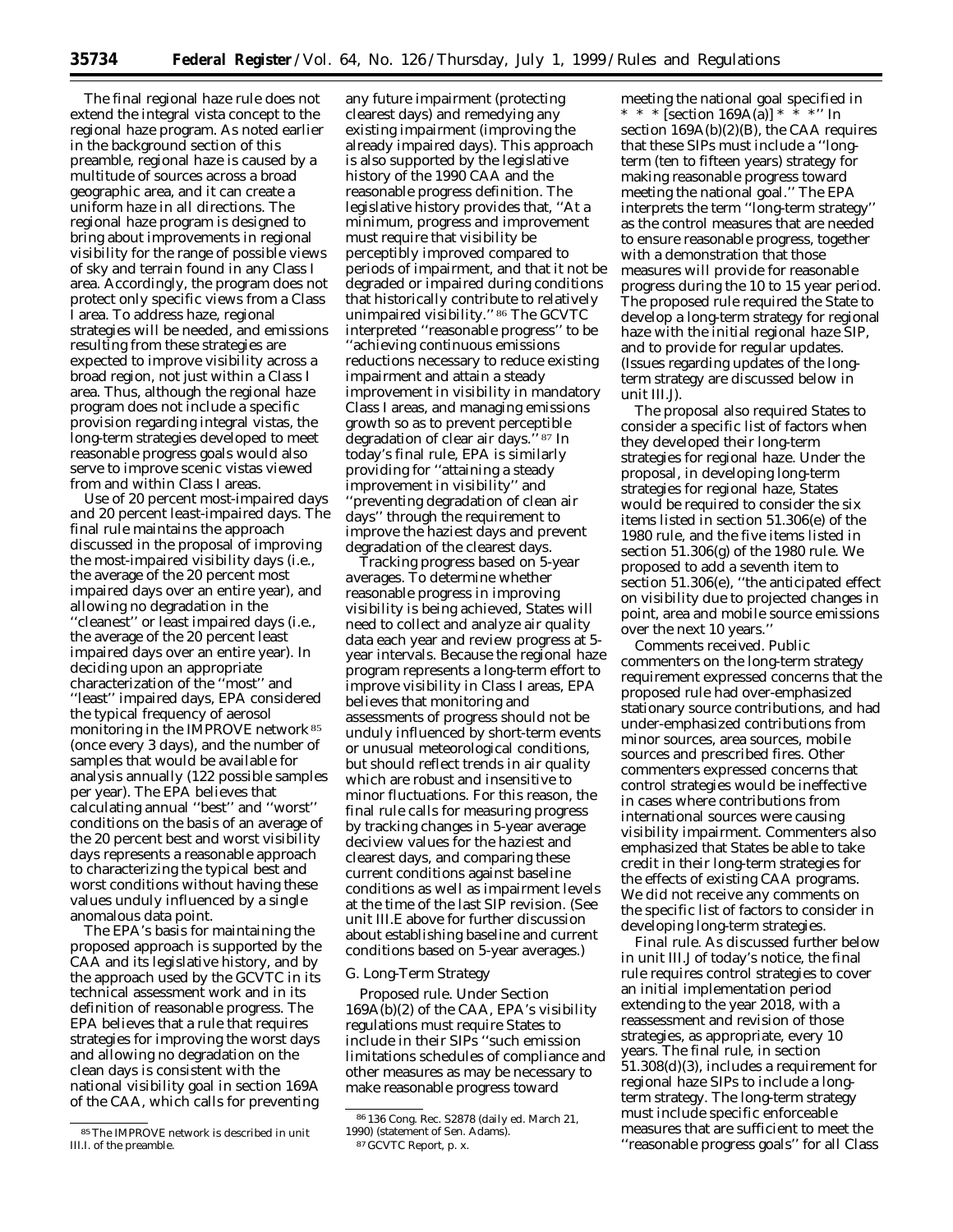I areas affected by emissions from the State.

*Multistate contributions requirements for consultation and apportionment.* As noted in section 51.308(d)(3)(i), when a State's emissions are reasonably anticipated to cause or contribute to impairment in a Class I area located in another State or States, the rule requires that the State consult with the other State or States in order to develop coordinated emission management strategies. Regarding the Class I areas within the State, section 51.308(d)(3)(i) also requires States to consult with any other State having emissions that are reasonably anticipated to contribute to impairment in any Class I area within the State.

For Class I areas where the State and other States cause or contribute to impairment in a mandatory Class I area, section 51.308(d)(3)(ii) requires that the State must demonstrate that it has included in its implementation plan all measures necessary to obtain its share of the emissions needed to meet the progress goal for the area. Section 51.308(d)(3)(iii) requires that States must document the technical basis, including modeling, monitoring and emissions information, that it uses to determine its apportionment of emission reduction obligations for the Class I areas the State affects. It is important that EPA and stakeholders understand the modeling, monitoring and emission information that the State used to support its conclusion that the long-term strategy provides for reasonable progress.

The EPA expects that much of the consultation, apportionment demonstrations, and technical documentation will be facilitated and developed by regional planning organizations. We expect, and encourage, these efforts to develop a common technical basis and apportionment for long-term strategies that could be approved by individual State participants, and translated into regional haze SIPs for submission to EPA. While States are not bound by the results of a regional planning effort, nor can the content of their SIPs be dictated by a regional planning body, we expect that a coordinated regional effort will likely produce results the States will find beneficial in developing their regional haze implementation plans. Any State choosing not to follow the recommendations of a regional body would need to provide a specific technical basis that its strategy nonetheless provides for reasonable progress based on the statutory factors. At the same time, EPA cannot require States to participate in regional

planning efforts if the State prefers to develop a long-term strategy on its own. We note that any State that acts alone in this regard must conduct the necessary technical support to justify their apportionment, which generally will require regional inventories and a regional modeling analysis. Additionally, any such State must consult with other States before submitting its long-term strategy to EPA.

*Consideration of all anthropogenic sources.* In the final rule, we have clarified in section  $51.308(d)(3)(iv)$  that the State should consider all types of anthropogenic sources including stationary, minor, mobile, and area sources in developing its long-term strategy. The State should review all such sources in identifying the emission reduction measures to be included in the strategy. In addition, we provide the following points of clarification:

*Minor sources.* Because of the focus of the BART provision on major stationary sources, EPA believes that commenters may have the impression that EPA has concluded that minor sources with emissions, below the BART cutoff of 250 tons per year, are not significant contributors to regional haze. This is not the case. The EPA believes that States should take the cumulative emissions from minor sources into account in developing their regional haze long-term strategies. For example, if growth in minor source emissions for a particular category had a substantial impact on emission trends and a corresponding effect on regional haze in a given geographic area, States should consider emission control strategies for such source categories as part of their longterm strategies.

*Mobile sources.* In cases where pollutants emitted by mobile sources contribute to regional haze, States must include in their SIPs mobile source emissions inventories representing current conditions, as well as comparisons of those emissions with future emissions projected for the end of the covered by the long-term strategy. It will be particularly important for States to address the effects of population growth and accompanying increases in vehicle miles traveled on their ability to provide for reasonable progress. The EPA agrees with commenters that national mobile source emission standards also will be an important factor in projecting mobile source emissions. The EPA intends to support States in their efforts to estimate mobile source emissions (including the effects of Federal rules) of pollutants that lead to regional haze.

*Area sources.* States also need to develop emission inventories and

conduct analyses to understand the importance of area sources. For example, the GCVTC report cited emissions from road dust as a possible contributor to impairment. Depending on the nature of the visibility problem, road dust and other area sources may at times make a significant contribution to visibility impairment. States should include area sources in emission inventories and control strategy analyses as warranted.

*Fire.* Commenters expressed a number of concerns with respect to the appropriate consideration of emissions from fire in the development of longterm strategies.

The EPA notes that fire emissions have both a natural and a manmade component. In addressing fire emissions in long-term strategies, EPA believes that States must take into account the degree to which fire emissions cause or contribute to ''manmade'' visibility impairment and its contribution to natural background conditions. Reducing ''manmade'' visibility impairment is the focus of sections 169A and 169B of the CAA. The EPA recognizes the natural role of fire in forest ecosystems, and the fact that forest fuels have built up over many years due to past management practices designed to protect public health and safety through fire suppression. Research has shown that these practices have led to an increased risk of catastrophic wildfire as well as reduced forest health. In response to this situation, the Federal land management agencies, as well as some States and private landowners, have recommended the increased use of prescribed fire in order to return certain forest ecosystems to a more natural fire cycle and to reduce the risk of adverse health and environmental impacts due to catastrophic wildfire.

The EPA also recognizes that fire of all kinds (wildfire, prescribed fire, etc.) contributes to regional haze, and that there is a complex relationship between what is considered a natural source of fire versus a human-caused source of fire. For example, the increased use of prescribed fire in some ecosystems may lead to PM emissions levels lower than those that would be expected from catastrophic wildfire. Given that the purpose of prescribed fire in many instances is to restore natural fire cycles to forest ecosystems, it would be appropriate to consider some portion of prescribed fire as ''natural.'' Consequently, in determining natural background for a Class I area, EPA believes States should be permitted to consider some amount of fire in the calculation to reflect the fact that some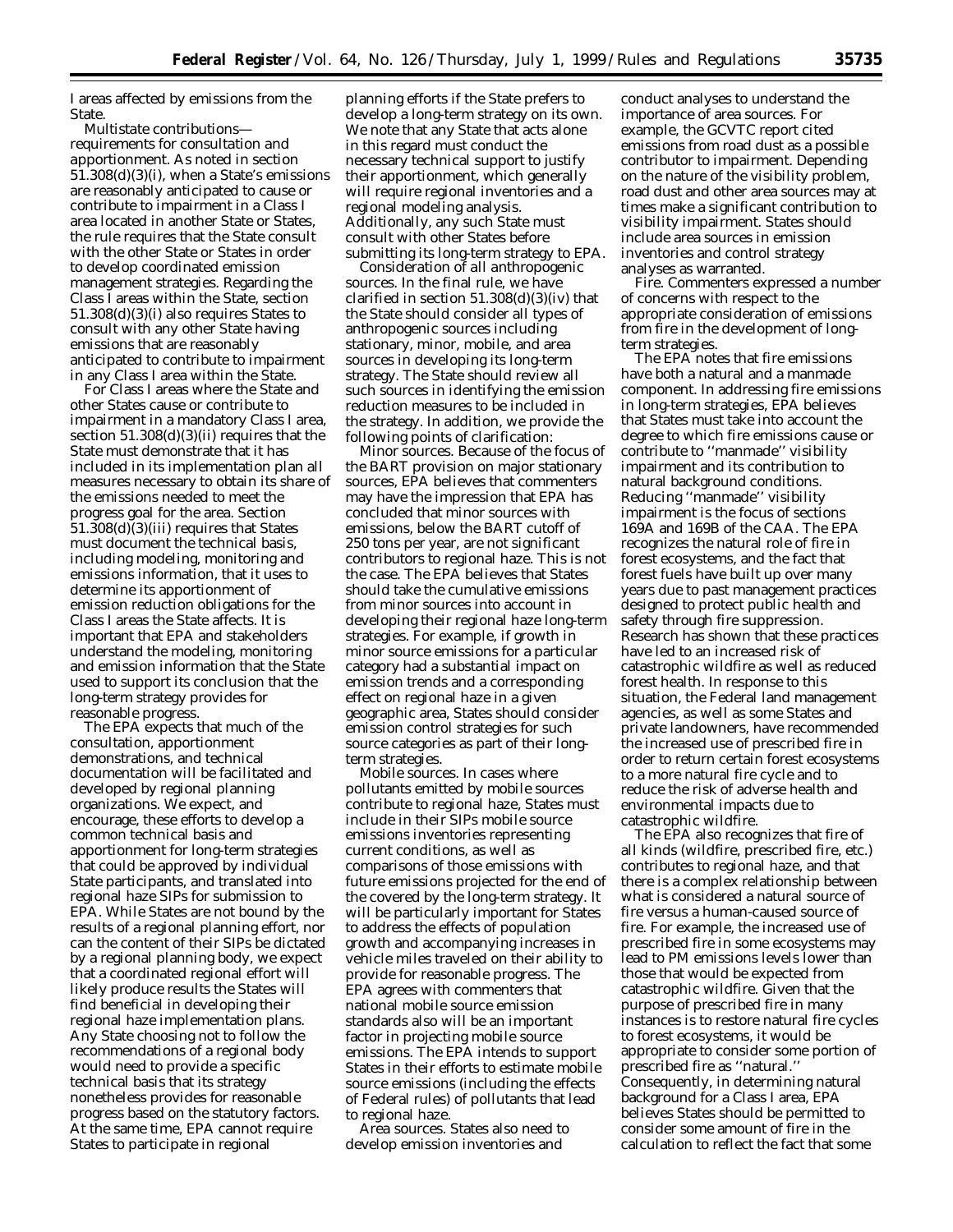prescribed fire effects serve merely to offset what would be expected to occur naturally. The EPA will work with the FLMs, States and other stakeholders to develop guidance on ways in which fire can be considered in the determination of natural background, and in the determination baseline and current conditions.

Commenters asserted that in the proposed rule, EPA ignored the contribution of fires and thus overlooked the most important hazecontributing emission source in many Class I areas. The EPA agrees that fire is an important emission source to include in the analysis, but current data do not show that fire is the predominant source of visibility impairment in any Class I area. Annual data from the IMPROVE network show that elemental carbon (which we generally use as the main indicator of emissions from fire and other combustion sources such as diesel emissions), accounts for only about 3–7 percent of  $PM_{2.5}$  mass on the worst visibility days in eastern sites. In western sites, elemental carbon accounts for about 4–7 percent of total  $PM<sub>2.5</sub>$  mass on the worst days. The contribution from fires can be substantial over short-term periods, but fires occur relatively infrequently and thus have a lower contribution to longterm averages. Fire events making substantial contributions to haze in a given Class I area have occurred relatively infrequently, and as a practical matter will contribute less than sources for which emissions are more continuous. As noted previously, the final rule requires States to develop long-term strategies for regional haze that address 5-year averages of the 20 percent worst days. These 5-year averages will also be used in evaluating monitoring results. The frequency with which fires occur will effect the importance of their emissions on predicted future 5-year averages for visibility conditions on the 20 percent worst days.

Commenters expressed concerns with the expected increase in emissions from prescribed burning on Federal lands. Specifically, the commenters asserted that States would not be able to address emission increases from these prescribed burns, and that stationary sources would be required to compensate for the increased amount.

The EPA believes these commenters are mistaken in their view of State's authority to address emissions from prescribed Federal burns. Pursuant to section 118 of the CAA, when States impose requirements on sources, Federal agencies must comply with those requirements in the same manner,

and to the same extent, as any nongovernmental entity. States therefore have the authority to address emissions from prescribed Federal burns in the same manner, and to the same extent, they regulate prescribed fires generally. Additionally, to the degree that States determine in the development of longrange strategies that the manmade component of fire is a significant contributor to regional haze, States have a substantial degree of flexibility under the CAA and in the final rule. The final rule provides States flexibility in determining the amount of progress that is ''reasonable'' in light of the statutory factors, and also provides flexibility to determine the best mix of strategies to meet the reasonable progress goal they select. Nothing in the final rule requires States to develop long-term strategies that reduce emissions from other sources by amounts equivalent to any increases from the manmade fraction of prescribed fires. We do expect that States consider and analyze the full range of available control measures and that they consider the causes of visibility impairment when evaluating the potential measures to include in their long-term strategies.

The EPA encourages the development of smoke management programs between air regulators and land managers as a means to manage the impacts of wildland and prescribed burning. The sources of information described above, as well as other developmental efforts currently underway, provide effective, flexible approaches to smoke management. Where smoke impacts from fire are identified as an important contributor to regional haze, smoke management programs should be a key component of regional and State regional haze planning efforts and long-term strategies.

There are a number of sources of information on mitigation approaches for fire emissions, including: (1) The EPA Interim Air Quality Policy on Wildland and Prescribed Burning, (2) fire-related strategies developed by the GCVTC and (3) the best available control methods (BACM) document for prescribed burning. In the Interim Air Quality Policy on Wildland and Prescribed Burning, EPA, in collaboration with a national stakeholder group comprised of Federal, State, and private land managers, State air regulators, environmental groups, tribes, and others, developed a framework for managing the impacts of smoke from increased prescribed fire programs across the country. This policy describes the elements and process of smoke management planning

that air regulators and land managers can use to reach agreement on development of smoke programs. The GCVTC included a number of long-term strategies for fire in its report and recommendations, including emissions tracking and emission goals for fire, smoke management programs, and full consideration for alternatives to fire. The GCVTC's strategy is illustrative of the available mitigation approaches for emissions from fire that other States may consider. The GCVTC's approach is contained in section  $51.309(d)(6)$  of the final rule and discussed further in unit IV.C of this notice. The BACM document, Prescribed Burning Background Document and Technical Information Document, EPA–450/2–92– 003, is organized to discuss various aspects of State smoke management programs. The document includes information on how States administer and enforce programs for burn/no-burn days, and information on various topics including emission inventories, cost estimation, and public information programs.

*Transboundary emissions from sources outside the United States.* Some Class I areas located near international borders are particularly prone to influence by emissions beyond the United States border. Commenters expressed concerns that EPA should take into account that States are not able to control international sources in reviewing a State's proposal for a reasonable progress target. Additionally, commenters urged EPA to work with Mexico and Canada to reduce emissions from sources that States determine to be significant contributors to regional haze in their Class I areas.

The EPA agrees that the projected emissions from international sources will in some cases affect the ability of States to meet reasonable progress goals. The EPA does not expect States to restrict emissions from domestic sources to offset the impacts of international transport of pollution. We believe that States should evaluate the impacts of current and projected emissions from international sources in their regional haze programs, particularly in cases where it has already been well documented that such sources are important. At the same time, EPA will work with the governments of Canada and Mexico to seek cooperative solutions on transboundary pollution problems.

*Factors to consider for long-term strategies.* In section 51.308(d)(3)(v) (A) through (G) in the final rule, we have incorporated a list of seven factors that States must consider in developing long-term strategies. The final rule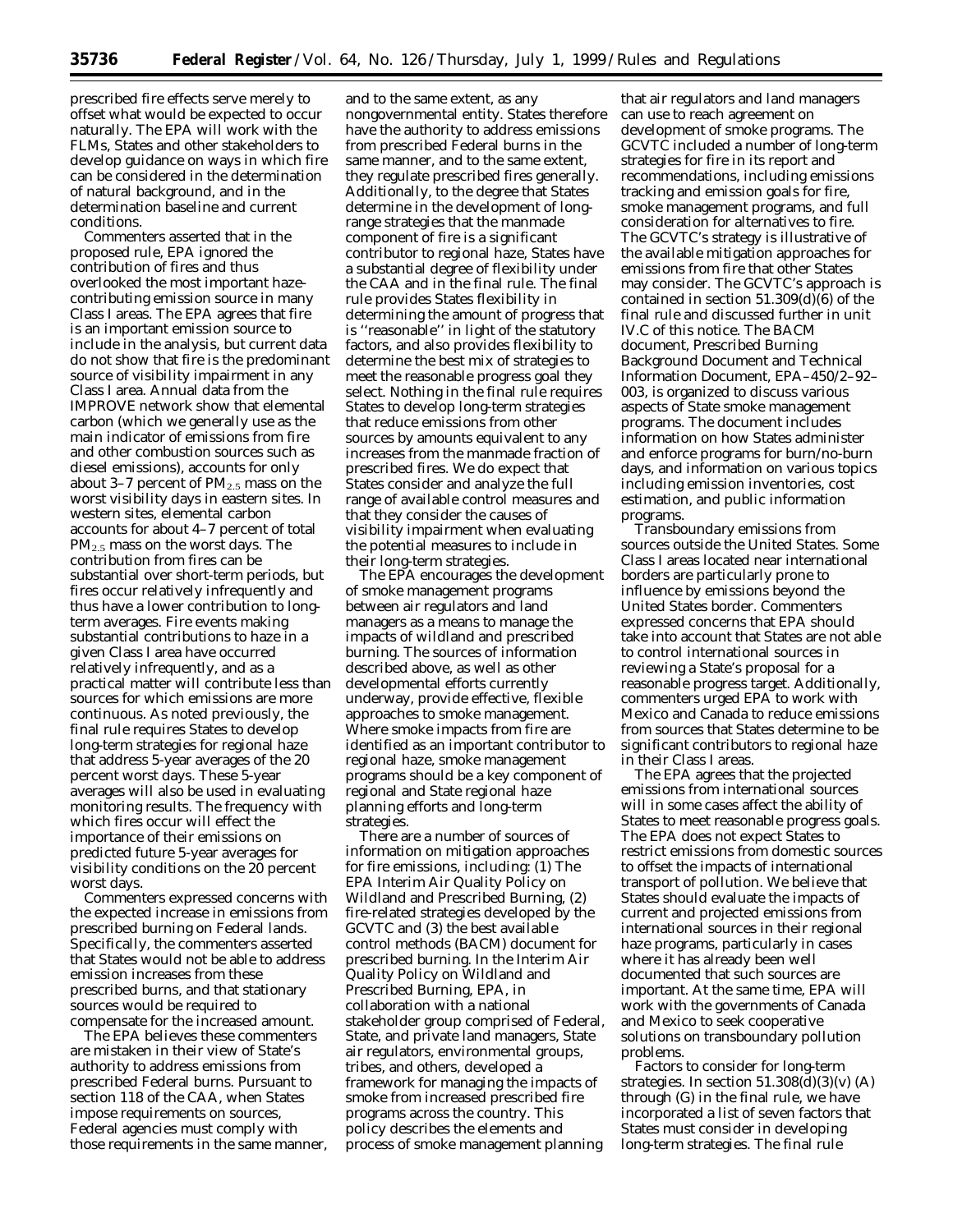includes six factors in the July 1997 proposal that are derived from section 51.306(e) of the existing rule, and the additional item, ''the anticipated net effect on visibility due to projected changes in point, area, and mobile source emissions over the period addressed by the long-term strategy'' that was specifically added by the July 1997 proposal. We have decided not to include the five proposed items that are derived from section 51.306(g), because four of these items are included on the list of ''reasonable progress'' factors in section  $51.308(d)(1)(i)(A)$  of the final rule, and because we believe that the fifth factor ''effect of new sources'' is part of ''projected changes in point source emissions.

In their regional haze SIP submissions, States must describe how each of these seven factors is taken into account in developing long-term strategies. We believe it is useful to clarify several of these factors, and EPA's expectations on how SIPs can address them.

*Item (A): Emissions due to ongoing air pollution control programs, including measures to address reasonably attributable visibility impairment.*

It is expected that for some areas of the country, such as parts of the eastern United States, emissions achieved for the acid rain program and for meeting the  $PM<sub>2.5</sub> NAAGS$ , will lead to substantial improvements in visibility as well. Item (A) makes clear that States must take these other emissions into account in developing their long-term strategies for regional haze. We expect that some States may be able to demonstrate reasonable progress based on these emissions alone, particularly for the first 10-year period.

*Item (B): Measures to mitigate the impacts of construction activities.*

Item (B) requires that in developing long-term strategies, States must consider the impacts of construction activities. States, for example, should include these activities in emission inventories used for long-term strategy development.

*Item (C): Additional measures and limitations and schedules for compliance to achieve the reasonable progress goal.*

Where emissions from ongoing requirements, addressed by item (A), are not sufficient to achieve the reasonable progress goal, States must identify additional measures that will ensure that the goal will be met. Schedules for compliance for these additional measures must be included in the SIP, and measures considered for inclusion must be identified in the SIP submission.

*Item (D): Source retirement and replacement schedules.*

Item (D) requires the consideration of source retirement and replacement schedules in developing the long-term strategies, particularly, where these schedules would have a significant impact on regional emission loadings and on a State's ability to achieve reasonable progress.

*Item (E): Smoke management techniques for agricultural and forestry management purposes including plans as they currently exist within the State for these purposes.*

Item (E) highlights the widely recognized importance of prescribed burning programs on regional haze. Issues related to fire and forestry management practices are discussed above.

*Item (F): Enforceability of emissions limitations and control measures.*

States must ensure that control measures are written in a way that EPA and citizens may enforce as a practical matter. Guidance on practical enforceability issues is readily available in EPA policy guidance memoranda, for example Guidance on Limiting Potential to Emit in New Source Permitting, June 13, 1989.

*Item (G): The anticipated net effect on visibility due to projected changes in point, area, and mobile source emissions over the next 10 years.*

Item (G) requires that States must address the anticipated net effect on visibility due to projected changes in point, area, and mobile source emissions over the next 10 years when developing emissions strategies that will meet the reasonable progress requirements. In some areas, these changes in emissions would be expected primarily from population growth, while in others, emissions changes may result from potential new industrial, energy, natural resource development, or land management activities. These changes in emissions would also include the changes due to measures developed specifically for the regional haze program.

*Relationship to long-term strategies under the existing rule.* The final rule provides for coordination of the longterm strategies to address regional haze impairment with any existing long-term strategies under the 1980 visibility rule. Some long-term strategies are already in place to address reasonably attributable visibility impairment under the existing 1980 regulation. Coordination of the two programs is addressed in section 51.306(c) of the final rule. This section clarifies two points. First, that the provisions of existing long-term strategies will continue to apply until

regional haze strategies are in place. Second, once the first regional haze strategy is in place, the final rule, in section 51.306(c) requires the State to develop a coordinated long-term strategy which address both reasonably attributable impairment and regional haze.

## *H. Best Available Retrofit Technology (BART)*

*Background.* One of the principal elements of the visibility protection provisions of the CAA is the provision in section 169A addressing the installation of BART for certain existing sources. The conference committee report accompanying the 1977 CAA amendments indicates that a major concern motivating the adoption of the visibility provisions was ''the need to remedy existing pollution in the Federal mandatory class I areas from existing sources.'' 88 The BART provision in section 169A(b)(2)(A) demonstrates Congress' intention to focus attention directly on the problem of pollution from a specific set of existing sources. This provision provides that EPA's regulations to protect visibility must require States to revise their SIPs to contain such measures as may be necessary to make reasonable progress toward the national visibility goal, including a requirement that certain existing stationary sources procure, install, and operate the ''best available retrofit technology.''

The CAA defines the sources potentially subject to BART as major stationary sources, including reconstructed sources, from one of 26 identified source categories which have the potential to emit 250 tons per year or more of any air pollutant, and which were placed into operation between August 1962 and August 1977.89 This set of sources potentially subject to BART was defined in the 1977 CAA and will not be modified by rule. The 26 source categories are:

(1) Fossil-fuel fired steam electric plants of more than 250 million British thermal units per hour heat input,

(2) Coal cleaning plants (thermal dryers),

- (3) Kraft pulp mills,
	- (4) Portland cement plants,
	- (5) Primary zinc smelters,
	- (6) Iron and steel mill plants,

(7) Primary aluminum ore reduction plants,

(8) Primary copper smelters,

(9) Municipal incinerators capable of charging more than 250 tons of refuse per day,

88H.R. Rep. No. 564, 95th Cong., 1st Sess. at 155 (1977) (emphasis added).

<sup>89</sup>See CAA sections 169A (b)(2)(A) & (g)(7).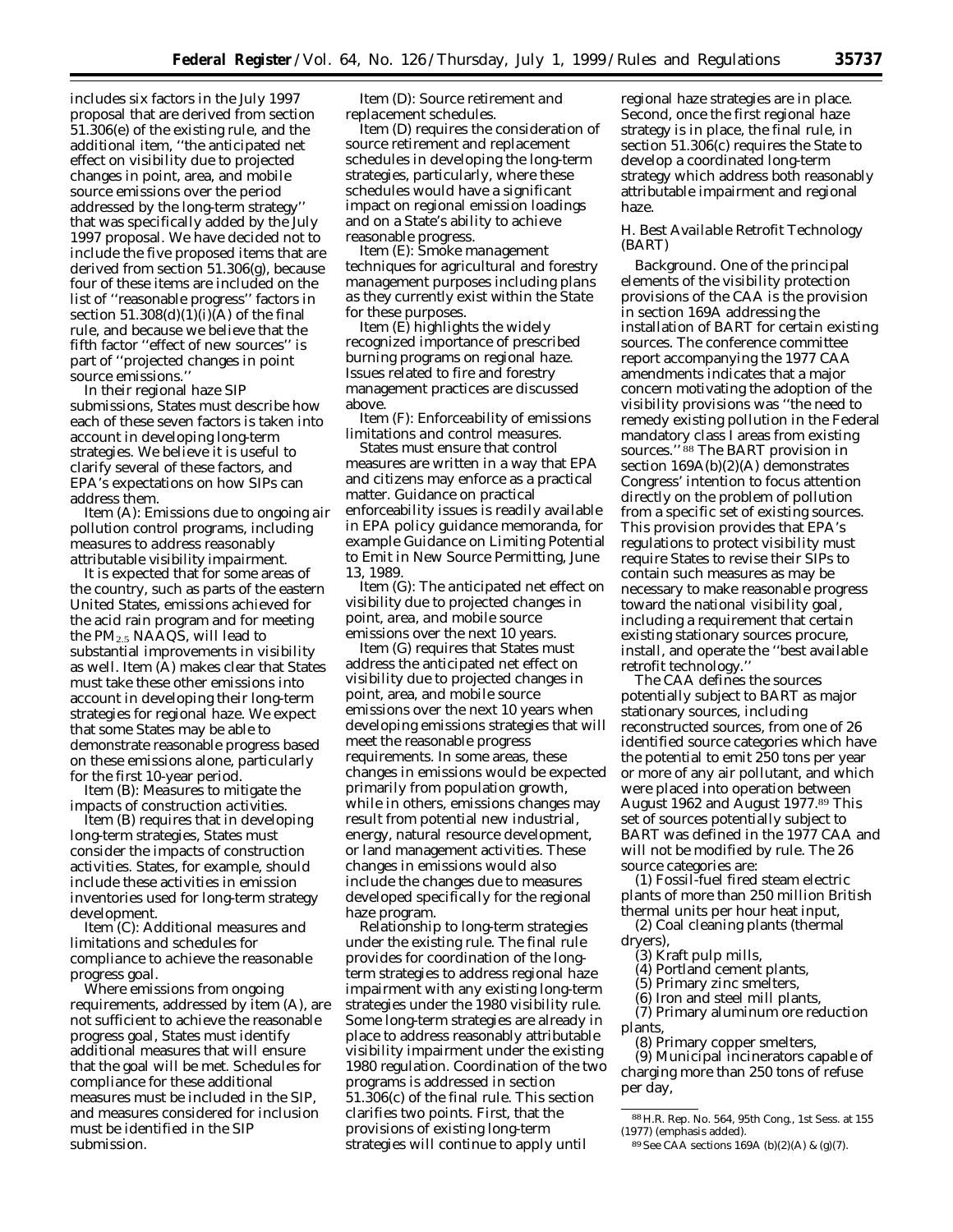**35738 Federal Register** / Vol. 64, No. 126 /Thursday, July 1, 1999 /Rules and Regulations

(10) Hydrofluoric, sulfuric, and nitric acid plants,

(11) Petroleum refineries,

(12) Lime plants,

(13) Phosphate rock processing plants,

(14) Coke oven batteries,

(15) Sulfur recovery plants,

(16) Carbon black plants (furnace process),

(17) Primary lead smelters,

(18) Fuel conversion plants,

(19) Sintering plants,

(20) Secondary metal production facilities,

(21) Chemical process plants,

(22) Fossil-fuel boilers of more than 250 million British thermal units per hour heat input,

(23) Petroleum storage and transfer facilities with a capacity exceeding 300,000 barrels,

(24) Taconite ore processing facilities,

(25) Glass fiber processing plants, and

(26) Charcoal production facilities.

In section 51.301(e) of the 1980 visibility regulations, a source meeting the above criteria was defined as an ''existing stationary facility.'' In today's regional haze rule, EPA has added the definition of a ''BART-eligible source'' in section 51.301(hh) that is identical to the definition of ''existing stationary facility.'' This new definition is used throughout the regional haze rule and preamble in order to avoid the potential misinterpretation of the ''existing stationary facility'' definition as representing a collection of sources broader than the subset of sources potentially subject to BART.

The regulations issued in 1980 define BART as ''an emission limitation based on the degree of reduction achievable through the application of the best system of continuous emission reduction for each pollutant which is emitted" by a BART eligible facility.<sup>90</sup> The BART emission limitation must be established, on a case-by-case basis, taking into consideration the following factors:

• The technology available,

• The costs of compliance,

• The energy and nonair

environmental impacts of compliance, • Any pollution control equipment in

use at the source,

• The remaining useful life of the source, and

• The degree of improvement in visibility which may reasonably be anticipated from the use of such technology.91

The EPA published guidelines in 1980 which outline the general procedures for States to follow in analyzing sources

and establishing BART emission limits.92 These guidelines apply to situations in which visibility impairment in the Class I area is determined to be ''reasonably attributable'' to a single source or a small group of sources.

*Proposed rule.* The proposed regional haze rule discussed a process for addressing BART in the context of regional haze and requested comment on how the requirement should be implemented. The first step in this process was a requirement that the State identify all sources potentially subject to BART early in the planning process. The second step required the State to submit a plan and schedule for evaluating BART and the corresponding potential emissions for those existing sources which may reasonably be anticipated to contribute to regional haze visibility impairment. The notice proposed to provide 3 years for completing this evaluation so that the results could be taken into consideration by States as they develop coordinated strategies for attaining the PM<sub>2.5</sub> and ozone NAAQS.

In setting out the proposed approach to the BART requirement, EPA proposed that the test for determining whether a BART-eligible source ''may reasonably be anticipated to contribute'' to regional haze should be evaluated in the context of the overall emissions reduction strategy. The EPA also noted that it believed that a similar approach should be taken in addressing ''the degree of improvement in visibility which may reasonably be anticipated'' from the imposition of BART controls. The EPA proposed a cumulative approach because of the nature of the regional haze problem (i.e., the cumulative product of emissions from many sources over a broad area) and because of the time and expense necessary to try to determine, one source at a time, the percentage contribution of each BARTeligible source to regional haze. In addition, EPA noted the substantial technical difficulties associated with estimating the degree of visibility improvement resulting from a single source. The EPA broadly requested comments on effective approaches for States and sources to meet the BART requirement under the regional haze program in the most appropriate manner, and in particular how BART, once determined, should be implemented.

*Comments received.* Commenters identified a number of issues concerning how EPA should address the BART requirement under the regional haze program. Some commenters asserted that the BART requirement simply should not apply under the regional haze program. These commenters argued that the procurement, installation, and operation of BART is not explicitly required under section 169B, and that section 169B is the primary statutory authority for the regional haze program. Other opponents of the BART requirement contended that the proposal placed too much emphasis on stationary sources, and on BART sources in particular, as opposed to other sources of visibility-impairing pollutant emissions, such as mobile and area sources. The commenters contended that BART should not be the principal control strategy employed under the regional haze program.

Another group of commenters supported EPA's proposed approach for addressing the BART requirement. Some pointed out that while existing stationary sources are not the only contributors to regional haze, controlling these sources is an essential element of a national regional haze program. These commenters also supported the approach of evaluating BART-eligible sources collectively to determine their overall contribution to visibility impairment within a given airshed. Several commenters recommended that BART be equivalent to, or more stringent than, new source performance standards (NSPS) for sulfur dioxide and nitrogen oxides. Some commenters suggested allowing an emissions cap-and-trade program to meet the BART requirement. One commenter described a process whereby States would conduct an assessment of the availability of retrofit controls for all BART-eligible sources in a region, calculate the cumulative emissions possible from application of BART to eligible sources, establish a cap for each visibility-reducing pollutant, and implement a 10-year program to achieve emissions equivalent to the emissions cap.

*Response to comments.* The EPA disagrees with the commenters who argued that the BART requirements should not apply to the regional haze program. The statutory authority for developing a regional haze program emanates from section 169A of the CAA, and any SIPs that are to be developed under a regional haze program must include provisions that meet the requirements of this section, including the requirement that certain sources procure, install, and operate BART.

<sup>90</sup>Section 51.301(c).

<sup>91</sup> *Id.*

<sup>92</sup> See EPA, Office of Air Quality Planning and Standards, Guidelines for Determining Best Available Retrofit Technology for Coal-Fired Power Plants and Other Existing Stationary Facilities, EPA–450/3–80–009b, November 1980.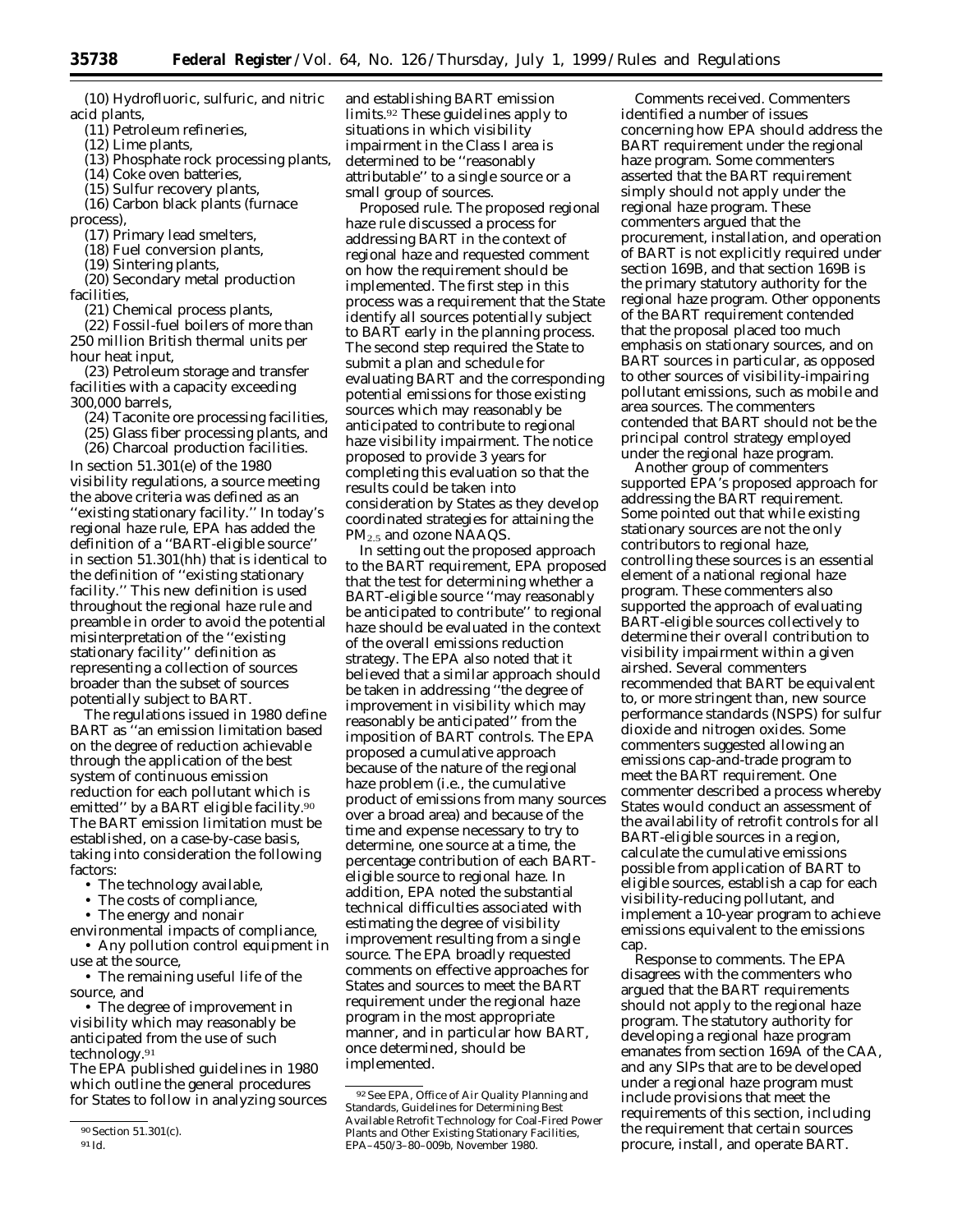Since 1977, section 169A of the CAA has authorized EPA to address regional haze. Section 169A(a)(1) of the CAA establishes as the national visibility protection goal ''the prevention of any future, and the remedying of any existing, impairment of visibility in Class I areas which impairment results from manmade air pollution.'' Visibility impairment is defined broadly in the CAA and includes that caused by regional haze.93 This language does not distinguish between reasonably attributable impairment and regional haze, but provides for visibility protection generally. This reading of the statute is consistent with the legislative history; in adopting section 169A, Congress evinced its intent to address impairment caused by ''hazes'' and the potential corresponding need to control a ''variety of sources'' and ''regionally distributed sources.'' 94 While EPA deferred addressing regional haze in 1980 when it promulgated the first phase of visibility regulations, it did so because of technical obstacles, not because of a limitation on its legal authority.95 Indeed, in the 1980 rule, EPA expressed its intent to address regional haze in a future rulemaking under section 169A. Thus, EPA's decision to address visibility impairment in separate phases does not change the fact that the BART requirement is an integral part of the statutory scheme in section 169A.

The provisions in section 169B of the CAA, adopted in 1990, do not override EPA's statutory authority to require State plans to remedy regional haze. These provisions grew out of Congress' frustration that EPA had not more expeditiously addressed regional haze under its section 169A delegated rulemaking authority. Thus, section 169B(e) explicitly requires EPA to carry out its ''regulatory responsibilities under section [169A]'' within a set time period. The legislative history confirms that Congress did not intend section 169B to impinge upon EPA's longstanding authority to address regional haze visibility impairment,<sup>96</sup> including the authority to require BART.

The EPA believes that commenters asserting that EPA overemphasized the control of stationary sources and, in particular, the role of BART in the regional haze program misinterpreted the proposal. The EPA did not intend to emphasize controls on BART-eligible sources over, or to the exclusion of, other sources. While the BART requirement is limited to a specified population of major stationary sources, States will need to consider measures addressing a wide range of sources and activities, including mobile sources, area sources, activities involving fire, and other major and non-major stationary point sources in their longterm strategies. The unit on long-term strategies includes further discussion of this point.

*Final Rule.* The final rule requires each implementation plan to be revised to contain two basic elements related to BART. The first is the requirement that the States submit a list of the ''BARTeligible sources'' in the State. Second, the State must determine and include in the plan the ''best available retrofit technology,'' taking into account certain factors identified in section  $169A(g)(2)$ of the CAA, for each BART-eligible source in the State reasonably anticipated to cause or contribute to any impairment of visibility.

In recognition of the control and cost efficiencies that can be achieved through trading programs and other alternative measures, EPA is providing States with the opportunity to adopt alternative measures in lieu of BART where such measures would achieve even greater reasonable progress toward the national visibility goal. The overarching requirement of the visibility protection provisions of section 169A is to make reasonable progress toward the national goal of eliminating visibility impairment. If greater reasonable progress can be made through an approach that does not require source specific application of BART, EPA believes that approach would comport with this statutory goal. The EPA reached this conclusion in determining the appropriate measures to address visibility impairment in the Grand Canyon National Park resulting from the Navajo Generating Station.97 In that case, EPA ultimately chose not to adopt the emission control limits indicated by its BART analysis.98 Instead, as explained by the Ninth Circuit in

upholding EPA's final decision, EPA acted within its discretion in adopting an alternative emission control standard ''that would produce greater visibility improvement at a lower cost. Congress's use of the term 'including' in [section 169A(b)(2)] prior to its listing BART as a method of attaining 'reasonable progress' supports EPA's position that it has the discretion to allow States to adopt implementation plan provisions other than those provided by sourcespecific BART analyses in situations where the agency reasonably concludes that more 'reasonable progress' will thereby be attained." 99 Under today's final rule, States may elect to adopt an emissions trading program or other alternative measures in lieu of BART so long as greater reasonable progress is made.

*List of BART-eligible sources.* To ensure adequate time for developing long-term strategies to ensure reasonable progress, we recommend that States begin identifying and evaluating the list of potential BART sources as soon as possible after promulgation of the final rule. Identifying the BART-eligible sources will require States to collect information as to the dates that emission units at stationary sources were placed into operation, the pollutants emitted, and the potential to emit of these units. We suggest that, at the same time that they begin refining their emissions inventories for  $PM<sub>2.5</sub>$  and its precursors, States request that stationary sources provide them with these dates. While such information is generally available for electric utilities through data bases maintained by the Energy Information Administration, this information is not normally maintained in national data bases for the other 25 source categories subject to BART. However, EPA believes that much of this information is likely to be available in States permitting data bases or other inventories. To assist the States in this task, we will continue efforts to identify other helpful sources of information.

*Determination of sources subject to BART.* After the State has identified the BART-eligible sources, the next step is determining whether these sources emit any air pollutant ''which may reasonably be anticipated to cause or contribute'' to any visibility impairment in a Federal Class I area. As noted in the proposal, EPA believes that this determination should not require extremely costly or lengthy studies of the contribution of specific sources to regional haze. Unlike the 1980 regulatory program, which addresses the

<sup>93</sup>*See* CAA section 169A(g)(6); see *also Maine* v. *Thomas,* 874 F.2d.883, 885 (1st Cir. 1989) (''EPA's mandate to control the vexing problem of regional haze emanates directly'' from CAA section 169A). 94H.R. Rep. No. 294, 95th Cong., 1st Sess. 204

<sup>(1977).</sup> 95 45 FR 80084 (Dec. 2, 1980).

<sup>96</sup>*See* 136 Cong. Rec. S2878 (daily ed. March 21, 1990) (statement of Sen. Adams) (''[t]he authority to establish visibility transport regions and commissions is a supplement to the administrators [sic] obligation under current law. \* \* \* The Administrator may not delay requirements under section 169A because of the appointment of a commission for a region under section 169B'')

<sup>(</sup>daily ed. Oct. 26, 1990) (statement of Rep. Wyden) (''[n]either the original House language nor the Senate language adopted in conference repealed or lessened EPA's obligations under the 1977 law''). 97 See *Central Arizona Water Conservation*

*District* v. *EPA,* 990 F.2d 1531, 1543 (1993). 98See 56 FR at 50178.

<sup>99</sup>Central Arizona Water Conservation District v. *EPA,* 990 F.2d 1531, 1543 (1993).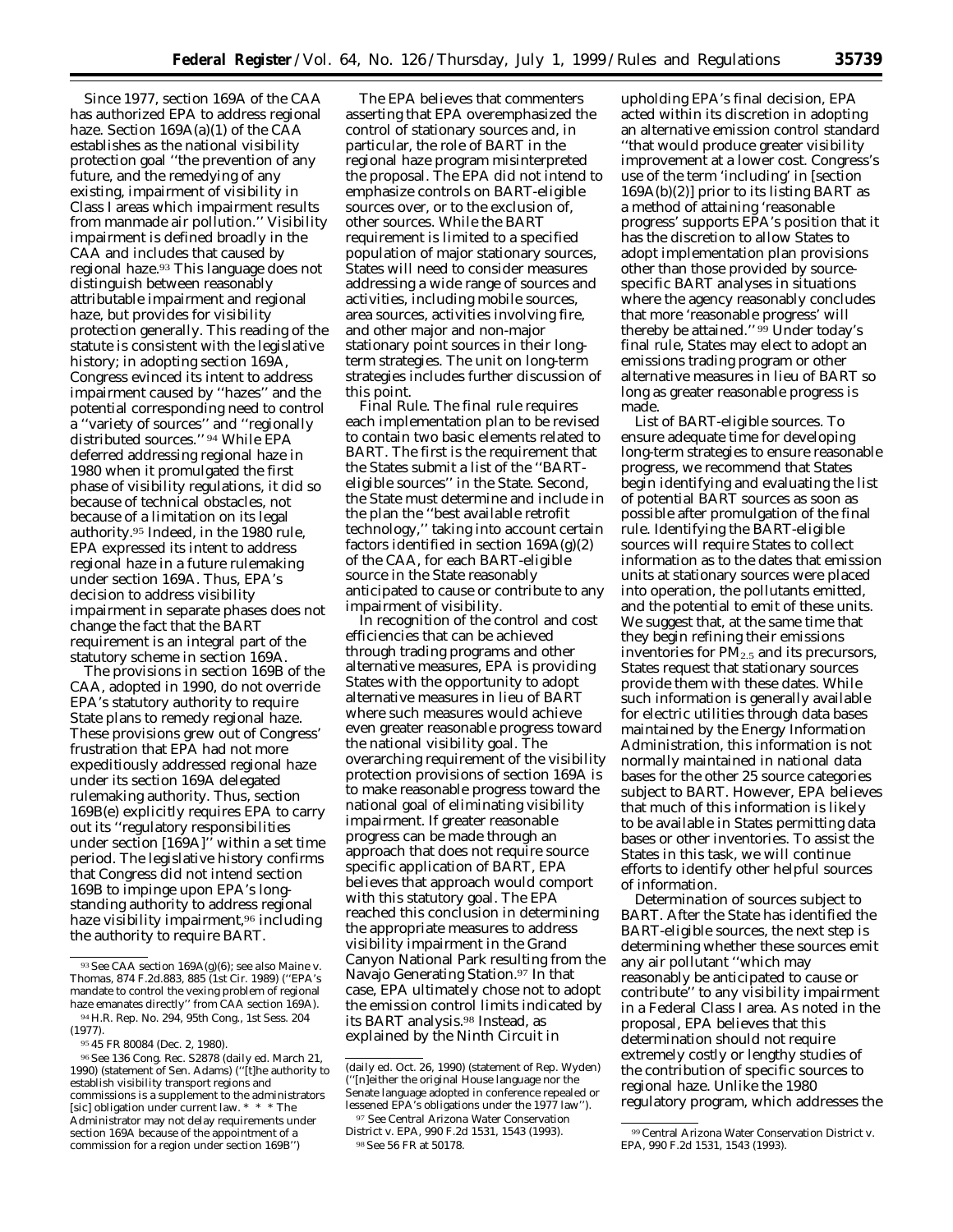visibility impairment that is reasonably attributable to a specific source or small group of sources, today's final rule addresses the problem of visibility impairment resulting from emissions from a multitude of sources located across a wide geographic area. As the regional haze rule is not limited to addressing visibility impairment that can be attributed to a specific source or small group of sources, EPA believes it would be inappropriate to focus on the contribution of one source or a small group of sources. First, the States will not face the same need to define the precise contribution from one particular source to the visibility problem. Second, establishing the contribution from one particular source to the problem of regional haze would require lengthy and expensive studies and pose substantial technical difficulties. The EPA has thus concluded that a detailed sourcereceptor analysis would not be appropriate in determining whether a source ''may reasonably be anticipated to contribute'' to regional haze in a Class I area.

In implementing today's final rule, a State should find that a BART-eligible source is ''reasonably anticipated to cause or contribute'' to regional haze if it can be shown that the source emits pollutants within a geographic area from which pollutants can be emitted and transported downwind to a Class I area. The EPA believes that this test is an appropriate one for determining whether a source can reasonably be anticipated to cause or contribute to the problem of regional haze. As the Ninth Circuit stated in considering this language:

Congress mandated an extremely low triggering threshold, requiring the installment of stringent emission controls when an individual source ''emits any air pollutant which may reasonably be anticipated to cause or contribute to any impairment of visibility'' in a Class I Federal area. 42 U.S.C. sec. 7491(b)(2)(A). The NAS correctly noted that Congress has not required ironclad scientific certainty in establishing the precise relationship between a source's emission and resulting visibility impairment.\* \* \* 100

The approach taken here is consistent with that taken in the programs for acid rain and ozone, programs which also address regional air quality problems caused by transported pollutants. These programs do not require a specific demonstration of each source's contribution to the overall problem, but instead focus efforts on developing costeffective solutions to reducing emissions over a broad area that is

100*Central Arizona Water Conservaiton District* v. *EPA,* 990 F.2d 1531, 1541 (9th Cir. 1993).

regional or national in scope. For example, in the recent  $NO<sub>x</sub>$  SIP call addressing the regional transport of  $NO<sub>X</sub>$ emissions (an ozone precursor) in the Eastern United States, EPA adopted a ''collective contribution'' approach to determining whether sources ''contribute'' to ozone nonattainment in downwind areas. In this rulemaking, EPA concluded that because ozone nonattainment results from the collective contribution of many entities over a broad geographic area, even relatively small (in an absolute sense) contributions from upwind entities should be considered to be ''significant.'' 101

The EPA has concluded that a similar approach in the regional haze program is appropriate. Where emissions from a region are considered to contribute to regional haze in a Class I area, any emissions from BART-eligible sources in that region should also be considered to cause or contribute to the regional haze problem. The EPA will issue and update guidance, including EPA modeling guidelines,<sup>102</sup> to assist the States in analyzing whether sources contribute to regional haze.

*Establishing source-specific BART emission limits.* The second element of the BART requirement is for the States to establish emission limitations for those BART-eligible sources which may reasonably be anticipated to cause or contribute to regional haze. To meet this requirement, the State must develop source-specific emission limits which reflect the application of the best system of continuous emission reduction for each pollutant which is emitted by a source subject to BART.103 As stated above, the State can also choose to develop an emissions trading program, or other alternative measure, that achieve greater reasonable progress rather than require source specific BART emission limits on each source subject to BART.

In developing source specific emission limits for BART, the State must take into consideration the technology available and a number of specific factors set forth in the statute. These factors are the costs of compliance, the energy and nonair environmental impacts of compliance, any existing pollution control technology in use at the source, the remaining useful life of the source, and the degree of improvement in visibility which may reasonably be anticipated

103See section 51.301(c).

from the use of such technology. Taking these factors into account, the State may conclude that BART is the best level of emissions reduction that can be achieved by available retrofit technology or some other level of control. In some cases, the State may determine that a source has already installed sufficiently stringent emission controls for compliance with other programs (e.g., the acid rain program), such that no additional controls would be needed for compliance with the BART requirement. In establishing BART for a particular facility, the State must make available during public review of the SIP at the State level the materials supporting its BART determination. The State must also include this documentation in the technical support materials accompanying the SIP.

In establishing source specific BART emission limits, the State should identify the maximum level of emission reduction that has been achieved in other recent retrofits at existing sources in the source category. As noted above, the visibility regulations define BART as ''an emission limitation based on the degree of reduction achievable through the application of the best system of continuous emission reduction.'' Recent retrofits at existing sources provide a good indication of the current ''best system'' for controlling emissions. Thus, for example, recent retrofits for large utility sources (e.g., sources under the acid rain program and the Navajo Generating Station) have commonly achieved a 90 percent or better rate of SO2 emissions (at an average cost of \$265 per ton of  $SO_2$  removed).<sup>105</sup> For source categories with recently promulgated NSPS, that standard may also provide a good indication of the current ''best system'' for controlling emissions. In addition, current information concerning control technology performance for many source categories is available from EPA's Clean Air Technology Center, http://www.epa.gov/ttn/catc. EPA plans to issue revised BART guidance to provide updated guidance to the States on how to calculate BART for purposes of regional haze within a year of promulgation of this rule. The EPA will be developing this guidance through a national stakeholder process.

Once the State has identified the retrofit technology that provides the maximum degree of continuous

<sup>101</sup> 63 FR 57356, 57376 (Oct. 27, 1998).

<sup>102</sup>See 40 CFR part 51, appendix W for information on EPA's modeling guideline for conducting regional-scale modeling for particulate matter and visibility.

<sup>104</sup>See CAA section 169A(g)(2).

<sup>105</sup>Ellerman A. Danny et al., Emissions Trading Under the U.S. Acid Rain Program: Evaluation of Compliance Costs and Allowance Market Performance, Massachusetts Institute of Technology, Center for Energy and Environmental Policy Research, 1997.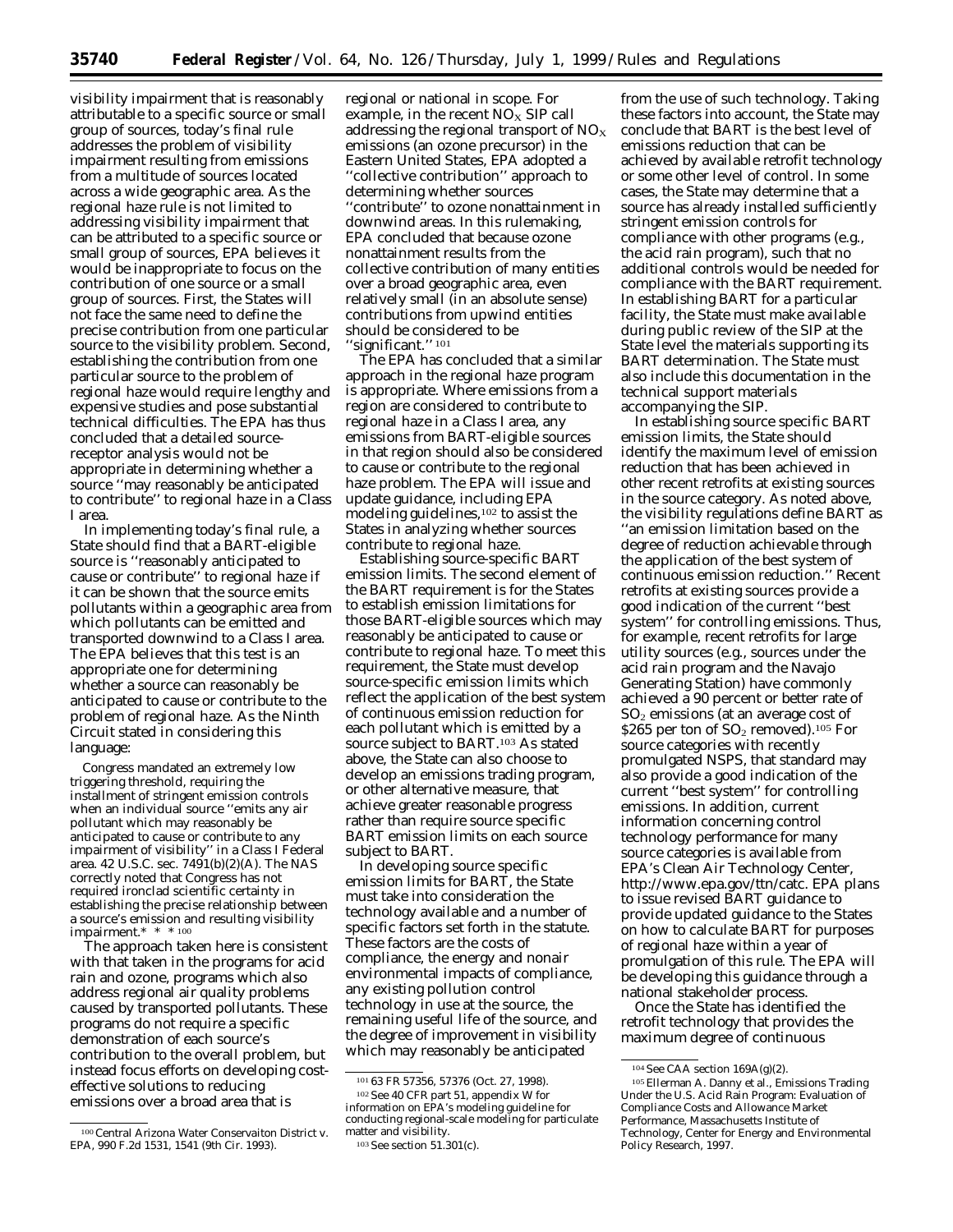emission reduction, it should take into consideration the costs of compliance, the energy and nonair quality environmental impacts of compliance, any existing pollution control equipment in use at the source, and the remaining useful life of the source. Taking these factors into account allows the State to arrive at an estimate of the ''best system'' of retrofit control technology for a particular source and a corresponding estimate of the likely emissions which would be achieved by the imposition of BART. These factors should be taken into account for each source subject to BART in order to compare tradeoffs between the control efficiencies and costs associated with various control alternatives.

The remaining factor which the States must take into account in determining BART is ''the degree of improvement in visibility which may reasonably be anticipated to result from the use of such technology.'' In applying this factor in the context of the regional haze program, a State should use the degree of improvement in visibility that would be expected at each Class I area as a result of imposing BART, as determined through the application of the factors discussed above, on all sources subject to BART. For the same reasons that the determination of whether a BARTeligible source may be reasonably anticipated to cause or contribute to a visibility problem should be made on a cumulative basis, EPA believes that a regional analysis is appropriate for determining the degree of visibility improvement that can be achieved through application of BART. Moreover, the statute requires the States to consider ''the degree of improvement in visibility which may reasonably be anticipated to result *from the use of such technology*.'' 106 EPA interprets the language ''from the use of such technology'' to refer to the application of BART level controls to all sources subject to BART. As a result, EPA believes that it is reasonable to interpret this provision as requiring the State to consider, as part of its source-specific analysis, the cumulative impact of applying retrofit controls to all sources subject to BART to estimate the degree of visibility improvement which may reasonably be anticipated to result from the use of BART.

The EPA also believes that such a regional analysis provides important information to the State and to the public about the magnitude of potential emissions from sources subject to BART. This information could be used to help inform the public debate in

developing reasonable progress goals, in setting a regional emissions target for a trading program, and in developing the overall long-term strategies for making reasonable progress.

To calculate the degree of improvement in visibility that would be expected at each Class I area as a result of imposing BART on all sources subject to BART, the State should estimate the possible emissions reductions resulting from the application of BART at all subject sources located within the region that contributes to visibility impairment in the Class I area. The State should work on its own or in conjunction with other States, such as in a regional planning body, to determine the geographic scope of the region that contributes to each Class I area. The States should consult with one another to determine the emission reductions achievable from sources subject to BART in other States.

The estimate of possible emission reductions from sources subject to BART should be based on the application of the technology, cost, time for compliance, energy and nonair environmental impacts, and remaining useful life factors discussed above. Using this estimate, the State will then need to calculate the resulting degree of visibility improvement that would be achieved at Class I areas. The EPA expects that this exercise will be in the form of a regional modeling analysis. The State should use this estimated degree of visibility improvement in determining the appropriate BART emission limitations for specific sources.

Unless a State commits to regional planning, a State must include its source-specific BART determinations in its initial SIP revision for the area in which the source is located.107 Where the State commits to regional planning, a State may defer submitting its sourcespecific BART determinations consistent with the timing requirements described in unit III.B. However, the State must submit its list of BARTeligible sources at the same time it submits its committal SIP.

The SIP revision must include the emission limitations determined to be BART for sources subject to BART and a compliance schedule for each source. Each source subject to the BART requirement will have to meet the BART emission limitation within 5 years of SIP approval, as required under the

CAA. As noted above, within a year, EPA will be issuing revised BART guidance to provide States with assistance in determining BART for regional haze.

*Alternative Measures in Lieu of BART*. In today's final rule, States may elect to adopt alternative measures, such as a regional emissions trading program, in lieu of BART so long as the alternative measures achieve more reasonable progress than would application of source-specific BART. The EPA believes that a regional emissions trading program would be the most efficient means of achieving BART-level emission reductions and the emission reductions needed to meet the States' reasonable progress goals as implemented through the States' longterm strategies.

The EPA believes that this approach is consistent with the Ninth Circuit's decision in *Central Arizona Water Conservation District* v. *EPA*.108 In this case, the court upheld EPA's exercise of discretion to adopt an alternative emission standard that achieved greater reasonable progress than would have been achieved through the imposition of BART. Allowing States to adopt alternative measures such as an emissions trading program rather than to require BART will provide the States with the flexibility to achieve greater reasonable progress towards the national goal at a lower cost, while still addressing the Congressional concern that existing sources contributing to visibility impairment be required to control emissions appropriately. The EPA believes that this best fulfills the overarching statutory requirement in section 169A(b) that States make reasonable progress toward the national visibility goal, but also ensures that, at a minimum, the degree of visibility impairment attributable to BART sources is addressed by the States during the first long-term strategy. Moreover, while an appropriately designed alternative might result in differing levels of control at particular sources than a source-by-source BART requirement, the environment will benefit through the achievement of greater reasonable progress.

As noted above, to take advantage of the flexibility offered by this provision, the State must demonstrate that the alternative measures adopted in lieu of meeting the BART requirements achieve greater reasonable progress than would result from the installation of sourcespecific BART. One way of making this showing is for a State to show in its SIP demonstration that the alternative

CAA section 169A(g)(2) (emphasis added).

<sup>107</sup>For areas designated attainment or unclassifiable for  $\overline{PM}_{2.5}$ , this SIP will be due 12 months after the areas are designated. For areas designated as nonattainment, this SIP will be due no later than 3 years after the area is designated

<sup>108 990</sup> F.2d 1531, 1543 (1993).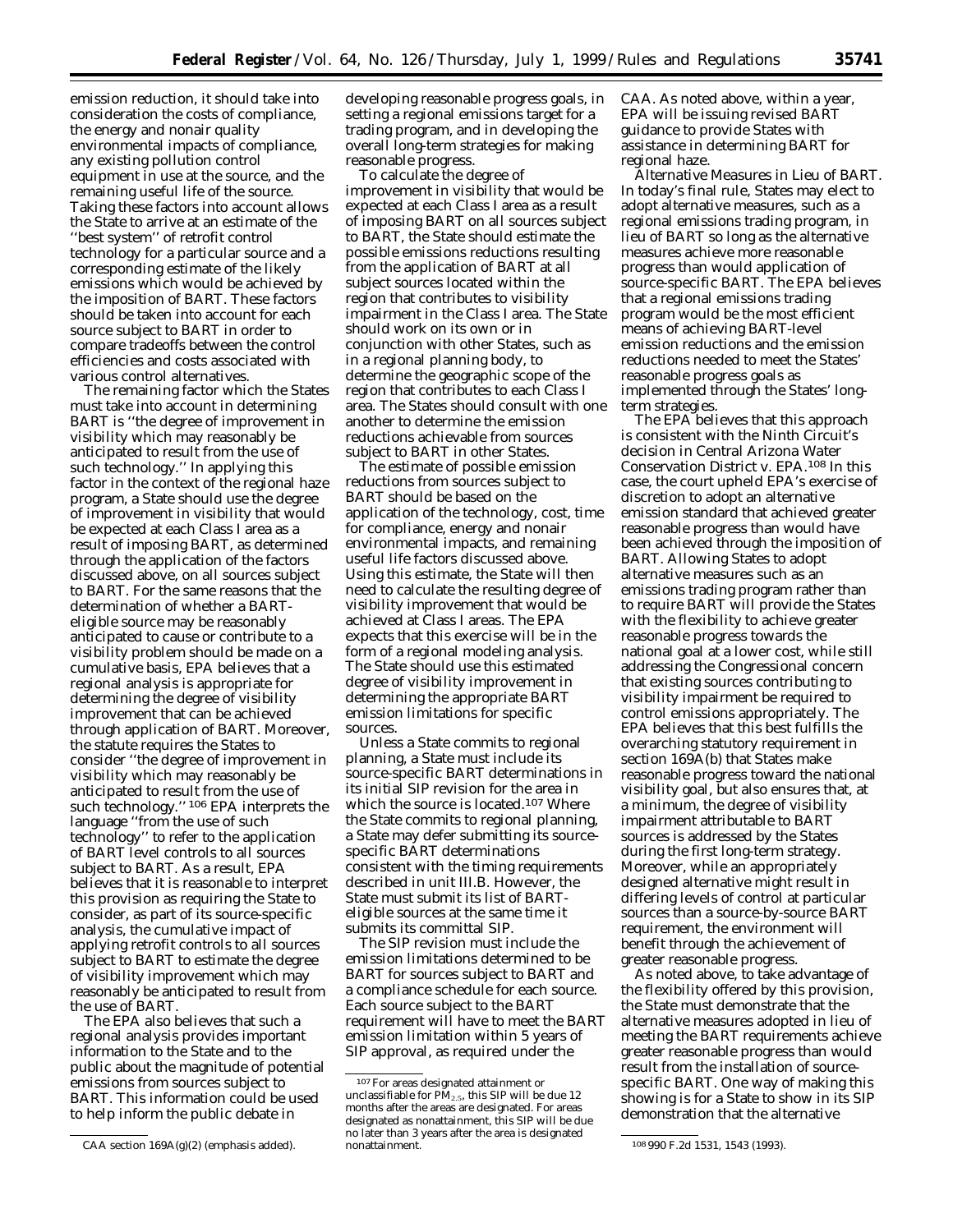measures will achieve greater emission reductions and visibility improvement than would result from meeting the BART requirements.

In making this showing, States may rely on the assessments and analyses developed by regional planning groups that are formed to address regional haze. To compare the emissions reductions and visibility improvement that would result from application of source specific BART to that resulting from implementation of alternative measures, such as a regional emissions trading program, the State must estimate the emissions reductions that would result from the use of BART-level controls. To do this, the State could undertake a source-specific review of the sources in the State subject to BART, or it could use a modified approach that simplifies the analysis.

To simplify the process of arriving at an estimate of emissions, EPA believes that one approach that would be acceptable in place of a source by source BART analysis would be to consider some of the BART factors on a categorywide basis. For example, the average cost per ton of complying with alternate control technologies and associated energy and nonair environmental impacts could be considered on a category-wide basis. It may be more appropriate to consider other factors on a source-by-source basis. For example, the State could identify the current control technology in operation at each source and calculate the emissions that would be achieved at each source with a given retrofit control technology or determine and consider the remaining useful life of individual sources.

Alternatively, EPA believes it may be appropriate for the State to combine a category-wide BART assessment with a source-specific assessment for certain sources. For example, if a State can verify that a source will be retired within a short period of time, it could take this into account in determining BART-level emissions reductions for that facility while assessing the remaining sources subject to BART on a category-wide basis.

The States accordingly have flexibility in developing a method to determine the emission reductions that could be achieved through the application of BART. Whatever methodology is chosen by the State to evaluate possible emissions reductions from BART, the estimate must reflect at least the minimum level of emissions reductions that can be expected. This estimate becomes the point of comparison for determining whether an alternative measure, such as an emission trading program, achieves greater reasonable

progress toward visibility improvement. Once the State has arrived at an estimate of the emissions that would result from application of source-specific BART, it should then compare the degree of visibility improvement expected to be achieved in Class I areas through the application of BART to the degree of visibility improvement projected to be achieved by the alternative measures proposed by the State.109 It is not necessary to go through an additional analysis of the BART factors in considering the effects of alternative measures.

The EPA believes that the most likely alternative measures adopted by the States will be an emissions trading program. There are several advantages associated with a regional trading approach in lieu of meeting a sourcespecific BART requirement. First, it provides flexibility to participating sources in deciding whether to purchase credits or to implement on-site emission reduction strategies, while being designed to achieve an equivalent level of emissions. Many commenters felt the proposal did not provide this type of flexibility. Second, trading allows sources to assess the costs of control technology, alternative fuels, and process changes across a broad array of sources and source categories. Thus, a trading program typically will result in lower cost per ton of pollutant reduced than a program which mandates plantspecific technological control. For example, EPA's experiences in the acid rain program have shown that sulfur dioxide reductions achieved through market-based programs within the electric utility sector continue to be quite cost effective, in the \$170—320 per ton range.<sup>110</sup> A program which allows broader trading among sources in other industrial categories as well would likely lead to even greater cost effectiveness for individual sources.

In designing emissions trading programs that will achieve the requisite improvement in visibility, States must ensure that such programs meet several criteria. First, as noted above, the legislative history demonstrates Congress' recognition of the need to

control emissions from a specific set of existing sources. Because of the Congressional focus on control of these sources, any emissions trading program must include, at a minimum, the sources within the trading region subject to BART. The one exception to this is where a source has already installed BART-level pollution control technology and the emission limit is a federally-enforceable requirement. In that case, States may elect to allow a source the option of not participating in the trading program.

Second, a trading program adopted in lieu of BART must be fully implemented within the period of the first long-term strategy. To ensure this, States must provide schedules for implementing emissions trading programs with their SIP submittal. While EPA is allowing States to fully implement a trading program within the period addressed by the State's first long-term strategy, under section 169A, BART emission limits are to be implemented within 5 years. To provide States with the additional flexibility they may need to implement a trading program, EPA has concluded that it is appropriate for States to have the full period of the long-term strategy to achieve the full measure of necessary emissions. The basis for allowing this longer implementation period is the provision that the trading program achieve greater reasonable progress than would be achieved by source-specific application of BART within 5 years of plan submittal. The EPA will consider the estimated period of time to implement the program in determining whether the alternative measures ''achieve more reasonable progress.'' In any event, a trading program adopted in lieu of BART must be implemented during the period of the first long-term strategy.

Third, the reductions in emissions required of BART sources must be surplus to other Federal requirements as of the baseline date of the SIP, that is, the date of the emissions inventories on which the SIP relies. In addition, sources must be required to monitor their emissions in a way that allows States and EPA to assure that the reductions are being achieved. The basic concept of an emission trading program is to allow for alternative, cost-effective ways of achieving equal or greater overall emissions. To ensure that the trading program does achieve a greater overall emission reduction, it is important that the emission credits are created by genuine reductions in emissions. We will be issuing further guidance to assist States in designing

<sup>109</sup>The State should be able to compare the degree of visibility improvement through modeling. For example, for an emissions trading program, the State may undertake a regional modeling analysis that simulates least-cost market trades to predict the geographic distribution of the emission reductions that could be achieved through a market trading program and the resultant improvement in visibility at different Class I areas.

<sup>110</sup>U.S. Department of Energy, Energy Information Administration, ''The Effects of Title IV of the Clean AIr Act Amendments of 1990 on Electric Utilities: An Update,'' DOE/EIA–0582(97), March 1997.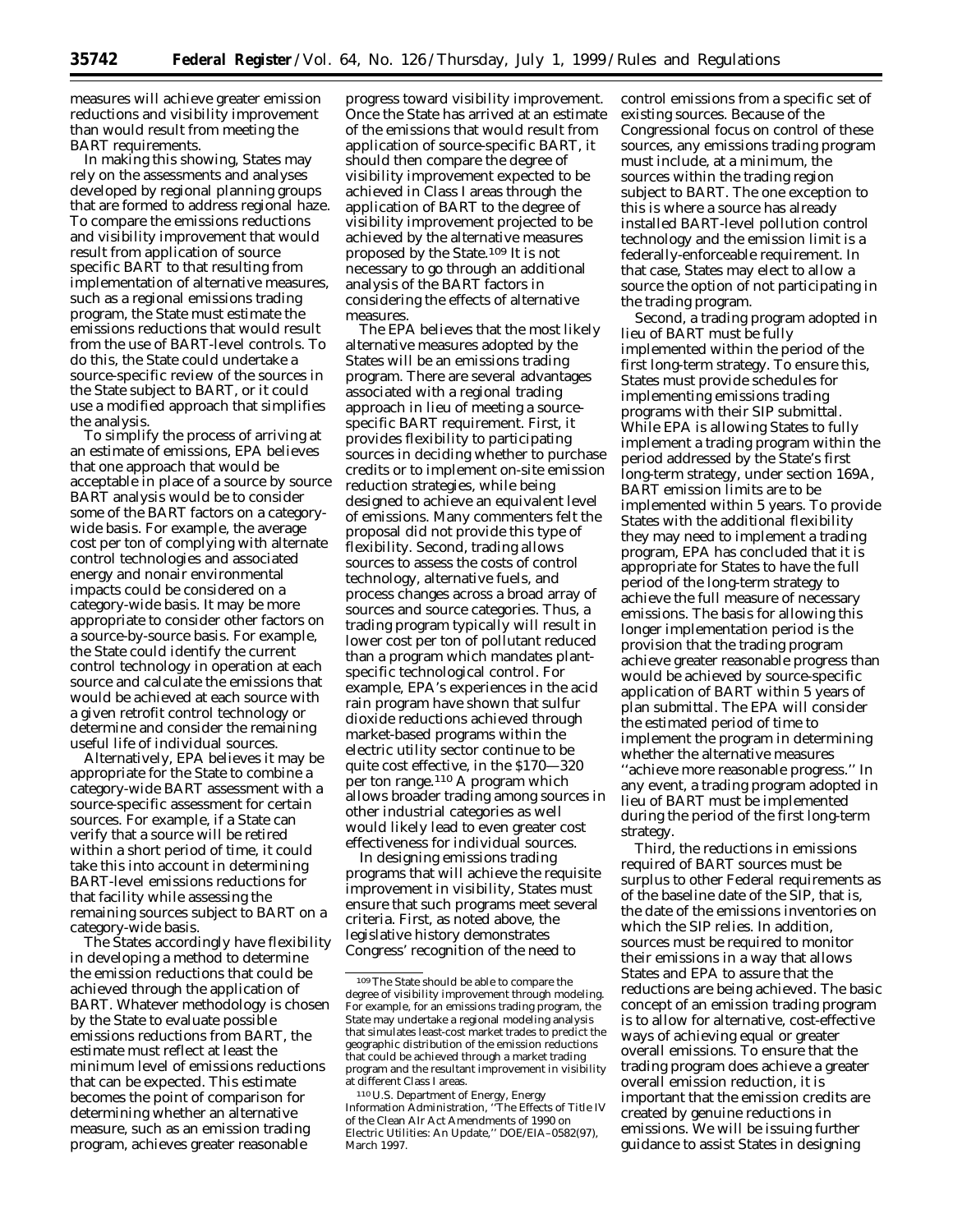their trading programs to ensure that programs provide such accountability.

Fourth, the regional trading program may include sources not subject to BART. Inclusion of such sources provides for a more economically efficient and robust trading program. The EPA believes the program can include diverse sources, including mobile and area sources, so long as the reductions from these sources can be accurately calculated and tracked.

Fifth, EPA encourages States wishing to develop such programs to consider the emission reduction requirements of other air quality programs. To implement reductions in a fully integrated fashion, the State should consider the extent to which some sources should be limited in their ability to trade. Examples of such factors include the significant contribution to a local nonattainment situation and the extent to which trading may assist or undermine the achievement of greater progress toward attainment of the NAAQS or the national visibility goal.

A related issue is the connection between determinations of BART under the reasonably attributable regulations and a trading program adopted in lieu of BART. The EPA has adopted a provision in the final rule that allows States to include a geographic enhancement in such a trading program to accommodate reasonably attributable BART. The purpose for including this provision is to address concerns regarding ''hot spots''—the concern that some part of visibility impairment in a specific Class I area is attributable or uniquely attributable to a single source or small group of sources because of the nature and location of the pollution from the source(s). Should action be taken by a State (or EPA) to address reasonably attributable impairment, these provisions would allow the State to incorporate methods, procedures, or processes in a market-based strategy to accommodate such action.

Sixth, interpollutant trading should not be allowed until the technical difficulties associated with ensuring equivalence in the overall environmental effect are resolved. Some other emissions trading programs (e.g., trading under the acid rain program) prohibit emission trades between pollutants. An emissions trading program for regional haze might also need to restrict trades to common pollutants. Each of the five pollutants which cause or contribute to visibility impairment has a different impact on light extinction for a given particle mass, making it therefore extremely difficult to judge the equivalence of interpollutant trades in a manner that

would be technically credible, yet convenient to implement in the timeframe needed for transactions to be efficient. This analysis is further complicated by the fact that the visibility impact that each pollutant can have varies with humidity, so that control of different pollutants can have markedly different effects on visibility in different geographic areas and at different times of the year. Despite the technical difficulties associated with interpollutant trading today, EPA would be willing to consider such trading programs in the future that demonstrate an acceptable technical approach.

*Application for Exemption from BART*. Even where a source may reasonably be anticipated to cause or contribute to visibility impairment, section 169A(c) allows for the exemption of any source from the BART requirements if it can be demonstrated that the source, by itself or in combination with other sources, is not reasonably anticipated to cause or contribute to significant visibility impairment. In addition, as specified in section  $169A(c)(2)$  of the CAA, any fossil-fuel fired power plant with a total generating capacity of 750 megawatts or more may receive an exemption only if the owner demonstrates that the power plant is located at such distance from all Class I areas that it does not, or will not, in combination with other sources, emit any pollutant which may be reasonably anticipated to contribute to significant visibility impairment.

As with the question of whether a source can be reasonably anticipated to cause or contribute to any visibility impairment, EPA believes that the question of whether a source causes or contributes to significant visibility impairment requires an analysis of the cumulative effects of emission sources on a region. Regional modeling will be one appropriate method to determine whether a source could qualify for the exemption from the BART requirements. If a significant cumulative impact is demonstrated from the sources across the relevant regional modeling domain, then any BART-eligible source in the region would most likely be found to be reasonably anticipated to cause or contribute to significant visibility impairment.

The proposed regional haze rule was structured such that the BART exemption provisions in section 51.303 of the existing visibility regulations would also apply to sources subject to BART under the regional haze regulation. In the final rule, EPA has taken the same approach. Consistent with section 51.303, a source may apply to EPA for an exemption from the BART requirement. The EPA will grant or deny an application after providing notice and opportunity for a public hearing. Any exemption granted by EPA must have the concurrence from all affected Federal land managers.

*Timing for Submittal of BART Elements*. Because TEA–21 changed the schedule for submittal of visibility SIPs, EPA is not requiring States to submit a list of BART-eligible sources to EPA within 12 months, as proposed. Under the final rule, the emission limits or other measures to address BART under the regional haze program must be included in the State's initial SIP submittal(s), as discussed further in unit III.B of this notice, except where the State commits to regional planning. In the case where a State opts to work with other States to develop a coordinated approach to regional haze by participating in a regional planning process, SIP revisions containing the BART emission limits or alternative measures in lieu of BART will be due generally at the time  $PM_{2.5}$ nonattainment SIPs are submitted, but in no case later than December 31, 2008. As discussed in unit III.B, States that submit a commitment to participate in regional planning are required to submit the list of BART-eligible sources as part of that submittal.

## *I. Monitoring Strategy and Other Implementation Plan Requirements*

## Monitoring Strategy

*Proposed rule.* In the proposed rule, we included a requirement for States to develop a monitoring strategy. We believe that actual monitoring data are a critical component of any air quality management approach to visibility impairment. Data on individual components of PM (nitrates, sulfates, elemental carbon, organic carbon, crustal material) are crucial to understanding the causes of visibility impairment at a given location, and accordingly are necessary for long-term strategy development. Reviewing these data with time, and additional data provided by monitoring sites, are necessary to understand whether the long-term strategies are effective.

Under the proposed rule, an initial monitoring strategy was due 12 months after promulgation, with periodic updates every 3 years thereafter. Requirements for visibility monitoring are authorized under section 110(a)(2)(B), requiring SIPs to provide for the monitoring of ambient air quality, and under section 169A(b)(2), which authorizes EPA to establish regulations requiring SIPs to address ''other measures as may be necessary.''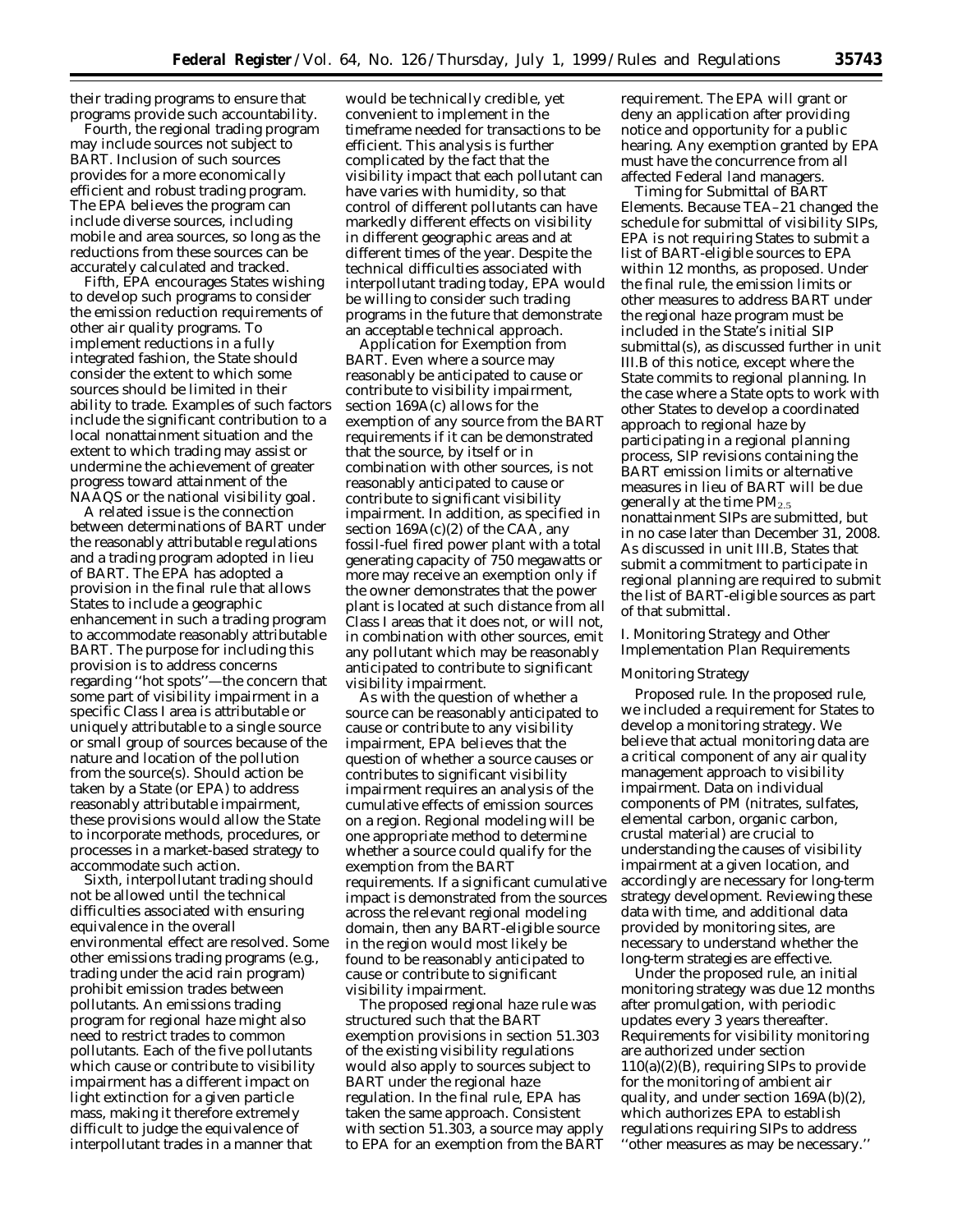Four separate provisions were included in the monitoring strategy requirement: (1) a requirement for States to provide for additional that is monitoring ''representative of all Class I areas,'' (2) a requirement for States with Class I areas to assess the relative contributions of sources within and outside the State to any Class I area within the State, (3) requirements for States without Class I areas to include a procedure by which monitoring data will be used to determine the contribution of emissions from within the State to Class I areas outside the State, and (4) a requirement to report all visibility monitoring data to EPA at least annually, in accordance with EPA guidance.

*Comments received.* Commenters on this requirement raised a number of concerns. One concern raised by State and local agencies was that the costs of monitoring could be substantial and urged EPA to provide funding. Other commenters urged EPA to exercise flexibility in determining the degree to which monitors in one Class I area could be considered representative of other nearby areas. Other commenters raised concerns about the feasibility of monitoring in remote areas and for areas with difficulty in gaining access to monitors during the winter. Commenters also expressed concerns over the timetable for the monitoring plan and the requirement for updating the strategy.

*Final rule.* Section 51.308(d)(4) of the final rule includes the requirement for a monitoring strategy. Under the final rule, this monitoring strategy is due with the first regional haze SIP, and it must be reviewed every 5 years.

*Additional sites.* Since the 1980's, EPA has cooperatively managed and funded the IMPROVE network with FLMs and States. Today, the IMPROVE network of 30 Class I sites (and an additional network of about 40 sites that use the IMPROVE methods) collects data on fine particle concentrations and on individual particle species. These individual species (sulfates, nitrates, elemental carbon, organic carbon, crustal material) are important for understanding causes and trends of visibility impairment at a given location. The network also employs optical monitoring methods for the direct measurement of light extinction, and scene monitoring methods using 35 millimeter photography.

The EPA is funding the deployment of several hundred  $PM_{2.5}$  monitors by the end of calendar year 1999. In order to meet the requirements for some monitors to characterize background conditions and transport patterns, as

well as to more broadly characterize visibility impairment in Class I areas for implementation of the regional haze program, EPA is funding the deployment of an additional 78 IMPROVE sites for Class I areas by the end of 1999. As a result of this anticipated network expansion, we expect that few, if any, State-funded monitors will be needed in implementing today's final rule. The IMPROVE Steering Committee is coordinating closely with the States on the selection of sites for the expanded network to help ensure that the new sites will meet States' needs for SIP development. The EPA expects that as a result of the IMPROVE Steering Committee process, the expanded network should provide for data that can be considered representative of most if not all Class I areas.

The monitoring strategy must, however, provide for additional monitoring sites if the IMPROVE network is not sufficient to determine whether reasonable progress goals will be met. This provision requires States with Class I areas to work with EPA and the FLMs to ensure that monitoring networks provide monitoring data that are representative of visibility conditions in each affected Class I area within the State. We want to clarify that this provision does not require a monitor in each Class I area, only that a monitor be representative of a Class I area. Accordingly, a monitor in or adjacent to one Class I area can be representative of one or more other Class I areas, based on certain criteria. Additionally, EPA agrees with commenters that a few Class I areas may have severe accessibility problems for which monitoring may not be feasible.

*Use of Monitoring Data to Understand Contributions to Class I Areas.* States with Class I areas are required to include in the regional haze SIP a monitoring strategy that is tailored to a given representative site. The strategy must identify the ways that the visibility monitoring and chemical composition analysis will be used to understand the emission sources that contribute to visibility impairment at a given monitoring site. Additionally, the monitoring strategy should identify the procedures for reviewing monitoring data and coordinating with other technical experts. We believe that continued coordination of visibility monitoring and chemical composition analysis among States, FLMs, and EPA will be important for future regional planning activities. Analysis of trends in emissions of those constituents can assist States in the development of long-

term strategies for making reasonable progress.

The rule also requires monitoring strategies for States without Class I areas. We believe it is equally important for those States to understand and describe the implications of monitoring data. First, it is important for those States to review monitoring information, including data on the chemical composition of individual species concentrations, to help understand the relative contribution of emissions from their State to Class I areas in other States. Second, it is important for these States to understand and describe how they will use the monitoring data to review progress and trends.

*Periodic Updates to Strategy.* The rule requires an initial monitoring strategy and periodic updates. The initial monitoring strategy is due with a State's first SIP submission. Additionally, the rule requires that the monitoring strategy be reviewed every 5 years. We believe that when progress is reviewed and control strategies are updated, it will be important to review the monitoring strategy. For the periodic updates, States should review the existing monitoring strategy with the FLMs and other participating agencies to assess the need for additional monitoring sites or modifications to existing sites, as well as the need for updated guidance on monitoring protocols.

*Monitoring Guidance.* The EPA plans to issue a visibility monitoring guidance document soon after promulgating this rule that will be designed to assist the States in developing monitoring strategies. The document will include technical criteria and procedures for conducting aerosol, optical, and scene monitoring of visibility conditions in Class I areas. The protocols of the IMPROVE network will be included in this guidance.

#### Reporting of Monitoring Data

*Proposed Rule.* The proposed rule required States to report all visibility monitoring at least annually for each Class I area having such monitoring. We proposed that States report data in accordance with EPA guidance and through electronic data transfer techniques to the extent possible. There were no adverse comments on this reporting requirement.

*Final Rule.* We have retained a general requirement in section 51.308(d)(4) that States submit as part of the SIP a monitoring strategy that addresses the reporting of visibility monitoring data to EPA. As noted above, EPA expects that few, if any, additional State-funded sites will be necessary to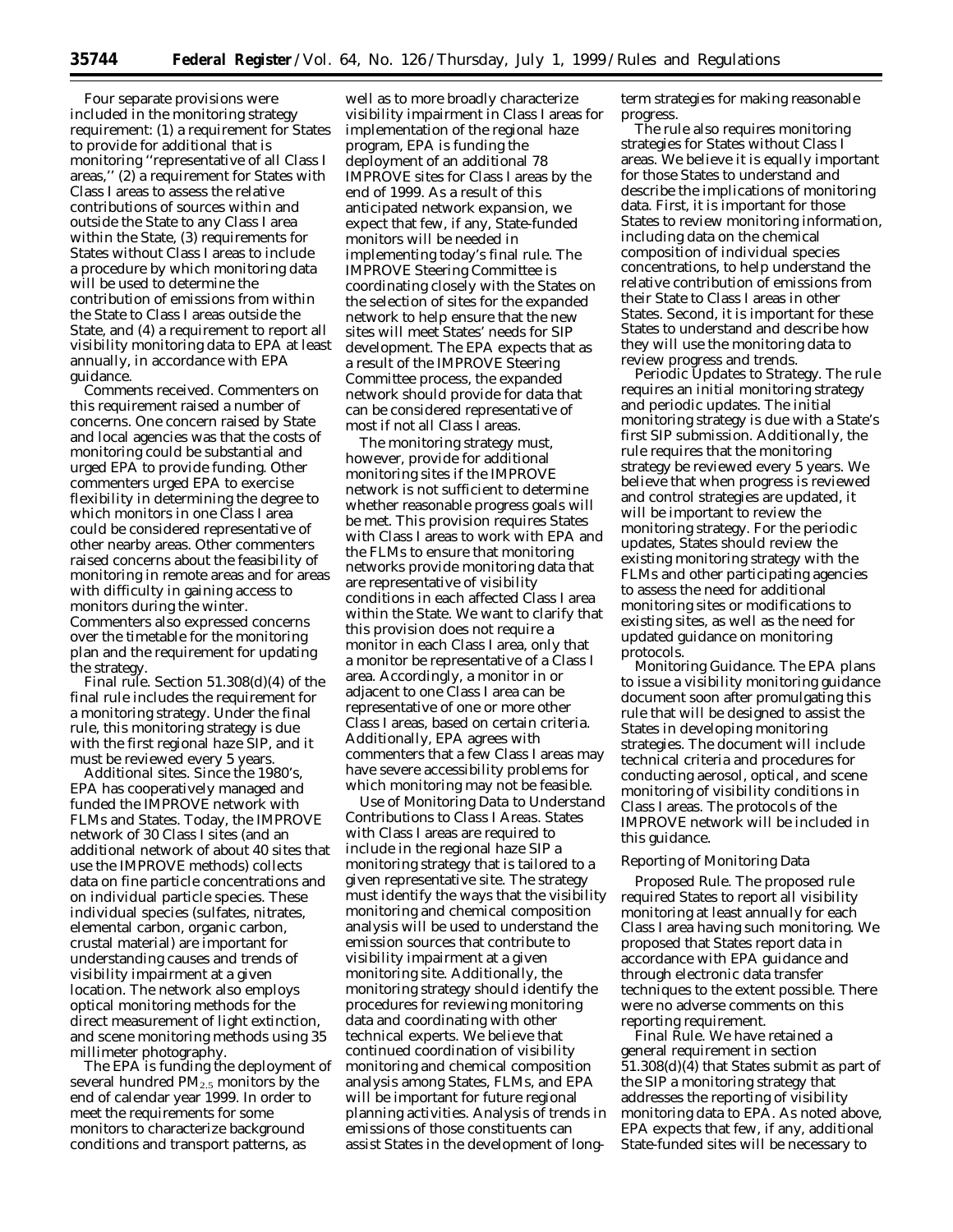fully implement the regional haze rule. Where States do choose to fund additional sites, however, EPA believes it is important for the States to make data from these sites available to EPA and other agencies.

For monitoring sites in the IMPROVE network, the IMPROVE Steering Committee oversees network contractors who quality assure and consolidate data from chemical composition analysis of filter samples. Such data are made available to all interested parties through various electronic formats and online websites. Assuming this practice continues with the IMPROVE Steering Committee, States will experience little or no burden in meeting this requirement for reporting to EPA.

Annual consolidation of these data will serve several purposes. First, a central data base will allow the States and other interested parties to track progress over time in relation to reasonable progress goals. It will also assist the States in understanding current visibility conditions as well as past trends. Consolidation of the data will assist EPA, the State, other agencies, and the public in reviewing the effectiveness of the State's long-term strategy for regional haze. Additionally, consolidation of the data will enable EPA to better characterize national and regional visibility trends in its annual air quality trends report. Finally, a centralized data base will provide for the integration of monitoring data from the new  $PM_{2.5}$  monitoring network and the visibility monitoring network, both of which will include  $PM_{2.5}$  and  $PM_{10}$ mass, as well as compositional analysis by aerosol species. Class I area particle mass and chemical composition data can fill important data gaps in defining regional concentrations for air quality modeling analyses.

*Requirements Under Section 110(a)(2) of the CAA.* Visibility SIP submittals must document certain program infrastructure capabilities consistent with the requirements of section  $169B(e)(2)$  and section  $110(a)(2)$  of the CAA. Section 169(B)(e)(2) requires States to revise their section 110 SIPs to ''contain such emission limits, schedules of compliance, and other measures as may be necessary'' to carry out regulations promulgated pursuant to this section. The EPA believes that this language authorizes EPA to ensure that States review their existing program infrastructures to ensure that the types of elements required by section 110(a)(2) for programs addressing the NAAQS are also sufficient for adoption and implementation of SIP measures for regional haze. The final rule does not include specific provisions addressing

all elements of section 110(a)(2). However, section 51.308(d)(4)(iv) of the final rule requires the State to maintain and update periodically a statewide inventory of emissions of pollutants that contribute to visibility impairment.

Where a State is also revising its SIP to incorporate changes to address the PM<sub>2.5</sub> NAAQS, many of these revisions may be sufficient to address both  $PM_{2.5}$ and regional haze. The EPA encourages States to consider the needs of both programs when updating the provisions required by section 110 of the CAA to minimize any administrative burdens.

## *J. Periodic SIP Revisions and 5-year Progress Reports*

*Proposed Rule.* The proposed rule required States to periodically review and revise their SIPs every 3 years. The preamble to the proposal stated that ''[t]he EPA believes that a requirement for regular SIP revisions will result in a more effective program over time and provide a focus for demonstrating ongoing progress and making midcourse corrections in emission strategies.'' 111 Each SIP revision would include a comprehensive review of the long-term strategy, and a review of emissions reductions estimates relied on in the previous plan if the State does not achieve any reasonable progress target.

The proposal also requested comment on whether SIP revisions should instead be required every 5 years. Regarding this option, EPA also took comment on whether it should revise the existing requirement in the ''reasonably attributable'' regulations for long-term strategy reviews from every 3 years to every 5 years, such that SIP revision schedules for both regional haze and reasonably attributable impairment would be coordinated.

*Public Comments.* Some commenters stated that the CAA does not allow EPA to require periodic SIP revisions. Several commenters felt that a requirement to submit comprehensive SIP revisions every 3 years would be overly burdensome, and would not provide enough time to properly evaluate changes in air quality and emissions resulting from implementation of strategies to meet reasonable progress targets. For this reason, a number of commenters supported a 5-year period between SIP revisions. Several participants in the GCVTC supported a 5-year review of progress that meets the procedural requirements of a SIP revision, but that also allows for the State to make a negative declaration if current strategies are deemed adequate for making reasonable progress at that time.

Other commenters supported SIP revisions every 3 years, citing EPA's preamble language, which noted that implementing mid-course corrections after the 5-year mark may in fact be too late to correct situations where impairment is steadily increasing. Some of these commenters also supported the 3-year cycle for regional haze SIPs since it would be consistent with the requirement for 3-year reviews of longterm strategies in the existing 1980 visibility rules.

*Authority for Periodic Updates.* The EPA does not agree with commenters that it lacks the authority to require periodic SIP revisions. Section 110(a)(2)(F) of the CAA provides that SIPs are to require ''periodic reports on the nature and amounts of emissions and emissions-related data'' and ''correlation of such reports \* \* \* with any emission limitations or standards established pursuant to this chapter.'' Moreover, section  $110(a)(2)(H)$  requires SIPs to provide for revision when found to be substantially inadequate to ''comply with any additional requirements established under \* \* \* [the CAA].'' Both of these provisions provide EPA with the authority to require periodic SIP revisions.

The CAA calls for regulations to protect visual air quality in the Class I areas in a way that assures prevention of future impairment in addition to remedying existing impairment. A onetime review of impairment and development of strategies to address that impairment cannot provide such continuing assurance and, at best, can only focus on remedying currently known manmade visibility impairment within the limits of resources and technology. A program that did not anticipate and provide for the need for future periodic review and revisions, would not be responsive to the national goal of preventing any future manmade visibility impairment.

The requirement for periodic review of SIP measures also directly responds to the CAA goal for States to develop strategies to ensure reasonable progress toward the national goal of no humancaused impairment. Given that the statutory factors which States must consider in determining a reasonable progress goal include costs of control and availability of controls, among others, and given that technology changes can affect costs and availability of controls over time, EPA believes that the requirement for a periodic SIP revision is appropriate. The periodic revisions will assure that the statutory requirement for reasonable progress will

<sup>111</sup> 62 FR 41151.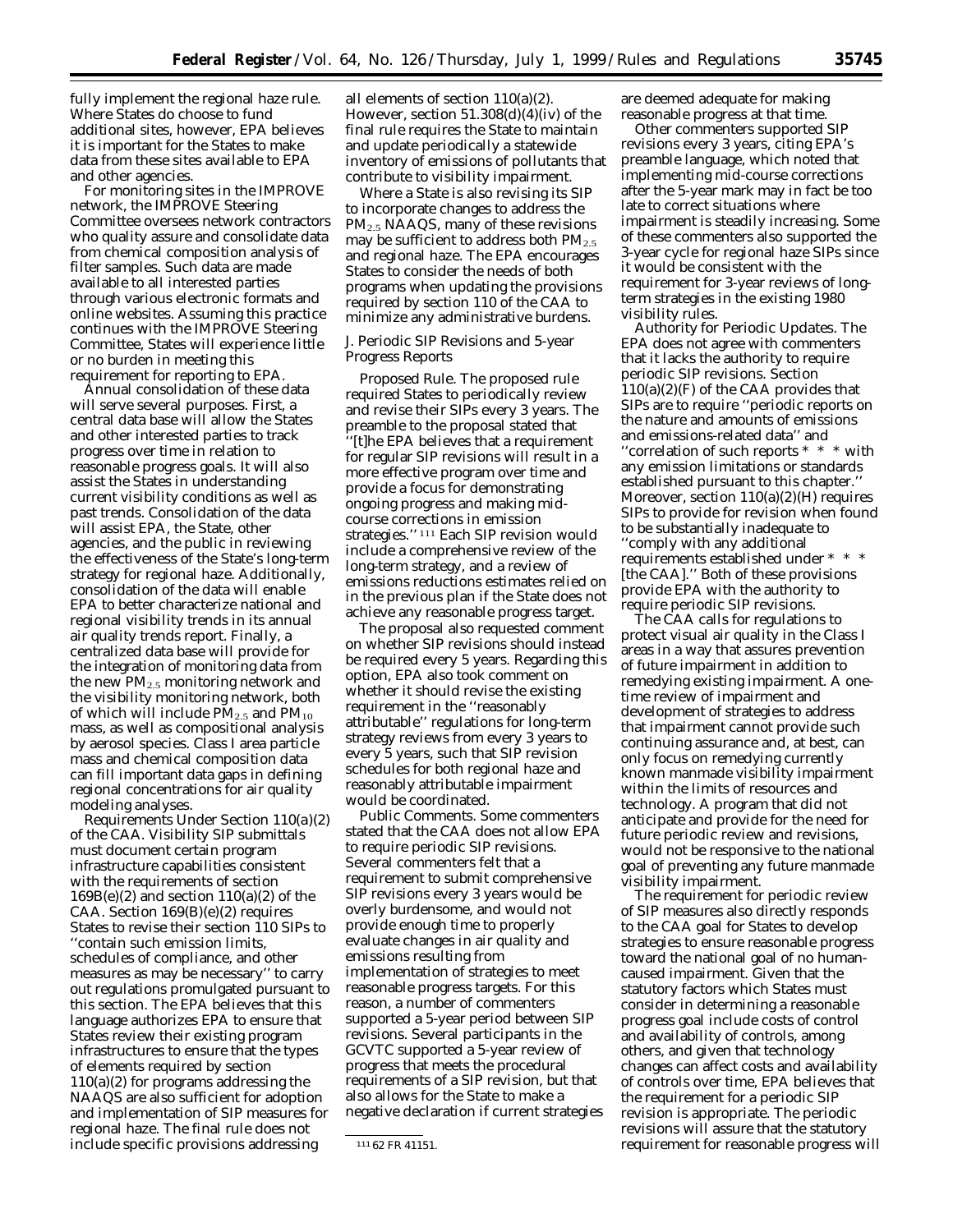continue to be met. The EPA believes that the need for periodic updates is also clear from the NAS conclusion that ''achieving the national visibility goal will require a substantial *long-term* (emphasis added) program.'' 112

*Three-year versus 5-year period.* In considering the public comments, EPA also took into account the body of evidence indicating a need for multistate regional planning efforts under the regional haze program. Past experience with regional air quality planning efforts, such as the GCVTC or the Ozone Tranport Assessment Group (OTAG), has shown that regional air quality planning efforts often take 2 or more years to complete, with additional time needed for State adoption of measures and for review and approval by EPA.

After consideration of the comments described above, and the timeframes needed for regional planning, EPA concluded that a 5-year progress review and SIP revision cycle is more appropriate than a 3-year cycle. The EPA determined that the States will be better able to assess the effectiveness of emission management strategies by considering 5 years of data rather than 3 years since a 5-year period provides for more stable trend lines for emissions and air quality changes than a 3-year period. The EPA also concluded that a 5-year period should result in significantly less administrative burden on the States than a 3-year period.

*Final rule requirements for comprehensive plan revisions and progress reports.* The EPA has included in the final rule, two main requirements for comprehensive periodic plan revisions (section 51.308(f)) and progress reviews (section 51.308(g)). Section 51.308(f) requires the States to submit a comprehensive SIP revision in 2018 and every 10 years thereafter. It must meet all of the core requirements of section 51.308(d). The BART provisions of section 51.308(e), as noted above, apply only to the first implementation period. Section 51.308(g) requires progress reports for each Class I area in the State in the form of SIP revisions every 5 years.

*Requirements for comprehensive periodic plan revisions.* Comprehensive SIP revisions under section 51.308(f) must include all of the implementation plan elements found in section 51.308(d) of the final rule. These elements include, but are not limited to, the following: (1) reasonable progress

goals for the next 10-year implementation period, (2) determination of current conditions and review of estimates for natural conditions, (3) a revised long-term strategy, as necessary to achieve the reasonable progress goal for the next 10 year implementation period, and (4) revised emission inventories, technical analyses and monitoring strategies. The EPA wishes to clarify the following points with respect to the basic core provisions of section 51.308(d) for the purpose of periodic comprehensive plan updates.

*Reasonable progress goals.* For purposes of the periodic plan revisions, the State must select a reasonable progress goal based upon the statutory factors discussed above in unit III.F. In determining the goal for the next implementation cycle, the State must include an analysis of the rate of improvement needed to reach natural conditions by the year 2064 as an analytical framework for the plan revision. To conduct this required analysis, the State must follow the same four steps discussed in unit II.F for the initial plan revision, that is (1) identification of the difference between baseline conditions and natural conditions (noting any updates to the estimate of natural conditions based upon technical refinements), (2) identification of the uniform rate of progress over the 60-year period that would be needed to attain natural conditions by the year 2064, (3) identification of the amount of progress that would result if this uniform rate of progress were achieved during the period of the regional haze implementation plan, $113$  and (4) identification of reasonable progress goals in light of the statutory factors, taking the 60-year analysis into account. The State must also calculate the number of years it would take to attain natural conditions if visibility improvement continues at the rate of progress selected by the State as required in section  $51.308(d)(1)(ii)$ .

*Reporting of Baseline and natural visibility conditions.* In the SIP submission for the comprehensive periodic plan updates, the State must identify (1) the visibility change from baseline conditions, (2) the visibility change since the last SIP revision 10

years ago, and (3) the difference between current and natural conditions.

*Visibility Change from Baseline Conditions.* Section 51.308(f) calls for States to consider, at the time of any future SIP revision after the initial implementation plan, the amount of visibility improvement achieved from baseline visibility conditions (established over the period 2000-2004) in developing future reasonable progress goals and associated strategies. The final rule requires the State to do this by comparing ''current conditions'' for the 5 years of most recent visibility data with baseline conditions. (See discussion in unit III.E on definition of ''current.'') Any lack of progress in improvement of visibility from baseline conditions will need to be explained in the SIP revision and considered by the State in the establishment and/or revision of new reasonable progress goals and/or emission management strategies. Similarly, greater than expected improvements should be considered by the State in setting new visibility goals and emission management strategies.

If little or no perceptible visibility improvement has occurred in comparison to baseline conditions, or if conditions have actually degraded, then the State will need to explain the reason for this degradation in the SIP, and should seriously consider establishing more ambitious goals and additional enforceable measures to achieve these goals. The EPA will take into account the amount of progress achieved to date from the baseline period in determining whether any future strategy would ensure ''reasonable progress.'' If significant visibility improvement has occurred from baseline conditions, then EPA can also take this into account in reviewing future reasonable progress goals and strategies.

*Visibility Change Since Last SIP Revision.* Section 51.308(f) also calls for States, in developing reasonable progress goals for the next 10 years, to take into account how visibility conditions have actually changed since establishment of the previous reasonable progress goal. (This provision would apply beginning in the second SIP revision cycle under the regional haze program.) If conditions degraded or failed to meet reasonable progress goals, the State would be required to analyze the cause of the shortfall, and address it as appropriate in future strategies. If the State has failed to achieve its reasonable progress goal for the prior implementation period, the State would be required to include in its revision a comparison of the visibility improvement the State

<sup>112</sup>National Research Council, NAS Committee on Haze in National Parks and Wilderness Areas, Protecting Visibility in National Parks and Wilderness Areas, National Academy Press, 1993, page 10.

<sup>113</sup>Referring to the example in unit III.F, if the second implementation plan covers a 10-year period from 2019 through 2028, then the State would identify a 3 deciview rate of improvement, and the amount of visibility improvement that must be analyzed for the year 2028 would be the 3 deciview improvement for the years 2019 through 2028, plus the 4.2 deciviews of improvement for the years 2004 through 2018.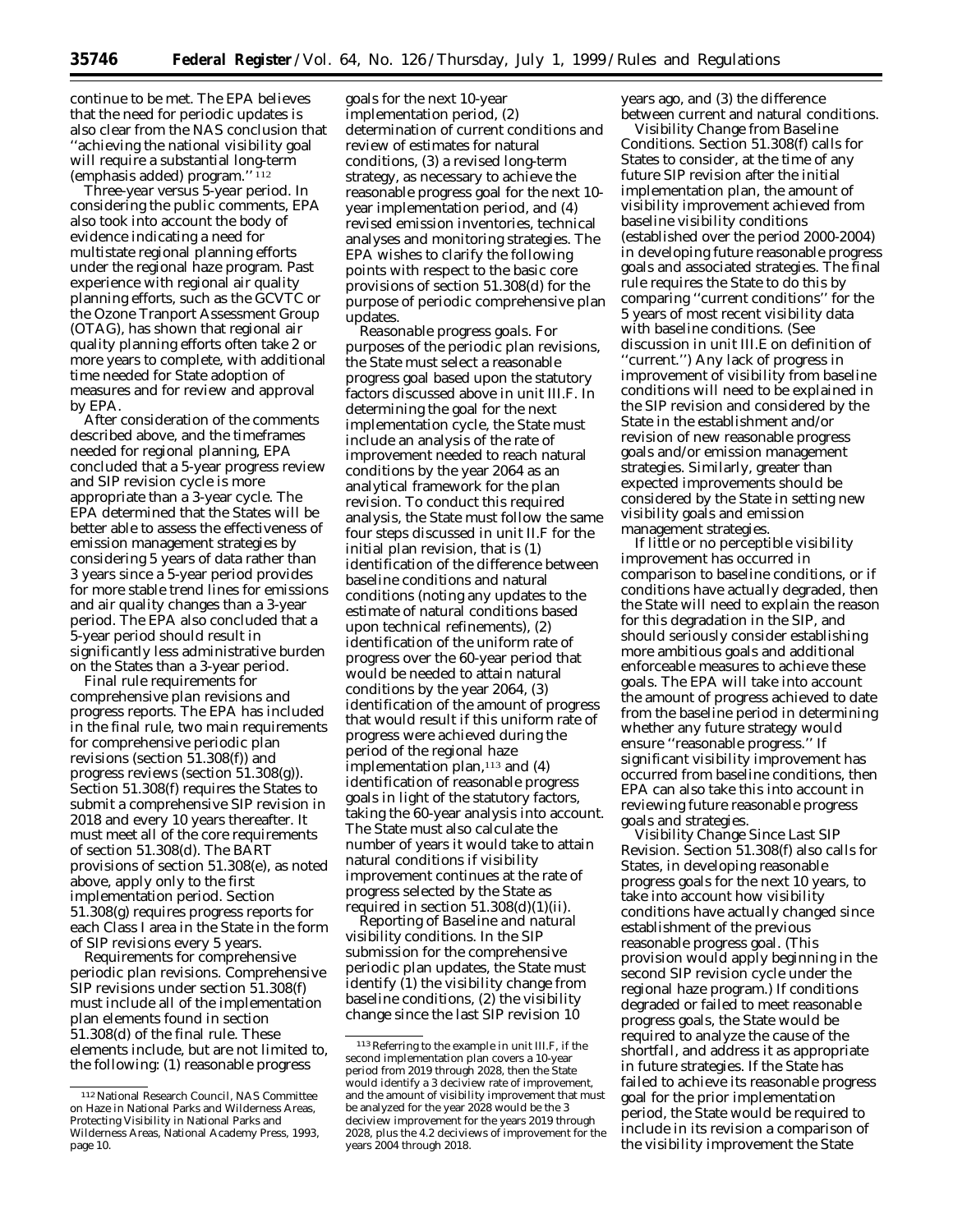expected to achieve to the visibility improvement the State actually achieved.

*Difference between current and natural conditions*. Section 51.308(f) of the final rule requires the State, at the time of any comprehensive SIP revision, to calculate the difference between current conditions and natural conditions for the most impaired and least impaired days. ''Current conditions'' means the conditions for the most recent 5-year period preceding the required date of the implementation plan submittal. This calculation is needed to determine the total amount of improvement that States will ultimately need to address in their long-term strategies.

*Long-term strategies*. As for the first implementation plan, subsequent comprehensive updates must identify the enforceable emissions reductions that will provide for meeting the reasonable progress goal for Class I areas within the State and for Class I areas outside the State which may be affected by emissions from the State. Unit III.G provides additional detail on the requirements of the long-term strategies.

*Update of monitoring strategies and other requirements*. The comprehensive updates are also required to meet the requirements of section 51.308(d)(4) for updated monitoring strategies, updated emission inventories, and other required technical analyses.

*Requirements for 5-year progress reports*. Section 51.308(g) describes the required elements for progress reports due every 5 years. For States that participate in regional planning and submit initial SIPs in 2008, the first progress report will be due in 2013. If a State submits its initial SIP in the 2004–2008 timeframe, its first progress report would be due before 2013. These progress reports must follow the same procedural requirements required for implementation plan revisions, and the State must provide the opportunity for public review and comment. However, the rule also allows the State to submit this progress report in the form of a negative declaration if the State finds that emission management measures in the SIP are being implemented on schedule, and visibility improvement appears to be consistent with existing reasonable progress goals. The EPA intends for progress reports to involve significantly less effort than a comprehensive SIP revision.

Each 5-year progress report must contain the following elements as specified in section 51.308(g):

• The status of implementation, and summary of the emissions reductions achieved, for all emission management measures implemented within the State in order to achieve reasonable progress goals for Class I areas within and outside the State.

• For each Class I area located in the State, the report must include calculations of the following parameters:

- —Current visibility conditions for the most impaired and least impaired days.
- —The difference between current conditions and baseline conditions for the most impaired and least impaired days.
- —The change in visibility for the most impaired and least impaired days over the past 5 years.

• An emissions tracking report that analyzes the change over the past 5 years in emissions of pollutants contributing to visibility impairment, disaggregated by source category and emissions activity, for significant categories of sources or activities.

• An assessment of whether current implementation plan strategies are sufficient for the State or affected States to meet their reasonable progress goals.

Based on the required calculations and assessments in the progress report, the State must take one of four actions as specified in section 51.308(h). If the State finds that an additional substantive SIP revision is not required, then it may submit a ''negative declaration'' to EPA after opportunity for public review and comment. The EPA anticipates that if the State is implementing a reasonable set of strategies according to the schedule as developed in the previous comprehensive SIP revision, and that visibility trends show that reasonable progress goals should be achieved over the 10-year long-term strategy period, then the State should be able to certify, through a negative declaration, that no additional control measures are needed at the time of this mid-course review.

If the State finds that over the past 5 years there has been a substantial increase in emissions by intrastate sources, or there has been a deficiency in plan implementation, the final rule requires the State to revise the SIP within 1 year, rather than waiting for the next 10-year comprehensive review. Such a mid-course correction would be designed to achieve the existing reasonable progress goal for the relevant Class I area. The EPA believes that it is appropriate for the State to take prompt action to address intrastate problems since they would not need to participate in further regional planning.

If the State finds that there is a substantial increase in emissions or a

deficiency in plan implementation resulting primarily from interstate emissions, section 51.308(h)(2) calls for the State to re-initiate the regional planning process with other States so that the deficiency can be addressed in the next comprehensive SIP revision due in 5 years. If the State finds that international emissions sources are responsible for a substantial increase in emissions affecting visibility conditions in any Class I area or causing a deficiency in plan implementation, the State must submit a technical demonstration to EPA in support of its finding. If EPA agrees with the State's finding, EPA will take appropriate action to address the international emissions through available mechanisms. Appropriate mechanisms for addressing visibility-impairing emissions from international sources are further discussed in unit III.G on the long-term strategy.

If EPA finds that the State has not been implementing certain measures adopted into its SIP, or that the State has submitted a SIP that is not approvable, or that the State has failed to submit any required progress report or SIP revision at all, the State could be subject to sanctions in accordance with sections 179(b) and 110(m) of the CAA. If the State does not resolve the situation expeditiously, EPA may be obligated to take further appropriate action to resolve the situation, including promulgation of a FIP within 2 years in accordance with section 110(c) of the CAA. The EPA believes that in this regionally-oriented program, it will be important for States to implement measures designed to improve visibility for Class I areas outside of their State, as well as to improve visibility within the State. The EPA will exercise its FIP authority as appropriate and necessary to ensure that States fulfill their obligations such that Class I areas make reasonable progress toward the national visibility goal.

## *K. Coordination With Federal Land Managers*

Section 51.308(i) of the final rule requires that States consult with FLMs before adopting and submitting their regional haze SIPs. This requirement is consistent with the proposed regional haze rule and the 1980 regulation for ''reasonably attributable'' visibility impairment. A number of commenters expressed a concern that this provision was not equitable, in that States are required to consult with FLMs, but the rule does not require FLMs to consult with States before they take action, even when actions such as prescribed burning could have a significant impact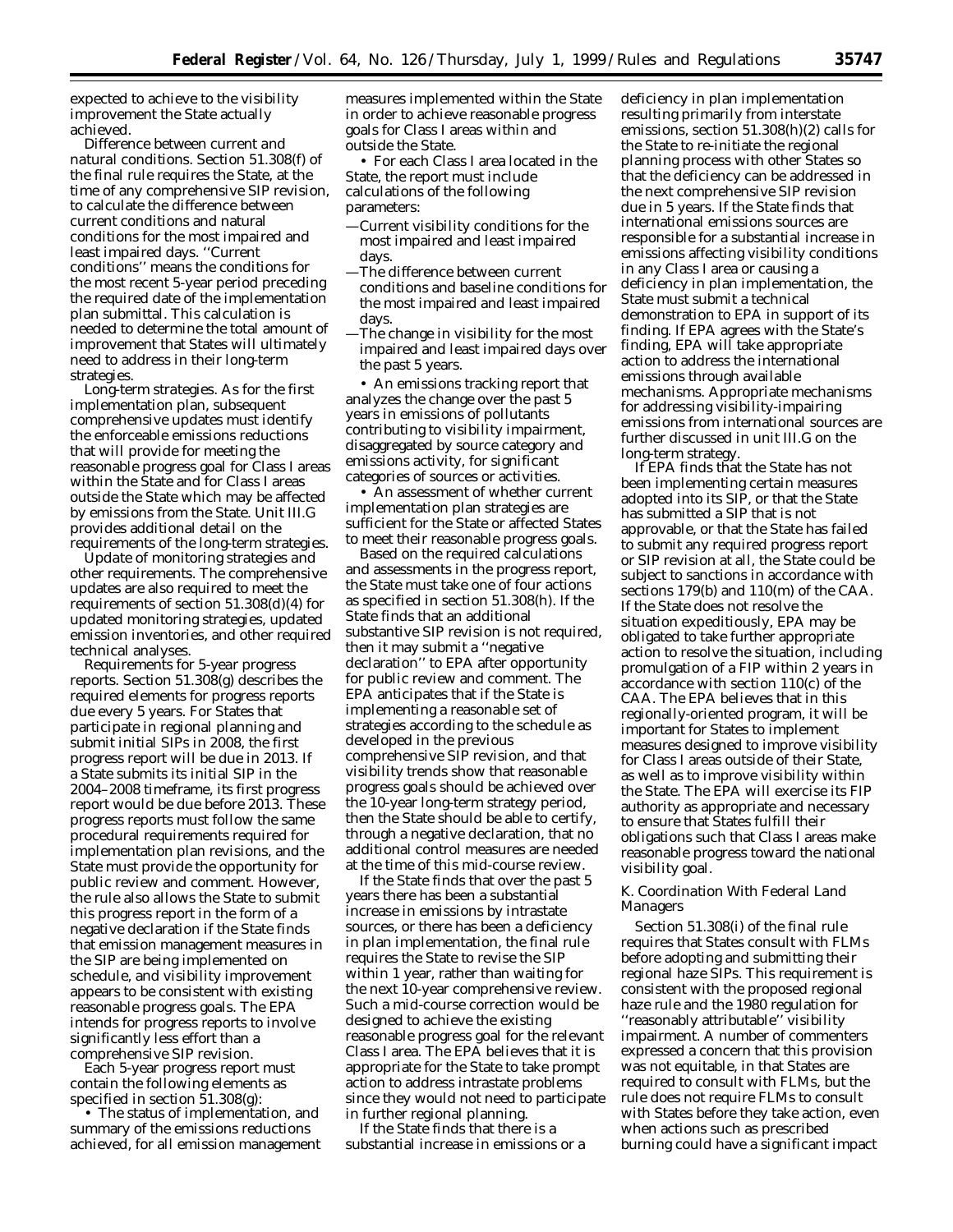on a State's visibility program. These commenters recommended that the proposed rule be amended to mandate a two-way communication.

The EPA agrees that it is important and necessary for FLMs to consult with States on visibility-related issues. Landuse activities on Federal lands can have impacts on nearby areas of a State, and there have been significant air quality issues related to these activities. In recent years, FLMs have undertaken activities to improve communications with States. There are a number of examples of these efforts. The IMPROVE steering committee, the group that oversees FLM efforts to monitor visibility in Class I areas, includes representation from State agencies. Recently, State representation on this committee was expanded by adding two more State members. Another example are the memoranda of understanding that FLMs have entered into with States to coordinate prescribed burning activities. The EPA believes that the FLM agencies generally recognize the importance of involving States in the development and implementation of land use policies and other actions that affect States' abilities to make air quality improvements.

The EPA believes that it is unnecessary to impose an administrative requirement on another agency of the sort requested by commenters in a Federal rule, because Federal agencies are already subject to compliance with SIP requirements in the same manner, and to the same extent as any nongovernmental entity through section 118, as discussed below. The EPA will, however, be working with FLMs and States to assist in their communications over air quality issues.

Commenters also expressed concerns that emissions from Federal agencies are beyond their jurisdiction. These commenters felt that if States were not able to regulate such emissions, then other sources within the State would be treated inequitably under the final rule. The EPA does not agree that Federal sources are beyond a State's jurisdiction. As required by section 118 of the CAA, if a State air quality regulation affects a given type of source within its jurisdiction, Federal facilities having that type of source must comply with the State regulations in the same manner, and to the same extent as any nongovernmental entity. Thus, FLMs having emission sources of the type that are covered by State air quality regulations are subject to the same extent as private sector entities.

#### **IV. Treatment of the GCVTC Recommendations**

#### *A. Background*

The EPA established the GCVTC on November 13, 1991.114 The purpose of the GCVTC was to assess information about the adverse impacts on visibility in and around 16 Class I areas on the Colorado Plateau region and to provide policy recommendations to EPA to address such impacts. Section 169B of the CAA called for the GCVTC to evaluate visibility research as well as other available information ''pertaining to adverse impacts on visibility from potential or projected growth in emissions from sources located in the region.''

The GCVTC was required to issue a report to EPA recommending what measures, if any, should be taken to protect visibility.115 The CAA required that, at a minimum, this report was to consider: (1) The establishment of clean air corridors,<sup>116</sup> (2) the need to impose additional new source review requirements in any clean air corridors, and (3) additional restrictions on increases in emissions which may be appropriate to protect visibility in affected Class I areas. The GCVTC was also required to address the promulgation of regulations addressing long-range strategies to address regional haze in the region. In June 1996, the GCVTC issued its recommendations to EPA.

The GCVTC recommendations covered a wide range of control strategy approaches, planning and tracking activities, and technical findings. The primary recommendations of the GCVTC covered nine categories of activities: 117

• Air pollution prevention and reduction of per capita pollution as a high priority, including non-binding targets on production of electricity from renewable energy sources;

• Tracking the effect of new sources of emissions on clean air corridors;

• Closely monitoring stationary source emissions, establishment of regional targets for sulfur dioxide emissions for the year 2000 and the year 2040 with interim targets to be established in the future, exploration of a similar tracking system for other pollutants, and the development of market-based regulatory programs if emissions targets are not met;

114See 56 FR 57522, Nov. 12, 1991. 115CAA Section 169B(d).

 $^{116}\mathrm{A}$  Clean air corridor is defined as a region that generally brings clear air to a receptor region, such as the Class I areas of the Golden Circle. 117See GCVTC Report, pp. i–iii.

• Emissions reductions in and near Class I areas;

• Capping of mobile source emissions for areas contributing to visibility impairment, and State support for national measures aimed at further reducing tailpipe emissions;

• Further assessment of the contribution of road dust to visibility impairment;

• Future binational collaboration to resolve technical and policy concerns about contributions to visibility impairment on the Colorado Plateau resulting from emissions from pollution sources in Mexico;

• Implementation of smoke management programs to minimize effects of all fire activities on visibility; and

• The need for a future regional coordinating entity to follow through on implementing the recommendations.

*Proposed rule*. In the July 31, 1997 proposal of the regional haze rule, EPA included an extensive review of the recommendations of the GCVTC.118 The preamble discussed how several concepts from the GCVTC's recommendations were incorporated into the proposed framework for the national regional haze program. For example, EPA proposed an approach for tracking reasonable progress, based on improving conditions on the worst visibility days and not allowing conditions on the best days to degrade, that was consistent with both the GCVTC's definition of ''reasonable progress'' and with the CAA national visibility goal of remedying any existing impairment and preventing any future impairment. The proposal also called for tracking of continuous emissions to inform State control strategy decisions on a periodic basis.119

However, in its proposal, EPA chose not to incorporate the GCVTC's specific emission management strategies as direct requirements for SIPs. The EPA followed this approach because the proposed rule was designed to establish a national framework for development of SIPs to remedy regional haze visibility impairment in all Class I areas nationwide. In addition, it was not clear how the various elements of the GCVTC's report were to be translated into SIP requirements. The EPA noted in the proposal that the ''Commission's recommendations have components that contemplate implementation through a combination of actions by EPA, other Federal agencies, States and Tribes in the region, and voluntary measures on the part of the public and private

<sup>118</sup> 62 FR 41141.

<sup>119</sup> 62 FR 41146.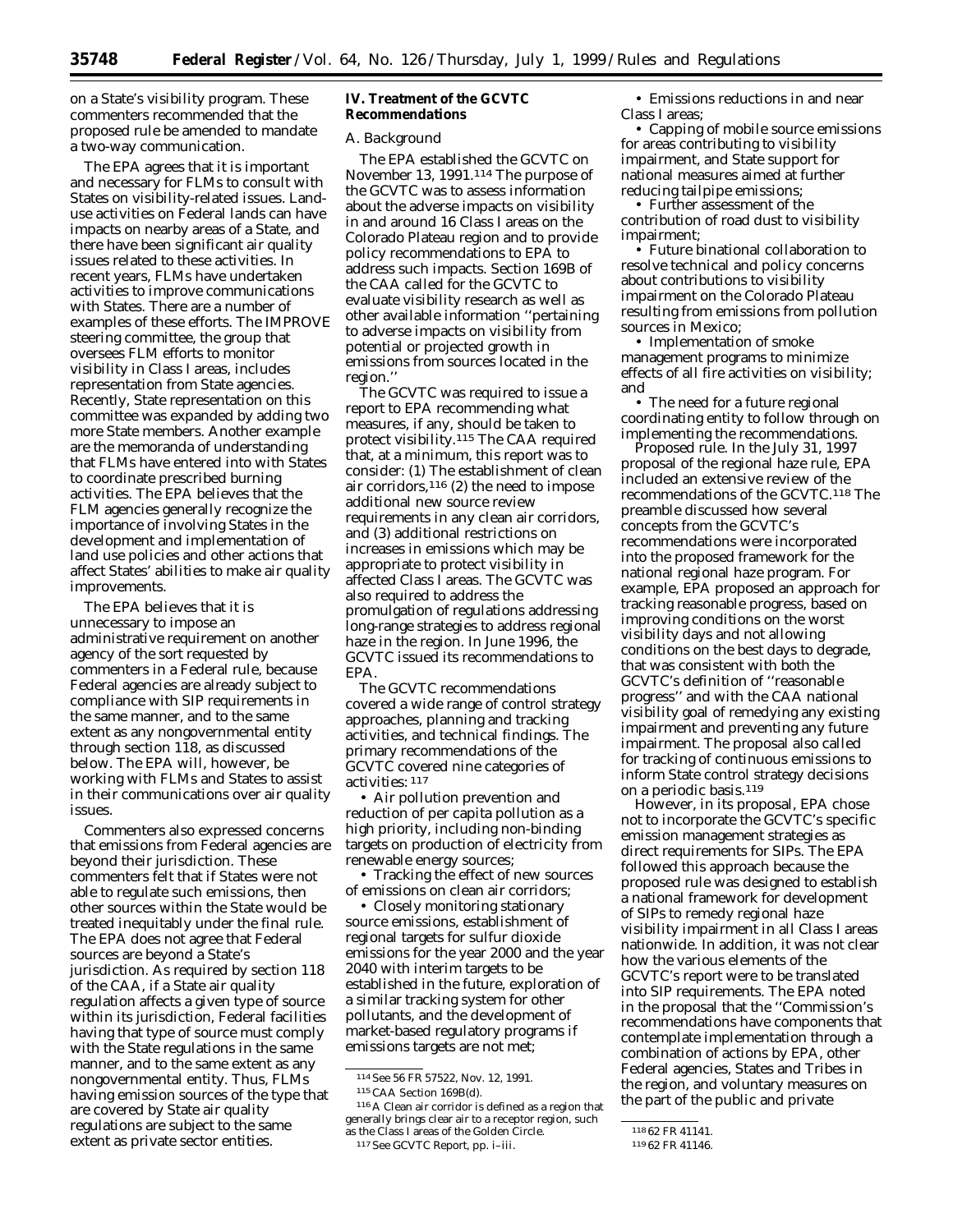entities throughout the region.'' 120 The EPA indicated that such a mixture of activities made it difficult for EPA to directly require States to implement all of these measures in their SIPs. Instead, the EPA specifically sought public comment on the manner in which the national regional haze program framework, as proposed, would allow for implementation of the GCVTC's recommendations.121 The EPA also solicited comment on whether to adopt the GCVTC's stationary source strategies with or without modification.122

The EPA also reiterated its position in testimony before the United States Congress, stating that ''we specifically designed the regional haze rule to allow for implementation of the GCVTC's recommendations to address the environmental goal of improving visibility.'' 123

In public meetings and written comments following the proposal, interested parties expressed concern that the proposed rule did not specifically endorse or incorporate the GCVTC's recommendations. Some commentors asserted that the rule ''ignored'' the recommendations. The EPA also received numerous comments that supported adoption of the GCVTC recommendations as part of the national regional haze rule. In particular, several commentors who believed that EPA's proposed rule did not adequately support the GCVTC's recommendations asserted that EPA's participation in the GCVTC implied that strategies developed to address visibility in Class I areas of the Colorado Plateau would be taken into account within the structure of the rule. Commentors also noted that EPA's proposal of a visibility target and requirements to address BART left a high degree of uncertainty as to whether the GCVTC recommendations could form the basis for SIPs.

On June 29, 1998, after the close of the public comment period on the proposed regulations, the WGA sent to EPA additional comments on the proposed regional haze rules. These comments contained specific new language for addressing the recommendations of the GCVTC. The comments offered provisions to be included in the national regional haze rule to allow certain western States to

submit SIPs to assure reasonable progress in addressing regional haze impacts on the Colorado Plateau based upon the technical work and policy recommendations of the GCVTC.124 The transmittal letter signed by Michael O. Leavitt, Governor of the State of Utah, reemphasized the commitment of Western governors to the GCVTC recommendations, and requested that EPA take public comment on their suggested preamble and rule language as part of the EPA process in reaching decisions on a final regional haze rule. In response to this submittal, on September 3, 1998, EPA published a notice of availability in the **Federal Register**.125 The notice solicited public comment on the contents of the WGA letter and EPA's translation of the letter's requirements for SIPs into draft regulatory language. The comment period for the notice of availability closed on October 5, 1998 and EPA received approximately 125 comments. In summary, most of the commentors supported the adoption of provisions to directly address the GCVTC recommendations in the national rule, although many requested changes to the draft regulatory language. Some commentors expressed concern over how these provisions would relate to the national rule, in particular to the national provisions for BART. Other commentors addressed the way in which the WGA letter and EPA's draft regulatory language translated the GCVTC's recommendations. In addition, some commentors expressed concern over the timing of the SIP submittals both over the linkage to timing of SIP submittals for ozone and  $PM_{2.5}$  SIPs and the requirements of TEA–21. Commentors also requested EPA to commit to consider the national transportation measures noted by the GCVTC as part of EPA's responsibility toward helping the States make reasonable progress.

In the final rule, EPA is establishing specific SIP requirements which may be used by the States and tribes that participated in the GCVTC to satisfy the national regional haze rule. These SIP requirements will form a basis for these States to meet the CAA requirements for reasonable progress in the 16 Class I areas addressed by the GCVTC Report. These SIP requirements acknowledge and give effect to the substantial body of work already completed by the States and tribes participating in the GCVTC. The Agency, therefore, and for reasons explained in more detail below, provides these SIP requirements as an

optional way for these States and tribes to implement the national rule based on the merits of the work of the GCVTC completed before establishment of the national framework. The EPA finds that the GCVTC actions to date address, or provide a mechanism to address, the statutory factors for assessing reasonable progress required by the CAA. The EPA is satisfied that the GCVTC's strategies as set forth in section 51.309, when supplemented by the annex process discussed below, will provide for ''reasonable progress'' toward the national visibility goal for the 16 parks and wilderness areas addressed by the GCVTC. Consequently, if a State submits a plan that addresses the requirements of section 51.309, including the requirements related to the annex, as described below, that plan will be considered to comply with the national rule's requirement for reasonable progress for the period from plan approval to 2018.

Today's final rulemaking, including section 51.309, is directly responsive to the western States' and tribes' comments calling for recognition of the policy development efforts of the GCVTC. At the same time, the rule allows for future cooperative efforts among the GCVTC States, so that the national requirements for ensuring reasonable progress are fully addressed. This action exemplifies how the regional haze protection provisions can be flexible and allow for a broad range of emissions control strategies tailored to a specific region. This action fully recognizes the GCVTC and its follow-up body, the WRAP, as a valid regional planning process to address, at a minimum, the 16 Class I areas that were the focus of the GCVTC. Section 51.309 provides for continued work of the GCVTC, which may be accomplished through the WRAP, to establish a complete framework which can be adopted in the SIPs for addressing all sources of visibility impairment in the 16 Class I areas. The section also sets forth provisions for addressing additional Class I areas that were not directly addressed in the GCVTC report.

Section 51.309 does not preclude States from developing and adopting their own control strategies. Rather, it provides an expedited process whereby a State choosing to follow the GCVTC's recommendations in its SIP can rely fully on the technical analyses, policy recommendations, and agreements reached by the GCVTC members, thereby significantly reducing the effort required to establish federally approvable SIPs. A State remains free to develop and submit a SIP to EPA which does not rely on the GCVTC's work or

<sup>120</sup> 62 FR 41142.

<sup>121</sup> 62 FR 41143.

<sup>122</sup> 62 FR 41143.

<sup>123</sup>Written Testimony of John S. Seitz, Director, Office of AIr Quality Planning and Standards, U.S. Environmental Protection Agency, before the Subcommittee on Forest and Public Land Management of the Committee on Energy and Natural Resources, United States Senate, October 28, 1997.

<sup>124</sup> Docket A–95–38, Item # VIII–G–76. 125 63 FR 46952.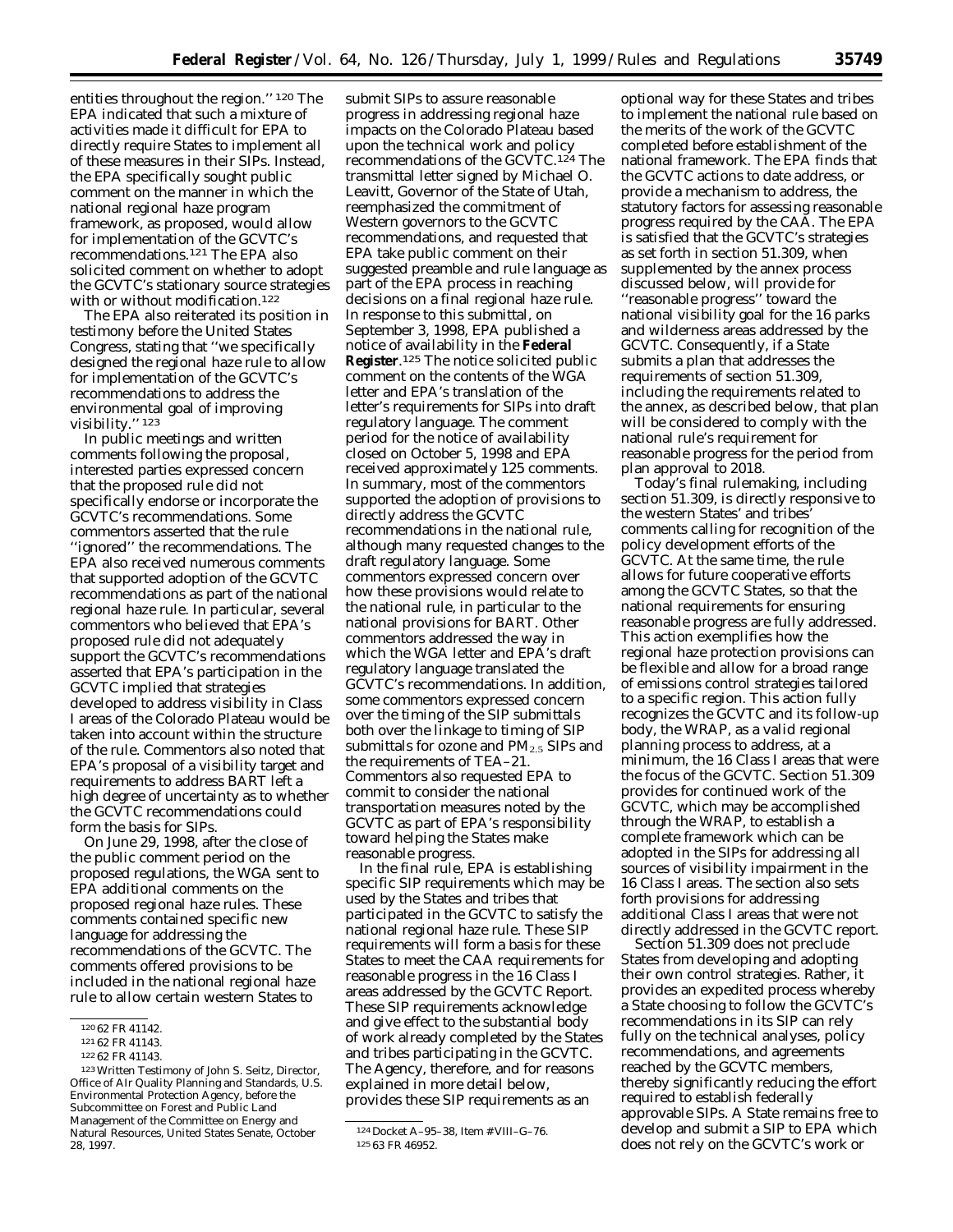section 51.309. Such a State will be fully subject to the requirements and schedules set forth in section 51.308, in the same manner and to the same extent as the States and tribes throughout the United States that did not participate in the GCVTC process.

## *B. General Requirements of Section 51.309*

Section 51.309 requires specific emissions control strategies for a broad region of the Western United States and includes measures which address different types of emissions sources, including stationary, area and mobile sources. Some of these strategies are already in place while others, such as mobile source provisions and the structure of a market trading system to assure compliance with stationary source emissions goals, will require development of additional regulatory measures. A review of each element of section 51.309 is found in unit IV.C below.

The GCVTC recommended emission reduction targets from stationary sources of  $SO<sub>2</sub>$  for the years 2000 and 2040. The GCVTC did not recommend quantitative interim targets between the years 2000 and 2040. Therefore, in addition to provisions for specific emissions strategies, section 51.309 allows for an annex to the GCVTC report which will be considered in establishing specific targets for  $SO<sub>2</sub>$  emissions from stationary sources in the region between 2003 and 2018. This annex process and EPA's approval of acceptable interim emissions targets for  $SO<sub>2</sub>$  will be key in completing a series of strategies that can be deemed by EPA as meeting reasonable progress for the Class I areas on the Colorado Plateau.

The provisions for adoption of strategies consistent with the GCVTC recommendations do not preclude the States and tribes from developing additional control strategies for achieving reasonable progress in other Class I areas. Nor do they preclude States and tribes which did not participate in the GCVTC, but which may benefit from its strategies due to the geographic proximity of their Class I areas to the State where strategies will be implemented and regional transport throughout the west, from building on these strategies to address reasonable progress for their Class I areas. However, for all Class I areas not on the Colorado Plateau, the States and tribes would need to demonstrate, through the required analyses, that implementation of these strategies would contribute to meeting the requirements of section 51.308. By focusing first on implementation strategies for the 16

Class I areas based on the recommendations of the GCVTC, all western States may reduce the technical and administrative costs of addressing the remaining Class I areas by building on the outcome of existing programs rather than requiring the development of two programs in parallel.

In the national rule, EPA is requiring States to analyze the rate of progress in visibility improvement that would be needed to reach natural conditions within 60 years. The analyses must assess what strategies are available to meet that rate for the period of the longterm strategy. The GCVTC reviewed the period from 1990 to 2040 to assess what strategies were reasonable to achieve visibility improvement in the 16 Class I areas. The GCVTC's Alternatives Assessment Committee developed a modeling system linking emissions control strategies, the costs of such strategies and the degree of visibility improvement that would result from those strategies. While not specifically attempting to reach natural conditions within 60 years, a key emissions control scenario assessed in the GCVTC process was a ''maximum management alternative.'' The GCVTC looked at many source types and their impacts on visibility. This specific assessment applied all known and anticipated control strategies over the time period as an indicator of the maximum amount of improvement in visibility possible in the region. The results of this analysis did not show sufficient emissions to reach natural conditions in any mandatory Class I area by 2040. The analysis of this scenario did, however, demonstrate that the ''maximum management alternative'' is not likely to be achievable based on technological, economic and policy choices made by the Alternates Assessment Committee due to costs, degree of visibility improvement and other factors. Consequently, EPA finds this analysis, plus the management alternatives chosen (i.e., market-based emissions reductions, specific source-sector reductions, etc.) to be an acceptable basis for approvable SIP strategies for the 16 Class I areas for the first longterm strategy period since, in effect, reaching natural conditions by 2040 was shown not to be reasonable in this transport region at this time. In making this finding, EPA concludes that the GCVTC analyses and process provide for an assessment comparable to that called for by section 51.308.

In promulgating section 51.309, EPA is establishing specific SIP requirements for the time period 2003 through 2018 based on demonstrations by the GCVTC. The EPA finds the GCVTC

demonstrations satisfy requirements for review of the statutory factors as provided for under subsection 51.308(d).

While the GCVTC's assessment included projections to the 2040, EPA feels that the strategies incorporated in section 51.309 must be re-evaluated in 2018 to assure that they will continue to achieve reasonable progress after a thorough review of the CAA factors. As discussed elsewhere in today's notice, this periodic review and revision of regional haze SIPs is needed because of technological changes and economic factors which are likely to significantly alter both the rate of emissions growth within a region, and the degree to which new technologies can more effectively reduce emissions, both of which can affect the rate of visibility improvement. In addition, the requirement for periodic revisions is consistent with the statutory provisions governing long-term strategies.

The EPA agrees with commentors who noted certain benefits to following the pathway provided through section 51.309 for addressing regional haze impairment. First, there is the benefit that the mixture of required strategies for the 16 Class 1 areas has already been through public comment as part of the GCVTC deliberations and subject to review by many stakeholders. This previous public debate should help ensure broader public support for the State's plans as they are adopted and implemented. As pointed out by commentors, one of the benefits of the GCVTC recommended strategies is that they are aimed at developing costeffective control strategies and ensuring compliance flexibility for affected sources. For example, the strategy to address emissions from stationary sources uses a milestone and backstop emissions trading program mechanism. This rewards voluntary emissions reductions since a regional emissions trading program would only become effective if regional milestones are exceeded. Given that the provisions for the milestone and backstop emissions trading system may be approvable in lieu of BART, depending on the milestones developed in the annex, full compliance with BART emissions limitations would not be required within 5 years of plan submittal, as would be required of States which submit plans under section 51.308 requiring source-specific BART. In addition, the economies of scale offered by the work of the WRAP in conducting coordinated assessment activities, such as economic and air quality modeling, could be substantial in aiding States in meeting their planning obligations.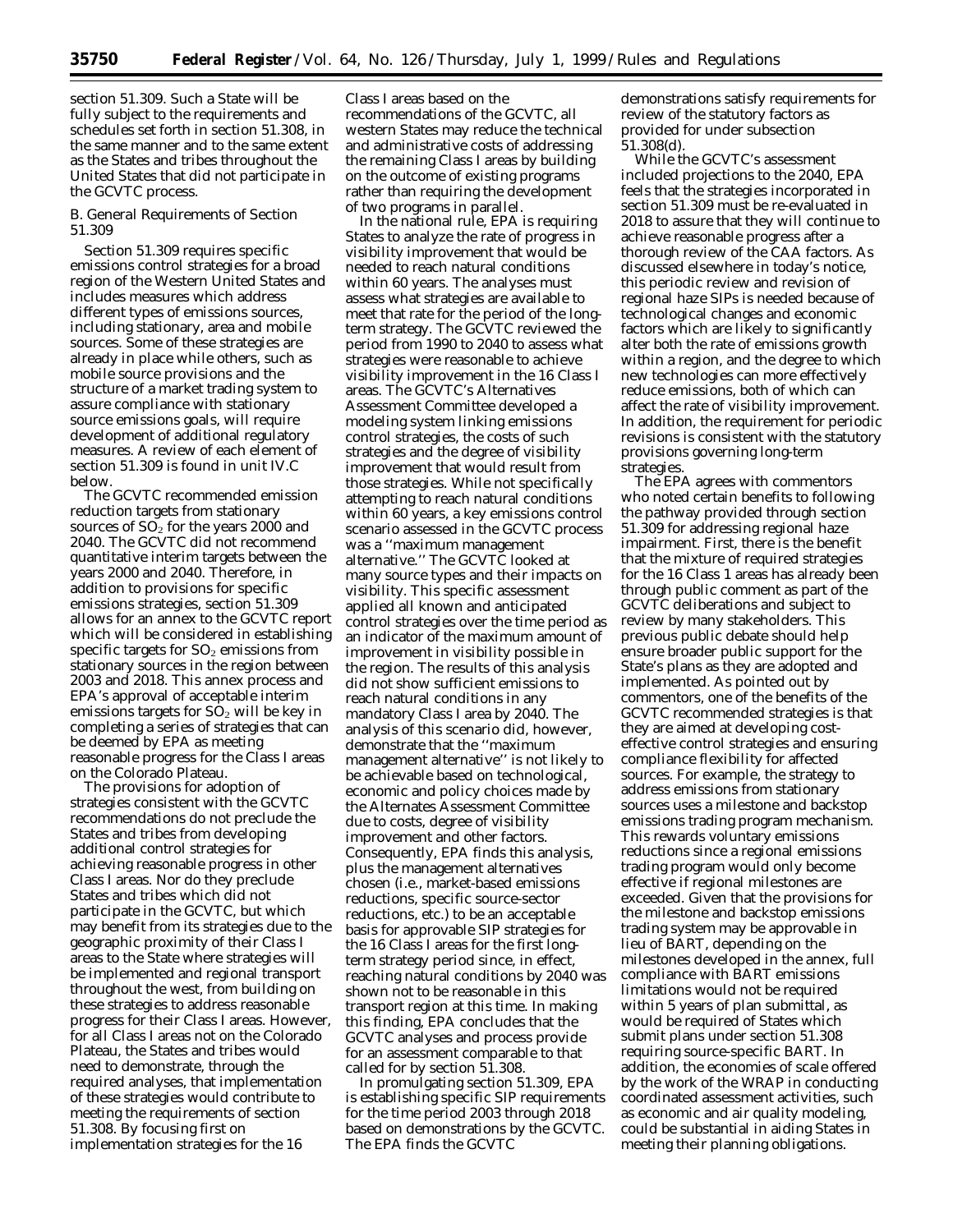Finally, EPA's provisional view that SIPs which meet section 51.309 would satisfy the requirement for reasonable progress minimizes the analyses required of States which adhere to the requirements of section 51.309, compared to States making an independent submittal under section 51.308.

## *C. Elements of the GCVTC-Based State and Tribal Implementation Plans*

#### 1. Time Period

Section 51.309(d)(1) establishes the time period of the plan to cover the 16 parks and wilderness areas for the period 2003 through 2018. The GCVTC's recommended emissions reduction strategies, including the emission reduction approach for stationary sources of  $SO<sub>2</sub>$ , establish the long-term strategy requirements for plan submittals to EPA until the year 2018. This time period is consistent with the submittals required under section 51.308 which will be due between 2004 and 2008 depending on the classification of State areas with respect to attainment of the recently promulgated NAAQS for  $PM_{2.5}$ . The time period covered by the plan revision due under section 51.309, 2003–2018, is somewhat different from the timeframe for long-term strategies required by section 51.308 for the Class I areas not on the Colorado Plateau. The differences that exist acknowledge the substantial early work of the GCVTC, on the 16 Class I areas, while at the same time making the strategy review cycle consistent with the timetable established in section 51.308.

The EPA received comment that it should allow the GCVTC recommendations to be the basis of all future strategies to address regional haze for the 16 Class I areas on the Colorado Plateau permanently. The EPA disagrees. No given set of emissions strategies can be determined reliably to achieve reasonable progress into the distant future. While the GCVTC strategies adopted by the States under the provisions of section 51.309 may well continue to be adequate to meet the future long-term strategy requirement, a full review of emissions strategies for all Class I areas of the region is appropriate to assure that ''reasonable progress'' is being achieved and will continue to be achieved during the periods of subsequent long-term strategies. As noted above, the relevant facts concerning costs of controls, availability of control strategies, and other statutory factors will change over time. Advancements in technology and changes in economic factors will likely

provide opportunities for implementation of new cost-effective control measures to assure reasonable progress. The structure of EPA's rule is designed to require States, through the SIP process, to review the statutory factors on a periodic basis and determine appropriate changes to their strategies based on that review.

#### 2. Projection of Visibility Improvement

Section 51.309(d)(2) requires the plan to contain a projection of the visibility conditions expected through the year 2018 and to take into account the measures required in the GCVTC report and the provisions of section 51.309. This projection must, at a minimum, be expressed in units of deciview.

The Agency received comment that the GCVTC States should not be required to estimate visibility conditions using the deciview metric, but should be permitted simply to track emissions over time. While EPA encourages States to track emissions in order to evaluate the emission reduction effectiveness of adopted control measures, it is equally important that changes be translated into visibility improvements in order to be responsive to the national goal. As noted earlier in unit III.C of this notice on the deciview metric, EPA's selection of the deciview scale is an appropriate way to do this. The Agency also included this provision to ensure that the public understands the relationship of the SIP to visibility conditions at the Class I areas and to the national goal of no manmade impairment in visibility in these areas. The Agency thus feels that it is appropriate to inform the public on the relationship between chosen emissions control measures and their effect on visibility by requiring States to report on actual and expected changes in visibility to be achieved through implementation of section 31.309. Those changes can be based on monitored data as well as estimated for future conditions based on implementation of emissions strategies. Moreover, the requirement for use of the deciview metric does not prevent the States from using other indicators, in addition to the deciview, for describing regional haze conditions, such as standard visual range or atmospheric light extinction.

## 3. Treatment of Clean Air Corridors

Section 51.309(d)(3) requires the States to identify a geographic region or regions which will be subject to a comprehensive emissions tracking strategy. The purpose of such comprehensive emissions tracking is to ensure that the frequency of clear days,

or days with good visibility, increases or does not decrease at any of the 16 Class I areas addressed by the GCVTC. This section of the rule is designed to make the review of emissions, and their resulting impact on the clear days at the Class I areas, part of the public record through the SIP approval process. It does not mandate any emissions control strategies specifically aimed at improving clear days, but provides for the State to periodically review the need for such strategies. If anthropogenic emissions create visibility impairment above natural conditions, and if overall annual human-caused emissions reductions take place in a region, it is likely that visibility will improve for both the most impaired days and the least impaired days.

The geographic area (or areas) to be covered by the emissions tracking strategy is to be determined initially based on the GCVTC Meteorology Subcommittee's report entitled Clean Air Corridors: A Framework for Identifying Regions that Influence Clean Air on the Colorado Plateau. The geographic area (or areas) can be further refined based on new technical findings over time. The requirement to track emissions will enable States to quickly determine if changes in patterns of emissions will reduce the number of clean air days (defined as the average of the 20 percent clearest days) in any of the 16 Class I areas. The State must analyze the effects of the emissions changes and implement additional measures to protect the clean days if necessary. The States may include the tracking of emissions for the clean air corridors with tracking of emissions for other purposes such as compliance with stationary source emissions targets, if appropriate. The EPA notes that clean air corridors will be protected by other implementation plan requirements, such as other SIP measures that may apply to existing stationary sources. States may wish to rely on technical cooperation now beginning under the WRAP as an efficient means to consolidate efforts on emission inventories and projections needed to monitor clean air corridor emissions and their effects on clear air days.

4. Implementation of Stationary Source Reductions

To achieve the reductions in emissions for stationary sources projected in the GCVTC's strategies, subsection  $51.309(f)(1)(i)$  requires the establishment of  $SO<sub>2</sub>$  emission reduction milestones as part of the development of an annex to the GCVTC report. Section 51.309(d)(4) requires monitoring and reporting of stationary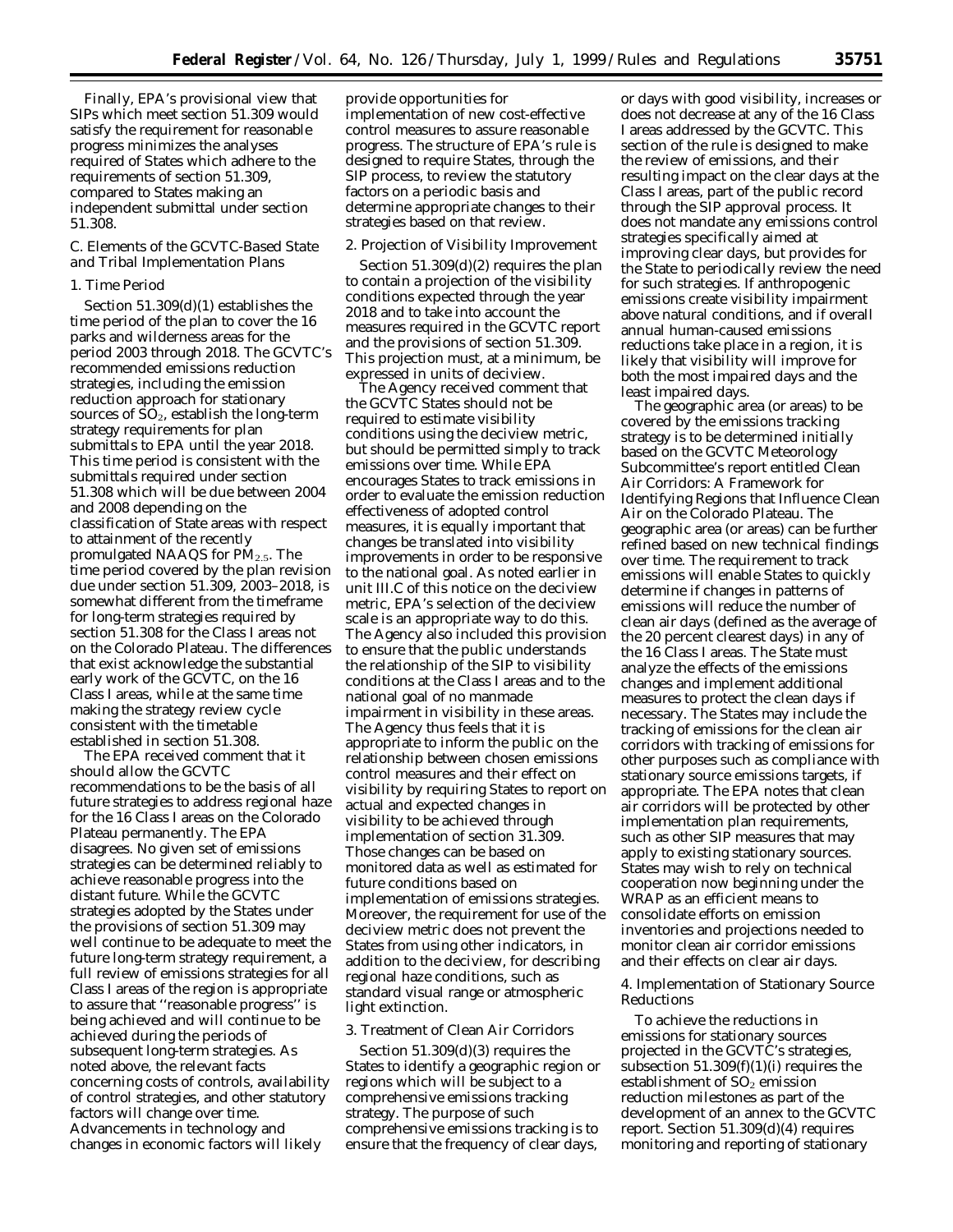source emissions of  $SO<sub>2</sub>$  in order to assess compliance with these milestones during the period 2003 to 2018. The SIP must contain criteria and procedures for implementing a market trading program or other program documented in the SIP, consistent with section 51.309(f)(1)(i), if triggered by emissions exceeding the emissions reduction milestones. In particular, the SIPs must provide for implementation of the market-based program or other emissions control strategy as called for by an assessment of  $SO<sub>2</sub>$  emissions for the years 2003, 2008, 2013, and 2018. States must fully activate the market system or other program within 1 year after an assessment showing the excessive emissions. In addition, the implementation plan must provide for all affected sources to comply with the market system or other programs allocating emissions within 5 years after the date the program is triggered. The rule also requires States to report on actual emissions reductions and compare them to the established milestones. If a market trading program or other program is triggered, the rule requires States to report whether all sources covered by the market trading or other programs are in compliance with applicable requirements.

In addition to requirements for control of emissions of SO<sub>2</sub>, the rule requires the State to explore emission management options for stationary source emissions of PM and NO<sub>X</sub>. The States are required to report by 2003 on their consideration of the need for emissions targets for these pollutants to prevent growth in emissions of these pollutants in the region as a whole. The EPA believes that the States should base their decisions on the need for, and levels of, emissions targets for these pollutants on the degree to which such pollutants contribute to regional haze impairment in the Class I areas addressed by their SIPs. The States must report to EPA by 2003 on their decisions whether to develop targets and additional control strategies for PM and  $NO<sub>X</sub>$  emissions from stationary sources. If the States determine that such targets and controls are needed, they must submit a plan revision to EPA not later than December 31, 2008 containing any necessary long-term strategies and BART or other requirements for stationary sources of PM and  $NO<sub>X</sub>$ .

In adopting the requirements for stationary source emission reduction milestones in this manner, EPA is indicating that the State's adoption of approvable  $SO<sub>2</sub>$  milestones and a backstop market trading program as set forth in section 51.309(f) in addition to the other requirements in section 51.309

would provide for reasonable progress for the 16 Class I areas for the implementation period from 2003 to 2018. The emissions reductions provided for by the milestones and trading program must address the BART provisions in section 51.308(e). For the reasons discussed in the portion of this preamble concerning BART requirements, EPA believes that the GCVTC's adoption of a market based alternative to source-by-source BART will permit the GCVTC States to meet the provisions of the national rule which allow the use of alternative measures in lieu of BART. Implementation of the framework established by subsections 51.309 (d)(4) and (f) will thus satisfy the provisions for an alternative measure in lieu of BART for regional haze impairment set forth in section 51.308(e)(2), provided the interim milestones called for in the annex assure greater reasonable progress than would be achieved by application of BART. The EPA will supplement its actions on the stationary source strategy with future rulemaking on the States' submission of interim milestones for  $SO<sub>2</sub>$  emissions as part of the annex. In reviewing the interim milestones, EPA will be informed by the annex to the GCVTC report provided for in section 51.309(f) to be discussed later.

#### 5. Mobile Sources

Section 51.309(d)(5) requires implementation plans to address the contribution to regional haze by emissions from mobile sources. This mobile source provision is based on the finding in the GCVTC Report that reducing total mobile source emissions is an essential part of any long-term strategy for management of visibility on the Colorado Plateau.126 The GCVTC found that some urban areas will already be developing mobile source emissions budgets and programs to meet other CAA requirements. To the extent that mobile source emissions in these or other areas are found to contribute significantly to visibility impairment in the Class I areas of the Colorado Plateau, the GCVTC recommended that an emissions budget be established for any area with a significant contribution to the regional mobile source emissions total. The GCVTC called for the budgets to be established beginning in the approximate year in which emissions from mobile sources are projected to be at their lowest point during the planning period of 2003 to 2018, which is expected to be in 2005. The emissions budget should serve both as a planning

objective and a performance indicator for that area.

Accordingly, today's final rule requires all plans to provide for an inventory of current and projected emissions (VOC,  $NO<sub>X</sub>$ ,  $SO<sub>2</sub>$ , elemental carbon, organic carbon, and direct fine particles) from mobile sources for the 2003 to 2018 period. Because, as noted in the GCVTC Report, the inventory for the year 2005 is expected to represent the expected lowest total emissions from mobile sources in the planning period, that inventory must be included in the SIP. Once State inventories have been compiled and evaluated, the States with urban areas found to contribute significantly to visibility impairment in the 16 Class I areas must establish and document their mobile source emissions budgets for any such area. In addition, the States must establish SIP components which limit VOC,  $SO<sub>2</sub>$ ,  $NO<sub>X</sub>$ , elemental and organic carbon and direct fine particulate mobile source emissions to their projected lowest levels for the period 2003 to 2018. The State plans must also provide for the implementation of measures to achieve the mobile emissions budget, and for demonstrations of compliance with any such budget. The demonstrations must include a tracking system to evaluate and demonstrate the State is meeting its share of the regional mobile source emissions budget.

The GCVTC report also noted that the Federal government has a role in addressing mobile source emissions. The GCVTC report identified several national mobile source-related emissions reduction strategies under consideration by EPA that are important to visibility conditions in the Class I areas on the Colorado Plateau. The GCVTC agreed to promote these initiatives on a national level. With regard to ongoing development of policies and regulations on emissions from mobile sources, the June 29 letter from the WGA requests that EPA ''make a binding commitment in its final regional haze rule to fully consider the GCVTC's recommendations' on several national mobile source emissions control strategies. Comment on the regional haze rule specifically requested that EPA commit to consider development of a list of very specific national mobile source emissions control strategies.

The EPA agrees with the GCVTC's conclusion that emissions from mobile sources can be significant contributors to regional haze visibility impairment. The EPA is currently working on a number of the strategies the GCVTC requested us to ''fully consider'' and the

<sup>126</sup> GCVTC Report, pp. 38–46.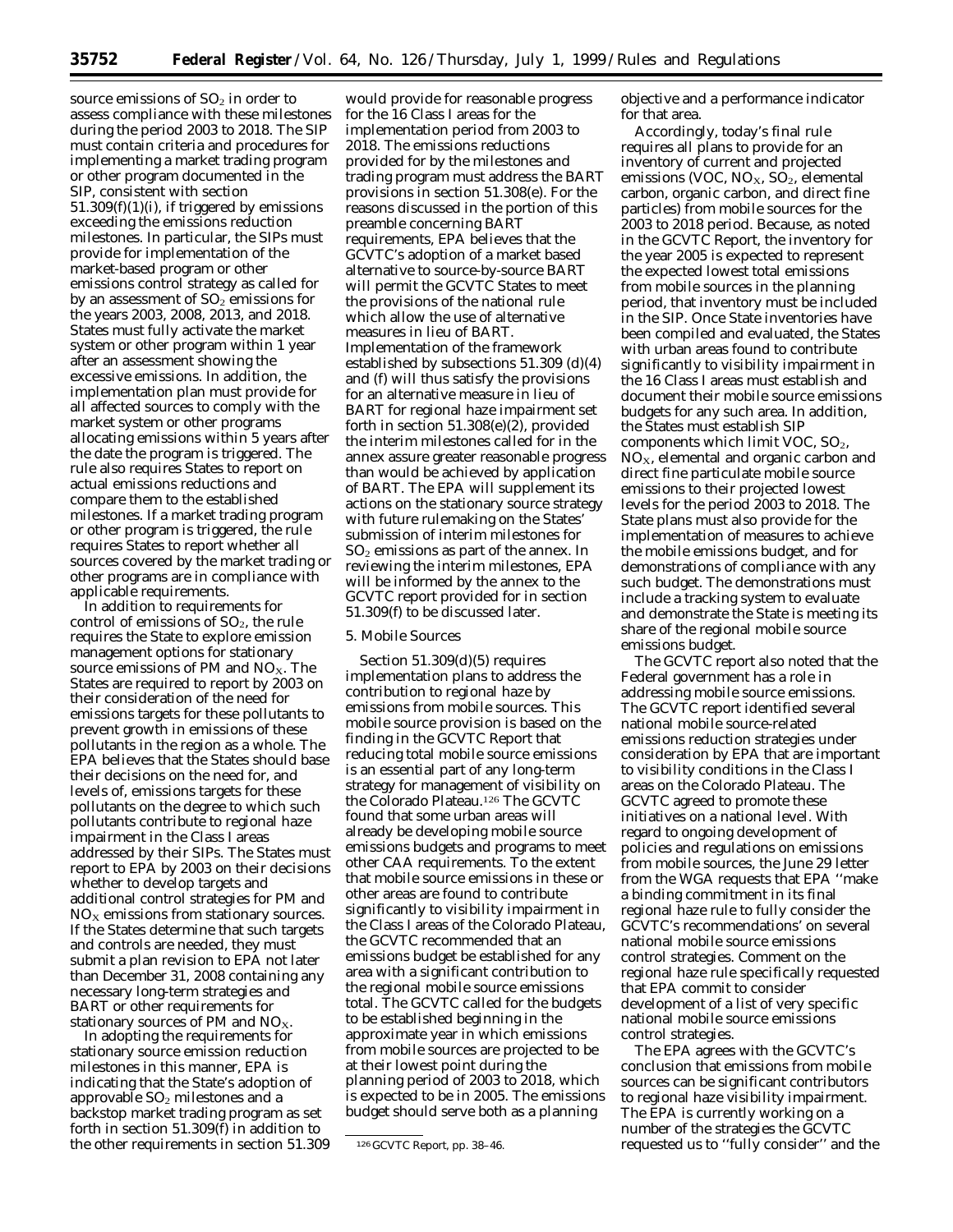summary below indicates the status of activities under way.

| No. | Measure                                                                                                                                                                                                                                              | Status of EPA efforts to fully consider the measure                                                                                                                                                                                                                                                                                   |
|-----|------------------------------------------------------------------------------------------------------------------------------------------------------------------------------------------------------------------------------------------------------|---------------------------------------------------------------------------------------------------------------------------------------------------------------------------------------------------------------------------------------------------------------------------------------------------------------------------------------|
| 1   | Adoption of the 49-State LEV standard in 2001 and Tier II vehi-<br>cle emission standards in year 2004 (if determined to be more<br>effective).                                                                                                      | Combined Tier II/gasoline sulfur NPRM is being drafted, with<br>publication expected in early to mid-1999.                                                                                                                                                                                                                            |
| 2   | Support of EPA's current proposal for new on-road, heavy-duty<br>vehicles emission standards that reduce $NOx$ emissions by at<br>least 50 percent over the 1998 requirements in the CAA, while<br>maintaining current stringent PM emission limits. | Finalized 2004 standards for on-road heavy-duty in 10/97 [62]<br>FR 54693]; reductions in $NOx$ emissions and secondary PM.                                                                                                                                                                                                           |
|     | 3  Pursue additional PM reductions from on-road vehicles                                                                                                                                                                                             | Potential actions being evaluated.                                                                                                                                                                                                                                                                                                    |
| 4   | Pursue additional engine emission standards for new off-road<br>vehicles (heavy-duty, construction-type) that provide reason-<br>ably achievable reductions.                                                                                         | Finalized standards in 8/98 [63 FR 56967]. Also planning a tech-<br>nology review by December 2001 to evaluate feasibility stand-<br>ards and additional reductions.                                                                                                                                                                  |
|     | 5    Explore broader application of and additional reductions in the<br>sulfur content of both gasoline and diesel fuel.                                                                                                                             | Gasoline sulfur control-rulemaking underway.<br>Considering regulation of diesel fuel sulfur.                                                                                                                                                                                                                                         |
|     |                                                                                                                                                                                                                                                      | In first year of implementing clean-fuel fleets program. The Of-<br>fice of Mobile Sources presented a series of fleet manager<br>workshops during May, June and July of '98. Clean Fuel Fleet<br>Program Implementation Guidance was issued in August '98.<br>We have a team within OMS working on promoting clean fuels<br>efforts. |
|     | 7  Pursue fuel standards and control strategies for diesel loco-<br>motives, marine vessels/pleasure craft, airplanes, and Federal<br>vehicles as described in the GCVTC's Report.                                                                   | Study of these issues is ongoing, but no specific actions have<br>been scheduled.                                                                                                                                                                                                                                                     |
| 8   | Support requirements for effective refueling vapor recovery sys-<br>tems that capture evaporative emissions.                                                                                                                                         | On-board re-fueling standards for cars and trucks finalized Octo-<br>ber 1996.                                                                                                                                                                                                                                                        |
|     |                                                                                                                                                                                                                                                      | We may consider refueling systems for on-road, heavy-duty gas-<br>oline in future.                                                                                                                                                                                                                                                    |

The EPA will continue to work with States and regional planning entities to help them assess how national mobile source emissions strategies will affect other strategies needed to ensure reasonable progress toward the national visibility goal during the implementation of the regulations promulgated today. The EPA will also grant States full credit for implementation of future national mobile source programs in emissions strategies needed to attain reasonable progress goals.

## 6. Emissions Related to Fire

Section 51.309(d)(6) requires documentation that all prescribed fire programs within the State consider and address the effects of smoke on visibility when planning and issuing permits for prescribed fires. The GCVTC Report stated that ''fire has played a major role in the development of and maintenance of most ecosystems in the West.'' 127 In addition, the report notes ''emissions from fire (wildfire and prescribed fire) are an important episodic contributor to visibility-impairing aerosols, including organic carbon, and particulate matter  $(PM_{2.5})$ ". Agricultural burning emissions and their effects have been identified as a concern by the GCVTC but have not been quantified due to lack of data. The GCVTC concluded that all types of fire (prescribed fire, wildfire, and

agricultural burning) must be addressed equitably as part of a visibility protection strategy.128

The EPA agrees with the GCVTC's conclusions and is including in this section of the rule a requirement for the States to address all types of fire in fulfilling the requirements of this section and in submitting SIPs for approval by EPA. Section 51.309(d)(6) requires each State to establish an emissions inventory and tracking system (spatial and temporal) for VOC,  $NO<sub>x</sub>$ , elemental carbon and organic carbon, and direct fine particulate emissions from prescribed fire, wildfire, and agricultural burning. The EPA believes that such information could be developed on a regional basis and could be accomplished through mechanisms such as recording acres experiencing fire and calculating emissions based on vegetation type and soil moisture. Most importantly, the rule requires the establishment of enhanced smoke management programs for fire that consider visibility effects, in addition to health and nuisance objectives, and calls for programs to be based on the criteria of efficiency, economics, law, emissions reduction opportunities, land management objectives, and reduction of visibility impacts. The comprehensive approach envisioned by the rule will allow States to plan a smoke management program that

minimizes visibility impacts but also fully recognizes the ecological role of fire.

The smoke management plans must address all sources of fire used for land management purposes. The provisions of this section also provide for establishment of annual emissions goals for fire (excluding wildfire) that will minimize increases in emissions to the maximum extent feasible. These goals are to be established cooperatively by States, tribes, State and Federal land management agencies, and their private sector counterparts, considering factors similar to those identified for enhanced smoke management plans.

## 7. Dust From Roads

Section 51.309(d)(7) requires States to assess the impact of dust emissions on regional haze visibility in the 16 Class I areas. If such dust emissions are determined to be a significant contributor to visibility impairment, the State must implement emissions management strategies to address their impact. In the technical work of the GCVTC, road dust was not shown to be a major contributor to regional haze impairment based on current monitoring data. However, work on future emissions projections of road dust emissions was directly tied to growth in vehicle miles traveled (VMT). The large increase projected for the west in VMT over the planning period of the GCVTC report resulted in initial

<sup>127</sup> GCVTC Report, p. 47. 128See Id.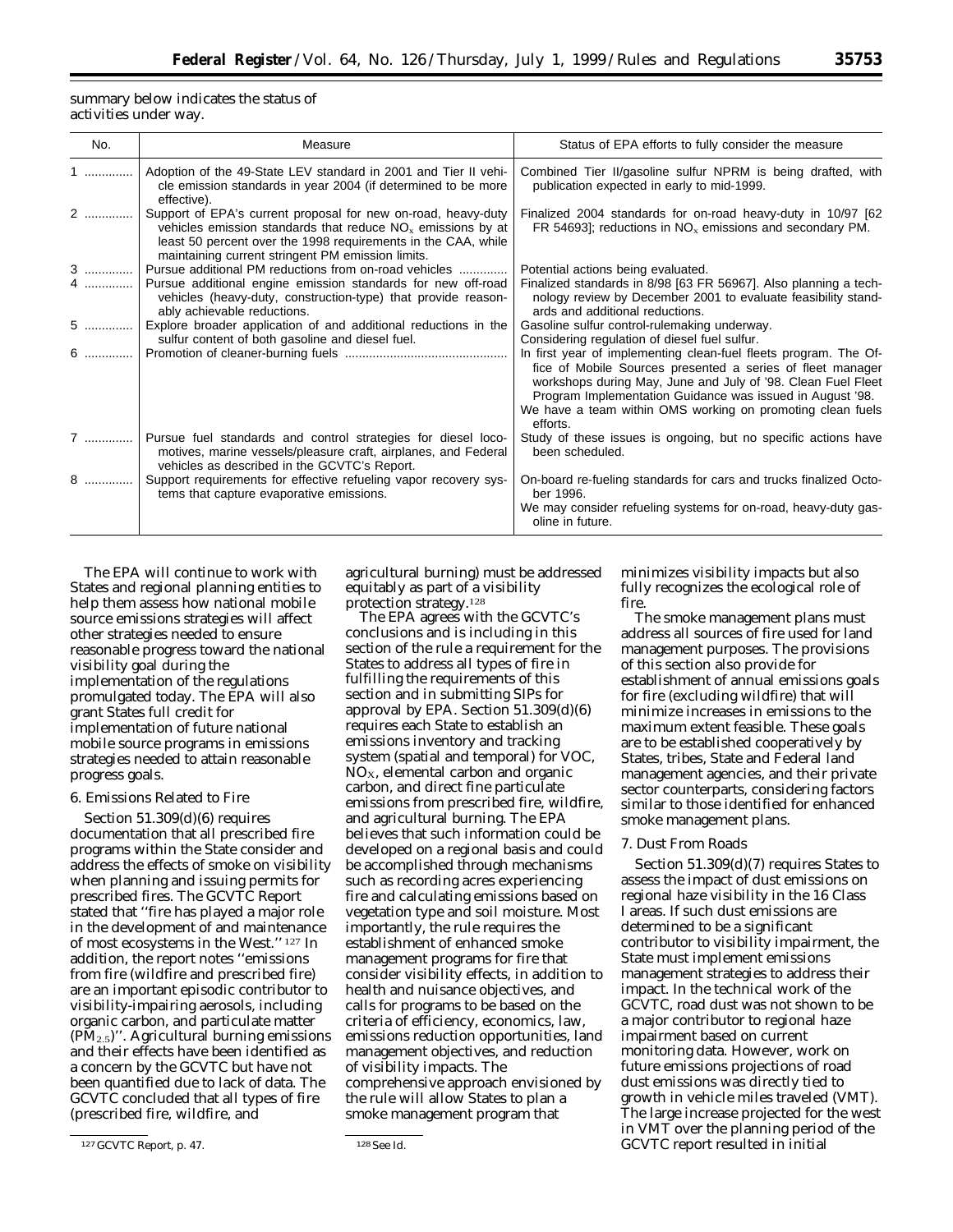predictions of a very large contribution of road dust to regional haze.129 This technical result was addressed in the GCVTC report and the GCVTC discounted the predictions of the future impacts from road dust. However, the GCVTC recommended that its policy conclusion that distant road dust is not likely to play an important role in regional haze should be confirmed through further tracking of road dust emissions. The GCVTC also emphasized that road dust control should be considered in locations ''in and near'' Class I areas.130 The EPA agrees with this approach and has included the assessment of road dust as a requirement of the SIP. In addition, today's action requires appropriate SIP measures over time based on the contribution of road dust to regional haze.

#### 8. Pollution Prevention

This section addresses the GCVTC's recommendations on pollution prevention and renewable energy. The GCVTC goal recommended that renewable energy comprise 10 percent of the regional power needs by 2005 and 20 percent by 2015. The Administration has recently offered legislation proposing a national mandate of 7.5 percent by 2010. The Commission's goal represents the outcome of its consensus process and is a more aggressive goal than what the Administration has proposed as a national mandate. As with other GCVTC recommendations, the EPA has included this provision in this rule in recognition of the overall body of the GCVTC's work and believes it is consistent with the provisions of the national rule. Section 51.309(d)(8) requires the State to summarize all pollution prevention plans currently in place, inventory the current and expected energy generation capacity through 2002, the total energy generation capacity and production for the State, the State's percentage of total energy generation and capacity that comes from renewable energy sources, and the State's anticipated contribution toward the GCVTC's goal that renewable energy comprise 10 percent of the regional power needs by 2005, and 20 percent by 2015.

The GCVTC found that to prevent further degradation of vistas in the west, it would be necessary to combine costeffective pollution control strategies with a greater emphasis on pollution prevention, including low or zero emission technologies and energy conservation. It further found that there

was a high potential for renewable energy production, especially electrical energy, and that the relative cost of renewable energy production is declining over time. The GCVTC cited forecasts of renewable energy production by the Western Systems Coordinating Council and by the Land and Water Fund of the Rockies in support of its adoption of the goal that 10 percent of regional power needs be served by renewable energy sources by the year 2005 and 20 percent by the year 2015.131

In establishing assessment and reporting requirements for the States, EPA is supporting the GCVTC Report's promotion of renewable power production. Such production will likely be based on emerging renewable energy technologies such as wind, solar, biomass, and geothermal. The EPA also supports tracking annual goals for increases in renewable power generation in the transport region.132 The GCVTC identified strategies which the States could rely on to help achieve this regional renewable energy goal, including, but not limited to, focusing research funding for renewables, financial incentives, and requiring new power generation projects to include a portion of the generation from renewable energy sources. The EPA notes that the WRAP is committed to following through on the GCVTC's recommendations and can assist the States in developing strategies they can rely on to achieve regional renewable energy goals contained in the GCVTC Report.

In response to the GCVTC's recommendations on pollution prevention, section 51.309(d)(8) calls for each SIP to provide for incentives to reward efforts that go beyond compliance and/or achieve early compliance with air pollution related requirements. The plan also must identify specific areas where renewable energy has the potential to supply power where it is not now provided by current service systems and where renewable energy systems are most cost effective. The plan must contain projections of the short-term and longterm emissions reductions, visibility improvements, costs savings, and secondary benefits associated with renewable energy goals, energy efficiency and pollution prevention activities. The plan must also contain a description of the programs being relied on to achieve the State's contribution toward the GCVTC's renewable energy goals.

The State must provide a demonstration of its progress toward achieving the renewable energy goals in 2003, 2008, 2013 and 2018. The demonstration must include documentation describing the potential for renewable energy resources, the percentage of renewable energy associated with new power generation projects implemented or planned, and the renewable energy generation capacity and production in use or planned within the State. Where a State cannot feasibly meet its planned contribution to the regional renewable energy goals, the State must identify the measures implemented to achieve its contribution and explain why meeting the State's contribution was not feasible.

Commentors on EPA's September 3, 1998 notice of availability stated that incorporation of language from the WGA letter on renewable energy restricts State and local energy planning since a SIP is federally enforceable under the CAA. Commentors also expressed the opinion that the requirements for SIPs to address renewable energy goals may overstep EPA's legal authorities which are limited to emissions limitation and pollution performance standards.

The EPA disagrees that the provisions of section 51.309(d)(8) impermissibly restrict State and local energy planning or that these provisions exceed EPA's authority under the CAA. As stated previously, the requirements of section 51.309 are provided to GCVTC States as an alternative to the general provisions of section 51.308 as a means of giving effect to the policy and technical work of the GCVTC. The goals themselves are not enforceable and States are not required to meet the renewable energy goals. However, as the WGA letter and the GCVTC provide, these provisions are not severable. States which wish to take advantage of the GCVTC's efforts and EPA's acceptance thereof are obligated to meet all of the requirements of section 51.309.

Rather, EPA is setting enforceable requirements for the States to assess progress toward goals established by the GCVTC with respect to renewable energy production as a means for reducing dependence on more polluting forms of energy production. States participating in the GCVTC strategy are responsible for explaining why they cannot meet the GCVTC goals. The required reporting by the States will inform the public of air quality improvements that would result from that goal had it been realized. It is the relationship between renewable energy production and associated environmental effects (direct and

<sup>129</sup> GCVTC Report, p. 46. 130See id.

<sup>131</sup> GCVTC Report, p. 28.

<sup>132</sup> GCVTC Report, p. 7.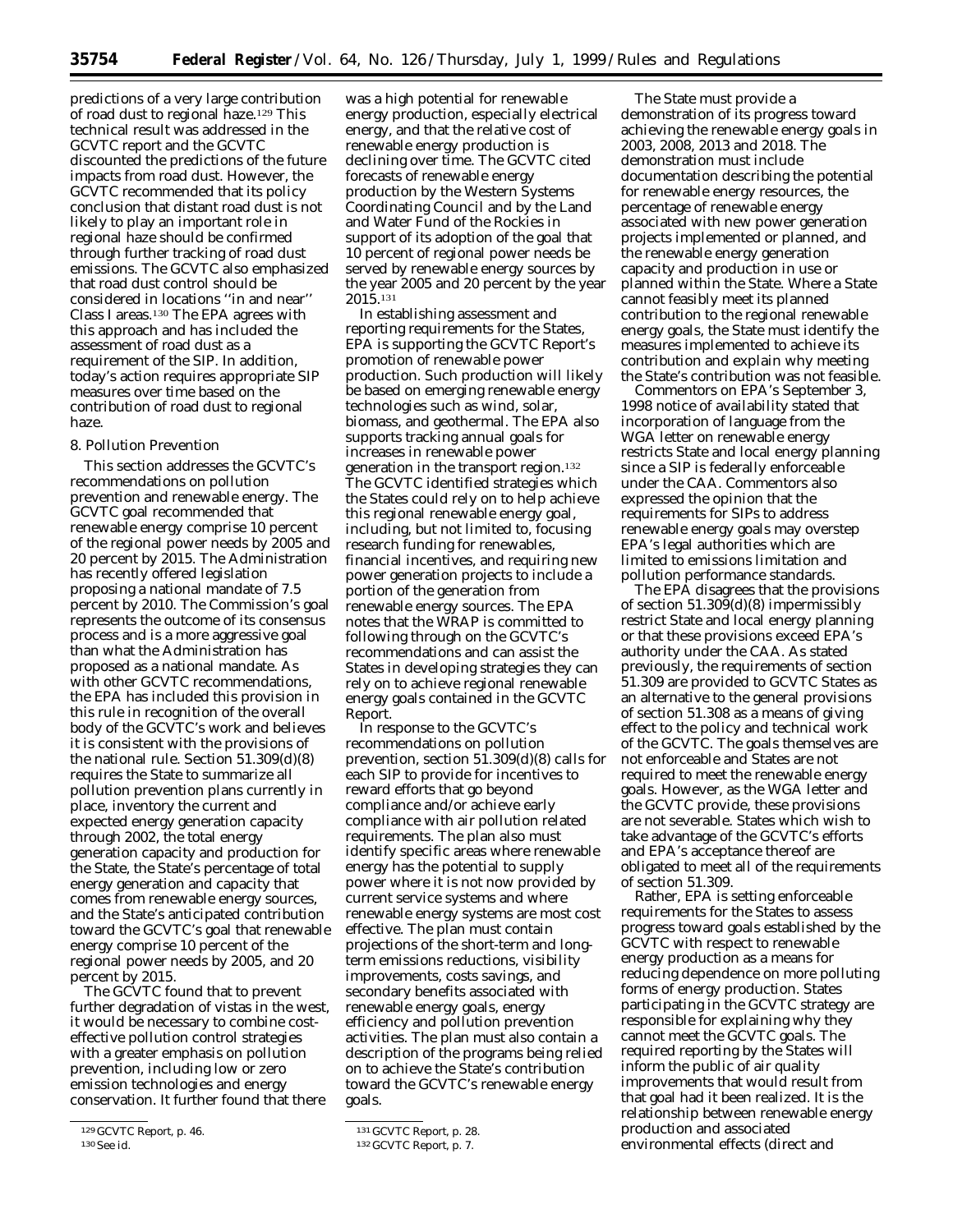indirect) that is the thrust of the assessment and reporting effort under the SIP.

## 9. Implementation of Additional Requirements

In section 51.309(d)(9), EPA requires SIPs to provide for implementation of other GCVTC Report policy and strategy options that can be practicably included as enforceable emissions limits, schedules of compliance or other enforceable measures to make reasonable progress toward the national visibility goal for the 16 Class I areas.

The GCVTC's recommendations included items that are not appropriate to directly translate to SIP requirements for every State. The EPA supports State choice of appropriate actions on other options and measures identified by the GCVTC and has, therefore, established a general provision for SIPs calling for them to consider and adopt additional measures as necessary and appropriate. The rule further requires States to report to EPA in 2003, 2008, 2013, and 2018 on what measures have been adopted and the status of implementation of those measures.

#### 10. International Transport of Pollution

One of the additional areas of concern noted in the GCVTC report, for instance, relates to effects of emissions from sources outside of the territory of the United States. As stated elsewhere in this notice, the EPA will not hold States responsible for developing strategies to ''compensate'' for the effects of emissions from foreign sources. However, the States should not consider the presence of emissions from foreign sources as a reason not to strive to ensure reasonable progress in reducing any visibility impairment caused by sources located within their jurisdiction. The States retain a duty to work with EPA in helping the Federal government use appropriate means to address international pollution transport concerns. Indeed, such efforts are under way. The EPA and other Federal officials are working with representatives of the Mexican government to complete a study which will assess the contribution of fossil-fuel fired electric generation stations in northern Mexico to haze in Big Bend National Park. These efforts and funding of work to establish emissions inventories in Mexico will help address concerns raised by the GCVTC. In addition to activities directly related to visibility effects, there are other efforts underway related to the United States-Mexico border health issues. Given that emissions contributing to health effects and those contributing to visibility

impairment are generally the same, the border studies and emissions inventories will help support assessment of regional visibility conditions. In addition to work with Mexico, EPA routinely meets with representatives of the Canadian government on issues related to transport of air pollutants, particularly focusing on emissions affecting acidic deposition. The EPA intends to continue to work through appropriate channels in building technical information and addressing policy concerns related to international pollution transport.

11. Periodic Implementation Plan Revisions

Section 51.309(d)(10) requires the States to periodically assess their progress in implementing measures for protection of visibility. This includes a review of how the measures implemented under section 51.309 are consistent with the national rule's provisions for long-term strategies and BART. The assessments must be completed by 2008, 2013, and 2018 and must be submitted to EPA as SIP revisions that comply with the procedural requirements of sections 51.102 and 51.103. As with any other review and revision of SIP requirements, States will be expected to use the most current available technical methods and procedures in conducting their assessments.

The provisions of section 51.309(d)(10) further require that where a State concludes that planning adjustments are necessary as a result of emissions occurring within the State, it revise its implementation strategies to include rule revisions that are effective within 1 year after the State makes such a conclusion in order to assure reasonable progress at any of the 16 Class I areas on the Colorado Plateau. States may also conclude, based on their assessments, that no changes to the plan are needed, and the plan revision requirement can be met by submitting a ''negative declaration'' as an implementation plan revision to EPA. This revision must provide the State's basis for finding that no changes are needed. This submission will provide the public with necessary information and an opportunity to comment on the State's findings.

The EPA views the requirement of section  $51.309(d)(10)$  as a periodic check on progress rather than a thorough revision of regional strategies. The State interim assessments should focus on significant failures or shortfalls in implementing adopted strategies and on emissions from in-State or out-ofState sources which may be causing degradation in regional haze visibility but were not anticipated in the development of the original plan and will, therefore, not be addressed by currently-adopted programs. If a State makes such findings with respect to in-State sources, EPA expects the State to revise its SIP, reducing emissions to be consistent with the regional planning effort reflected in the reasonable progress SIPs due in 2003. If transport of emissions from out of State is suspected of impairing reasonable progress, the State should identify this to EPA and should initiate cooperative efforts with upwind States so the emissions can be more fully evaluated and, as needed, addressed in the next mandatory full SIP revision. This requirement is virtually identical to the provisions for periodic review under sections 51.308(g) and (h).

#### 12. State Planning and Interstate Coordination

Section 51.309(d)(11) provides flexibility to a State to address its contribution to visibility impairment through the regional emissions control strategies discussed above. The SIP strategies to protect the 16 Class I areas on the Colorado Plateau can thus be developed through interstate coordination in a regional planning process. Such regional planning can help a State develop documentation of the technical and policy basis for the individual State apportionment of emissions and visibility impairment, the contribution to emissions addressed by the State's plan, coordination in the analysis of interstate transport and control of pollution with other States, and compliance with other criteria for approval of SIPs under CAA sections 110 and 169A and B. Therefore, under today's final rule and EPA policy, States may rely on regional entities' efforts to develop and document technical and policy support for the SIPs required by this rule. For the purposes of implementing the requirements of section 51.309, EPA recognizes the WRAP as a regional planning group for purposes of interstate consultation under section 51.308(c).

As indicated in the introduction to the section of today's notice addressing the WGA and GCVTC recommendations, States retain the right to develop their own programs with or without reliance on the work products of a regional entity. In the case where a State chooses to develop a SIP without reliance on a regional planning process, however, the State will need to show how it accounted for the effect of its emissions on Class I areas which may be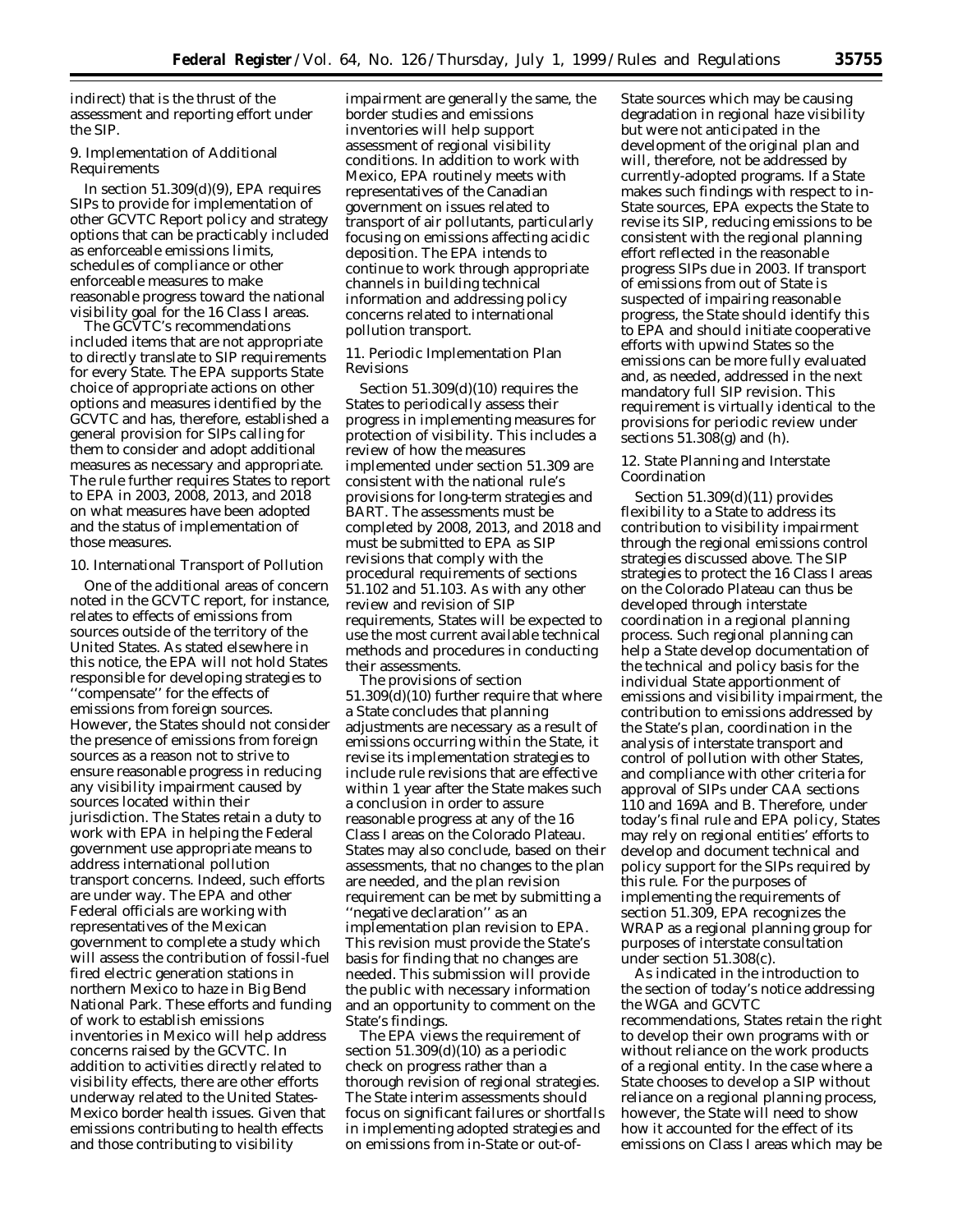located beyond the State's borders, as well as the effect of upwind emissions from other States on the Class I areas within its borders.

The regional haze SIP for a State choosing not to implement the requirements of section 51.309, including the SIP submittal deadlines, would be governed by the national rules provided in section 51.308. Any State choosing not to adopt a SIP in accordance with the GCVTC strategy and optional approach in section 51.309, but wishing to use the WRAP mechanism for regional cooperation in developing its SIP requirements, would need to comply with all of the requirements outlined in the national rule in section 51.308.

#### 13. Tribal Implementation Plans

The WGA called for EPA's final rule to permit tribes within the GCVTC Transport Region to implement visibility programs, or reasonably severable elements, in the same manner as States, regardless of whether such tribes have participated as members of a visibility transport GCVTC. The EPA has not included the WGA's recommended rule provision in today's action because the necessary authority for tribal organizations has already been provided in a previous EPA rulemaking.133 The EPA does, however, agree with the position expressed in the WGA recommendation. The EPA wishes to clarify that tribes may directly implement the requirements of this section of the regional haze rule in the same manner as States. The Tribal Authority Rule provides for this, as discussed further in unit V of today's notice. The independence of tribes means that a tribal visibility program is not dependent on strategies selected by the State or States in which the tribe is located. If tribes within the Transport Region decline to implement visibility programs and EPA finds that emissions management strategies are needed to assure reasonable progress, EPA will work with the appropriate tribes directly to provide for Federal implementation of appropriate emissions reduction strategies. This is based on the government to government principles of Federal-Tribal relations.

## *D. Requirements for States Electing Not To Follow All Provisions of the Section 51.309(e)*

The EPA notes that the provisions for allowing the Transport Region States to adopt SIPs based on the GCVTC recommendations requires that States endorse the range of strategies

recognized by the GCVTC. A State electing not to implement the GCVTC recommendations as set forth in section 51.309(d) must address all of its Class I areas and any Class I area to which its sources' emissions may contribute to impairment under the provisions of section 51.308. In addition, any Transport Region State must advise other States electing to comply with section 51.309 of the nature and effect of their program on visibility impairing emissions so that other States can use this information in developing programs under section 51.309. This provision assures that all components needed to address reasonable progress are part of SIPs either under the provisions of section 51.309 or section 51.308.

### *E. Annex to the GCVTC Report*

#### 1. Interim Milestones

Section 51.309(f) calls for an annex to the GCVTC Report for the purpose of completing the program requirements to meet reasonable progress under the CAA, including submission of a complete long-term strategy and addressing the BART requirement for the 16 Class I areas on the Colorado Plateau. The purpose of the annex is to develop interim emissions milestones for stationary source  $SO<sub>2</sub>$  interim targets between the year 2000 target and the target for the year 2040. Under section 51.309(f)(1)(i), the States must consider four specific factors in setting the interim emission milestones. The first factor affecting the selection of interim milestones is the GCVTC's definition of reasonable progress. The GCVTC notes in its report that the term ''reasonable progress'' refers to ''progress in reducing human-caused haze in Class I areas under the national visibility goal.'' 134 It goes on to note that ''the CAA indicates that 'reasonable' should consider the cost of reducing air pollution emissions, the time necessary for compliance, the energy and non-air quality environmental impacts of reducing emissions, and the remaining useful life of any existing air pollution source considered for these reductions.'' The discussion also includes the GCVTC's Public Advisory Committee definition that ''progress towards the national visibility goal is achieving continuous emissions reductions necessary to reduce existing impairment and attain steady improvement in visibility in mandatory Class I areas, and managing emissions growth so as to prevent perceptible degradation of clean air days.'' Together, these provisions call for the achievement of continuous

emissions reductions and tracking the reductions to ensure visibility improvement in hazy days and visibility maintenance on clear days. To be consistent with and responsive to the guiding principles, recommendations and strategies adopted by the GCVTC, EPA expects any interim targets to demonstrate a significant continuous downward trend in emissions and not postpone significant progress to periods covered by future long-term strategies.

The second factor is the quantifiable target for 2040 to which interim targets must contribute. This target is a 50 to 70 percent reduction by 2040 in emissions from stationary source  $SO<sub>2</sub>$  emissions, based on the projection of the GCVTC's baseline forecast scenario from actual 1990 emission levels. Interim targets should reflect assessment of reasonable measures which reduce regional loadings of  $SO<sub>2</sub>$ . Such assessments may include examination of interim targets based on costs per ton of reducing  $SO<sub>2</sub>$ in line with recently adopted control measures.

The third factor is the applicable requirements of the CAA for making reasonable progress and implementing BART. As noted previously in this preamble, the CAA requires a long-term strategy to ensure reasonable progress and the application of BART to certain large sources that are reasonably anticipated to cause or contribute to regional haze. The rule requires the annex to address the BART provisions of the national rule. As noted in the earlier discussion of BART, EPA will accept alternative measures, such as regional emissions trading programs, which achieve greater reasonable progress in lieu of meeting the sourcespecific BART requirement. As noted elsewhere in the preamble, EPA plans to issue revised BART guidance within a year. During the next year and a half, EPA also plans to issue new or revised guidance related to the design of emission trading programs, including guidance on the structure of economic incentive programs. Given this schedule, EPA intends to work closely with the WRAP as it develops the annex, its approach to meeting the rule's BART requirements and its backstop market-trading program. The EPA believes that its participation in the WRAP will help to ensure that the way in which the annex addresses BART and the market trading program will be compatible with EPA's revised BART guidance and any new or revised guidance EPA issues related to emissions trading programs.

In the event EPA finds that the annex does not meet the rule's BART provisions because it is inconsistent

<sup>133</sup>*See* 63 FR 7254 (Feb. 12, 1998). 134 GCVTC Report, p. x–xi.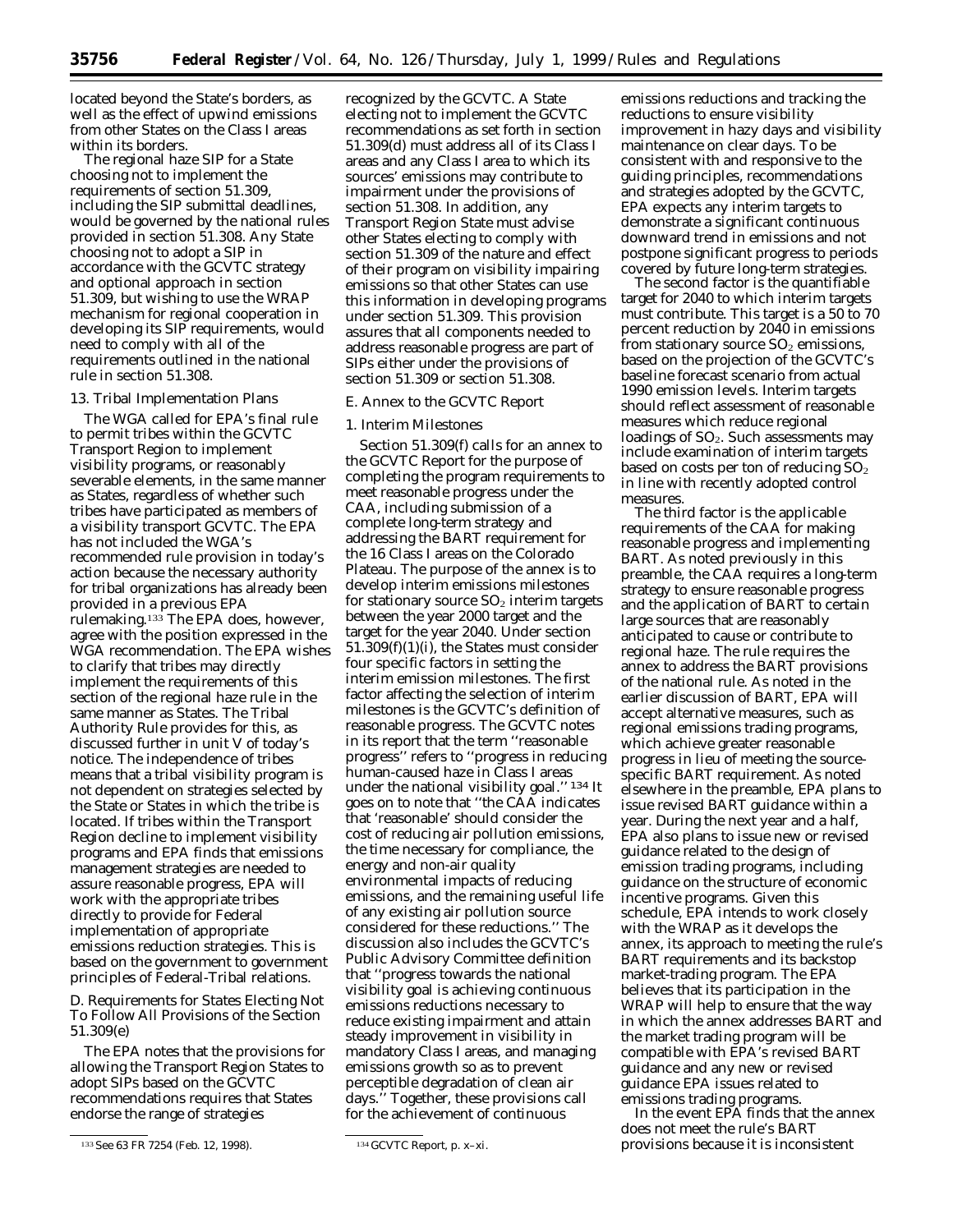with EPA's revised BART guidance, the Transport Region States may submit a revised annex to address any deficiencies. The revision should be submitted as expeditiously as practicable but no later than 12 months from EPA's determination that the annex is deficient with respect to BART due to its inconsistency with the BART guidance. Similarly, if EPA finds the annex does not meet the provisions of any EPA guidance applicable to markettrading programs that is issued after promulgation of this rule, the Transport Region States may submit a revision to the annex to remedy any such deficiencies. These revisions should also be submitted no later than 12 months from EPA's determination that the annex cannot be incorporated in the SIP because of inconsistencies with the guidance. The EPA expects that the States and WRAP stakeholders will make every effort to address both the revised BART guidance and any new or revised emission trading program guidance within the timeframe established by section 51.309 for submittal of the annex. By providing for EPA participation in the WRAP, encouraging State and stakeholder efforts to respond expeditiously to new or revised guidance, and calling for any needed revisions to the annex to be submitted within a year from an EPA determination of deficiency, this approach will ensure compliance with the SIP submittal deadlines in section 51.309(c).

The fourth factor to be addressed in the setting of interim milestones is the timing of implementation plan assessments of progress and the identification of mechanisms to address cases where emissions exceed milestone levels for the reporting years 2003, 2008, 2013 and 2018. This schedule is designed to achieve eventual coordination of target years with assessments for regions affecting other Class I areas. Because these efforts call for continuing consultation and sharing of information between regions as well as between States, timetables for further work by the GCVTC States are designed to bring the GCVTC States' long-term strategy updates in line with the schedule for the next long-term strategy update required of all other States.

2. Documentation of Market Trading or Other Alternative Measures To Assure Reasonable Progress.

In addition to the interim targets, section  $51.309(f)(1)(iii)$  requires the annex to contain final documentation of the market trading program or other programs to be implemented by the GCVTC States if current implementation plans and voluntary measures are not sufficient to meet the established interim milestones. This documentation must include model rules, memoranda of understanding, and other materials necessary to describe in detail and establish in enforceable fashion how emission reduction progress will be monitored, what conditions will require the market trading program to be activated, how allocations will be performed, and how the program will operate.

## 3. Additional Class I Areas

An additional provision, section 51.309(g) allows States to elect to demonstrate reasonable progress for other Class I areas within the Transport Region States beyond the original 16 areas addressed by the GCVTC's assessment, relying on the strategies recommended by the GCVTC. See the discussion in unit IV.F. of this preamble.

#### 4. Geographic Enhancements

The EPA has also adopted provisions in subsections 51.309(b)(7) and 51.309(f)(4) that would allow the Transport Region States to establish a process as part of a broad regional strategy, such as backstop markettrading program, to accommodate the situation where a State takes action to address reasonably attributable BART under the provisions of section 51.306(c)(2). As noted elsewhere, the annex, if approved, will allow the Transport Region States to submit a SIP which adopts an alternative measure in lieu of BART. The purpose for including the provisions regarding geographic enhancement is to address the intersection between the existing reasonably attributable BART provision and regional haze BART, which may be met through an emissions trading program such as the milestone/backstop market-trading program which is to be included in the annex. Existing rules address ''hot spots'—those situations in which part of the visibility impairment in a specific national park or wilderness area is reasonably attributable to a single source or small group of sources in the airshed because of the nature and location of the pollution relative to the Class I area. Should action be taken by the State to address such reasonably attributable impairment through BART, the geographic enhancement provisions would allow the backstop market-based trading program to accommodate such action. These provisions parallel a similar allowance in subsections 51.301(ii) and 51.308(e)(2)(C)(v).

The EPA is repeating these provisions, with minor language

changes, to be clear that they apply to both the milestones or backstop markettrading program provided for in the annex. Subsection 51.309(b)(7) defines the term geographic enhancement for the provisions governing the annex and section  $51.309(f)(4)$  allows the annex to contain a geographic enhancement. Similar to the national program, these provisions will allow the market trading system included in the annex to accommodate situations where a State wishes to require BART control measures on sources or a small group of sources due to reasonably attributable impairment and that source has been included in the backstop market trading program under the annex. In this situation, the milestone or backstop market-trading program may include a level of reasonably attributable impairment which may require additional emissions reductions over and above those achieved under the quantitative emissions reductions milestones established for regional haze.

5. The EPA Responsibilities in Relation to the Annex

Section 51.309(f)(3) spells out EPA's responsibilities with respect to the annex and calls for EPA to publish the annex upon receipt. The EPA must then conduct a review and decide, after notice and opportunity for public comment, whether the annex meets the requirement of section  $51.309(f)(1)$  and whether it assures reasonable progress. If EPA finds the interim targets and accompanying documentation meet the requirements of reasonable progress, then it will incorporate the interim targets into the stationary source SIP requirements in section 51.309(d)(4) within 1 year of receipt, after public notice and comment. If EPA decides that the annex does not meet SIP requirements for reasonable progress or if EPA does not receive an annex, it will notify the GCVTC States, who will then be subject to the general provisions of section 51.308 in the same manner as other States.

One commentor on the annex approach described in EPA's September 3 notice of availability noted that the WGA letter set forth a tight timetable for development of the market system and that it appears to violate the TEA–21 requirements. In response, EPA notes that these are the timetables established by the GCVTC in 1996 and which have been the basis for work by the followup body of the WRAP. With respect to TEA–21, the colloquy between Senator Allard and Senator Baucus in the Congressional Record on the conference report concerning implementation of GCVTC recommendations is instructive,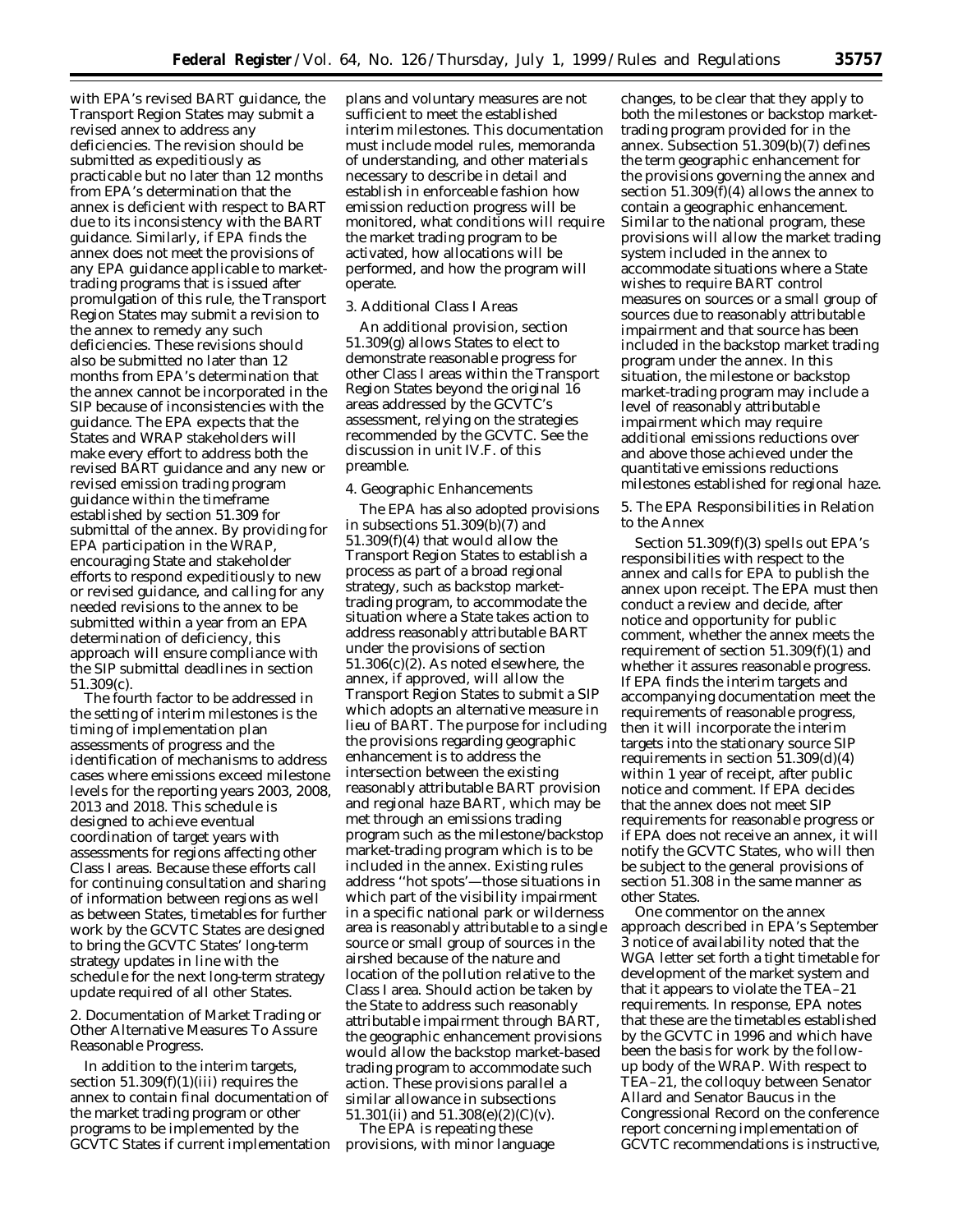and EPA believes that it fully addresses the commentor's concern. Senator Baucus stated that ''[TEA–21] clarifies that it does not affect EPA's authority to provide for State implementation of the agreements and recommendations set forth in the June 1996 GCVTC Report on a schedule consistent with the GCVTC's Report. \* \* \* The conferees added specific language so as not to preclude the Administrator from providing for earlier State implementation of the GCVTC's agreements and recommendations \* \* \*.'' 135 That

language states that:

The preceding provisions of this paragraph shall not preclude the implementation of the agreements and recommendations set forth in the GCVTC Report dated June 1996.

#### TEA–21 section 4102(c)(2).

#### *F. Additional Class I Areas*

Section 51.309(g) calls for Transport Region States to identify in their 2003 plan submissions whether they elect to meet the provisions of section 51.308 or 51.309 in establishing their long-term strategy and BART requirements for additional Class I areas not covered by the original GCVTC effort. By no later than December 31, 2008 the States electing to use section 51.309 to address additional Class I areas must submit plan revisions which include a modeling demonstration establishing expected visibility conditions on the most-impaired and least-impaired days at the Class I areas for which they seek to demonstrate reasonable progress. These demonstrations may be conducted by the State or based on refined studies conducted by regional entities. The plan must include the analyses required in section 51.308(d)(1). The plan can build upon and take full credit for the strategies adopted for the 16 Class I areas. It must also contain any additional measures beyond those strategies that may be needed to demonstrate reasonable progress in those areas, in accordance with the provisions of section 51.308(d)(1) through (4). As provided for in section 51.309(g)(2), a Transport Region State may have until no later than December 31, 2008, to submit a plan for additional Class I areas, which is the date for submission that additional Class I areas under section 51.308. Transport Region States may well benefit by addressing the additional Class I areas under section 51.309, since using the same rule provision for both sets of Class I areas could facilitate coordination of the requirements for the areas as well as

enabling consolidation of plans after 2008.

Furthermore, if the State can develop the necessary demonstration for other Class I areas before 2003, a Transport Region State could submit one implementation plan in 2003 covering both the 16 Class I areas and other Class I areas for which it must assure reasonable progress.

## **V. Implementation of the Regional Haze Program in Indian Country**

This section discusses how the requirements of the regional haze rule relate to emissions released from Indian country.

## *A. Background on Tribal Air Quality Programs*

Before discussing how the regional haze rule affects tribes, we believe it is useful to briefly describe EPA's overall policy and rulemaking efforts on tribal air quality programs.

On November 8, 1984, the EPA released a policy statement entitled ''EPA Policy for the Administration of Environmental Programs on Indian Reservations.'' This policy statement, available on the Internet at http:// www.epa.gov/indian/1984.htm, stresses a number of themes. In particular, this policy stresses that EPA, consistent with overall Federal government policy, will pursue the principle of Indian ''selfgovernment,'' and that it will work with tribal governments on a ''government-togovernment'' basis. The policy statement also emphasizes EPA's desire to work with interested tribal governments in developing programs and in preparing to assume regulatory and environmental program management responsibility for Indian country. The EPA will retain responsibility for protecting tribal air quality until such time as tribes administer their own air quality protection programs.

The CAA, as amended in 1990, added a new section 301(d) which authorizes EPA to ''treat tribes as States'' for the purposes of administering CAA programs. Section 301(d) required that EPA promulgate regulations listing specific CAA provisions for which it would be appropriate to treat tribes as States and establishing the criteria that tribes must meet in order to be eligible for such treatment under the CAA. The EPA proposed these regulations on August 25, 1994 (59 FR 43956), and finalized the rule on February 12, 1998 (63 FR 7254). Much of the regulatory language in this rule is codified in the Code of Federal Regulations (CFR) as a new 40 CFR part 49. This rule is

generally referred to as the Tribal Authority Rule or TAR.

The TAR includes general eligibility requirements for tribes interested in assuming program responsibilities that are codified in section 49.6 of the rule. These eligibility requirements are designed in part to ensure that such tribes have the infrastructure needed to successfully implement a tribal air quality program. Tribes may request a formal eligibility determination using administrative procedures contained in 49.7. Tribes may also use the administrative procedures in 49.7 to seek approval to implement CAA programs. The TAR authorizes EPA to review requests for eligibility determinations and program approvals simultaneously. As noted in 49.7(c), tribes that are interested in seeking EPA approval to implement air quality programs under the CAA may request approval to implement only partial elements of a CAA program, so long as the elements of the partial program are ''reasonably severable.''

Section 301(d)(4) of the CAA confers discretionary authority on EPA to provide, through regulation, alternative means to ensure air quality protection in cases where it determines that treating tribes as ''identical'' to States would be inappropriate. Accordingly, in promulgating the TAR, EPA provided flexibility to tribes seeking to implement the CAA. Some flexibility is established by virtue of EPA's decision, under 49.4 of the final rule, not to treat tribes as States for specified provisions of the CAA. The rationale for this approach is discussed on pages 7264 and 7265 of the preamble to the final rule, and in unit III.B of the preamble to the proposed rule. For example, unlike States, tribes are not required by the TAR to adopt and implement CAA plans or programs, thus tribes are not subject to mandatory deadlines for submittal of implementation plans. As discussed in the preamble sections identified above, EPA believes that it generally would not be reasonable to impose the same types of deadlines on tribes as on States. Among the CAA provisions for which EPA has determined it will not treat tribes as States is section  $110(c)(1)$  of the CAA, which requires EPA to intervene and ensure air quality protection within 2 years after a State either fails to adopt a SIP or does not win EPA approval for a SIP that was determined to be deficient. The EPA did not apply this provision to tribes because the section 110(c) obligation on EPA to promulgate a FIP is based on failures with respect to required submittals, and, as noted above, tribal submissions under the TAR are voluntary, not mandatory.

<sup>135</sup> 144 Cong Rec. SS407 (daily ed. May 22, 1998).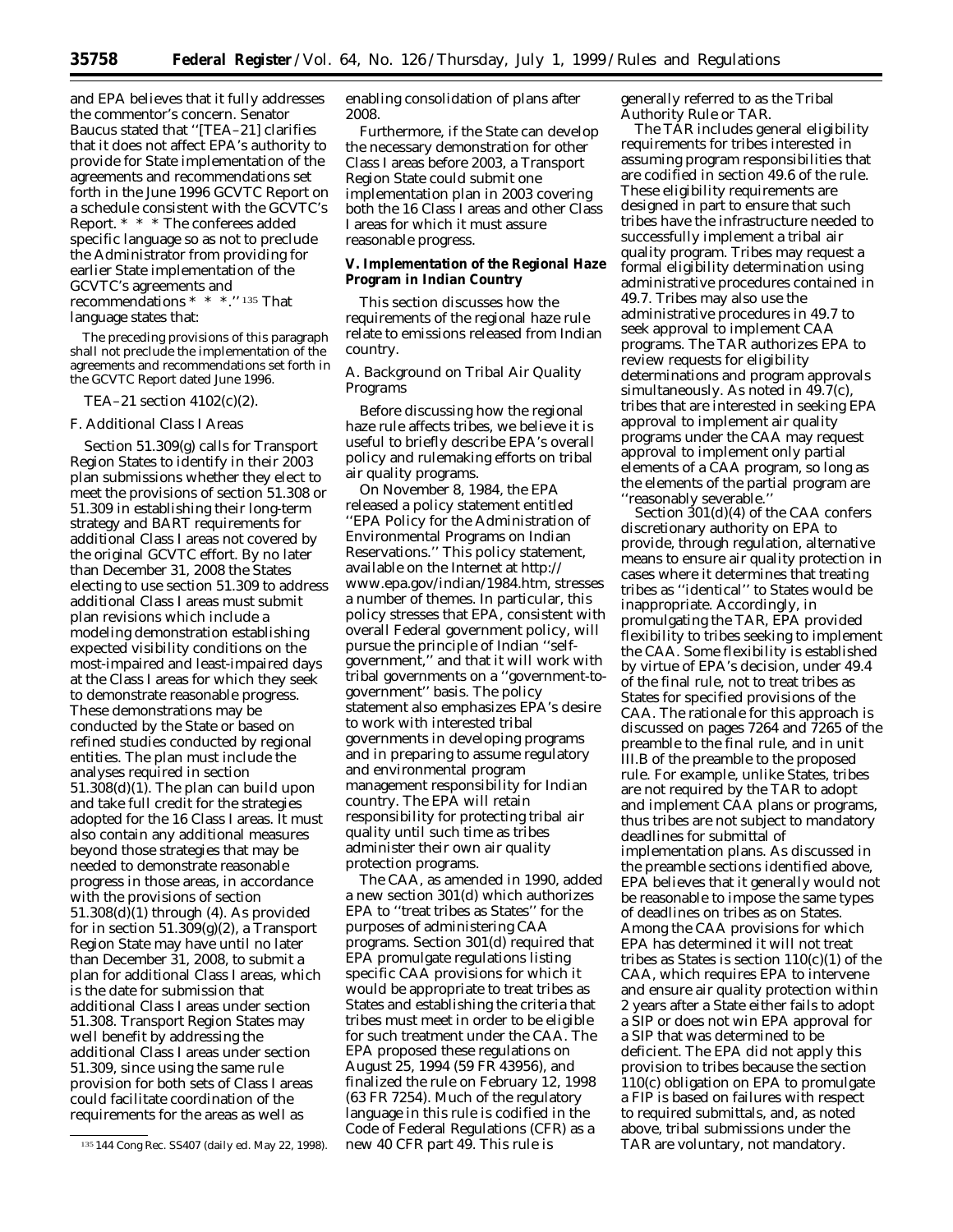Instead, pursuant to its section  $301(d)(4)$ discretionary authority, EPA has provided in the TAR that, where necessary and appropriate, it will promulgate FIPs within reasonable timeframes to protect air quality in Indian country. See 40 CFR 49.11(a).

## *B. Issues Related to the Regional Haze Program in Indian Country*

Today's final rule imposes requirements for revisions to SIPs. The rule requires States to develop SIP revisions to address regional haze, to update the SIP every 10 years, and to continue to evaluate progress toward the national visibility goal. The requirements of today's final rule are among those air quality programs for which tribes may be determined eligible and receive authorization to implement under the TAR. Tribes wishing to assume these regional haze program requirements and be ''treated as States'' may seek approval under 40 CFR 49, but are not required to do so. Where tribes do not take on this responsibility, EPA will ensure air quality protection in Indian country consistent with the provisions of 40 CFR 49.11(a).

We encourage tribes to participate in regional planning efforts for regional haze. A good example of tribal participation in regional haze planning is the efforts of tribal representatives on the GCVTC. These efforts are continuing with tribal participation on the WRAP. The EPA expects, as noted above, that additional regional planning groups will be formed in reaction to today's final rule. A number of tribes have indicated interest in participating in regional planning efforts, and we believe this is beneficial in many respects. Tribal participation can help provide emissions inventory information that can serve to better understand the importance of sources in Indian country to regional visibility impairment. Conversely, such participation can also help provide a forum for tribal participants to alert regional planning organizations as to concerns on how regional emissions are affecting air quality in Indian country.

As noted in the preamble to the TAR, we intend to work with tribes to identify air quality priorities and needs, to build communication and outreach to tribes on air quality issues, and to provide training to build tribes' technical capacity for implementing air quality programs. We recognize, however, that not all tribes will have the resources nor the expertise to participate in regional planning efforts for regional haze. An important EPA role in regional planning efforts will be to ensure that the overall objectives of the regional haze program

are met where tribes are unable to participate.

In order to encourage tribes to develop self-sufficient programs, the TAR provides tribes with the flexibility of submitting programs as they are developed, rather than in accordance with statutory deadlines. This means that tribes that choose to develop programs, where necessary may take additional time to submit implementation plans for regional haze over and above the deadlines in the TEA–21 legislation as codified in today's final rule. (See unit III.B for a discussion of these deadlines.) The TEA–21 legislation changed the deadlines for State submission of SIP revisions to address regional haze, which were originally set out in section 169B(e)(2) of the CAA. Section 49.4(f) of the TAR provides that deadlines related to SIP submittals under section 169(B)(e)(2) do not apply to tribes. We encourage tribes choosing to develop implementation plans to make every effort to submit by the deadlines to ensure that the plans are integrated with and coordinated with regional planning efforts. In the interim, EPA will work with the States and tribes to ensure that achievement of reasonable progress is not delayed.

As noted previously in unit II of this notice, sections 169A and 169B of the CAA contain requirements for visibility protection in Class I areas, and do not require that States or tribes develop plans and control strategies for visibility protection for additional locations. These provisions of the CAA do not require implementation plans to address regional haze in other Class I areas, such as those designated as Class I by tribes or States under section 164 of the CAA. One commenter from a tribe expressed concerns that the scenic beauty and value of tribal areas should not be viewed by EPA as less important than the national parks and wilderness areas that have ''mandatory Class I'' status. While EPA believes that these tribal areas are not afforded the same legal protection under the CAA as Class I areas, it is important for tribes to understand that the regional haze control program for the Federal areas will help to protect scenic locations of interest to tribes. For example, EPA believes that modeling analyses aimed at addressing Class I areas can readily add receptor locations to analyze the visibility improvements at selected tribal locations. The EPA will work with regional planning bodies to ensure that tribal interests are represented and to foster communication between States and tribes, and we will encourage the consideration of impacts on visibility in

tribal locations in regional planning efforts.

## **VI. Miscellaneous Technical Amendments to the Existing Rule**

The rule includes the following changes to coordinate the requirements of today's regional haze rule with the 1980 visibility regulations for ''reasonably attributable'' visibility impairment:

#### *Section 51.300. Purpose and Applicability*

We have amended this section to clarify that subpart P includes provisions for regional haze as well as reasonably attributable visibility impairment.

#### *Section 51.301. Definitions*

We have added the following terms: reasonably attributable visibility impairment, regional haze, deciview, State, most-impaired days, leastimpaired days, implementation plan, tribe, BART-eligible source, and geographic enhancement. The other definitions in this section apply to the program for reasonably attributable impairment as well as the new regional haze program, except where it is noted that they only apply to the program for reasonably attributable impairment.

## *Section 51.302. Implementation Control Strategies*

We have changed references in section 51.302(a) to the administrative process requirements for public hearings and SIP submissions, which are now located in section 51.102 and 51.103. We have also amended this section to clarify that the implementation control strategies addressed in the section apply to reasonably attributable visibility impairment.

#### *Section 51.305. Monitoring*

We have amended this section to clarify that the monitoring requirements in this section apply to reasonably attributable visibility impairment.

#### **VII. Administrative Requirements**

In preparing any final rule, EPA must meet the administrative requirements contained in a number of statutes and executive orders. In this section of the preamble, we discuss how the final regional haze rule addresses these administrative requirements.

## *A. Regulatory Planning and Review by the Office of Management and Budget (OMB) (Executive Order 12866)*

Under Executive Order 12866 (58 FR 51735, October 4, 1993,) the Agency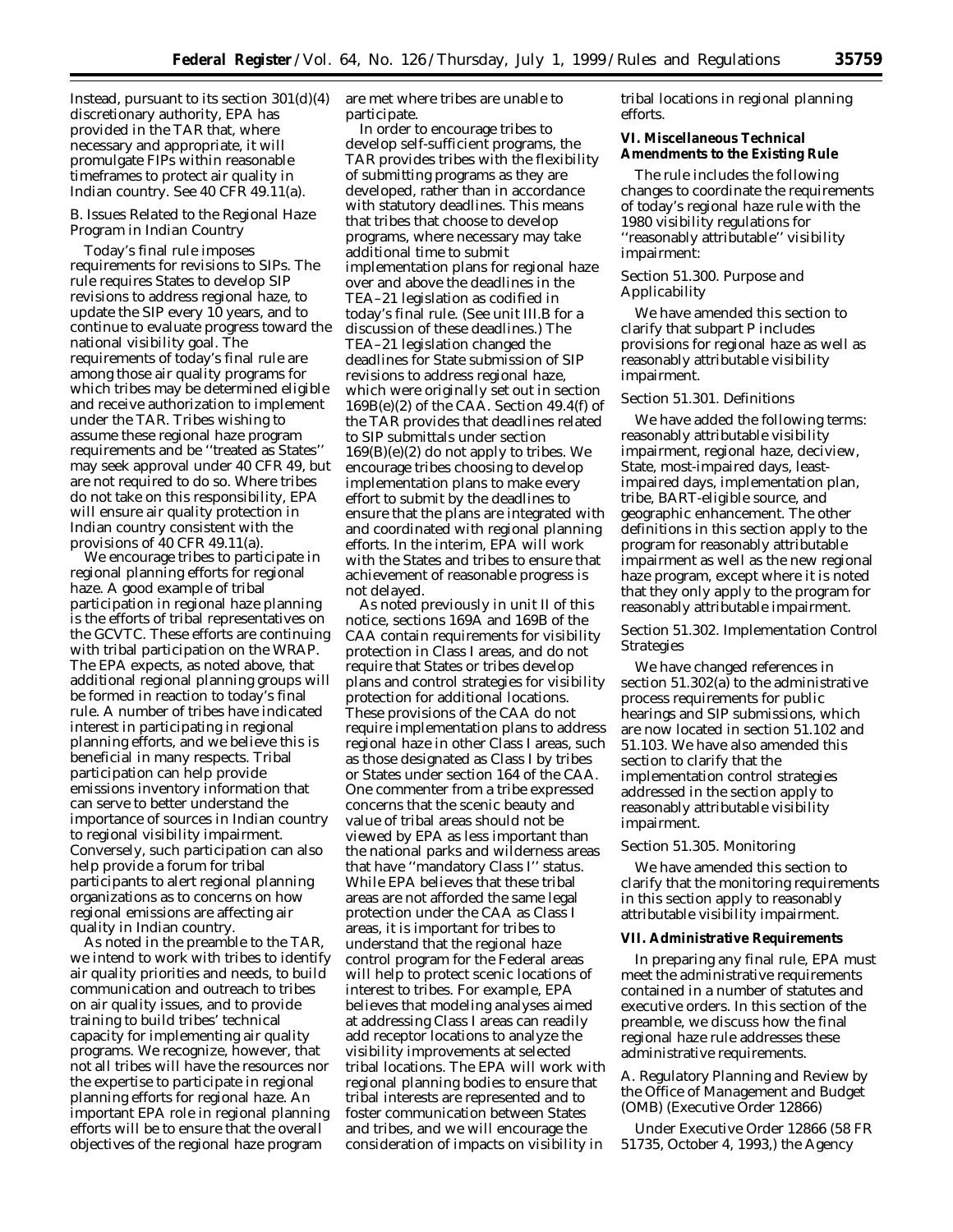must determine whether the regulatory action is ''significant'' and, therefore, subject to OMB review and the requirements of the Executive Order. The Order defines ''significant regulatory action'' as one that is likely to result in a rule that may:

(1) have an annual effect on the economy of \$100 million or more or adversely affect in a material way the economy, a sector of the economy, productivity, competition, jobs, the environment, public health or safety, or State, local, or tribal governments or communities;

(2) create a serious inconsistency or otherwise interfere with an action taken or planned by another agency;

(3) materially alter the budgetary impacts of entitlements, grants, user fees, or loan programs or the rights and obligations of recipients thereof; or

(4) raise novel legal or policy issues arising out of legal mandates, the President's priorities, or the principles set forth in the Executive Order.

Pursuant to the terms of Executive Order 12866, it has been determined that this rule is a ''significant regulatory action'' and EPA has submitted it to OMB for review. The drafts of rules submitted to OMB, the documents accompanying such drafts, written comments thereon, written responses by EPA, and identification of the changes made in response to OMB suggestions or recommendations are available for public inspection at EPA's Air and Radiation Docket Information Center (Docket No. A–95–38).

The EPA has prepared and entered into the docket a Regulatory Impact Analysis (RIA) entitled Regulatory Impact Analysis for the Regional Haze Rule. This RIA assesses the costs, economic impacts, and benefits for four illustrative progress goals, two sets of control strategies, two sets of assumptions for estimating benefits, and systems of national uniform versus regionally varying progress goals. The RIA is a caveated and illustrative assessment of the potential consequences of the regional haze rule in 2015, a year near the end of the first long-term progress period, 2018. As a result of comments from the public as well as changes initiated by EPA staff, the RIA has a broader scope, improved data, and more realistic modeling than the analysis issued with the proposed rule.

Despite these improvements, the RIA is not a precise reflection of the actual costs, economic impacts, and benefits associated with the progress goals and emission management strategies developed as a result of the final regional haze rule. This is due to the

fact that under the regional haze rule, the States bear the primary responsibility for establishing reasonable progress goals as well as emission management strategies for meeting these goals. Until such time as the States make those decisions, EPA can only speculate as to which goals may be established and what types of control requirements or emission limits might result from the associated emission management strategies.

According to the RIA, there is substantial visibility improvement due to emissions from other CAA programs such as those for the new O3 and PM NAAQS and the Tier 2 mobile sources rule. With illustrative goals ranging from 1.0 deciview improvement in 15 years to 10 percent deciview improvement in 10 years, the RIA finds that between 22 and 52 percent of the Class I area counties in the continental U.S. achieve or surpass the progress goals due to emissions reductions from other CAA programs. Furthermore, by looking at only partial attainment of the PM and O3 NAAQS and a modest (relative to the proposed rule) Tier 2 program, the RIA understated the visibility improvements from these and other CAA programs. Hence, if States established reasonable progress goals equivalent to the amount of visibility improvement which could be achieved by other CAA programs, the incremental control costs of the regional haze rule may be less than the costs estimated in the RIA, as noted below, for the first long-term strategy period. Under these conditions there could be costs associated with the planning, analysis, and BART control elements of the rule. Incremental annualized costs for those elements are estimated to be \$72 million (1990 dollars).

However, if States all choose to establish the same illustrative progress goal, the RIA estimates incremental control costs ranging from \$1 to \$4 billion with associated benefits ranging from \$1 billion to \$19 billion. But, visibility is not the only monetized effects category. Many of the benefits which could be monetized are associated with improvements to human health and other welfare effects. This is because the emission control strategies targeted at improving visibility in Class I areas also generate air quality improvements in many other parts of the country. However, the estimated visibility benefits which are monetized are substantial, ranging, for example, from 86 to 111 percent of control costs for the 1 deciview improvement in 15 years illustrative progress goal and from 32 to 52 percent for the 10 percent

deciview improvement in 10 years illustrative progress goal.

The RIA finds that the estimated net benefits (benefits minus costs) may increase and the potential for adverse economic impact would decrease if States exercise their discretion to establish State or region-specific reasonable visibility progress goals and emission-management strategies.

According to the RIA simulations, not all Class I areas achieve or surpass the illustrative visibility progress goals even after the simulation of two sets of control strategies. But, the visibility improvement is substantial with 84 to 94 percent of the 121 counties with 147 Class I areas in the continental U.S. achieving the 1.0 deciview in 15 years goal and 31 to 43 percent of the areas achieving 10 percent deciview improvement in 10 years goal. Furthermore, all areas have improved visibility. How much of the estimated progress shortfall is due to the failure of the RIA to fully account for the visibility progress due to other CAA programs and advances in control technology is unknown.

The RIA, although highly caveated and illustrative, represents an improvement over the analysis prepared for the proposed rule. Furthermore, the RIA demonstrates significant visibility progress in 121 counties with 147 Class I areas in the continental U.S. These improvements result from other CAA programs as well as those targeted at the illustrative progress goals. Despite incomplete coverage of effects and pollutants, the monetized benefits of strategies associated with illustrative nationally uniform goals are substantial, outweighing the control strategy costs under most conditions for the first longterm strategy period. However, higher net benefits may result and the potential for significant adverse impact may be mitigated if States exercise the discretion to establish reasonable progress goals and emission management strategies. The flexibility for State discretion is, of course, exactly what the regional haze rule provides.

#### *B. Regulatory Flexibility Act*

The EPA has determined that it is not necessary to prepare a regulatory flexibility analysis in connection with this final rule. The EPA has also determined that this rule will not have a significant impact on a substantial number of small entities because the rule does not establish requirements applicable to small entities.

The Regulatory Flexibility Act (5 U.S.C. §§ 601 et seq.) (RFA), as amended by the Small Business Regulatory Enforcement Fairness Act (Pub. L.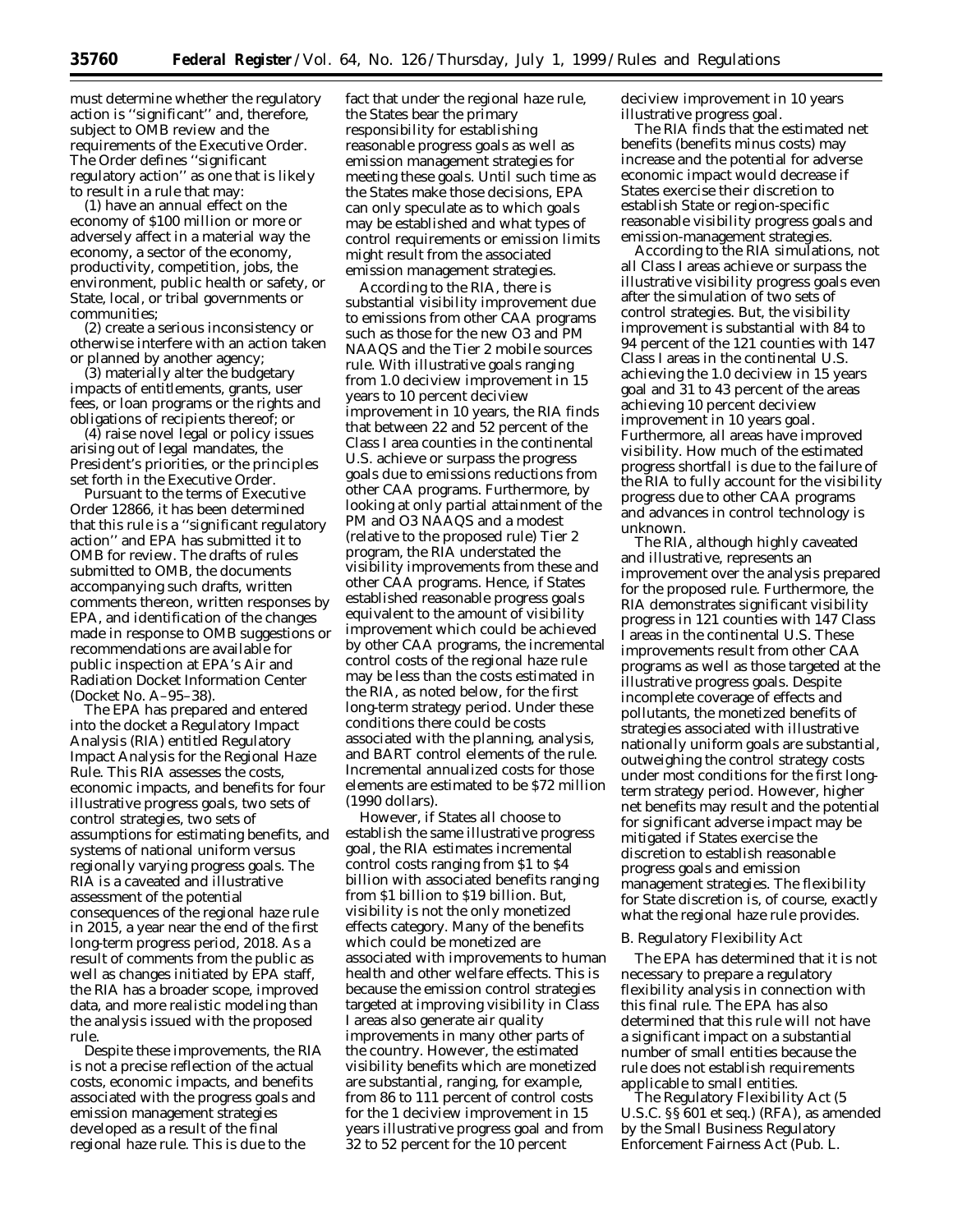No.104–121) ( SBREFA), provides that whenever an agency is required to publish a general notice of proposed rulemaking, it must prepare and make available an initial regulatory flexibility analysis, unless it certifies that the proposed rule, if promulgated, will not have ''a significant economic impact on a substantial number of small entities.'' 5 U.S.C. § 605(b). Courts have interpreted the RFA to require a regulatory flexibility analysis only when small entities will be subject to the requirements of the rule. See *Motor and Equip. Mfrs. Ass'n* v. *Nichols,* 142 F.3d 449 (D.C. Cir. 1998); *United Distribution Cos.* v. *FERC,* 88 F.3d 1105, 1170 (D.C. Cir. 1996); Mid-Tex Elec. Co-op, Inc. v. FERC, 773 F.2d 327, 342 (D.C. Cir. 1985) (agency's certification need only consider the rule's impact on entities subject to the rule).

As stated in the proposal, the regional haze rule will not establish requirements applicable to small entities. The rule applies to States, not to small entities. The rule requires States to develop, adopt, and submit SIP revisions that will ensure reasonable progress toward the national visibility goal, and would generally leave to the States the task of determining how to obtain those reductions, including which entities to regulate. In developing emission control measures, section 169A of the CAA requires States to address BART for a select list of major stationary sources defined by section  $169A(g)(7)$  of the CAA. As noted in the proposal, however, the State's determination of BART for regional haze involves some State discretion in considering a number of factors set forth in section  $169A(g)(2)$ , including the costs of compliance. Further, the final rule allows States to adopt alternative measures in lieu of requiring the installation and operation of BART at these major stationary sources. As a result, the potential consequences of today's final rule at specific sources are speculative. Any requirements for emission control measures, including any requirements for BART, will be established by State rulemakings. The States will accordingly exercise substantial intervening discretion in implementing the final rule.

For the final rule, EPA is confirming its initial certification that the rule would not have a significant impact on a substantial number of small entities. The EPA notes, however, that the Agency did conduct a more general analysis of the potential impact on small entities of possible State implementation strategies. This analysis is documented in the RIA. In addition, as noted in the proposal, EPA undertook

small-entity outreach activities on a voluntary basis. The EPA also has issued guidance, entitled ''Guidance on Mitigation of Impact to Small Business While Implementing Air Quality Standards and Regulations,'' which can be found on the internet at: http:// ttnwww.rtpnc.epa.gov/implement/ actions.htmιOther. This guidance outlines potential implementation strategies that would mitigate impacts on small sources and encourages States to make use of these strategies wherever possible and appropriate. The EPA did receive comments regarding the impact on the regional haze rule on small entities. These comments are addressed in the Response to Comments document.

#### *C. Paperwork Reduction Act—Impact on Reporting Requirements*

The information collection requirements in this rule relating to State requirements for the protection of visibility in Class I national parks and wilderness areas were submitted to OMB for review and approval under the Paperwork Reduction Act, 44 U.S.C. 3501, *et seq.* An Information Collection Request document was prepared by EPA (ICR No. 1813.02) and a copy may be obtained from Sandy Farmer, by mail at OPPE Regulatory Information Division, U.S. EPA (2137) 401 M Street, S.W.; Washington, DC 20460, by email at *farmer.sandy@epamail.epa.gov,* or by calling  $(202)$   $260-2740$ . A copy may also be downloaded off the internet at *http:/ /www.epa.gov/icr.* The information requirements are not effective until OMB approves them.

This collection of information has an estimated reporting burden, for the fifty States and District of Columbia, of approximately 22,000 to 47,000 hours for a 3-year period between mid-1999 and mid-2002. The Agency expects the Federal burden will be approximately 1900 to 4000 hours for the 3-year period. The Agency anticipates States costs of about \$980,000 to \$2,064,000 for the 3-year period. The Agency estimates the annual Federal costs to be approximately \$83,000 to \$175,000 for the 3-year period. These estimates include time for reviewing requirements and instructions, evaluating data sources, gathering and maintaining data, and completing and reviewing the collection of information.

Burden means the total time, effort, or financial resources expended by persons to generate, maintain, retain, or disclose or provide information to or for a Federal agency. This includes the time needed to review instructions; develop, acquire, install, and utilize technology and systems for the purposes of

collecting, validating, and verifying information, processing and maintaining information, and disclosing and providing information; adjust the existing ways to comply with any previously applicable instructions and requirements; train personnel to be able to respond to a collection of information; search data sources; complete and review the collection of information; and transmit or otherwise disclose the information.

An agency may not conduct or sponsor, and a person is not required to respond to a collection of information unless it displays a currently valid OMB control number. The OMB control numbers for EPA's regulations are listed in 40 CFR Part 9 and 48 CFR Chapter 15.

#### *D. Unfunded Mandates Reform Act*

Title II of the Unfunded Mandates Reform Act of 1995 (Pub. L. 104–4) (UMRA), establishes requirements for Federal agencies to assess the effects of their regulatory actions on State, local, and tribal governments and the private sector. Under section 202 of the UMRA, 2 U.S.C. 1532, EPA generally must prepare a written statement, including a cost-benefit analysis, for any proposed or final rule that ''includes any Federal mandate that may result in the expenditure by State, local, and tribal governments, in the aggregate, or by the private sector, of \$100,000,000 or more

\* \* \* in any one year.'' A ''Federal mandate'' is defined under section 421(6), 2 U.S.C. 658(6), to include a ''Federal intergovernmental mandate'' and a ''Federal private sector mandate.'' A ''Federal intergovernmental mandate,'' in turn, is defined to include a regulation that ''would impose an enforceable duty upon State, local, or tribal governments,'' section  $421(5)$ (A)(i), 2 U.S.C. 658(5)(A)(i), except for, among other things, a duty that is ''a condition of Federal assistance," section  $421(5)(A)(i)(I)$ . A ''Federal private sector mandate'' includes a regulation that ''would impose an enforceable duty upon the private sector,'' with certain exceptions, section 421(7)(A), 2 U.S.C. 658(7)(A).

Before promulgating an EPA rule for which a written statement is needed under section 202 of the UMRA, section 205, 2 U.S.C. 1535, of the UMRA generally requires EPA to identify and consider a reasonable number of regulatory alternatives and adopt the least costly, most cost effective, or least burdensome alternative that achieves the objectives of the rule.

The RIA prepared by EPA and placed in the docket for this rulemaking is consistent with the requirements of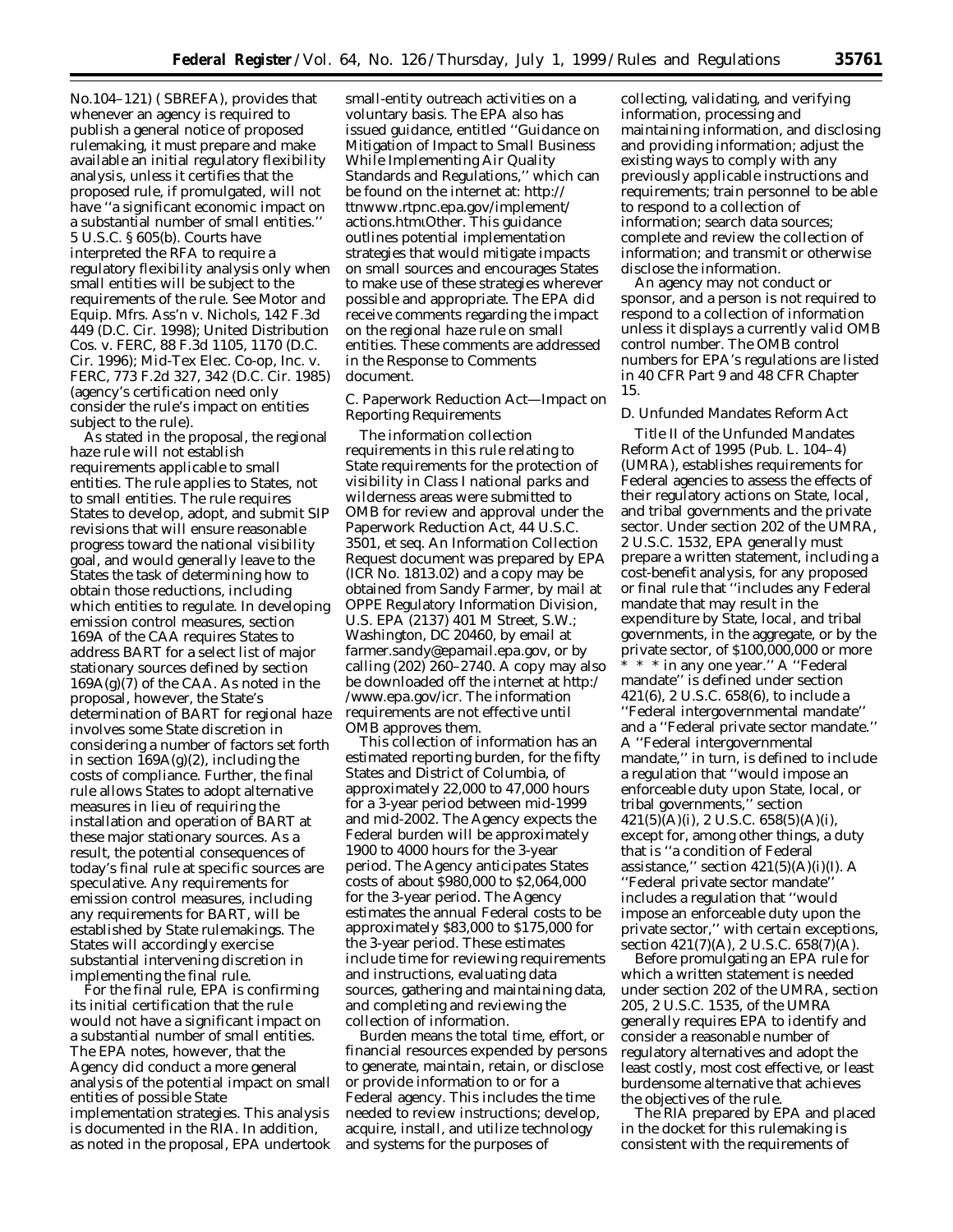section 202 of the UMRA. Furthermore, EPA is not directly establishing any regulatory requirements that may significantly or uniquely affect small governments, including tribal governments. Thus, EPA is not obligated to develop under section 203 of the UMRA a small government agency plan. Further, as described in the proposal, EPA carried out consultations with the governmental entities affected by this rule in a manner consistent with the intergovernmental consultation provisions of section 204 of the UMRA.

The EPA also believes that because the rule provides States with substantial flexibility, the proposed rule meets the UMRA requirement in section 205 to select the least costly and burdensome alternative in light of the statutory mandate to issue regulations that make reasonable progress toward the national visibility protection goal. The rule provides States with the flexibility to establish reasonable progress goals and BART based on certain criteria, one of which is the costs of compliance. The rule also provides States with the flexibility to adopt alternatives, such as an emissions trading program, in lieu of requiring BART. Finally, the rule provides the States with the flexibility to develop long-term strategies. The regional haze rule, therefore, inherently provides for adoption of the least costly, most cost effective, or least burdensome alternative that achieves the objective of the rule.

The EPA is not reaching a final conclusion as to the applicability of the requirements of UMRA to this rulemaking action. It is questionable whether a requirement to submit a SIP revision constitutes a Federal mandate. The obligation for a state to revise its SIP that arises out of sections 110(a), 169A and 169B of the CAA is not legally enforceable by a court of law and, at most, is a condition for continued receipt of highway funds. Therefore, it is possible to view an action requiring such a submittal as not creating any enforceable duty within the meaning of section  $421(5)(A)(i)$  of UMRA (2 U.S.C.  $658(5)(A)(i)$ . Even if it did, the duty could be viewed as falling within the exception for a condition of Federal assistance under section  $421(5)(A)(i)(I)$ of UMRA (2 U.S.C. 658(5)(A)(i)(I)). As noted earlier, however, notwithstanding these issues, the discussion in section 2 and the analysis in Chapter 8 of the RIA constitutes the UMRA statement that would be required by UMRA if its statutory provisions applied, and EPA has consulted with governmental entities as would be required by UMRA. Consequently, it is not necessary for EPA to reach a conclusion as to the

#### applicability of the UMRA requirements.

#### *E. Environmental Justice—Executive Order 12898*

Executive Order 12898 requires that each Federal agency make achieving environmental justice part of its mission by identifying and addressing, as appropriate, disproportionately high and adverse human health or environmental effects of its programs, policies, and activities on minorities and low-income populations. The requirements of Executive Order 12898 have been addressed to the extent practicable in the RIA cited above, particularly in chapters 2 and 9 of the RIA.

#### *F. Congressional Review Act*

The Congressional Review Act, 5 U.S.C. 801 *et seq.*, as added by the Small Business Regulatory Enforcement Fairness Act of 1996, generally provides that before a rule may take effect, the agency promulgating the rule must submit a rule report, which includes a copy of the rule, to each House of the Congress and to the Comptroller General of the U.S. The EPA will submit a report containing this rule and other required information to the U.S. Senate, the U.S. House of Representatives, and the Comptroller General of the U.S. prior to publication of the rule in the **Federal Register**. A ''major rule'' cannot take effect until 60 days after it is published in the **Federal Register**. This action is a ''major rule'' as defined by 5 U.S.C. section 804(2). This rule will be effective August 30, 1999.

### *G. Protection of Children From Environmental Health Risks and Safety Risks—Executive Order 13045*

Executive Order 13045: ''Protection of Children from Environmental Health Risks and Safety Risks'' (62 FR 19885, April 23, 1997) applies to any rule that: (1) is determined to be ''economically significant'' as defined under E.O. 12866, and (2) concerns an environmental health or safety risk that EPA has reason to believe may have a disproportionate effect on children. If the regulatory action meets both criteria, the Agency must evaluate the environmental health or safety effects of the planned rule on children, and explain why the planned regulation is preferable to other potentially effective and reasonably feasible alternatives considered by the Agency. The EPA interprets E.O. 13045 as applying only to those regulatory actions that are based on health or safety risks, such that the analysis required under section 5– 501 of the Order has the potential to

influence the regulation. The regional haze rule is not subject to E.O. 13045 because it does not establish an environmental standard intended to mitigate health or safety risks.

#### *H. Enhancing the Intergovernmental Partnership—Executive Order 12875*

Under Executive Order 12875, EPA may not issue a regulation that is not required by statute and that creates a mandate upon a State, local or tribal government, unless the Federal government provides the funds necessary to pay the direct compliance costs incurred by those governments, or EPA consults with those governments. If EPA complies by consulting, Executive Order 12875 requires EPA to provide to the OMB a description of the extent of EPA's prior consultation with representatives of affected State, local and tribal governments, the nature of their concerns, copies of any written communications from the governments, and a statement supporting the need to issue the regulation. In addition, Executive Order 12875 requires EPA to develop an effective process permitting elected officials and other representatives of State, local and tribal governments ''to provide meaningful and timely input in the development of regulatory proposals containing significant unfunded mandates.''

Today's final rule does not create a mandate on State, local or tribal governments. As explained in the discussion of UMRA (unit VII.D), this rule does not impose an enforceable duty on these entities. Accordingly, the requirements of section 1(a) of Executive Order 12875 do not apply to this rule.

The EPA notes, however that considerable consultation has taken place with State, local and tribal government representatives in developing the final regional haze rule. In September 1995, EPA formed a subcommittee under the authority of the Federal Advisory Committee Act to advise the Agency on various issues related to implementation of the revised ozone and particulate matter NAAQS and the regional haze program. This group met a total of 13 times between September 1995 and completion of its duties in December 1997. Several State and local governmental representatives were on this subcommittee. The EPA received and reviewed comments from over 40 States and 1 tribal government on the July 1997 proposal. Tribes in the west have been active in discussion on regional haze, both as members of the GCVTC, and in the follow-on body, the WRAP. In addition, EPA has held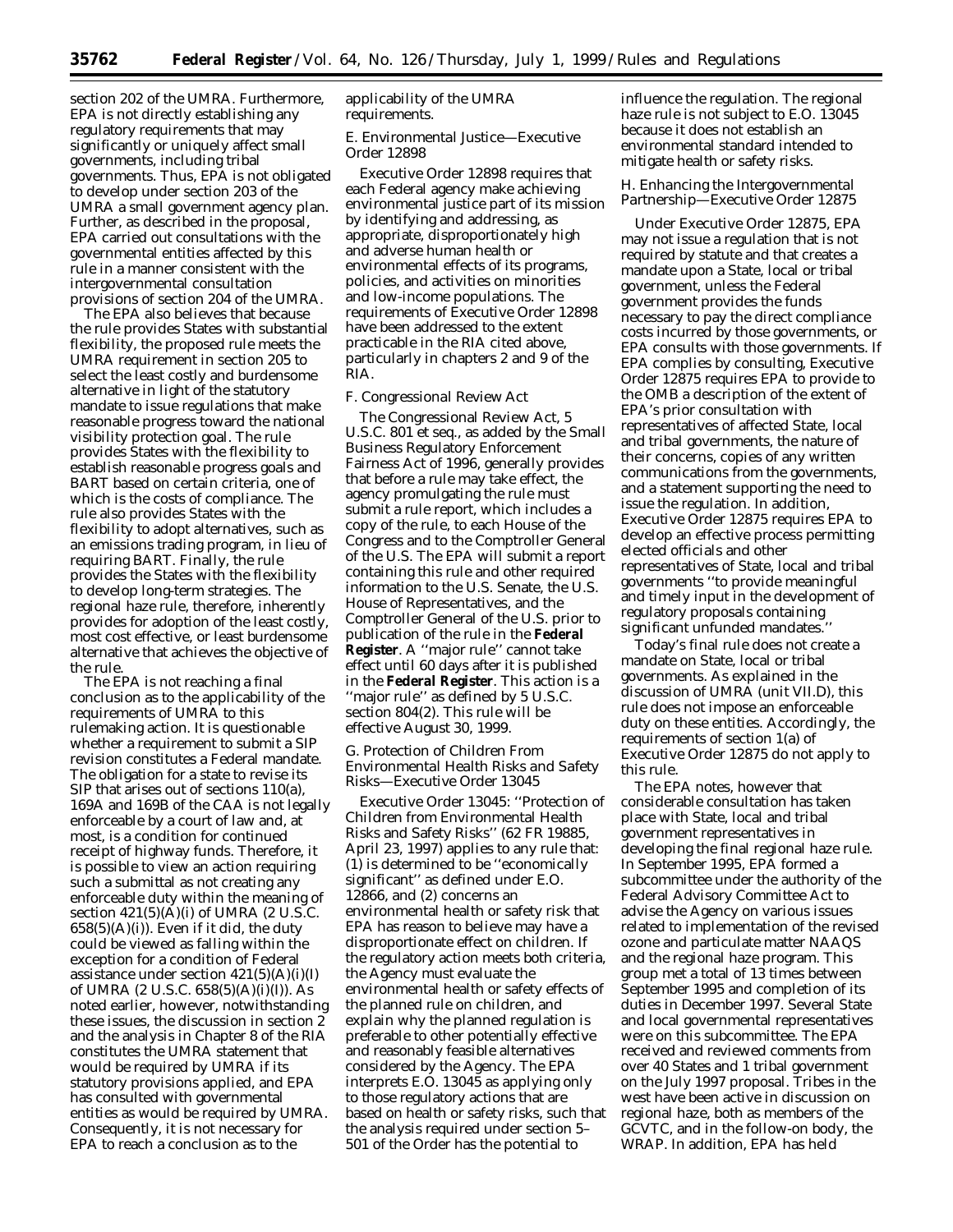numerous meetings with State and local representatives.

## *I. Executive Order 13084: Consultation and Coordination With Indian Tribal Governments*

Under Executive Order 13084, EPA may not issue a regulation that is not required by statute, that significantly or uniquely affects the communities of Indian tribal governments, and that imposes substantial direct compliance costs on those communities, unless the Federal government provides the funds necessary to pay the direct compliance costs incurred by the tribal governments, or EPA consults with those governments. If EPA complies by consulting, Executive Order 13084 requires EPA to provide to OMB, in a separately identified section of the preamble to the rule, a description of the extent of EPA's prior consultation with representatives of affected tribal governments, a summary of the nature of their concerns, and a statement supporting the need to issue the regulation. In addition, Executive Order 13084 requires EPA to develop an effective process permitting elected officials and other representatives of Indian tribal governments ''to provide meaningful and timely input in the development of regulatory policies on matters that significantly or uniquely affect their communities.''

Because the rule does not establish a visibility progress goal or emission management strategy, the rule does not impose control or other direct compliance requirements. Hence, the rule does not create a mandate on tribal governments. Accordingly, the requirements of 3(b) of Executive Order 13084 do not apply to this rule.

#### *J. National Technology Transfer and Advancement Act*

Section 12(d) of the National Technology Transfer and Advancement Act of 1995 (''NTTAA''), Pub. L. No. 104–113, section 12(d) (15 U.S.C. 272 note) directs EPA to use voluntary consensus standards in its regulatory activities unless to do so would be inconsistent with applicable law or otherwise impractical. Voluntary consensus standards are technical standards (e.g., materials specifications, test methods, sampling procedures, and business practices) that are developed or adopted by voluntary consensus standards bodies. The NTTAA directs EPA to provide Congress, through OMB, explanations when the Agency decides not to use available and applicable voluntary consensus standards.

This action does not involve technical standards. Therefore, EPA did not

consider the use of any voluntary consensus standards.

#### **List of Subjects in 40 CFR Part 51**

Environmental protection, Administrative practice and procedure, Air pollution control, Carbon monoxide, Nitrogen dioxide, Particulate matter, Sulfur oxides, Volatile organic compounds.

Dated: April 22, 1999.

## **Carol M. Browner,**

## *Administrator.*

For the reasons set forth in the preamble, part 51 of chapter I of title 40 of the Code of Federal Regulations is amended as follows:

## **PART 51—REQUIREMENTS FOR PREPARATION, ADOPTION, AND SUBMITTAL OF IMPLEMENTATION PLANS**

1. The authority citation for Part 51 is revised to read as follows:

**Authority:** 42 U.S.C. 7410, 7414, 7421, 7470–7479, 7491, 7492, 7601, and 7602.

#### **Subpart P—Protection of Visibility**

2. Section 51.300 is amended by revising paragraphs (a), (b)(1) introductory text, and (b)(2), and by adding paragraph (b)(3) to read as follows:

#### **§ 51.300 Purpose and applicability.**

(a) *Purpose.* The primary purposes of this subpart are to require States to develop programs to assure reasonable progress toward meeting the national goal of preventing any future, and remedying any existing, impairment of visibility in mandatory Class I Federal areas which impairment results from manmade air pollution; and to establish necessary additional procedures for new source permit applicants, States and Federal Land Managers to use in conducting the visibility impact analysis required for new sources under § 51.166. This subpart sets forth requirements addressing visibility impairment in its two principal forms: ''reasonably attributable'' impairment (i.e., impairment attributable to a single source/small group of sources) and regional haze (i.e., widespread haze from a multitude of sources which impairs visibility in every direction over a large area).

(b) *Applicability.* (1) *General Applicability.* The provisions of this subpart pertaining to implementation plan requirements for assuring reasonable progress in preventing any future and remedying any existing visibility impairment are applicable to:

\* \* \* \* \*

(2) The provisions of this subpart pertaining to implementation plans to address reasonably attributable visibility impairment are applicable to the following States:

Alabama, Alaska, Arizona, Arkansas, California, Colorado, Florida, Georgia, Hawaii, Idaho, Kentucky, Louisiana, Maine, Michigan, Minnesota, Missouri, Montana, Nevada, New Hampshire, New Jersey, New Mexico, North Carolina, North Dakota, Oklahoma, Oregon, South Carolina, South Dakota, Tennessee, Texas, Utah, Vermont, Virginia, Virgin Islands, Washington, West Virginia, Wyoming.

(3) The provisions of this subpart pertaining to implementation plans to address regional haze visibility impairment are applicable to all States as defined in section 302(d) of the Clean Air Act (CAA) except Guam, Puerto Rico, American Samoa, and the Northern Mariana Islands.

## **BILLING CODE 6560–50–U**

3. Section 51.301 is amended by removing the paragraph designations, placing the defined terms in alphabetical order, revising the definitions of *Federal Land Manager, Major stationary source, Natural conditions,* and *Visibility impairment,* and adding in alphabetical order definitions of *Reasonably attributable visibility impairment, Regional haze, Deciview, State, Most impaired days, Least impaired days, Implementation plan, Indian tribe* or *tribe, BART-eligible source,* and *Geographic enhancement for the purpose of § 51.308* to read as follows:

#### **§ 51.301 Definitions.**

\* \* \* \* \* *BART-eligible source* means an *existing stationary facility* as defined in this section.

\* \* \* \* \* *Deciview* means a measurement of visibility impairment. A deciview is a haze index derived from calculated light extinction, such that uniform changes in haziness correspond to uniform incremental changes in perception across the entire range of conditions, from pristine to highly impaired. The deciview haze index is calculated based on the following equation (for the purposes of calculating deciview, the atmospheric light extinction coefficient must be calculated from aerosol measurements):

Deciview haze index=10  $\ln_e (b_{ext}/10$  $Mm^{-1}$ ).

Where  $b_{\text{ext}}$ =the atmospheric light extinction coefficient, expressed in inverse megameters  $(Mm^{-1})$ .

\* \* \* \* \*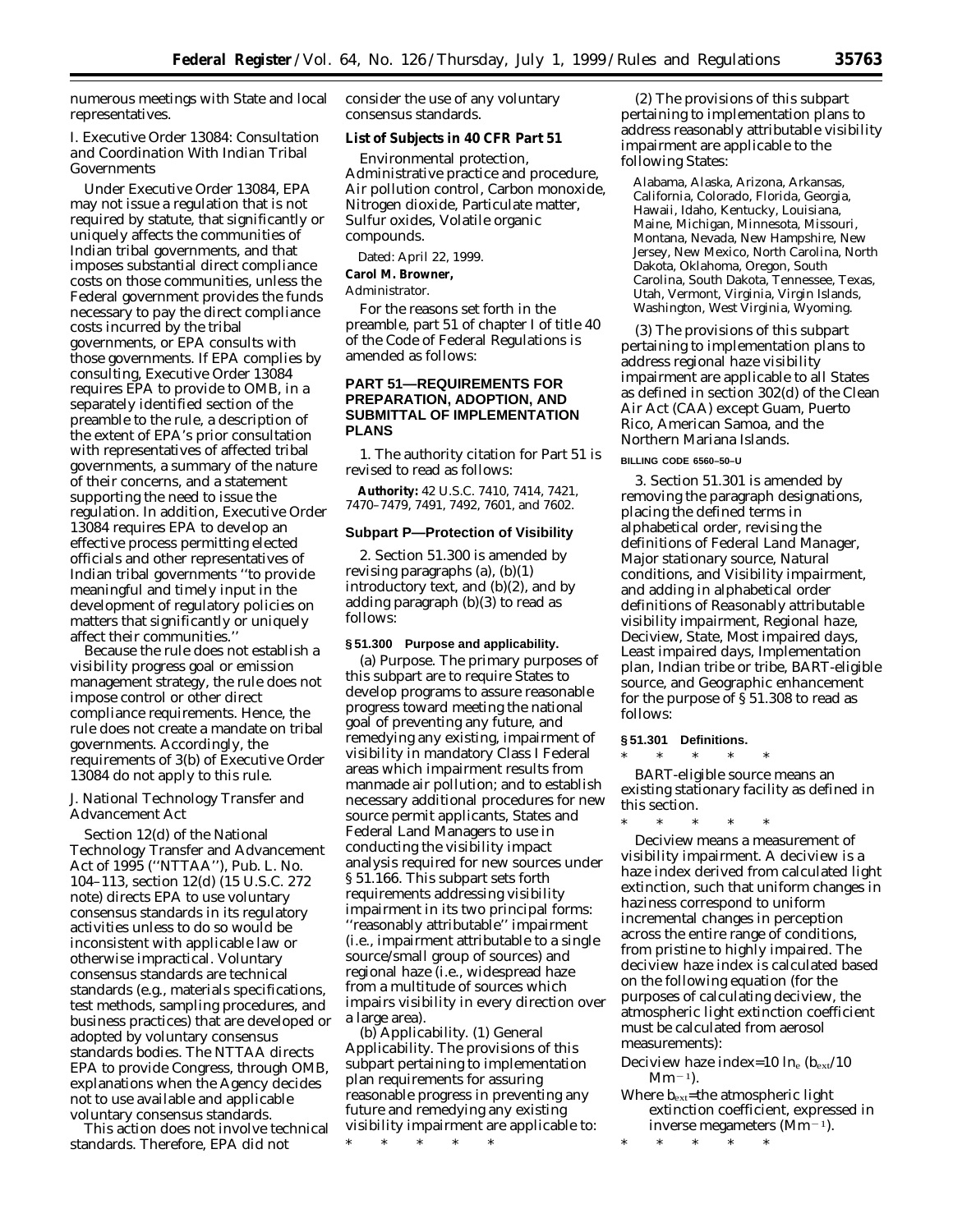*Federal Land Manager* means the Secretary of the department with authority over the Federal Class I area (or the Secretary's designee) or, with respect to Roosevelt-Campobello International Park, the Chairman of the Roosevelt-Campobello International Park Commission.

\* \* \* \* \* *Geographic enhancement for the purpose of § 51.308* means a method, procedure, or process to allow a broad regional strategy, such as an emissions trading program designed to achieve greater reasonable progress than BART for regional haze, to accommodate BART for reasonably attributable impairment.

*Implementation plan* means, for the purposes of this part, any State Implementation Plan, Federal Implementation Plan, or Tribal Implementation Plan.

\* \* \* \* \* *Indian tribe* or *tribe* means any Indian tribe, band, nation, or other organized group or community, including any Alaska Native village, which is federally recognized as eligible for the special programs and services provided by the United States to Indians because of their status as Indians.

\* \* \* \* \* *Least impaired days* means the average visibility impairment (measured in deciviews) for the twenty percent of monitored days in a calendar year with the lowest amount of visibility impairment.

*Major stationary source* and major modification mean major stationary source and major modification, respectively, as defined in § 51.166.

\* \* \* \* \*

*Most impaired days* means the average visibility impairment (measured in deciviews) for the twenty percent of monitored days in a calendar year with the highest amount of visibility impairment.

*Natural conditions* includes naturally occurring phenomena that reduce visibility as measured in terms of light extinction, visual range, contrast, or coloration.

\* \* \* \* \*

*Reasonably attributable visibility impairment* means visibility impairment that is caused by the emission of air pollutants from one, or a small number of sources.

\* \* \* \* \* *Regional haze* means visibility impairment that is caused by the emission of air pollutants from numerous sources located over a wide geographic area. Such sources include, but are not limited to, major and minor stationary sources, mobile sources, and area sources.

\* \* \* \* \* *State* means ''State'' as defined in section 302(d) of the CAA.

\* \* \* \* \* *Visibility impairment* means any humanly perceptible change in visibility

(light extinction, visual range, contrast, coloration) from that which would have existed under natural conditions.

\* \* \* \* \*

## **BILLING CODE 6560–50–M**

4. Section 51.302 is amended by revising the section heading, paragraphs (a), (c) introductory text,  $(c)(1)$ ,  $(c)(2)$ introductory text, (c)(4) introductory text, and  $(c)(4)(iv)$  to read as follows:

#### **§ 51.302 Implementation control strategies for reasonably attributable visibility impairment.**

(a) *Plan Revision Procedures.* (1) Each State identified in § 51.300(b)(2) must have submitted, not later than September 2, 1981, an implementation plan meeting the requirements of this subpart pertaining to reasonably attributable visibility impairment.

(2)(i) The State, prior to adoption of any implementation plan to address reasonably attributable visibility impairment required by this subpart, must conduct one or more public hearings on such plan in accordance with § 51.102.

(ii) In addition to the requirements in § 51.102, the State must provide written notification of such hearings to each affected Federal Land Manager, and other affected States, and must state where the public can inspect a summary prepared by the Federal Land Managers of their conclusions and recommendations, if any, on the proposed plan revision.

(3) Submission of plans as required by this subpart must be conducted in accordance with the procedures in § 51.103.

\* \* \* \* \*

(c) *General plan requirements for reasonably attributable visibility impairment.* (1) The affected Federal Land Manager may certify to the State, at any time, that there exists reasonably attributable impairment of visibility in any mandatory Class I Federal area.

(2) The plan must contain the following to address reasonably attributable impairment: \* \* \* \* \*

(4) For any existing reasonably attributable visibility impairment the Federal Land Manager certifies to the State under paragraph  $(c)(1)$  of this

section, at least 6 months prior to plan submission or revision:

\* \* \* \* \* (iv) The plan must require that each existing stationary facility required to install and operate BART do so as expeditiously as practicable but in no case later than five years after plan approval.

\* \* \* \* \* 5. Section 51.305 is amended by revising the section heading and paragraph (a) to read as follows:

#### **§ 51.305 Monitoring for reasonably attributable visibility impairment.**

(a) For the purposes of addressing reasonably attributable visibility impairment, each State containing a mandatory Class I Federal area must include in the plan a strategy for evaluating reasonably attributable visibility impairment in any mandatory Class I Federal area by visual observation or other appropriate monitoring techniques. Such strategy must take into account current and anticipated visibility monitoring research, the availability of appropriate monitoring techniques, and such guidance as is provided by the Agency.

\* \* \* \* \* 6. Section 51.306 is amended by revising the section heading, paragraph (a)(1), paragraph (c) introductory text, and paragraph (d) to read as follows:

#### **§ 51.306 Long-term strategy requirements for reasonably attributable visibility impairment.**

(a)(1) For the purposes of addressing reasonably attributable visibility impairment, each plan must include a long-term (10–15 years) strategy for making reasonable progress toward the national goal specified in § 51.300(a). This strategy must cover any existing impairment the Federal Land Manager certifies to the State at least 6 months prior to plan submission, and any integral vista of which the Federal Land Manager notifies the State at least 6 months prior to plan submission.

\* \* \* \* \* (c) The plan must provide for periodic review and revision, as appropriate, of the long-term strategy for addressing reasonably attributable visibility impairment. The plan must provide for such periodic review and revision not less frequently than every 3 years until the date of submission of the State's first plan addressing regional haze visibility impairment in accordance with § 51.308(b) and (c). On or before this date, the State must revise its plan to provide for review and revision of a coordinated long-term strategy for addressing reasonably attributable and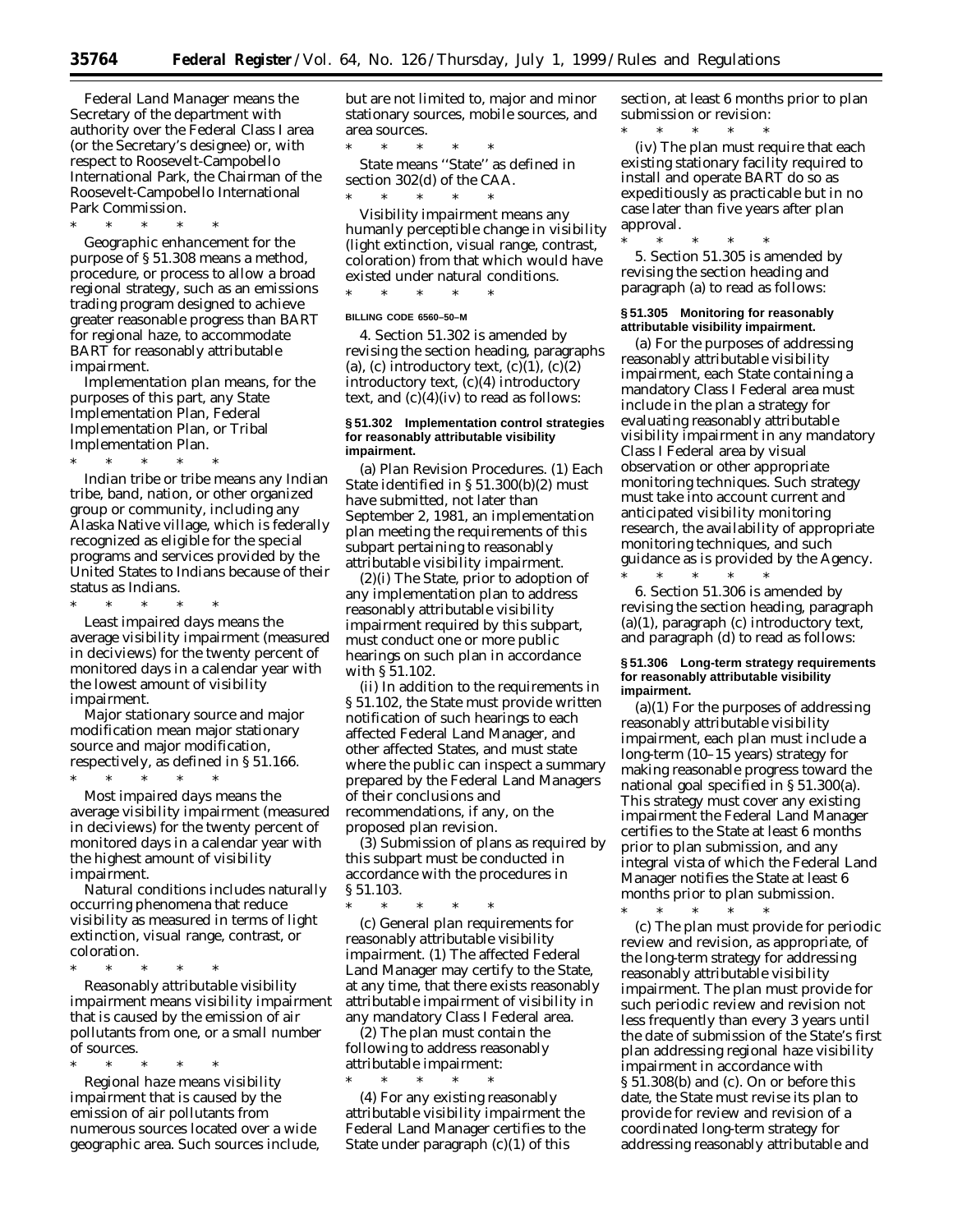regional haze visibility impairment, and the State must submit the first such coordinated long-term strategy. Future coordinated long-term strategies must be submitted consistent with the schedule for periodic progress reports set forth in § 51.308(g). Until the State revises its plan to meet this requirement, the State must continue to comply with existing requirements for plan review and revision, and with all emission management requirements in the plan to address reasonably attributable impairment. This requirement does not affect any preexisting deadlines for State submittal of a long-term strategy review (or element thereof) between August 30, 1999, and the date required for submission of the State's first regional haze plan. In addition, the plan must provide for review of the long-term strategy as it applies to reasonably attributable impairment, and revision as appropriate, within 3 years of State receipt of any certification of reasonably attributable impairment from a Federal Land Manager. The review process must include consultation with the appropriate Federal Land Managers, and the State must provide a report to the public and the Administrator on progress toward the national goal. This report must include an assessment of: \* \* \* \* \*

(d) The long-term strategy must provide for review of the impacts from any new major stationary source or major modifications on visibility in any mandatory Class I Federal area. This review of major stationary sources or major modifications must be in accordance with § 51.307, § 51.166, § 51.160, and any other binding guidance provided by the Agency insofar as these provisions pertain to protection of visibility in any mandatory Class I Federal areas.

\* \* \* \* \* 7. Section 51.307 is amended by revising paragraph (a) introductory text,  $(a)(2)$  and  $(c)$  to read as follows:

#### **§ 51.307 New source review.**

(a) For purposes of new source review of any new major stationary source or major modification that would be constructed in an area that is designated attainment or unclassified under section  $107(d)(1)(D)$  or  $(E)$  of the CAA, the State plan must, in any review under § 51.166 with respect to visibility protection and analyses, provide for:

\* \* \* \* \* (2) Where the State requires or receives advance notification (e.g. early consultation with the source prior to submission of the application or notification of intent to monitor under

§ 51.166) of a permit application of a source that may affect visibility the State must notify all affected Federal Land Managers within 30 days of such advance notification, and  $*$ 

\* \* \* \* \* (c) Review of any major stationary source or major modification under paragraph (b) of this section, shall be conducted in accordance with paragraph (a) of this section, and § 51.166(o), (p)(1) through (2), and (q). In conducting such reviews the State must ensure that the source's emissions will be consistent with making reasonable progress toward the national visibility goal referred to in § 51.300(a). The State may take into account the costs of compliance, the time necessary for compliance, the energy and nonair quality environmental impacts of compliance, and the useful life of the source.

\* \* \* \* \* 8. A new § 51.308 is added to subpart P to read as follows:

#### **§ 51.308 Regional haze program requirements.**

(a) *What is the purpose of this section?* This section establishes requirements for implementation plans, plan revisions, and periodic progress reviews to address regional haze.

(b) *When are the first implementation plans due under the regional haze program?* Except as provided in paragraph (c) of this section and § 51.309(c), each State identified in § 51.300(b)(3) must submit an implementation plan for regional haze meeting the requirements of paragraphs (d) and (e) of this section by the following dates:

(1) For any area designated as attainment or unclassifiable for the national ambient air quality standard (NAAQS) for fine particulate matter (PM2.5), the State must submit a regional haze implementation plan to EPA within 12 months after the date of designation.

(2) For any area designated as nonattainment for the PM<sub>2.5</sub> NAAQS, the State must submit a regional haze implementation plan to EPA at the same time that the State's plan for implementation of the  $PM<sub>2.5</sub> NAAGS$ must be submitted under section 172 of the CAA, that is, within 3 years after the area is designated as nonattainment, but not later than December 31, 2008.

(c) *Options for regional planning.* If at the time the SIP for regional haze would otherwise be due, a State is working with other States to develop a coordinated approach to regional haze by participating in a regional planning process, the State may choose to defer

addressing the core requirements for regional haze in paragraph (d) of this section and the requirements for BART in paragraph (e) of this section. If a State opts to do this, it must meet the following requirements:

(1) The State must submit an implementation plan by the earliest date by which an implementation plan would be due for any area of the State under paragraph (b) of this section. This implementation plan must contain the following:

(i) A demonstration of ongoing participation in a regional planning process to address regional haze, and an agreement by the State to continue participating with one or more other States in such a process for the development of this and future implementation plan revisions;

(ii) A showing, based on available inventory, monitoring, or modeling information, that emissions from within the State contribute to visibility impairment in a mandatory Class I Federal Area outside the State, or that emissions from another State contribute to visibility impairment in any mandatory Class I Federal area within the State.

(iii) A description of the regional planning process, including a list of the States which have agreed to work together to address regional haze in a region (i.e., the regional planning group), the goals, objectives, management, and decisionmaking structure of the regional planning group, deadlines for completing significant technical analyses and developing emission management strategies, and a schedule for State review and adoption of regulations implementing the recommendations of the regional group;

(iv) A commitment by the State to submit an implementation plan revision addressing the requirements in paragraphs (d) and (e) of this section by the date specified in paragraph (c)(2) of this section. In addition, the State must commit to develop its plan revision in coordination with the other States participating in the regional planning process, and to fully address the recommendations of the regional planning group.

(v) A list of all BART-eligible sources within the State.

(2) The State must submit an implementation plan revision addressing the requirements in paragraphs (d) and (e) of this section by the latest date an area within the planning region would be required to submit an implementation plan under paragraph (b) of this section, but in any event, no later than December 31, 2008.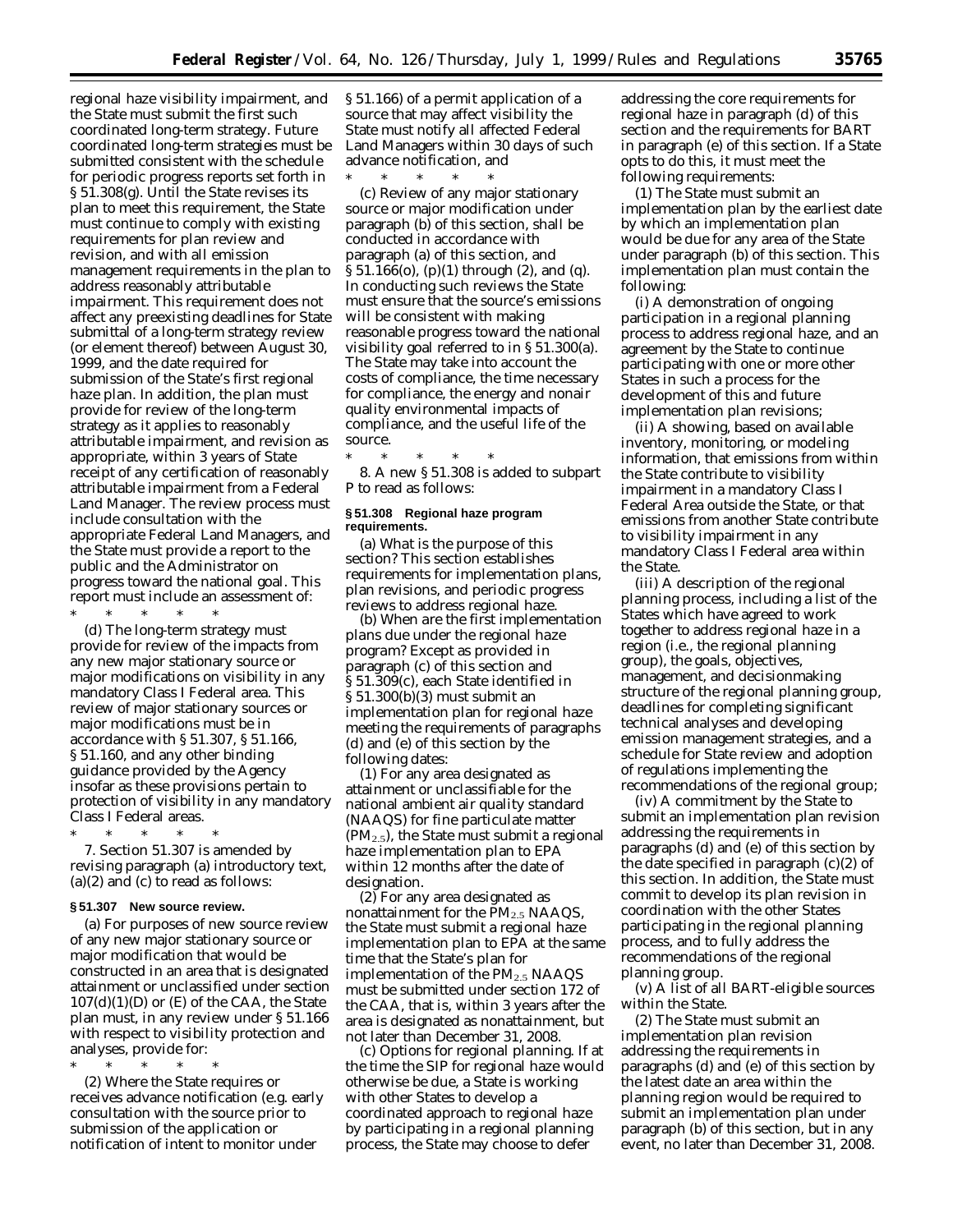(d) *What are the core requirements for the implementation plan for regional haze?* The State must address regional haze in each mandatory Class I Federal area located within the State and in each mandatory Class I Federal area located outside the State which may be affected by emissions from within the State. To meet the core requirements for regional haze for these areas, the State must submit an implementation plan containing the following plan elements and supporting documentation for all required analyses:

(1) *Reasonable progress goals.* For each mandatory Class I Federal area located within the State, the State must establish goals (expressed in deciviews) that provide for reasonable progress towards achieving natural visibility conditions. The reasonable progress goals must provide for an improvement in visibility for the most impaired days over the period of the implementation plan and ensure no degradation in visibility for the least impaired days over the same period.

(i) In establishing a reasonable progress goal for any mandatory Class I Federal area within the State, the State must:

(A) Consider the costs of compliance, the time necessary for compliance, the energy and non-air quality environmental impacts of compliance, and the remaining useful life of any potentially affected sources, and include a demonstration showing how these factors were taken into consideration in selecting the goal.

(B) Analyze and determine the rate of progress needed to attain natural visibility conditions by the year 2064. To calculate this rate of progress, the State must compare baseline visibility conditions to natural visibility conditions in the mandatory Federal Class I area and determine the uniform rate of visibility improvement (measured in deciviews) that would need to be maintained during each implementation period in order to attain natural visibility conditions by 2064. In establishing the reasonable progress goal, the State must consider the uniform rate of improvement in visibility and the emission reduction measures needed to achieve it for the period covered by the implementation plan.

(ii) For the period of the implementation plan, if the State establishes a reasonable progress goal that provides for a slower rate of improvement in visibility than the rate that would be needed to attain natural conditions by 2064, the State must demonstrate, based on the factors in paragraph  $(d)(1)(i)(A)$  of this section,

that the rate of progress for the implementation plan to attain natural conditions by 2064 is not reasonable; and that the progress goal adopted by the State is reasonable. The State must provide to the public for review as part of its implementation plan an assessment of the number of years it would take to attain natural conditions if visibility improvement continues at the rate of progress selected by the State as reasonable.

(iii) In determining whether the State's goal for visibility improvement provides for reasonable progress towards natural visibility conditions, the Administrator will evaluate the demonstrations developed by the State pursuant to paragraphs  $(d)(1)(i)$  and  $(d)(1)(ii)$  of this section.

(iv) In developing each reasonable progress goal, the State must consult with those States which may reasonably be anticipated to cause or contribute to visibility impairment in the mandatory Class I Federal area. In any situation in which the State cannot agree with another such State or group of States that a goal provides for reasonable progress, the State must describe in its submittal the actions taken to resolve the disagreement. In reviewing the State's implementation plan submittal, the Administrator will take this information into account in determining whether the State's goal for visibility improvement provides for reasonable progress towards natural visibility conditions.

(v) The reasonable progress goals established by the State are not directly enforceable but will be considered by the Administrator in evaluating the adequacy of the measures in the implementation plan to achieve the progress goal adopted by the State.

(vi) The State may not adopt a reasonable progress goal that represents less visibility improvement than is expected to result from implementation of other requirements of the CAA during the applicable planning period.

(2) *Calculations of baseline and natural visibility conditions.* For each mandatory Class I Federal area located within the State, the State must determine the following visibility conditions (expressed in deciviews):

(i) Baseline visibility conditions for the most impaired and least impaired days. The period for establishing baseline visibility conditions is 2000 to 2004. Baseline visibility conditions must be calculated, using available monitoring data, by establishing the average degree of visibility impairment for the most and least impaired days for each calendar year from 2000 to 2004. The baseline visibility conditions are

the average of these annual values. For mandatory Class I Federal areas without onsite monitoring data for 2000–2004, the State must establish baseline values using the most representative available monitoring data for 2000–2004, in consultation with the Administrator or his or her designee;

(ii) For an implementation plan that is submitted by 2003, the period for establishing baseline visibility conditions for the period of the first long-term strategy is the most recent 5 year period for which visibility monitoring data are available for the mandatory Class I Federal areas addressed by the plan. For mandatory Class I Federal areas without onsite monitoring data, the State must establish baseline values using the most representative available monitoring data, in consultation with the Administrator or his or her designee;

(iii) Natural visibility conditions for the most impaired and least impaired days. Natural visibility conditions must be calculated by estimating the degree of visibility impairment existing under natural conditions for the most impaired and least impaired days, based on available monitoring information and appropriate data analysis techniques; and

(iv)(A) For the first implementation plan addressing the requirements of paragraphs (d) and (e) of this section, the number of deciviews by which baseline conditions exceed natural visibility conditions for the most impaired and least impaired days; or

(B) For all future implementation plan revisions, the number of deciviews by which current conditions, as calculated under paragraph  $(f)(1)$  of this section, exceed natural visibility conditions for the most impaired and least impaired days.

(3) *Long-term strategy for regional haze.* Each State listed in § 51.300(b)(3) must submit a long-term strategy that addresses regional haze visibility impairment for each mandatory Class I Federal area within the State and for each mandatory Class I Federal area located outside the State which may be affected by emissions from the State. The long-term strategy must include enforceable emissions limitations, compliance schedules, and other measures as necessary to achieve the reasonable progress goals established by States having mandatory Class I Federal areas. In establishing its long-term strategy for regional haze, the State must meet the following requirements:

(i) Where the State has emissions that are reasonably anticipated to contribute to visibility impairment in any mandatory Class I Federal area located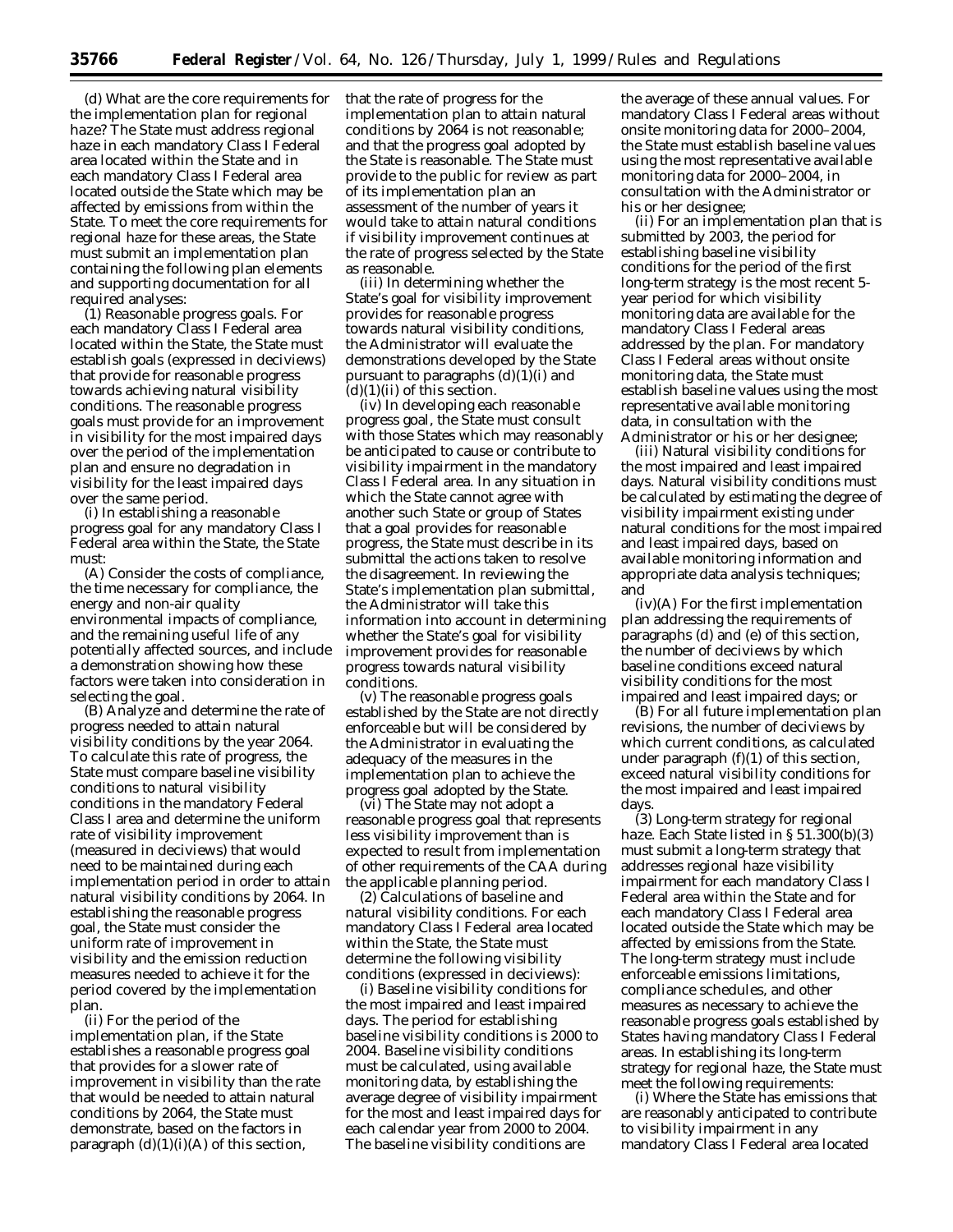in another State or States, the State must consult with the other State(s) in order to develop coordinated emission management strategies. The State must consult with any other State having emissions that are reasonably anticipated to contribute to visibility impairment in any mandatory Class I Federal area within the State.

(ii) Where other States cause or contribute to impairment in a mandatory Class I Federal area, the State must demonstrate that it has included in its implementation plan all measures necessary to obtain its share of the emission reductions needed to meet the progress goal for the area. If the State has participated in a regional planning process, the State must ensure it has included all measures needed to achieve its apportionment of emission reduction obligations agreed upon through that process.

(iii) The State must document the technical basis, including modeling, monitoring and emissions information, on which the State is relying to determine its apportionment of emission reduction obligations necessary for achieving reasonable progress in each mandatory Class I Federal area it affects. The State may meet this requirement by relying on technical analyses developed by the regional planning organization and approved by all State participants. The State must identify the baseline emissions inventory on which its strategies are based. The baseline emissions inventory year is presumed to be the most recent year of the consolidate periodic emissions inventory.

(iv) The State must identify all anthropogenic sources of visibility impairment considered by the State in developing its long-term strategy. The State should consider major and minor stationary sources, mobile sources, and area sources.

(v) The State must consider, at a minimum, the following factors in developing its long-term strategy:

(A) Emission reductions due to ongoing air pollution control programs, including measures to address reasonably attributable visibility impairment;

(B) Measures to mitigate the impacts of construction activities;

(C) Emissions limitations and schedules for compliance to achieve the reasonable progress goal;

(D) Source retirement and replacement schedules;

(E) Smoke management techniques for agricultural and forestry management purposes including plans as currently

exist within the State for these purposes;

(F) Enforceability of emissions limitations and control measures; and

(G) The anticipated net effect on visibility due to projected changes in point, area, and mobile source emissions over the period addressed by the long-term strategy.

(4) *Monitoring strategy and other implementation plan requirements.* The State must submit with the implementation plan a monitoring strategy for measuring, characterizing, and reporting of regional haze visibility impairment that is representative of all mandatory Class I Federal areas within the State. This monitoring strategy must be coordinated with the monitoring strategy required in § 51.305 for reasonably attributable visibility impairment. Compliance with this requirement may be met through participation in the Interagency Monitoring of Protected Visual Environments network. The implementation plan must also provide for the following:

(i) The establishment of any additional monitoring sites or equipment needed to assess whether reasonable progress goals to address regional haze for all mandatory Class I Federal areas within the State are being achieved.

(ii) Procedures by which monitoring data and other information are used in determining the contribution of emissions from within the State to regional haze visibility impairment at mandatory Class I Federal areas both within and outside the State.

(iii) For a State with no mandatory Class I Federal areas, procedures by which monitoring data and other information are used in determining the contribution of emissions from within the State to regional haze visibility impairment at mandatory Class I Federal areas in other States.

(iv) The implementation plan must provide for the reporting of all visibility monitoring data to the Administrator at least annually for each mandatory Class I Federal area in the State. To the extent possible, the State should report visibility monitoring data electronically.

(v) A statewide inventory of emissions of pollutants that are reasonably anticipated to cause or contribute to visibility impairment in any mandatory Class I Federal area. The inventory must include emissions for a baseline year, emissions for the most recent year for which data are available, and estimates of future projected emissions. The State must also include a commitment to update the inventory periodically.

(vi) Other elements, including reporting, recordkeeping, and other measures, necessary to assess and report on visibility.

(e) *Best Available Retrofit Technology (BART) requirements for regional haze visibility impairment.* The State must submit an implementation plan containing emission limitations representing BART and schedules for compliance with BART for each BARTeligible source that may reasonably be anticipated to cause or contribute to any impairment of visibility in any mandatory Class I Federal area, unless the State demonstrates that an emissions trading program or other alternative will achieve greater reasonable progress toward natural visibility conditions.

(1) To address the requirements for BART, the State must submit an implementation plan containing the following plan elements and include documentation for all required analyses:

(i) A list of all BART-eligible sources within the State.

(ii) A determination of BART for each BART-eligible source in the State that emits any air pollutant which may reasonably be anticipated to cause or contribute to any impairment of visibility in any mandatory Class I Federal area. All such sources are subject to BART. This determination must be based on the following analyses:

(A) An analysis of the best system of continuous emission control technology available and associated emission reductions achievable for each BARTeligible source within the State subject to BART. In this analysis, the State must take into consideration the technology available, the costs of compliance, the energy and nonair quality environmental impacts of compliance, any pollution control equipment in use at the source, and the remaining useful life of the source; and

(B) An analysis of the degree of visibility improvement that would be achieved in each mandatory Class I Federal area as a result of the emission reductions achievable from all sources subject to BART located within the region that contributes to visibility impairment in the Class I area, based on the analysis conducted under paragraph  $(e)(1)(ii)(A)$  of this section.

(iii) If the State determines in establishing BART that technological or economic limitations on the applicability of measurement methodology to a particular source would make the imposition of an emission standard infeasible, it may instead prescribe a design, equipment, work practice, or other operational standard, or combination thereof, to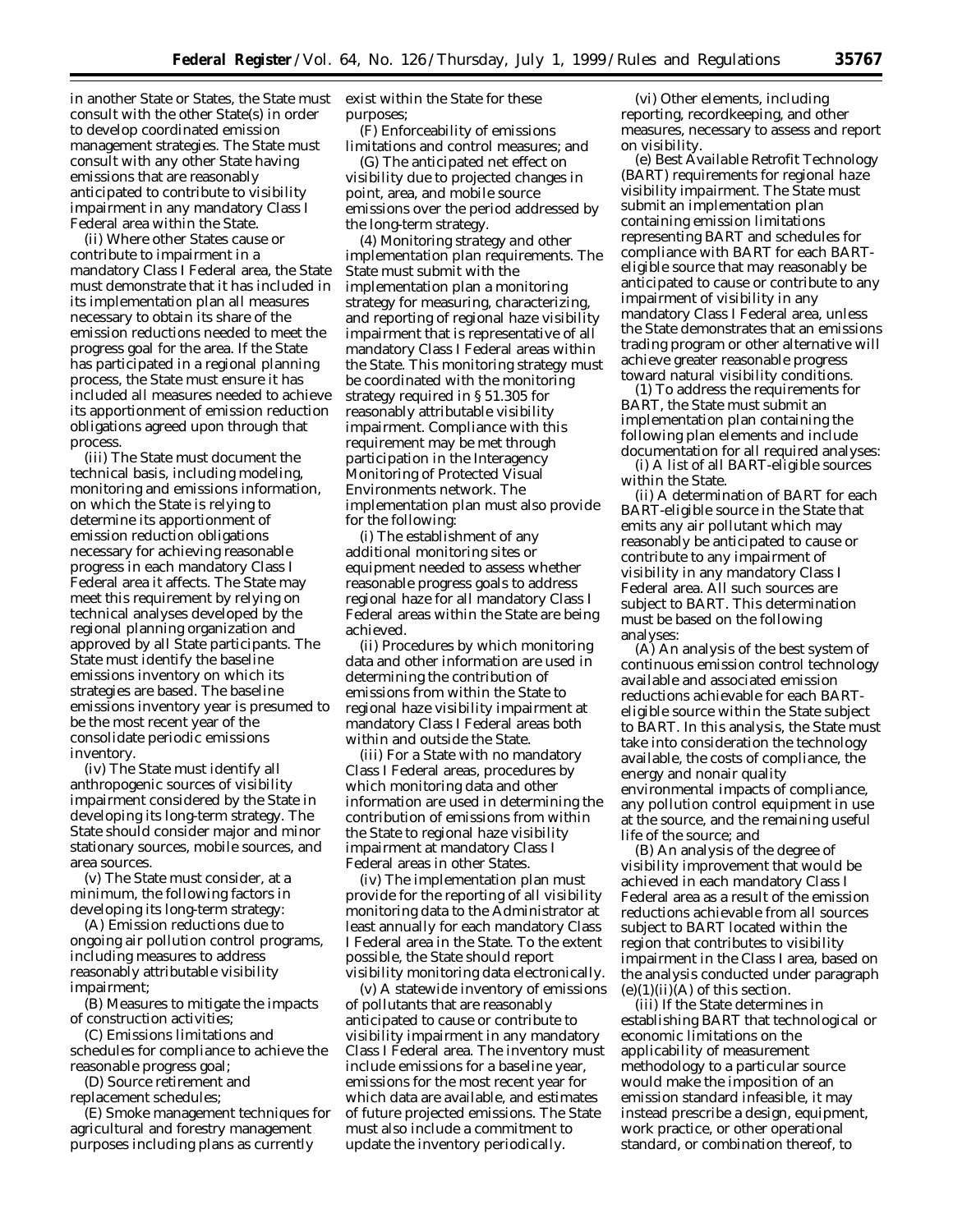require the application of BART. Such standard, to the degree possible, is to set forth the emission reduction to be achieved by implementation of such design, equipment, work practice or operation, and must provide for compliance by means which achieve equivalent results.

(iv) A requirement that each source subject to BART be required to install and operate BART as expeditiously as practicable, but in no event later than 5 years after approval of the implementation plan revision.

(v) A requirement that each source subject to BART maintain the control equipment required by this subpart and establish procedures to ensure such equipment is properly operated and maintained.

(2) A State may opt to implement an emissions trading program or other alternative measure rather than to require sources subject to BART to install, operate, and maintain BART. To do so, the State must demonstrate that this emissions trading program or other alternative measure will achieve greater reasonable progress than would be achieved through the installation and operation of BART. To make this demonstration, the State must submit an implementation plan containing the following plan elements and include documentation for all required analyses:

(i) A demonstration that the emissions trading program or other alternative measure will achieve greater reasonable progress than would have resulted from the installation and operation of BART at all sources subject to BART in the State. This demonstration must be based on the following:

(A) A list of all BART-eligible sources within the State.

(B) An analysis of the best system of continuous emission control technology available and associated emission reductions achievable for each source within the State subject to BART. In this analysis, the State must take into consideration the technology available, the costs of compliance, the energy and nonair quality environmental impacts of compliance, any pollution control equipment in use at the source, and the remaining useful life of the source. The best system of continuous emission control technology and the above factors may be determined on a source category basis. The State may elect to consider both source-specific and category-wide information, as appropriate, in conducting its analysis.

(C) An analysis of the degree of visibility improvement that would be achieved in each mandatory Class I Federal area as a result of the emission reductions achievable from all such

sources subject to BART located within the region that contributes to visibility impairment in the Class I area, based on the analysis conducted under paragraph  $(e)(2)(i)(B)$  of this section.

(ii) A demonstration that the emissions trading program or alternative measure will apply, at a minimum, to all BART-eligible sources in the State. Those sources having a federally enforceable emission limitation determined by the State and approved by EPA as meeting BART in accordance with  $\S 51.302(c)$  or paragraph (e)(1) of this section do not need to meet the requirements of the emissions trading program or alternative measure, but may choose to participate if they meet the requirements of the emissions trading program or alternative measure.

(iii) A requirement that all necessary emission reductions take place during the period of the first long-term strategy for regional haze. To meet this requirement, the State must provide a detailed description of the emissions trading program or other alternative measure, including schedules for implementation, the emission reductions required by the program, all necessary administrative and technical procedures for implementing the program, rules for accounting and monitoring emissions, and procedures for enforcement.

(iv) A demonstration that the emission reductions resulting from the emissions trading program or other alternative measure will be surplus to those reductions resulting from measures adopted to meet requirements of the CAA as of the baseline date of the SIP.

(v) At the State's option, a provision that the emissions trading program or other alternative measure may include a geographic enhancement to the program to address the requirement under § 51.302(c) related to BART for reasonably attributable impairment from the pollutants covered under the emissions trading program or other alternative measure.

(3) After a State has met the requirements for BART or implemented emissions trading program or other alternative measure that achieve more reasonable progress than the installation and operation of BART, BART-eligible sources will be subject to the requirements of paragraph (d) of this section in the same manner as other sources.

(4) Any BART-eligible facility subject to the requirement under paragraph (e) of this section to install, operate, and maintain BART may apply to the Administrator for an exemption from that requirement. An application for an

exemption will be subject to the requirements of § 51.303 (a)(2) through (h).

(f) *Requirements for comprehensive periodic revisions of implementation plans for regional haze.* Each State identified in § 51.300(b)(3) must revise and submit its regional haze implementation plan revision to EPA by July 31, 2018 and every ten years thereafter. In each plan revision, the State must evaluate and reassess all of the elements required in paragraph (d) of this section, taking into account improvements in monitoring data collection and analysis techniques, control technologies, and other relevant factors. In evaluating and reassessing these elements, the State must address the following:

(1) Current visibility conditions for the most impaired and least impaired days, and actual progress made towards natural conditions during the previous implementation period. The period for calculating current visibility conditions is the most recent five year period preceding the required date of the implementation plan submittal for which data are available. Current visibility conditions must be calculated based on the annual average level of visibility impairment for the most and least impaired days for each of these five years. Current visibility conditions are the average of these annual values.

(2) The effectiveness of the long-term strategy for achieving reasonable progress goals over the prior implementation period(s); and

(3) Affirmation of, or revision to, the reasonable progress goal in accordance with the procedures set forth in paragraph (d)(1) of this section. If the State established a reasonable progress goal for the prior period which provided a slower rate of progress than that needed to attain natural conditions by the year 2064, the State must evaluate and determine the reasonableness, based on the factors in paragraph  $(d)(1)(i)(A)$  of this section, of additional measures that could be adopted to achieve the degree of visibility improvement projected by the analysis contained in the first implementation plan described in paragraph  $(d)(1)(i)(B)$ of this section.

(g) *Requirements for periodic reports describing progress towards the reasonable progress goals.* Each State identified in  $\S 51.30\bar{0}$ (b)(3) must submit a report to the Administrator every 5 years evaluating progress towards the reasonable progress goal for each mandatory Class I Federal area located within the State and in each mandatory Class I Federal area located outside the State which may be affected by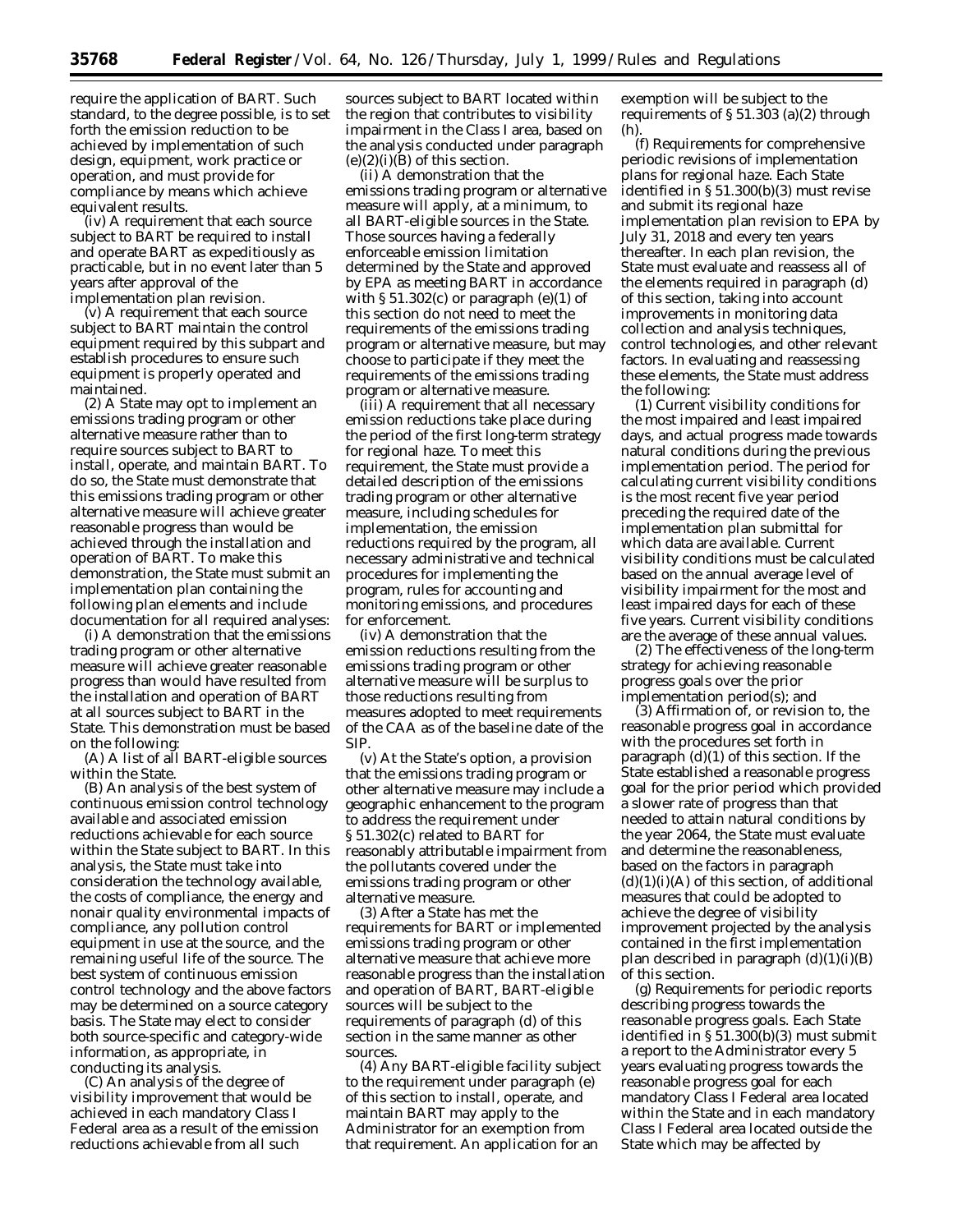emissions from within the State. The first progress report is due 5 years from submittal of the initial implementation plan addressing paragraphs (d) and (e) of this section. The progress reports must be in the form of implementation plan revisions that comply with the procedural requirements of § 51.102 and § 51.103. Periodic progress reports must contain at a minimum the following elements:

(1) A description of the status of implementation of all measures included in the implementation plan for achieving reasonable progress goals for mandatory Class I Federal areas both within and outside the State.

(2) A summary of the emissions reductions achieved throughout the State through implementation of the measures described in paragraph  $(g)(1)$ of this section.

(3) For each mandatory Class I Federal area within the State, the State must assess the following visibility conditions and changes, with values for most impaired and least impaired days expressed in terms of 5-year averages of these annual values.

(i) The current visibility conditions for the most impaired and least impaired days;

(ii) The difference between current visibility conditions for the most impaired and least impaired days and baseline visibility conditions;

(iii) The change in visibility impairment for the most impaired and least impaired days over the past 5 years;

(4) An analysis tracking the change over the past 5 years in emissions of pollutants contributing to visibility impairment from all sources and activities within the State. Emissions changes should be identified by type of source or activity. The analysis must be based on the most recent updated emissions inventory, with estimates projected forward as necessary and appropriate, to account for emissions changes during the applicable 5-year period.

(5) An assessment of any significant changes in anthropogenic emissions within or outside the State that have occurred over the past 5 years that have limited or impeded progress in reducing pollutant emissions and improving visibility.

(6) An assessment of whether the current implementation plan elements and strategies are sufficient to enable the State, or other States with mandatory Federal Class I areas affected by emissions from the State, to meet all established reasonable progress goals.

(7) A review of the State's visibility monitoring strategy and any

modifications to the strategy as necessary.

(h) *Determination of the adequacy of existing implementation plan.* At the same time the State is required to submit any 5-year progress report to EPA in accordance with paragraph (g) of this section, the State must also take one of the following actions based upon the information presented in the progress report:

(1) If the State determines that the existing implementation plan requires no further substantive revision at this time in order to achieve established goals for visibility improvement and emissions reductions, the State must provide to the Administrator a negative declaration that further revision of the existing implementation plan is not needed at this time.

(2) If the State determines that the implementation plan is or may be inadequate to ensure reasonable progress due to emissions from sources in another State(s) which participated in a regional planning process, the State must provide notification to the Administrator and to the other State(s) which participated in the regional planning process with the States. The State must also collaborate with the other State(s) through the regional planning process for the purpose of developing additional strategies to address the plan's deficiencies.

(3) Where the State determines that the implementation plan is or may be inadequate to ensure reasonable progress due to emissions from sources in another country, the State shall provide notification, along with available information, to the Administrator.

(4) Where the State determines that the implementation plan is or may be inadequate to ensure reasonable progress due to emissions from sources within the State, the State shall revise its implementation plan to address the plan's deficiencies within one year.

(i) *What are the requirements for State and Federal Land Manager coordination*?

(1) By November 29, 1999, the State must identify in writing to the Federal Land Managers the title of the official to which the Federal Land Manager of any mandatory Class I Federal area can submit any recommendations on the implementation of this subpart including, but not limited to:

(i) Identification of impairment of visibility in any mandatory Class I Federal area(s); and

(ii) Identification of elements for inclusion in the visibility monitoring strategy required by § 51.305 and this section.

(2) The State must provide the Federal Land Manager with an opportunity for consultation, in person and at least 60 days prior to holding any public hearing on an implementation plan (or plan revision) for regional haze required by this subpart. This consultation must include the opportunity for the affected Federal Land Managers to discuss their:

(i) Assessment of impairment of visibility in any mandatory Class I Federal area; and

(ii) Recommendations on the development of the reasonable progress goal and on the development and implementation of strategies to address visibility impairment.

(3) In developing any implementation plan (or plan revision), the State must include a description of how it addressed any comments provided by the Federal Land Managers.

(4) The plan (or plan revision) must provide procedures for continuing consultation between the State and Federal Land Manager on the implementation of the visibility protection program required by this subpart, including development and review of implementation plan revisions and 5-year progress reports, and on the implementation of other programs having the potential to contribute to impairment of visibility in mandatory Class I Federal areas.

9. A new § 51.309 is added to subpart P to read as follows:

#### **§ 51.309 Requirements related to the Grand Canyon Visibility Transport Commission.**

(a) *What is the purpose of this section*? This section establishes the requirements for the first regional haze implementation plan to address regional haze visibility impairment in the 16 Class I areas covered by the Grand Canyon Visibility Transport Commission Report. For the years 2003 to 2018, certain States (defined in paragraph (b) of this section as Transport Region States) may choose to implement the Commission's recommendations within the framework of the national regional haze program and applicable requirements of the Act by complying with the provisions of this section, as supplemented by an approvable Annex to the Commission Report as required by paragraph (f) of this section. If a transport region State submits an implementation plan which is approved by EPA as meeting the requirements of this section, it will be deemed to comply with the requirements for reasonable progress for the period from approval of the plan to 2018.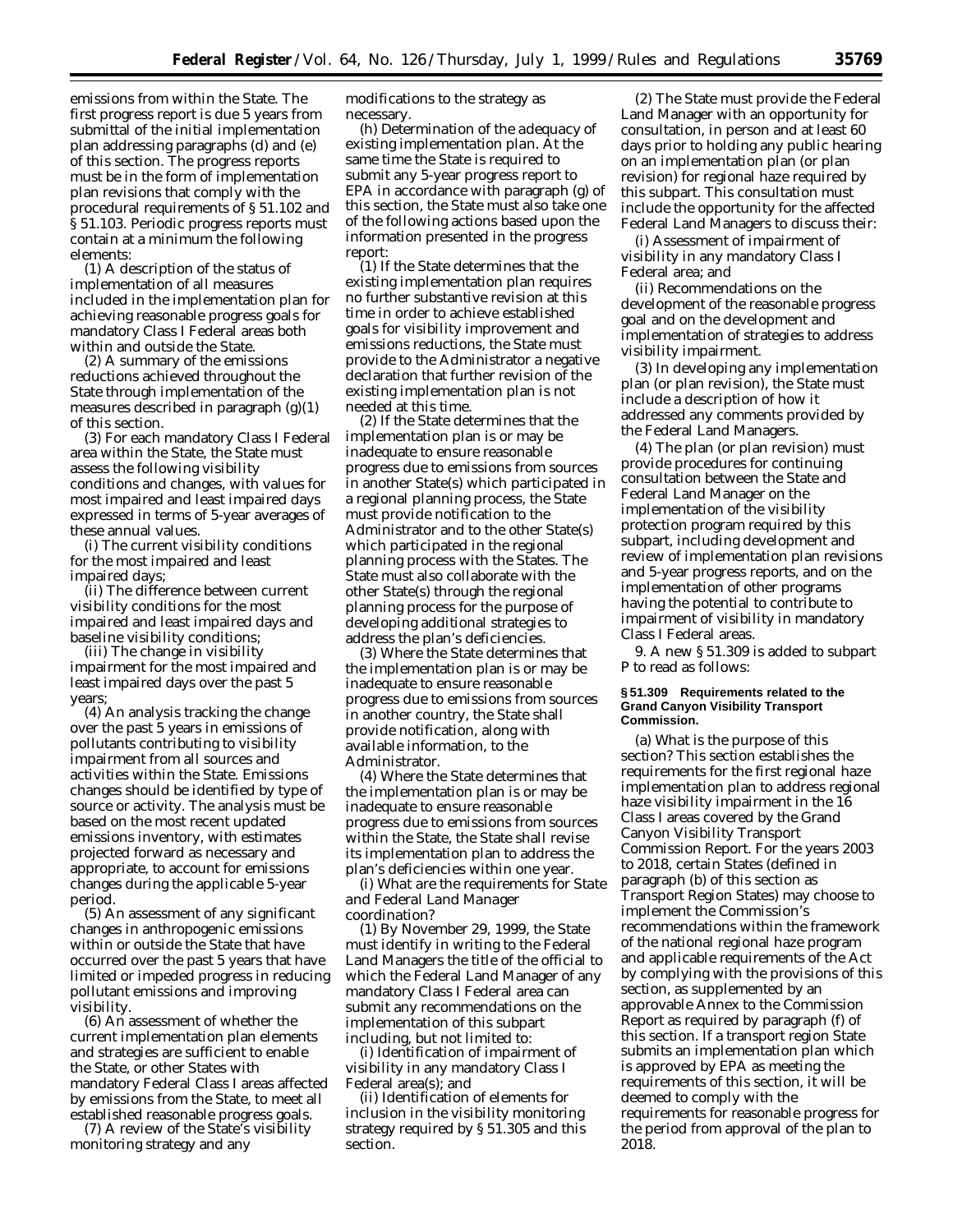(b) *Definitions.* For the purposes of this section:

(1) *16 Class I areas* means the following mandatory Class I Federal areas on the Colorado Plateau: Grand Canyon National Park, Sycamore Canyon Wilderness, Petrified Forest National Park, Mount Baldy Wilderness, San Pedro Parks Wilderness, Mesa Verde National Park, Weminuche Wilderness, Black Canyon of the Gunnison Wilderness, West Elk Wilderness, Maroon Bells Wilderness, Flat Tops Wilderness, Arches National Park, Canyonlands National Park, Capital Reef National Park, Bryce Canyon National Park, and Zion National Park.

(2) *Transport Region State* means one of the States that is included within the Transport Region addressed by the Grand Canyon Visibility Transport Commission (Arizona, California, Colorado, Idaho, Nevada, New Mexico, Oregon, Utah, and Wyoming).

(3) *Commission Report* means the report of the Grand Canyon Visibility Transport Commission entitled ''Recommendations for Improving Western Vistas,'' dated June 10, 1996.

(4) *Fire* means wildfire, wildland fire (including prescribed natural fire), prescribed fire, and agricultural burning conducted and occurring on Federal, State, and private wildlands and farmlands.

(5) *Milestone* means an average percentage reduction in emissions, expressed in tons per year, for a given year or for a period of up to 5 years ending in that year, compared to a 1990 actual emissions baseline.

(6) *Mobile Source Emission Budget* means the lowest level of VOC,  $NO<sub>X</sub>$ ,  $SO<sub>2</sub>$  elemental and organic carbon, and fine particles which are projected to occur in any area within the transport region from which mobile source emissions are determined to contribute significantly to visibility impairment in any of the 16 Class I areas.

(7) *Geographic enhancement* means a method, procedure, or process to allow a broad regional strategy, such as a milestone or backstop market trading program designed to achieve greater reasonable progress than BART for regional haze, to accommodate BART for reasonably attributable impairment.

(c) *Implementation Plan Schedule.* Each Transport Region State may meet the requirements of § 51.308(b) through (e) by electing to submit an implementation plan that complies with the requirements of this section. Each Transport Region State must submit an implementation plan addressing regional haze visibility impairment in the 16 Class I areas no later than

December 31, 2003. A Transport Region State that elects not to submit an implementation plan that complies with the requirements of this section (or whose plan does not comply with all of the requirements of this section) is subject to the requirements of § 51.308 in the same manner and to the same extent as any State not included within the Transport Region.

(d) *Requirements of the first implementation plan for States electing to adopt all of the recommendations of the Commission Report.* Except as provided for in paragraph (e) of this section, each Transport Region State must submit an implementation plan that meets the following requirements:

(1) *Time period covered.* The implementation plan must be effective for the entire time period between December 31, 2003 and December 31, 2018.

(2) *Projection of visibility improvement.* For each of the 16 mandatory Class I areas located within the Transport Region State, the plan must include a projection of the improvement in visibility conditions (expressed in deciviews, and in any additional ambient visibility metrics deemed appropriate by the State) expected through the year 2018 for the most impaired and least impaired days, based on the implementation of all measures as required in the Commission report and the provisions in this section. The projection must be made in consultation with other Transport Region States with sources which may be reasonably anticipated to contribute to visibility impairment in the relevant Class I area. The projection may be based on a satisfactory regional analysis.

(3) *Treatment of clean-air corridors.* The plan must describe and provide for implementation of comprehensive emission tracking strategies for clean-air corridors to ensure that the visibility does not degrade on the least-impaired days at any of the 16 Class I areas. The strategy must include:

(i) An identification of clean-air corridors. The EPA will evaluate the State's identification of such corridors based upon the reports of the Commission's Meteorology Subcommittee and any future updates by a successor organization;

(ii) Within areas that are clean-air corridors, an identification of patterns of growth or specific sites of growth that could cause, or are causing, significant emissions increases that could have, or are having, visibility impairment at one or more of the 16 Class I areas.

(iii) In areas outside of clean-air corridors, an identification of significant emissions growth that could begin, or is

beginning, to impair the quality of air in the corridor and thereby lead to visibility degradation for the leastimpaired days in one or more of the 16 Class I areas.

(iv) If impairment of air quality in clean air corridors is identified pursuant to paragraphs  $(d)(3)(ii)$  and  $(iii)$  of this section, an analysis of the effects of increased emissions, including provisions for the identification of the need for additional emission reductions measures, and implementation of the additional measures where necessary.

(v) A determination of whether other clean air corridors exist for any of the 16 Class I areas. For any such clean air corridors, an identification of the necessary measures to protect against future degradation of air quality in any of the 16 Class I areas.

(4) *Implementation of stationary source reductions.* The first implementation plan submission must include:

(i) Monitoring and reporting of sulfur dioxide emissions. The plan submission must include provisions requiring the monitoring and reporting of actual stationary source sulfur dioxide emissions within the State. The monitoring and reporting data must be sufficient to determine whether a 13 percent reduction in actual stationary source sulfur dioxide emissions has occurred between the years 1990 and 2000, and whether milestones required by paragraph  $(f)(1)(i)$  of this section have been achieved for the transport region. The plan submission must provide for reporting of these data by the State to the Administrator. Where procedures developed under paragraph (f)(1)(ii) of this section and agreed upon by the State include reporting to a regional planning organization, the plan submission must provide for reporting to the regional planning body in addition to the Administrator.

(ii) Criteria and procedures for a market trading program. The plan must include the criteria and procedures for activating a market trading program or other program consistent with paragraph  $(f)(1)(i)$  of this section if an applicable regional milestone is exceeded, procedures for operation of the program, and implementation plan assessments and provisions for implementation plan assessments of the program in the years 2008, 2013, and 2018.

(iii) Provisions for activating a market trading program. Provisions to activate the market trading program or other program within 12 months after the emissions for the region are determined to exceed the applicable emission reduction milestone, and to assure that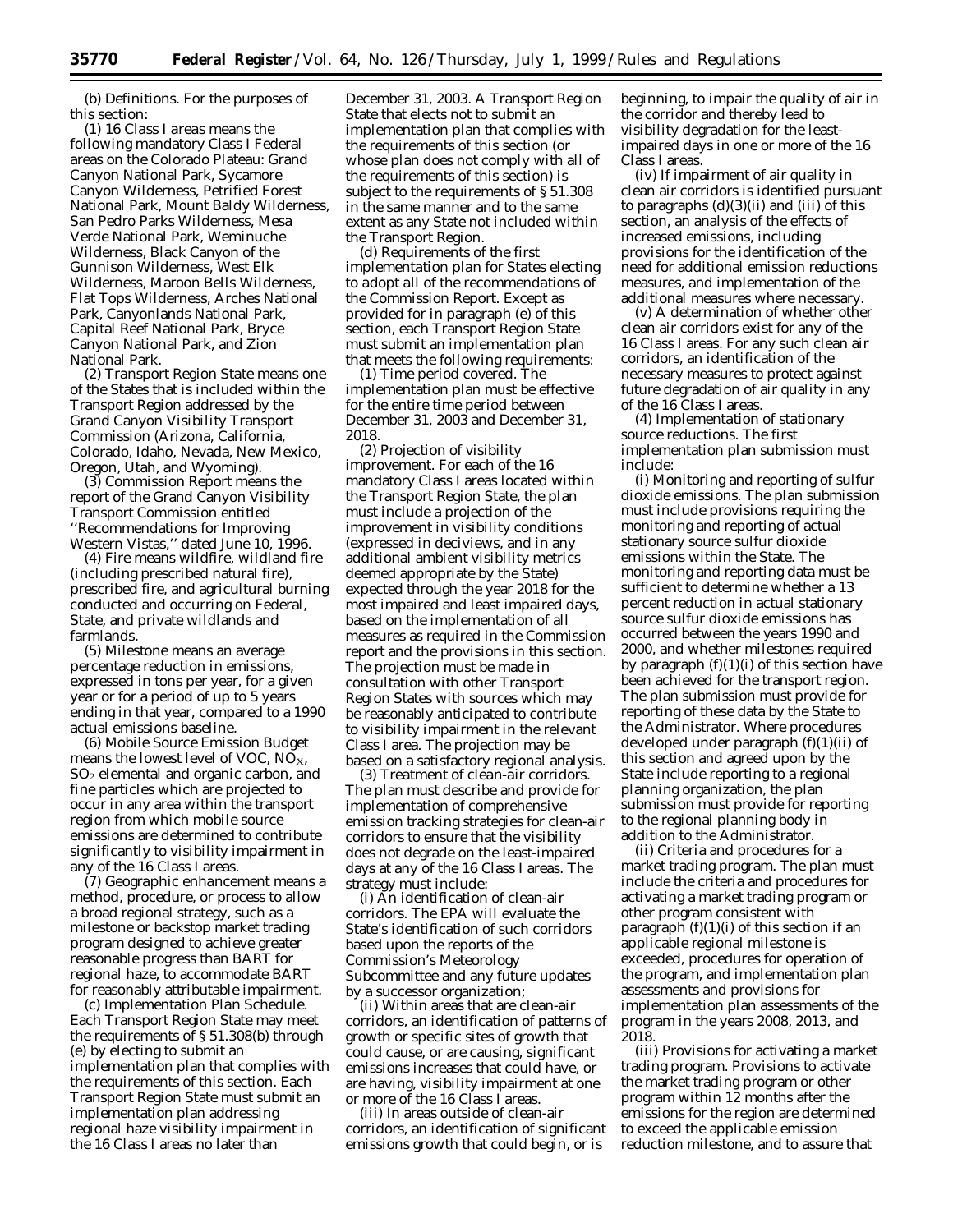all affected sources are in compliance with allocation and other requirements within 5 years after the emissions for the region are determined to exceed the applicable emission reduction milestone.

(iv) Provisions for market trading program compliance reporting. If the market trading program has been activated, the plan submission must include provisions requiring the State to provide annual reports assuring that all sources are in compliance with applicable requirements of the market trading program.

(v) Provisions for stationary source  $NO<sub>X</sub>$  and PM. The plan submission must include a report which assesses emissions control strategies for stationary source  $NO<sub>x</sub>$  and PM, and the degree of visibility improvement that would result from such strategies. In the report, the State must evaluate and discuss the need to establish emission milestones for  $NO<sub>X</sub>$  and PM to avoid any net increase in these pollutants from stationary sources within the transport region, and to support potential future development and implementation of a multipollutant and possibly multisource market-based program. The plan submission must provide for an implementation plan revision, containing any necessary long-term strategies and BART requirements for stationary source PM and  $NO_X$ (including enforceable limitations, compliance schedules, and other measures) by no later than December 31, 2008.

(5) *Mobile sources.* The plan submission must provide for:

(i) Statewide inventories of current annual emissions and projected future annual emissions of  $VO_c$ ,  $NO_X$ ,  $SO_2$ , elemental carbon, organic carbon, and fine particles from mobile sources for the years 2003 to 2018. The future year inventories must include projections for the year 2005, or an alternative year that is determined by the State to represent the year during which mobile source emissions will be at their lowest levels within the State.

(ii) A determination whether mobile source emissions in any areas of the State contribute significantly to visibility impairment in any of the 16 Class I Areas, based on the statewide inventory of current and projected mobile source emissions.

(iii) For States with areas in which mobile source emissions are found to contribute significantly to visibility impairment in any of the 16 Class I areas:

(A) The establishment and documentation of a mobile source emissions budget for any such area,

including provisions requiring the State to restrict the annual VOC,  $NO<sub>X</sub>$ ,  $SO<sub>2</sub>$ , elemental and organic carbon, and/or fine particle mobile source emissions to their projected lowest levels, to implement measures to achieve the budget or cap, and to demonstrate compliance with the budget.

(B) An emission tracking system providing for reporting of annual mobile source emissions from the State in the periodic implementation plan revisions required by paragraph (d)(10) of this section. The emission tracking system must be sufficient to determine the States' contribution toward the Commission's objective of reducing emissions from mobile sources by 2005 or an alternate year that is determined by the State to represent the year during which mobile source emissions will be at their lowest levels within the State, and to ensure that mobile source emissions do not increase thereafter.

(iv) Interim reports to EPA and the public in years 2003, 2008, 2013, and 2018 on the implementation status of the regional and local strategies recommended by the Commission Report to address mobile source emissions.

(6) *Programs related to fire.* The plan must provide for:

(i) Documentation that all Federal, State, and private prescribed fire programs within the State evaluate and address the degree visibility impairment from smoke in their planning and application. In addition the plan must include smoke management programs that include all necessary components including, but not limited to, actions to minimize emissions, evaluation of smoke dispersion, alternatives to fire, public notification, air quality monitoring, surveillance and enforcement, and program evaluation.

(ii) A statewide inventory and emissions tracking system (spatial and temporal) of VOC,  $NO<sub>X</sub>$ , elemental and organic carbon, and fine particle emissions from fire. In reporting and tracking emissions from fire from within the State, States may use information from regional data-gathering and tracking initiatives.

(iii) Identification and removal wherever feasible of any administrative barriers to the use of alternatives to burning in Federal, State, and private prescribed fire programs within the State.

(iv) Enhanced smoke management programs for fire that consider visibility effects, not only health and nuisance objectives, and that are based on the criteria of efficiency, economics, law, emission reduction opportunities, land

management objectives, and reduction of visibility impact.

(v) Establishment of annual emission goals for fire, excluding wildfire, that will minimize emission increases from fire to the maximum extent feasible and that are established in cooperation with States, tribes, Federal land management agencies, and private entities.

(7) *Area sources of dust emissions from paved and unpaved roads.* The plan must include an assessment of the impact of dust emissions from paved and unpaved roads on visibility conditions in the 16 Class I Areas. If such dust emissions are determined to be a significant contributor to visibility impairment in the 16 Class I areas, the State must implement emissions management strategies to address the impact as necessary and appropriate.

(8) *Pollution prevention.* The plan must provide for:

(i) An initial summary of all pollution prevention programs currently in place, an inventory of all renewable energy generation capacity and production in use, or planned as of the year 2002 (expressed in megawatts and megawatthours), the total energy generation capacity and production for the State, the percent of the total that is renewable energy, and the State's anticipated contribution toward the renewable energy goals for 2005 and 2015, as provided in paragraph (d)(8)(vi) of this section.

(ii) Programs to provide incentives that reward efforts that go beyond compliance and/or achieve early compliance with air-pollution related requirements.

(iii) Programs to preserve and expand energy conservation efforts.

(iv) The identification of specific areas where renewable energy has the potential to supply power where it is now lacking and where renewable energy is most cost-effective.

(v) Projections of the short- and longterm emissions reductions, visibility improvements, cost savings, and secondary benefits associated with the renewable energy goals, energy efficiency and pollution prevention activities.

(vi) A description of the programs relied on to achieve the State's contribution toward the Commission's goal that renewable energy will comprise 10 percent of the regional power needs by 2005 and 20 percent by 2015, and a demonstration of the progress toward achievement of the renewable energy goals in the years 2003, 2008, 2013, and 2018. This description must include documentation of the potential for renewable energy resources, the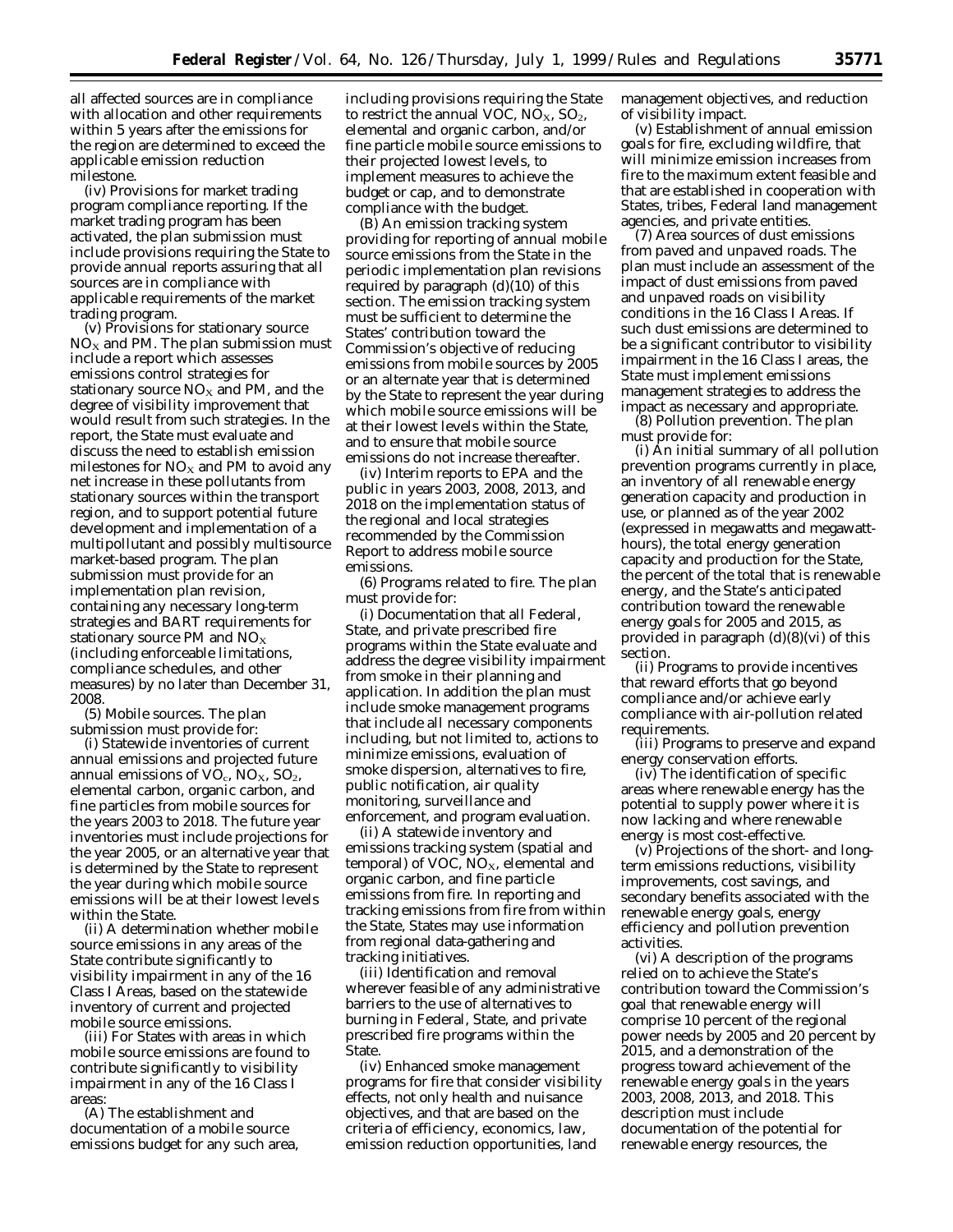percentage of renewable energy associated with new power generation projects implemented or planned, and the renewable energy generation capacity and production in use and planned in the State. To the extent that it is not feasible for a State to meet its contribution to the regional renewable energy goals, the State must identify in the progress reports the measures implemented to achieve its contribution and explain why meeting the State's contribution was not feasible.

(9) *Implementation of additional recommendations.* The plan must provide for implementation of all other recommendations in the Commission report that can be practicably included as enforceable emission limits, schedules of compliance, or other enforceable measures (including economic incentives) to make reasonable progress toward remedying existing and preventing future regional haze in the 16 Class I areas. The State must provide a report to EPA and the public in 2003, 2008, 2013, and 2018 on the progress toward developing and implementing policy or strategy options recommended in the Commission Report.

(10) *Periodic implementation plan revisions.* Each Transport Region State must submit to the Administrator periodic reports in the years 2008, 2013, and 2018. The progress reports must be in the form of implementation plan revisions that comply with the procedural requirements of § 51.102 and § 51.103.

(i) The report will assess the area for reasonable progress as provided in this section for mandatory Class I Federal area(s) located within the State and for mandatory Class I Federal area(s) located outside the State which may be affected by emissions from within the State. This demonstration may be based on assessments conducted by the States and/or a regional planning body. The progress reports must contain at a minimum the following elements:

(A) A description of the status of implementation of all measures included in the implementation plan for achieving reasonable progress goals for mandatory Class I Federal areas both within and outside the State.

(B) A summary of the emissions reductions achieved throughout the State through implementation of the measures described in paragraph  $(d)(10)(i)(A)$  of this section.

(C) For each mandatory Class I Federal area within the State, an assessment of the following: the current visibility conditions for the most impaired and least impaired days; the difference between current visibility

conditions for the most impaired and least impaired days and baseline visibility conditions; the change in visibility impairment for the most impaired and least impaired days over the past 5 years.

(D) An analysis tracking the change over the past 5 years in emissions of pollutants contributing to visibility impairment from all sources and activities within the State. Emissions changes should be identified by type of source or activity. The analysis must be based on the most recent updated emissions inventory, with estimates projected forward as necessary and appropriate, to account for emissions changes during the applicable 5-year period.

(E) An assessment of any significant changes in anthropogenic emissions within or outside the State that have occurred over the past 5 years that have limited or impeded progress in reducing pollutant emissions and improving visibility.

(F) An assessment of whether the current implementation plan elements and strategies are sufficient to enable the State, or other States with mandatory Federal Class I areas affected by emissions from the State, to meet all established reasonable progress goals.

(G) A review of the State's visibility monitoring strategy and any modifications to the strategy as necessary.

(ii) At the same time the State is required to submit any 5-year progress report to EPA in accordance with paragaph  $(d)(10)(i)$  of this section, the State must also take one of the following actions based upon the information presented in the progress report:

(A) If the State determines that the existing implementation plan requires no further substantive revision at this time in order to achieve established goals for visibility improvement and emissions reductions, the State must provide to the Administrator a negative declaration that further revision of the existing implementation plan is not needed at this time.

(B) If the State determines that the implementation plan is or may be inadequate to ensure reasonable progress due to emissions from sources in another State(s) which participated in a regional planning process, the State must provide notification to the Administrator and to the other State(s) which participated in the regional planning process with the States. The State must also collaborate with the other State(s) through the regional planning process for the purpose of developing additional strategies to address the plan's deficiencies.

(C) Where the State determines that the implementation plan is or may be inadequate to ensure reasonable progress due to emissions from sources in another country, the State shall provide notification, along with available information, to the Administrator.

(D) Where the State determines that the implementation plan is or may be inadequate to ensure reasonable progress due to emissions from within the State, the State shall develop additional strategies to address the plan deficiencies and revise the implementation plan no later than one year from the date that the progress report was due.

(11) *State planning and interstate coordination.* In complying with the requirements of this section, States may include emission reductions strategies that are based on coordinated implementation with other States. Examples of these strategies include economic incentive programs and transboundary emissions trading programs. The implementation plan must include documentation of the technical and policy basis for the individual State apportionment (or the procedures for apportionment throughout the trans-boundary region), the contribution addressed by the State's plan, how it coordinates with other State plans, and compliance with any other appropriate implementation plan approvability criteria. States may rely on the relevant technical, policy and other analyses developed by a regional entity (such as the Western Regional Air Partnership) in providing such documentation. Conversely, States may elect to develop their own programs without relying on work products from a regional entity.

(12) *Tribal implementation.* Consistent with 40 CFR Part 49, tribes within the Transport Region may implement the required visibility programs for the 16 Class I areas, in the same manner as States, regardless of whether such tribes have participated as members of a visibility transport commission.

(e) *States electing not to implement the commission recommendations.* Any Transport Region State may elect not to implement the Commission recommendations set forth in paragraph (d) of this section. Such States are required to comply with the timelines and requirements of § 51.308. Any Transport Region State electing not to implement the Commission recommendations must advise the other States in the Transport Region of the nature of the program and the effect of the program on visibility-impairing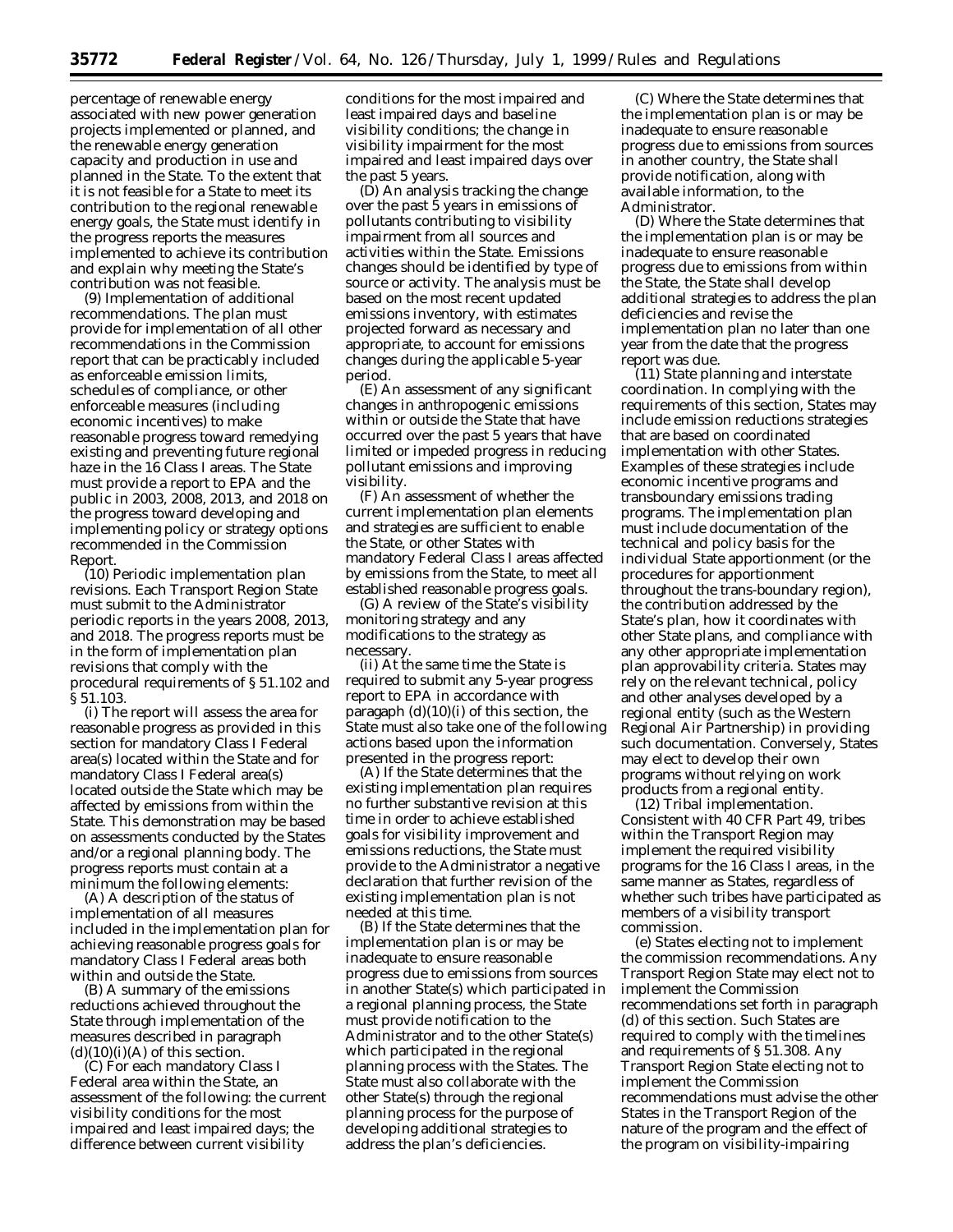emissions, so that other States can take this information into account in developing programs under this section.

(f) *Annex to the Commission Report.* (1) A Transport Region State may choose to comply with the provisions of this section and by doing so shall satisfy the requirements of § 51.308(b) through (e) only if the Grand Canyon Visibility Transport Commission (or a regional planning body formed to implement the Commission recommendations) submits a satisfactory annex to the Commission Report no later than October 1, 2000. To be satisfactory, the Annex must contain the following elements:

(i) The annex must contain quantitative emission reduction milestones for stationary source sulfur dioxide emissions for the reporting years 2003, 2008, 2013 and 2018. The milestones must provide for steady and continuing emission reductions for the 2003–2018 time period consistent with the Commission's definition of reasonable progress, its goal of 50 to 70 percent reduction in sulfur dioxide emissions from 1990 actual emission levels by 2040, applicable requirements under the CAA, and the timing of implementation plan assessments of progress and identification of deficiencies which will be due in the years 2008, 2013, and 2018. The emission reduction milestones must be shown to provide for greater reasonable progress than would be achieved by application of best available retrofit technology (BART) pursuant to § 51.308(e)(2) and would be approvable in lieu of BART.

(ii) The annex must contain documentation of the market trading program or other programs to be implemented pursuant to paragraph  $(d)(4)$  of this section if current programs and voluntary measures are not sufficient to meet the required emission reduction milestones. This documentation must include model rules, memoranda of understanding, and other documentation describing in detail how emission reduction progress will be monitored, what conditions will require the market trading program to be activated, how allocations will be performed, and how the program will operate.

(2) The Commission may elect, at the same time it submits the annex, to make recommendations intended to demonstrate reasonable progress for other mandatory Class I areas (beyond the original 16) within the Transport Region States, including the technical and policy justification for these

additional mandatory Class I Federal areas in accordance with the provisions of paragraph (g) of this section.

(3) The EPA will publish the annex upon receipt. If EPA finds that the annex meets the requirements of paragraph (f)(1) of this section and assures reasonable progress, then, after public notice and comment, will amend the requirements of paragraph (d)(4) of this section to incorporate the provisions of the annex within 1 year after EPA receives the annex. If EPA finds that the annex does not meet the requirements of paragraph (f)(1) of this section, or does not assure reasonable progress, or if EPA finds that the annex is not received, then each Transport Region State must submit an implementation plan for regional haze meeting all of the requirements of § 51.308.

(4) In accordance with the provisions under paragraph (f)(1) of this section, the annex may include a geographic enhancement to the program provided for in paragraph  $(d)(4)$  of this section to address the requirement under § 51.302(c) related to Best Available Retrofit Technology for reasonably attributable impairment from the pollutants covered by the milestones or the backstop market trading program. The geographic enhancement program may include an appropriate level of reasonably attributable impairment which may require additional emission reductions over and above those achieved under the milestones defines in paragraph  $(f)(1)(i)$  of this section.

(g) *Additional Class I areas.* The following submittals must be made by Transport Region States implementing the provisions of this section as the basis for demonstrating reasonable progress for additional Class I areas in the Transport Region States. If a Transport Region State submits an implementation plan which is approved by EPA as meeting the requirements of this section, it will be deemed to comply with the requirements for reasonable progress for the period from approval of the plan to 2018.

(1) In the plan submitted for the 16 Class I areas no later than December 31, 2003, a declaration indicating whether other Class I areas will be addressed under § 51.308 or paragraphs (g)(2) and (3) of this section.

(2) In a plan submitted no later than December 31, 2008, provide a demonstration of expected visibility conditions for the most impaired and least impaired days at the additional mandatory Class I Federal area(s) based on emissions projections from the longterm strategies in the implementation plan. This demonstration may be based on assessments conducted by the States and/or a regional planning body.

(3) In a plan submitted no later than December 31, 2008, provide revisions to the plan submitted under paragraph (c) of this section, including provisions to establish reasonable progress goals and implement any additional measures necessary to demonstrate reasonable progress for the additional mandatory Federal Class I areas. These revisions must comply with the provisions of § 51.308(d)(1) through (4).

(4) The following provisions apply for Transport Region States establishing reasonable progress goals and adopting any additional measures for Class I areas other than the 16 Class I areas under paragraphs  $(g)(2)$  and  $(3)$  of this section.

(i) In developing long-term strategies pursuant to  $\S 51.308(d)(3)$ , the State may build upon the strategies implemented under paragraph (d) of this section, and take full credit for the visibility improvement achieved through these strategies.

(ii) The requirement under § 51.308(e) related to Best Available Retrofit Technology for regional haze is deemed to be satisfied for pollutants addressed by the milestones and backstop trading program if, in establishing the emission reductions milestones under paragraph (f) of this section, it is shown that greater reasonable progress will be achieved for these Class I areas than would be achieved through the application of source-specific BART emission limitations under § 51.308(e)(1).

(iii) The Transport Region State may consider whether any strategies necessary to achieve the reasonable progress goals required by paragraph  $(g)(3)$  of this section are incompatible with the strategies implemented under paragraph (d) of this section to the extent the State adequately demonstrates that the incompatibility is related to the costs of the compliance, the time necessary for compliance, the energy and no air quality environmental impacts of compliance, or the remaining useful life of any existing source subject to such requirements.

10. In the sections listed in the first column remove the reference listed in the middle column and add the reference listed in the third column in its place: